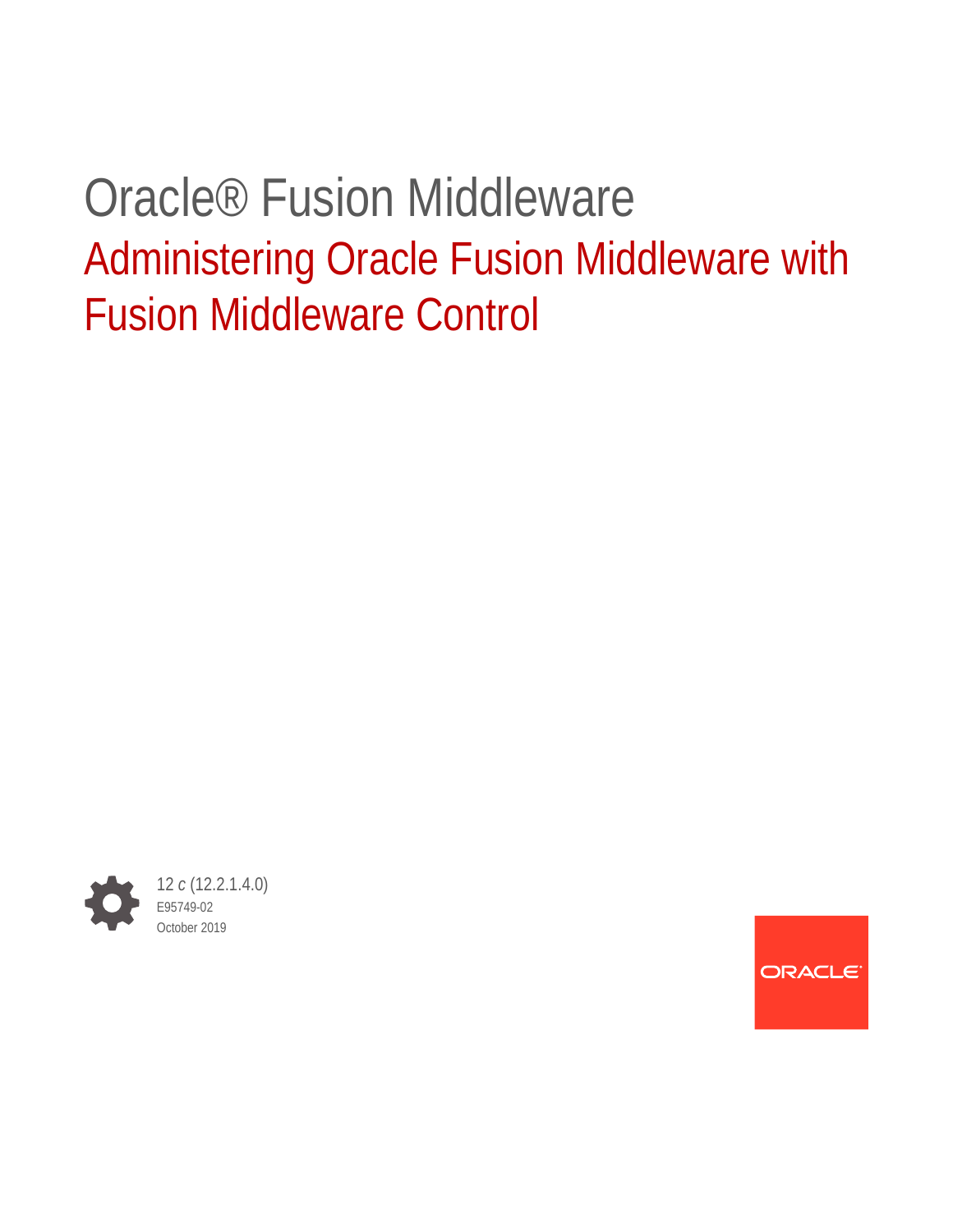Oracle Fusion Middleware Administering Oracle Fusion Middleware with Fusion Middleware Control, 12 *c* (12.2.1.4.0)

#### E95749-02

Copyright © 2016, 2019, Oracle and/or its affiliates. All rights reserved.

Primary Author: Oracle Corporation

This software and related documentation are provided under a license agreement containing restrictions on use and disclosure and are protected by intellectual property laws. Except as expressly permitted in your license agreement or allowed by law, you may not use, copy, reproduce, translate, broadcast, modify, license, transmit, distribute, exhibit, perform, publish, or display any part, in any form, or by any means. Reverse engineering, disassembly, or decompilation of this software, unless required by law for interoperability, is prohibited.

The information contained herein is subject to change without notice and is not warranted to be error-free. If you find any errors, please report them to us in writing.

If this is software or related documentation that is delivered to the U.S. Government or anyone licensing it on behalf of the U.S. Government, then the following notice is applicable:

U.S. GOVERNMENT END USERS: Oracle programs, including any operating system, integrated software, any programs installed on the hardware, and/or documentation, delivered to U.S. Government end users are "commercial computer software" pursuant to the applicable Federal Acquisition Regulation and agencyspecific supplemental regulations. As such, use, duplication, disclosure, modification, and adaptation of the programs, including any operating system, integrated software, any programs installed on the hardware, and/or documentation, shall be subject to license terms and license restrictions applicable to the programs. No other rights are granted to the U.S. Government.

This software or hardware is developed for general use in a variety of information management applications. It is not developed or intended for use in any inherently dangerous applications, including applications that may create a risk of personal injury. If you use this software or hardware in dangerous applications, then you shall be responsible to take all appropriate fail-safe, backup, redundancy, and other measures to ensure its safe use. Oracle Corporation and its affiliates disclaim any liability for any damages caused by use of this software or hardware in dangerous applications.

Oracle and Java are registered trademarks of Oracle and/or its affiliates. Other names may be trademarks of their respective owners.

Intel and Intel Xeon are trademarks or registered trademarks of Intel Corporation. All SPARC trademarks are used under license and are trademarks or registered trademarks of SPARC International, Inc. AMD, Opteron, the AMD logo, and the AMD Opteron logo are trademarks or registered trademarks of Advanced Micro Devices. UNIX is a registered trademark of The Open Group.

This software or hardware and documentation may provide access to or information about content, products, and services from third parties. Oracle Corporation and its affiliates are not responsible for and expressly disclaim all warranties of any kind with respect to third-party content, products, and services unless otherwise set forth in an applicable agreement between you and Oracle. Oracle Corporation and its affiliates will not be responsible for any loss, costs, or damages incurred due to your access to or use of third-party content, products, or services, except as set forth in an applicable agreement between you and Oracle.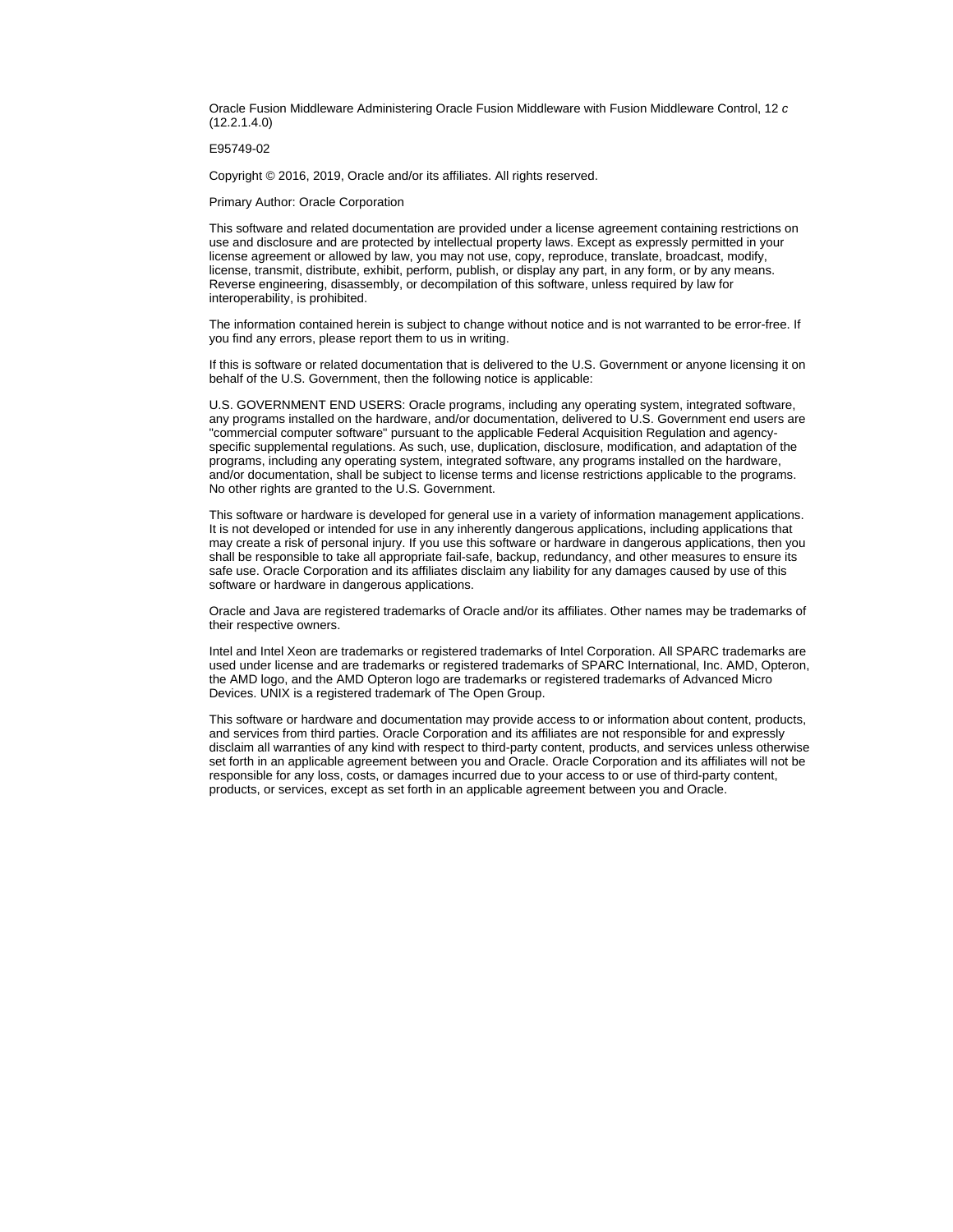# **Contents**

#### [Preface](#page-11-0)

| Audience                    | xii |
|-----------------------------|-----|
| Documentation Accessibility | xii |
| <b>Related Documents</b>    | xii |
| <b>Conventions</b>          | xii |
|                             |     |

#### Part | [Manage Oracle Fusion Middleware Infrastructure](#page-13-0)

#### 1 [Manage Oracle Fusion Middleware Infrastructure Components](#page-14-0)

| $1 - 1$ |
|---------|
| $1 - 2$ |
| $1 - 2$ |
| $1 - 2$ |
| $1 - 3$ |
| $1 - 3$ |
|         |

#### 2 [Manage Oracle ADF Applications](#page-17-0)

| View ADF Performance Information         |  |
|------------------------------------------|--|
| Modify ADF Configurations and Parameters |  |

#### 3 [Manage Oracle Metadata Services \(MDS\)](#page-18-0)

| Configure and Use Oracle Metadata Services Repository | $3-1$ |
|-------------------------------------------------------|-------|
| Develop a Customizable Application that Requires MDS  | $3-1$ |
| Create and Register an MDS Repository                 | $3-1$ |
| Manage an MDS Repository for an ADF Application       | $3-2$ |
| Metadata Repositories Page                            | $3-2$ |
| <b>MDS Repository Home Page</b>                       | $3-2$ |

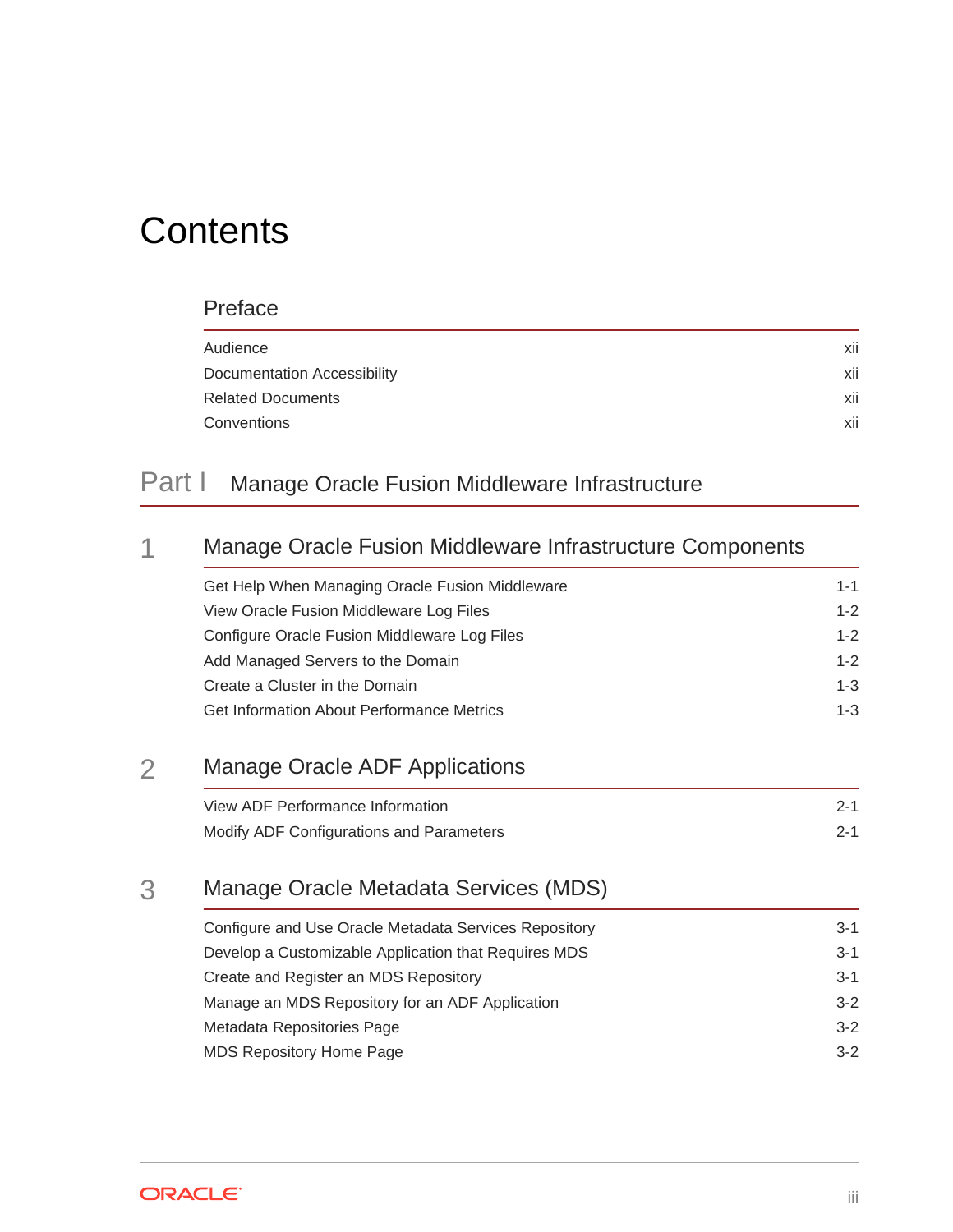#### 4 [Manage Oracle WebLogic Server](#page-21-0)

| Manage Oracle WebLogic Server with Fusion Middleware Control             | $4 - 1$ |
|--------------------------------------------------------------------------|---------|
| Manage Oracle WebLogic Server with the Administration Console            | $4 - 2$ |
| Manage WebLogic Server Domains                                           | $4 - 2$ |
| Configure and Control WebLogic Server Instances                          | $4 - 2$ |
| Manage WebLogic Server Clusters                                          | 4-3     |
| Deploy Applications Using Fusion Middleware Control                      | $4 - 3$ |
| Redeploy Applications Using Fusion Middleware Control                    | 4-4     |
| Undeploy an Application Using Fusion Middleware Control                  | 4-5     |
| <b>Manage Application Deployments</b>                                    | $4 - 5$ |
| Monitor Managed Servers and the Applications Deployed on Managed Servers | 4-5     |
| Monitor Clusters and the Applications Deployed on Clusters               | $4-6$   |
| Manage WebLogic Server Domain Partitions                                 | $4-6$   |
| Create and Manage JDBC Data Sources                                      | $4 - 7$ |
| Manage WebLogic Server Messaging                                         | $4 - 7$ |
| Manage WebLogic Server Users and Groups                                  | $4 - 8$ |
| View the JNDI Tree                                                       | $4 - 8$ |
|                                                                          |         |

#### 5 [Manage Security and Audit Settings](#page-29-0)

| Manage Audit Policies with Fusion Middleware Control       | $5 - 1$ |
|------------------------------------------------------------|---------|
| Configure the Audit Store with Fusion Middleware Control   | $5-1$   |
| Manage Application Policies with Fusion Middleware Control | $5-2$   |
| Manage Application Roles with Fusion Middleware Control    | $5-2$   |
| Manage System Policies with Fusion Middleware Control      | $5-3$   |
| Manage Credentials with Fusion Middleware Control          | $5-3$   |
| Manage Keystores with the Keystore Service                 | $5 - 4$ |
| Manage Certificates with the Keystore Service              | $5 - 4$ |

#### 6 [Manage Oracle Fusion Middleware Web Services](#page-34-0)

| Create a New Policy                    | $6 - 1$ |
|----------------------------------------|---------|
| Edit a Policy                          | $6 - 2$ |
| Delete a Policy                        | $6 - 2$ |
| Change the Current Version of a Policy | $6 - 2$ |
| Attach a Policy to a Web Service       | $6 - 3$ |
| Test a Web Service Endpoint            | $6 - 3$ |
| Configure a Web Service Client         | $6 - 4$ |
| Manage OWSM Domain Configuration       | $6 - 4$ |
| View a Policy Set                      | $6-5$   |
| Create a New Policy Set                | $6-5$   |
|                                        |         |

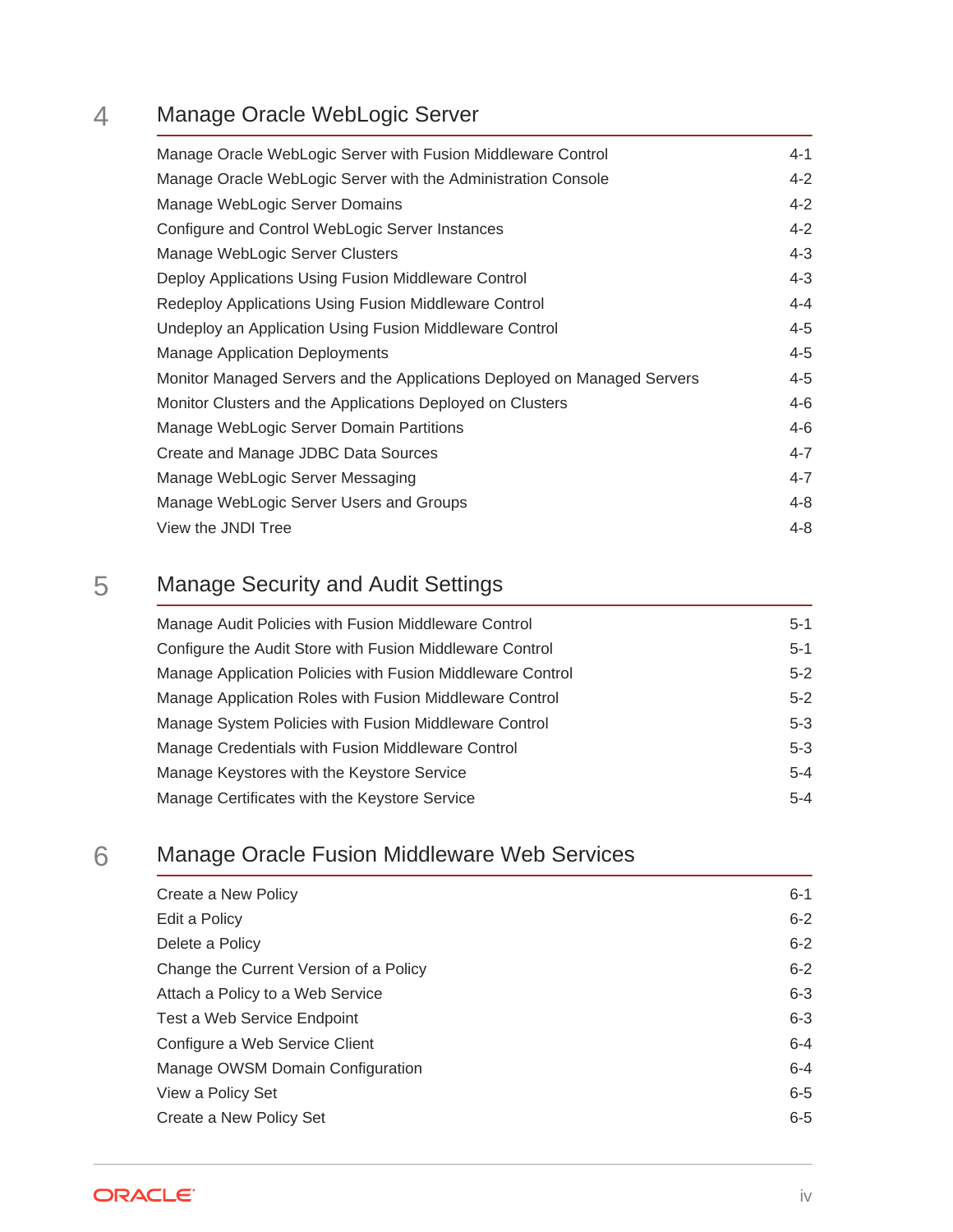| Edit a Policy Set                                 | $6-6$ |
|---------------------------------------------------|-------|
| Override the Policy Configuration in a Policy Set | .6-ნ  |
| Delete a Policy Set                               | .6-ნ  |

#### 7 [Manage Oracle User Messaging Service](#page-41-0)

| <b>Configuring Messaging Server</b><br>Deploy Oracle User Messaging Service Drivers<br>Configure Oracle User Messaging Service Drivers<br><b>View Registered Client Applications</b><br>Search for a Message |  |       |
|--------------------------------------------------------------------------------------------------------------------------------------------------------------------------------------------------------------|--|-------|
|                                                                                                                                                                                                              |  | $7-1$ |
|                                                                                                                                                                                                              |  | $7-1$ |
|                                                                                                                                                                                                              |  | $7-1$ |
|                                                                                                                                                                                                              |  | $7-2$ |
|                                                                                                                                                                                                              |  | $7-2$ |

#### 8 [Manage Oracle Enterprise Scheduler](#page-43-0)

| Search Job Requests            | $8-1$   |
|--------------------------------|---------|
| Submit a Job Request           | $8-1$   |
| Create a Job Definition        | $8-2$   |
| Create a Work Assignment       | $8 - 2$ |
| Configure a Purge Policy       | $8-3$   |
| Configure Web Service Policies | $8-3$   |

#### Part II [Manage Oracle Web Tier Components](#page-47-0)

## 9 [Manage Oracle HTTP Server](#page-48-0)

| Configure Oracle HTTP Server    | $9 - 1$ |
|---------------------------------|---------|
| Configure the mod_wl_ohs Module | $9 - 1$ |

#### Part III [Manage Oracle SOA Suite](#page-49-0)

#### 10 [Manage the SOA Infrastructure](#page-50-0)

| Monitor SOA Infrastructure Request Processing        | $10-1$ |
|------------------------------------------------------|--------|
| Configure the SOA Infrastructure Common Properties   | $10-2$ |
| Monitor the Service and Reference Binding Components | $10-2$ |
| Monitor Overall Status of the SOA Infrastructure     | $10-2$ |
| Manage the Partitions in the SOA Infrastructure      | $10-2$ |
| Manage a Partition from the Dashboard Page           | $10-3$ |
| Configure Global Token Variables                     | $10-3$ |
| Delete Large Numbers of Instances Automatically      | $10-3$ |
|                                                      |        |

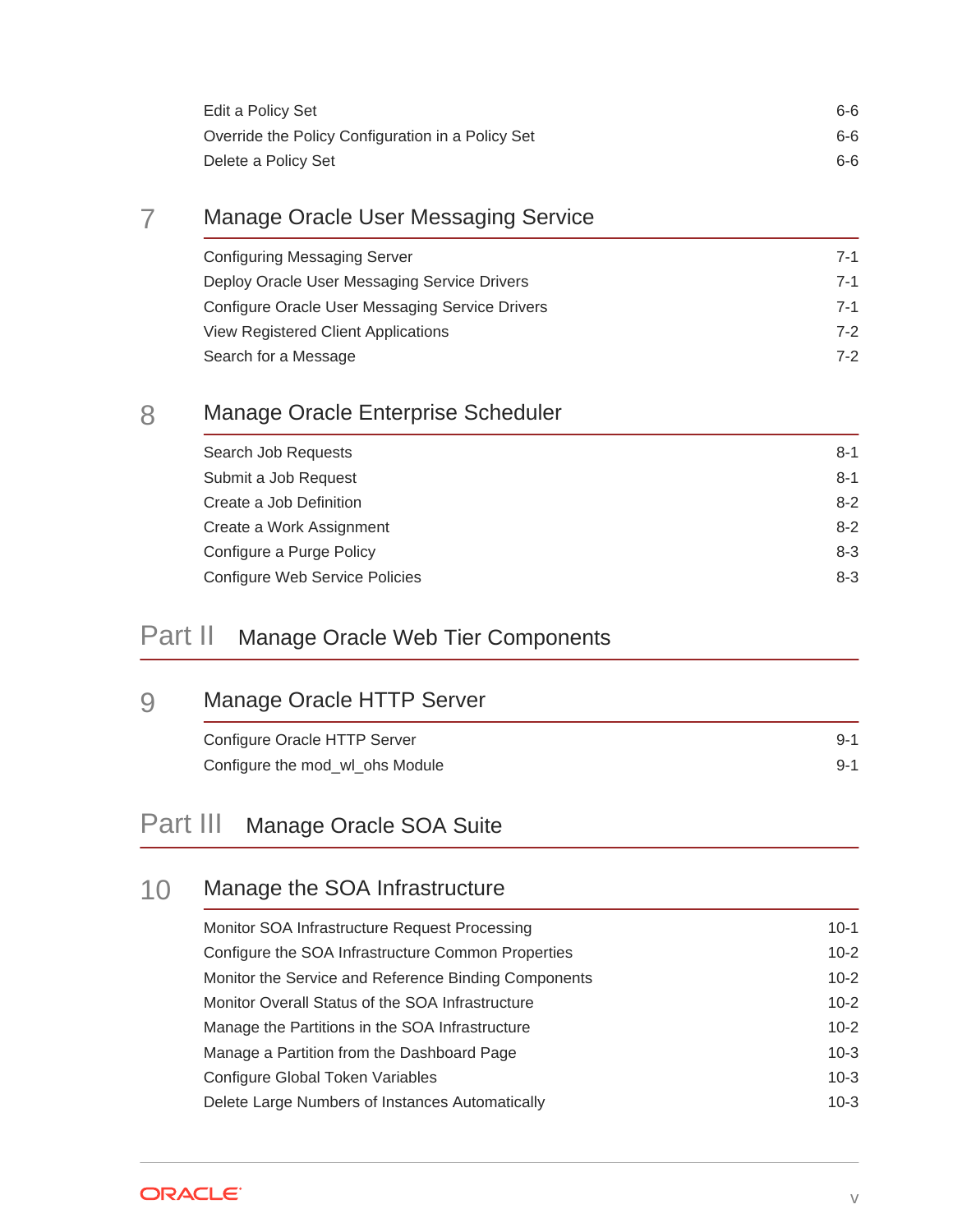| <b>Manage Error Notification Rules</b>                                | $10-3$   |
|-----------------------------------------------------------------------|----------|
| Manage Work Manager Groups                                            | $10-3$   |
| Track Business Flow Instances in the SOA Infrastructure               | $10 - 4$ |
| Manage Faults in the Error Hospital of the SOA Infrastructure         | $10 - 4$ |
| Monitor Deployed SOA Composite Applications in the SOA Infrastructure | $10 - 4$ |
| Manage Deployed Composites in the Partition                           | $10 - 4$ |
| Track Business Flow Instances in the Partition                        | $10 - 5$ |
| Manage Faults in the Error Hospital in the Partition                  | $10-5$   |

#### 11 [Manage a SOA Composite Application](#page-55-0)

| Monitor the SOA Composite Application Dashboard                   | $11 - 1$ |
|-------------------------------------------------------------------|----------|
| View the SOA Composite Application Diagram                        | $11 - 1$ |
| Tracking Business Flow Instances of the SOA Composite Application | $11 - 1$ |
| Automate SOA Composite Application Tests                          | $11-2$   |
| Manage SOA Composite Application Policies                         | $11-2$   |
| Manage Instance Audit Trails and Flows                            | $11 - 2$ |
| Export the Contents of a Running SOA Composite Application        | $11 - 3$ |
|                                                                   |          |

## 12 [Manage Service Components](#page-58-0)

| Manage Oracle BPEL Process Manager                                                                          | $12 - 1$ |
|-------------------------------------------------------------------------------------------------------------|----------|
| Configure BPEL Process Service Engine Properties                                                            | $12 - 1$ |
| Monitor Deployments in the BPEL Process Service Engine                                                      | $12 - 1$ |
| Monitor BPEL Process Service Engine Pending and Active Requests and<br><b>Thread Performance Statistics</b> | $12 - 2$ |
| Recover from BPEL Process Service Engine Message Failure                                                    | $12 - 2$ |
| Monitor BPEL Process Service Component Dashboard                                                            | $12 - 2$ |
| Manage BPEL Process Service Component Policies                                                              | $12 - 2$ |
| Manage Oracle Mediator                                                                                      | $12 - 3$ |
| Monitor Mediator Service Component Recent Instances and Faults                                              | $12-3$   |
| Monitor Mediator Service Component Instances                                                                | $12 - 4$ |
| <b>Monitor Mediator Service Component Faults</b>                                                            | $12 - 4$ |
| Recover From Mediator Service Component Faults                                                              | $12 - 4$ |
| Manage Mediator Service Component Policies                                                                  | $12 - 4$ |
| <b>Recover and Abort Faults</b>                                                                             | $12 - 5$ |
| <b>Monitor Mediator Routing Statistics</b>                                                                  | $12 - 5$ |
| Monitor Request Breakdown Statistics                                                                        | $12 - 5$ |
| Delete Cross Reference Values                                                                               | $12 - 5$ |
| <b>Configure Mediator Service Engine Properties</b>                                                         | $12 - 5$ |
| Monitor Mediator Service Engine Instances                                                                   | $12 - 6$ |
| Monitor Deployments in the Mediator Service Engine                                                          | $12 - 6$ |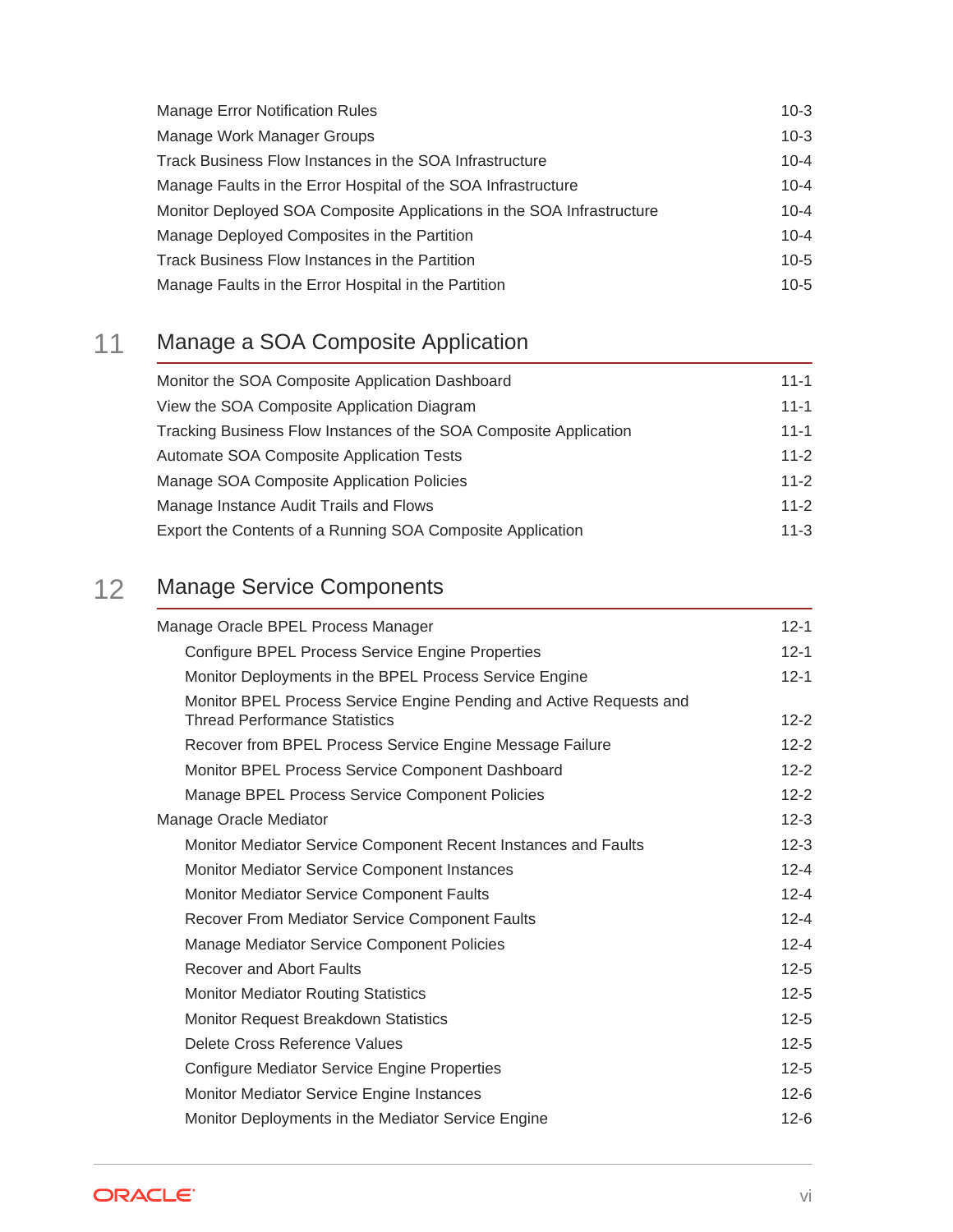| Recover from Mediator Service Engine Faults                              | $12-6$    |
|--------------------------------------------------------------------------|-----------|
| Monitor Mediator Service Engine Recent Instances and Faults              | $12-6$    |
| Manage Decision Service Component (Business Rules)                       | $12 - 7$  |
| <b>Manage Decision Service Components</b>                                | $12 - 7$  |
| <b>Monitor Business Rules Service Engine Statistics</b>                  | $12 - 7$  |
| <b>Monitor Deployed Decision Service Components</b>                      | $12 - 7$  |
| Manage Human Workflow                                                    | $12 - 8$  |
| <b>Configure Workflow Notification Properties</b>                        | $12 - 8$  |
| <b>Configure Workflow Task Service Properties</b>                        | $12 - 8$  |
| Monitor Deployments in the Human Workflow Service Engine                 | $12-9$    |
| Monitor Human Workflow Service Engine Active Requests and Operation      |           |
| <b>Statistics</b>                                                        | $12-9$    |
| Manage Human Workflow Service Engine Incoming and Outgoing Notifications | $12-9$    |
| Manage Human Task Service Component Policies                             | $12 - 10$ |
| Manage the URI of the Human Task Service Component Task Details          |           |
| Application                                                              | $12 - 10$ |

#### 13 [Manage Binding Components, Oracle B2B, and Oracle Business](#page-68-0) [Activity Monitoring](#page-68-0)

| <b>Manage Binding Components</b>                                       | 13-1   |
|------------------------------------------------------------------------|--------|
| Monitor Services and References Binding Component Instances and Faults | $13-1$ |
| Manage Service and Reference Binding Component Policies                | $13-1$ |
| Configure Service and Reference Binding Component Properties           | $13-2$ |
| <b>View Adapter Reports</b>                                            | $13-2$ |
| Schedule Adapter Endpoint Activation and Deactivation                  | $13-2$ |
| Manage Oracle B2B                                                      | $13-3$ |
| Monitor B2B Infrastructure-SOA Binding                                 | $13-3$ |
| Manage Oracle Business Activity Monitoring                             | $13-3$ |

#### 14 [Manage Business Events](#page-72-0)

| Subscribe to Business Events      | $14-1$ |
|-----------------------------------|--------|
| Manage Business Event Subscribers | $14-1$ |

#### 15 [Manage Oracle Service Bus](#page-73-0)

| <b>Monitor Service Bus SLA Alerts</b>                                  | $15 - 1$ |
|------------------------------------------------------------------------|----------|
| Monitor Service Bus Pipeline Alerts                                    | $15-2$   |
| Monitor Service Bus Services with Errors                               | $15-2$   |
| Configure Operational Settings for a Single Service                    | $15-2$   |
| Configure Operational Settings for Multiple Services Across the Domain | $15 - 2$ |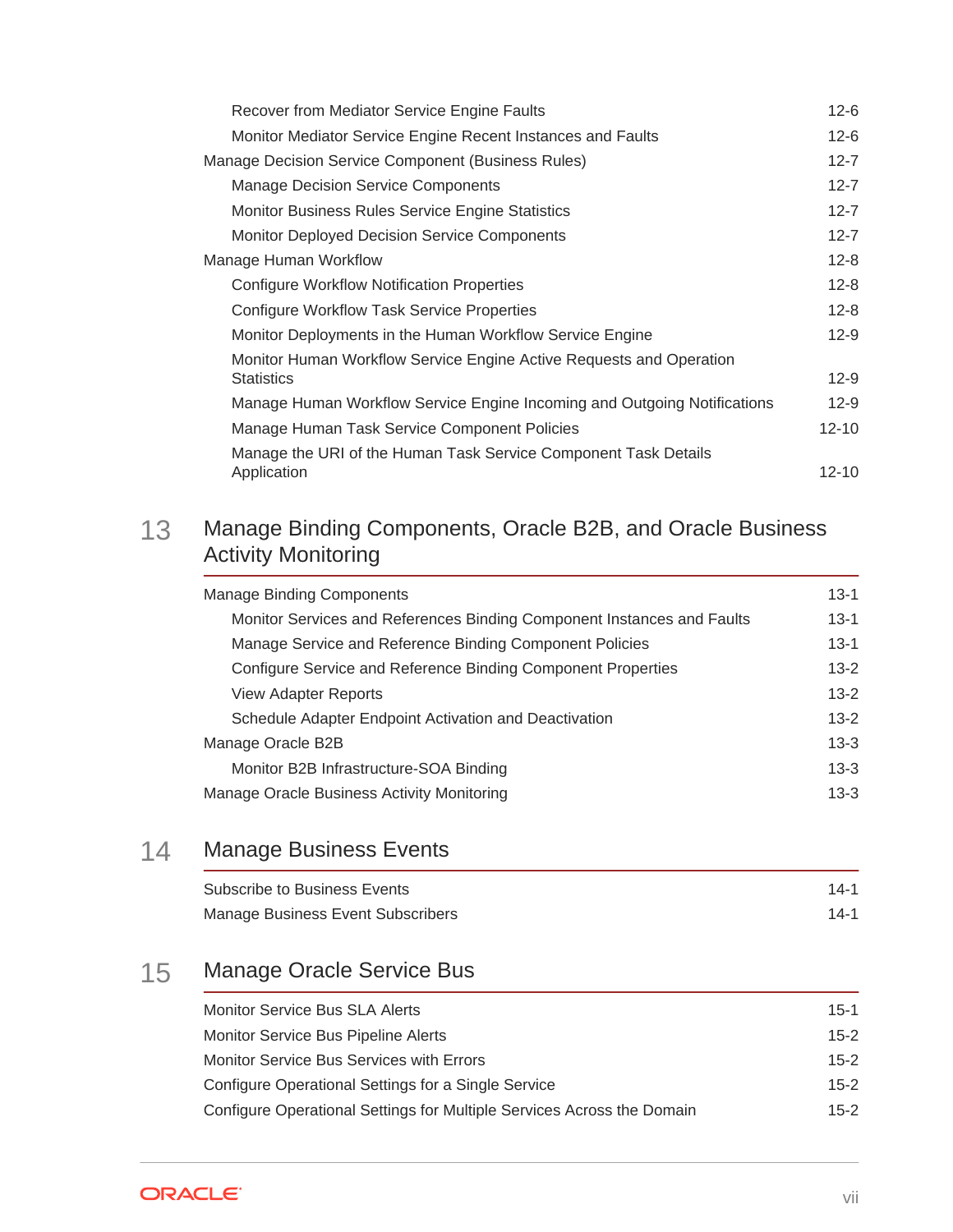| Configure Operational Settings for Multiple Services in a Project | $15-3$   |
|-------------------------------------------------------------------|----------|
| Configure Service Bus Global Operational Settings                 | $15-3$   |
| Monitor Service Health Across a Service Bus Domain                | $15 - 3$ |
| Monitor Service Health for a Service Bus Project                  | $15-3$   |
| Monitor Health for a Service Bus Service                          | $15 - 4$ |
| <b>Monitor Service Bus Resequencing Groups</b>                    | $15 - 4$ |
| Skip Resequencing Messages or Recover from Faults                 | $15 - 4$ |
| View and Update Security Policies                                 | $15 - 4$ |
| View Service Bus Log Files                                        | $15 - 5$ |
| View Service Bus Message Reports                                  | $15 - 5$ |
| <b>Import Service Bus Projects and Resources</b>                  | $15 - 5$ |
| <b>Export Service Bus Projects and Resources</b>                  | $15 - 5$ |

#### Part IV [Manage Oracle Business Process Management Suite](#page-78-0)

#### 16 [Manage Oracle Business Process Management Suite](#page-79-0)

| Configure BPMN Process Service Engine Properties           | $16-1$ |
|------------------------------------------------------------|--------|
| Monitor BPMN Process Service Engine Performance Statistics | 16-1   |
| Monitor Deployments in the BPMN Process Service Engine     | 16-1   |
| Manage BPMN Process Service Component Policies             | $16-2$ |
| Recover from BPMN Process Service Engine Message Failure   | $16-2$ |

#### Part V [Manage Oracle Data Integrator](#page-81-0)

#### 17 [Manage Oracle Data Integrator](#page-82-0)

| Configure Oracle Data Integrator              | $17-1$ |
|-----------------------------------------------|--------|
| Manage Oracle Data Integrator                 | $17-1$ |
| Start and Stop Oracle Data Integrator Console | $17-2$ |
| Start and Stop ODI Agents                     | $17-2$ |
| View Log Messages                             | 17-2   |
|                                               |        |

#### Part VI [Manage Oracle Business Intelligence](#page-85-0)

#### 18 [Manage Oracle Business Intelligence](#page-86-0)

| Business Intelligence Instance Page | $18-1$ |
|-------------------------------------|--------|
| Perform General Management Tasks    | $18-1$ |

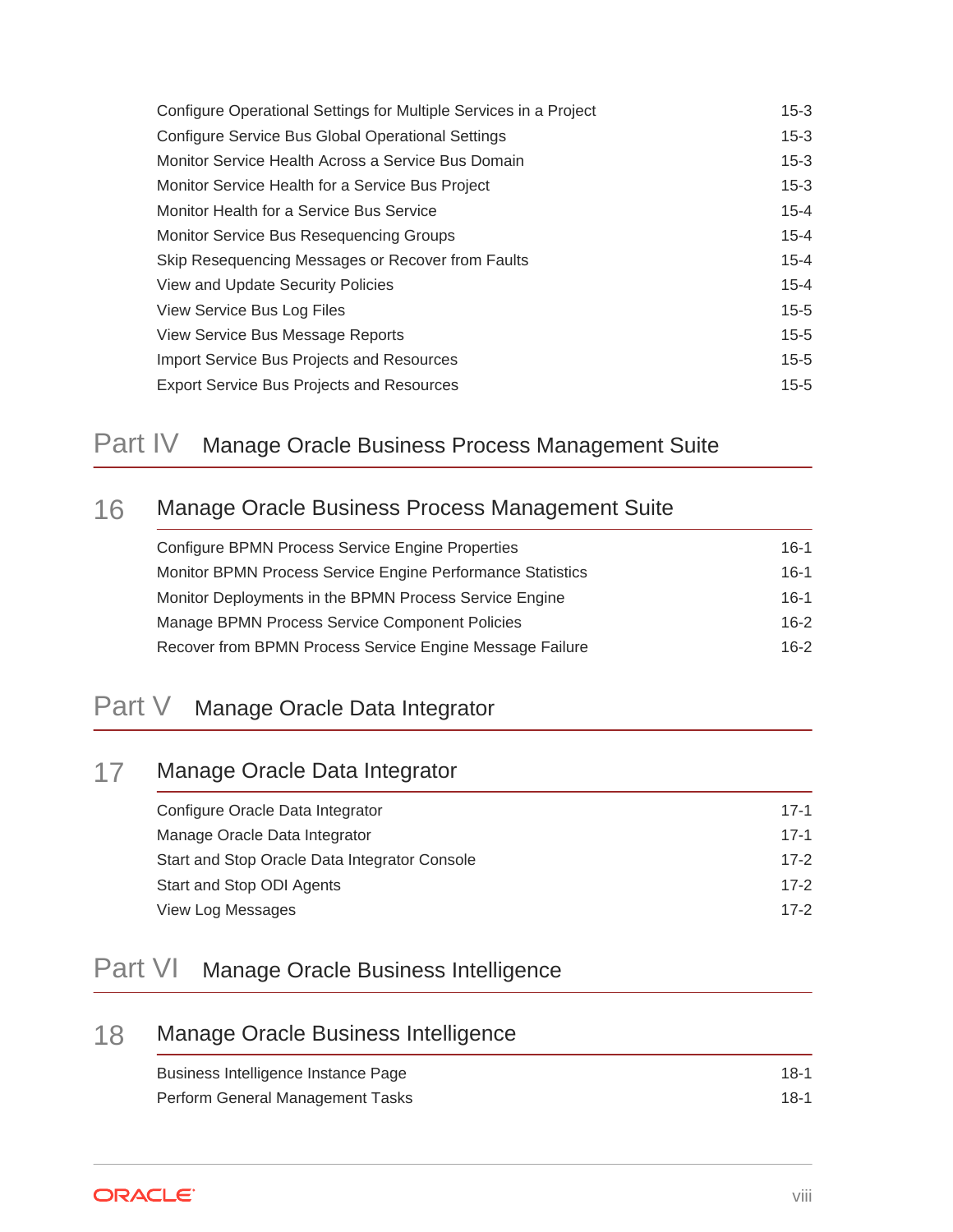| Manage the Availability of Oracle Business Intelligence     | 18-2 |
|-------------------------------------------------------------|------|
| Configure Oracle Business Intelligence                      | 18-2 |
| Diagnose and Resolve Issues in Oracle Business Intelligence | 18-3 |
| Manage Security for Oracle Business Intelligence            | 18-3 |

#### Part VII [Manage Oracle WebCenter](#page-89-0)

#### 19 [Manage Oracle WebCenter Enterprise Capture](#page-90-0)

| Check the Status of Oracle WebCenter Enterprise Capture           | $19-1$ |
|-------------------------------------------------------------------|--------|
| Start and Stop Oracle WebCenter Enterprise Capture                | $19-1$ |
| Modify Oracle WebCenter Enterprise Capture Configuration          | $19-2$ |
| Configure Oracle WebCenter Enterprise Capture Bundle Manager      | $19-2$ |
| Assign Oracle WebCenter Enterprise Capture Roles                  | $19-2$ |
| View and Set MBean Values for Oracle WebCenter Enterprise Capture | $19-2$ |
| View Oracle WebCenter Enterprise Capture Performance Metrics      | $19-2$ |
| Monitor Oracle WebCenter Enterprise Capture Logs                  | $19-3$ |

#### 20 [Manage Oracle Inbound Refinery](#page-93-0)

| Start and Stop a WebCenter Inbound Refinery Instance | 20-1   |
|------------------------------------------------------|--------|
| Monitor WebCenter Inbound Refinery Performance       | $20-1$ |

#### 21 [Manage Oracle WebCenter Content](#page-95-0)

| Manage a WebCenter Content Server Instance             | $21 - 1$ |
|--------------------------------------------------------|----------|
| Modify WebCenter Content Server General Configuration  | $21 - 1$ |
| Modify WebCenter Content Server Internet Configuration | $21 - 2$ |
| Modify WebCenter Content: Records Configuration        | $21 - 2$ |
| Monitor WebCenter Content Server Performance           | $21 - 2$ |
| Manage WebCenter Content Server Components             | $21 - 3$ |
| Manage WebCenter Content Server Components: Advanced   | $21 - 3$ |
|                                                        |          |

#### 22 [Manage Oracle WebCenter Portal](#page-98-0)

| WebCenter Portal Home Page                  | $22 - 1$ |
|---------------------------------------------|----------|
| WebCenter Portal Service Configuration Page | $22 - 2$ |
| Add New Portlet Producer Page               | $22 - 3$ |
| Edit Selected Portlet Producer Page         | $22 - 3$ |
| <b>Application Settings</b>                 | $22 - 3$ |
| Portlet Producer Page                       | 22-4     |
|                                             |          |

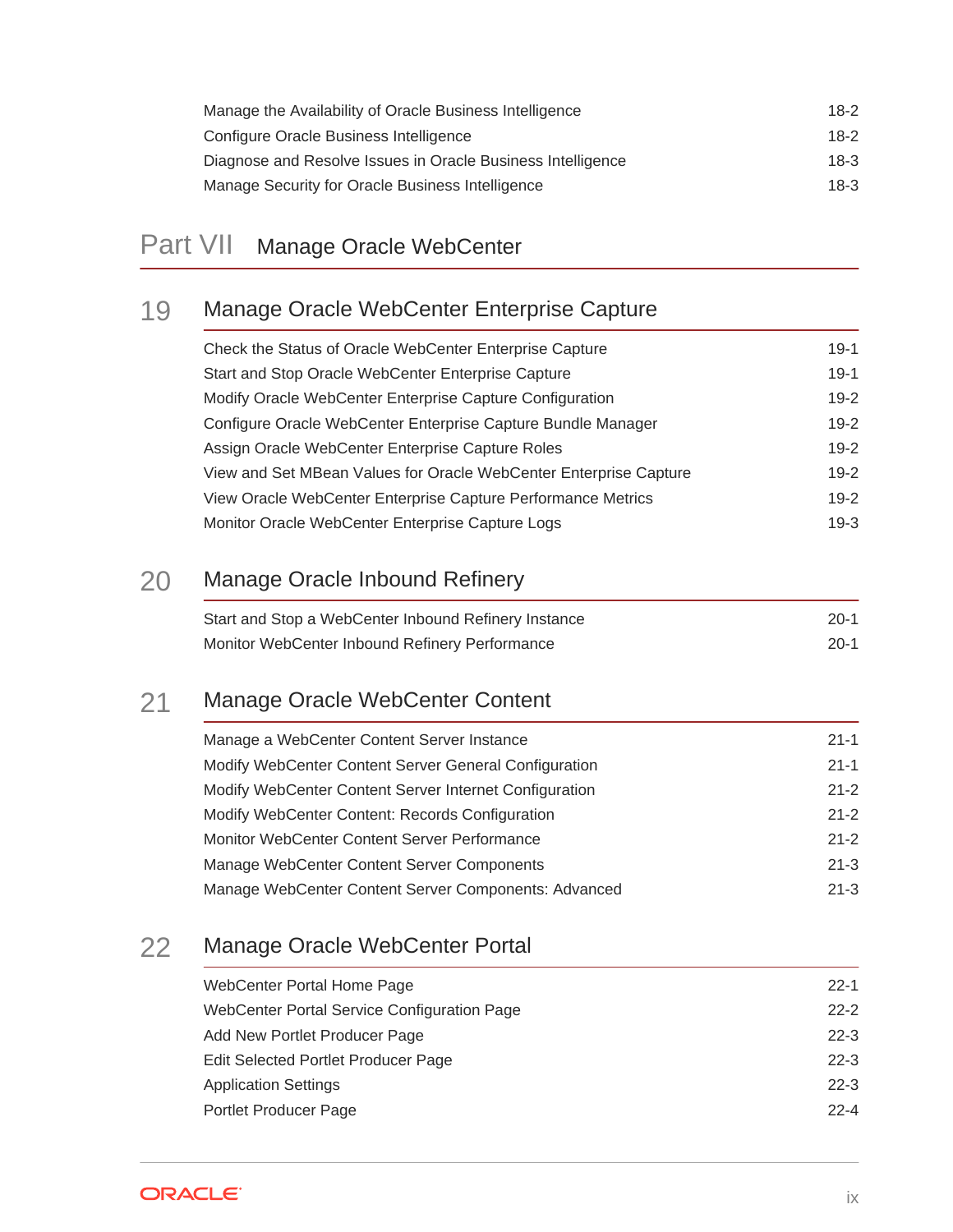# Part VIII [Container Topics](#page-102-0)

#### A [Task-Summary Topics for Selected Fusion Middleware Control](#page-103-0) [Pages](#page-103-0)

| <b>Fusion Middleware Components Page</b><br>$A-1$        |
|----------------------------------------------------------|
| $A-2$<br>Ports Configuration and SSL Configuration Pages |
| Create Port or Edit Port Page<br>$A-2$                   |
| Oracle WebLogic Server Domain Home Page<br>$A-2$         |
| Oracle WebLogic Server Cluster Home Page<br>$A-2$        |
| Server Home Page<br>$A-3$                                |
| Java EE Application Home Page<br>$A-3$                   |
| <b>Cluster Application Home Page</b><br>$A - 4$          |
| Deployment Settings Page<br>A-4                          |
| Deployment/Redeployment Wizard<br>A-4                    |
| <b>Wallets Page</b><br>A-4                               |
| <b>Keystores Page</b><br>$A-5$                           |
| Manage Certificates (for Oracle Wallets) Page<br>$A-5$   |
| Manage Certificates (for JKS Keystores) Page<br>$A-5$    |
| Oracle HTTP Server Home Page<br>$A-6$                    |
| Oracle SOA Suite<br>$A-6$                                |
| SOA Infrastructure<br>A-7                                |
| Manage the SOA Infrastructure<br>$A-7$                   |
| <b>SOA Partitions</b><br>A-7                             |
| SOA Composite Application<br>A-7                         |
| Oracle SOA Composite Page<br>A-7                         |
| Oracle BPEL Process Manager<br>$A - 8$                   |
| <b>BPEL Component Page</b><br>$A - 8$                    |
| <b>BPEL Engine Page</b><br>$A - 8$                       |
| <b>Decision Service Component</b><br>$A - 8$             |
| <b>Decision Service Component Page</b><br>$A - 8$        |
| <b>Business Rules Engine Page</b><br>A-8                 |
| <b>Human Workflow</b><br>$A-9$                           |
| Human Workflow Engine Page<br>$A-9$                      |
| Human Task Component Page<br>$A-9$                       |
| Oracle Mediator<br>$A-9$                                 |
| Oracle MediatorService Component Page<br>$A-9$           |
| Oracle MediatorService Engine Page<br>$A-10$             |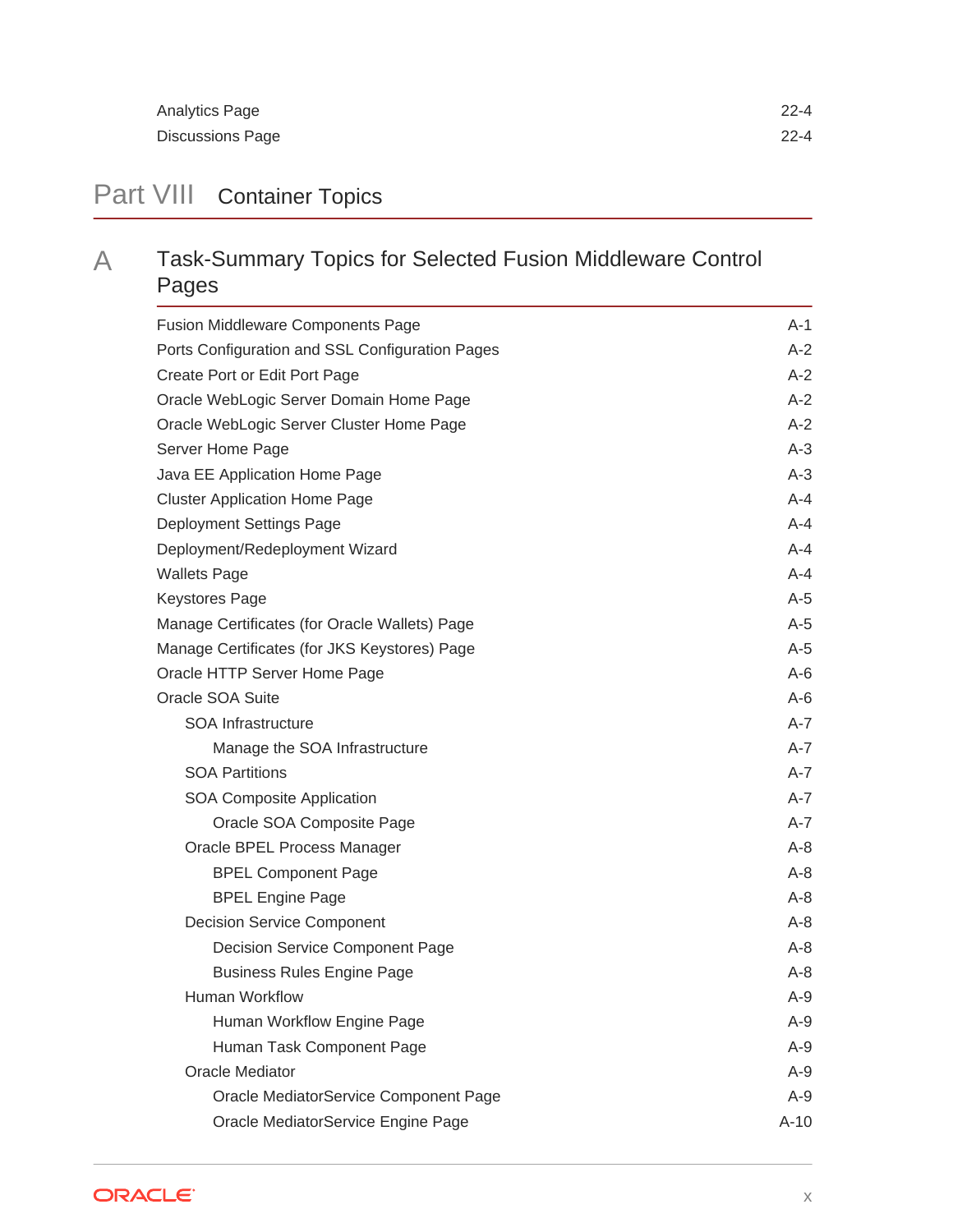| <b>Binding Components</b>                                  | $A-10$ |
|------------------------------------------------------------|--------|
| Services and References Binding Components Page            | $A-10$ |
| <b>Business Events</b>                                     | $A-10$ |
| <b>Business Events Page</b>                                | $A-10$ |
| Oracle BAM                                                 | $A-10$ |
| Oracle BAM Server Page                                     | $A-11$ |
| Oracle BAM Web Applications Page                           | $A-11$ |
| Oracle Business Process Management Suite                   | $A-11$ |
| <b>BPMN Component Page</b>                                 | $A-11$ |
| <b>BPMN Engine Page</b>                                    | $A-11$ |
| Oracle Data Integrator Console Home Page                   | $A-11$ |
| Agent Home Page                                            | $A-12$ |
| <b>Master Repository Home Page</b>                         | $A-12$ |
| <b>Oracle Service Bus</b>                                  | $A-12$ |
| Manage an Oracle Service Bus Domain                        | $A-12$ |
| Manage an Oracle Service Bus Project                       | $A-13$ |
| Manage an Oracle Service Bus Service Without OWSM Policies | $A-13$ |
| Manage an Oracle Service Bus Service with OWSM Policies    | $A-13$ |

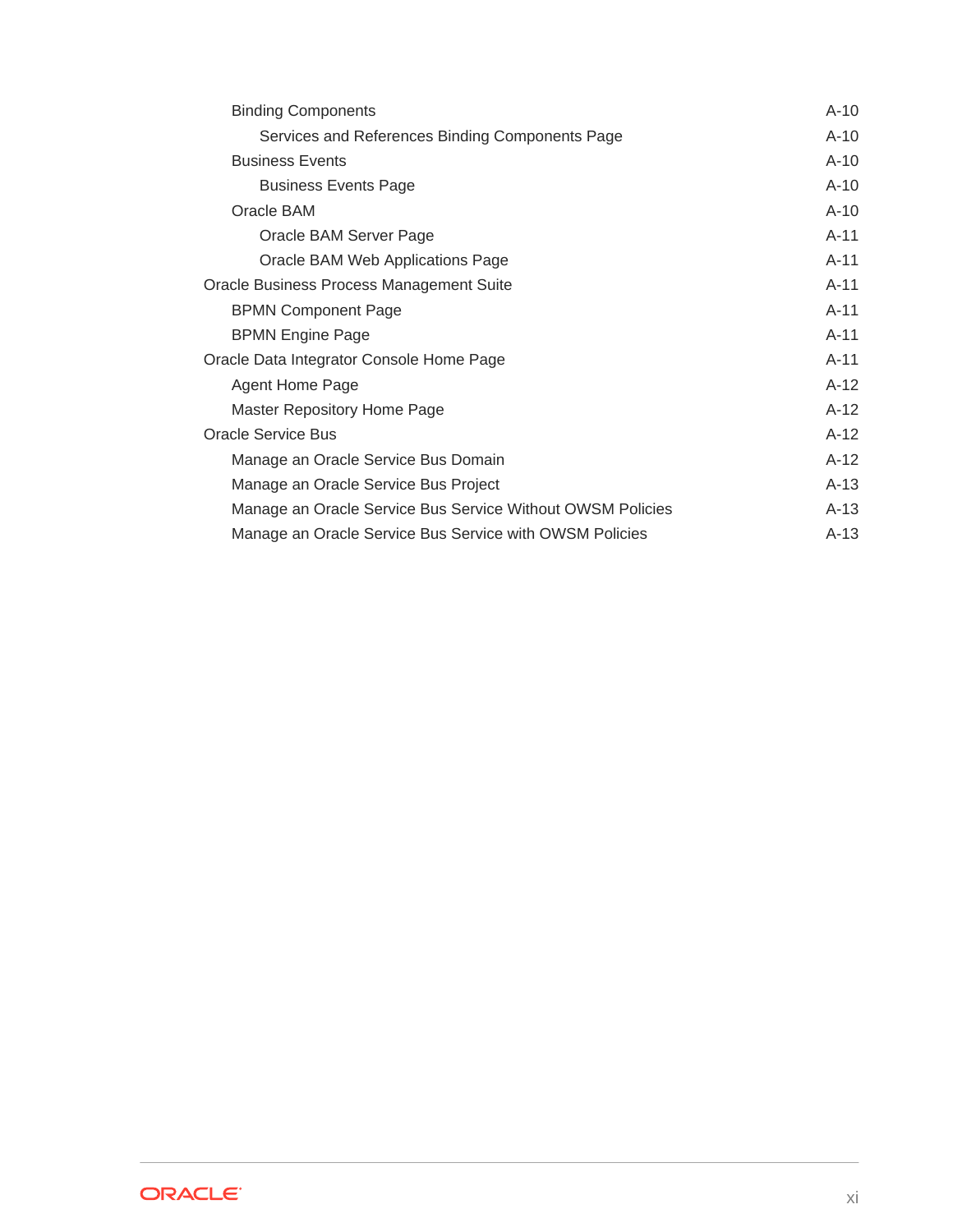# <span id="page-11-0"></span>Preface

This guide provides a reference for each of Oracle Fusion Middleware management pages in Oracle Enterprise Manager Fusion Middleware Control.

- **Audience**
- Documentation Accessibility
- Related Documents
- **Conventions**

#### Audience

This document is intended for administrators responsible for using Fusion Middleware Control to manage their Oracle Fusion Middleware.

### Documentation Accessibility

For information about Oracle's commitment to accessibility, visit the Oracle Accessibility Program website at [http://www.oracle.com/pls/topic/lookup?](http://www.oracle.com/pls/topic/lookup?ctx=acc&id=docacc) [ctx=acc&id=docacc](http://www.oracle.com/pls/topic/lookup?ctx=acc&id=docacc).

#### **Access to Oracle Support**

Oracle customers that have purchased support have access to electronic support through My Oracle Support. For information, visit [http://www.oracle.com/pls/topic/](http://www.oracle.com/pls/topic/lookup?ctx=acc&id=info) [lookup?ctx=acc&id=info](http://www.oracle.com/pls/topic/lookup?ctx=acc&id=info) or visit [http://www.oracle.com/pls/topic/lookup?](http://www.oracle.com/pls/topic/lookup?ctx=acc&id=trs) [ctx=acc&id=trs](http://www.oracle.com/pls/topic/lookup?ctx=acc&id=trs) if you are hearing impaired.

# Related Documents

For more information, see the Oracle Fusion Middleware documentation library.

#### **Conventions**

The following text conventions are used in this document:

| <b>Convention</b> | <b>Meaning</b>                                                                                                                    |
|-------------------|-----------------------------------------------------------------------------------------------------------------------------------|
| boldface          | Boldface type indicates graphical user interface elements associated<br>with an action, or terms defined in text or the glossary. |
| italic            | Italic type indicates book titles, emphasis, or placeholder variables for<br>which you supply particular values.                  |

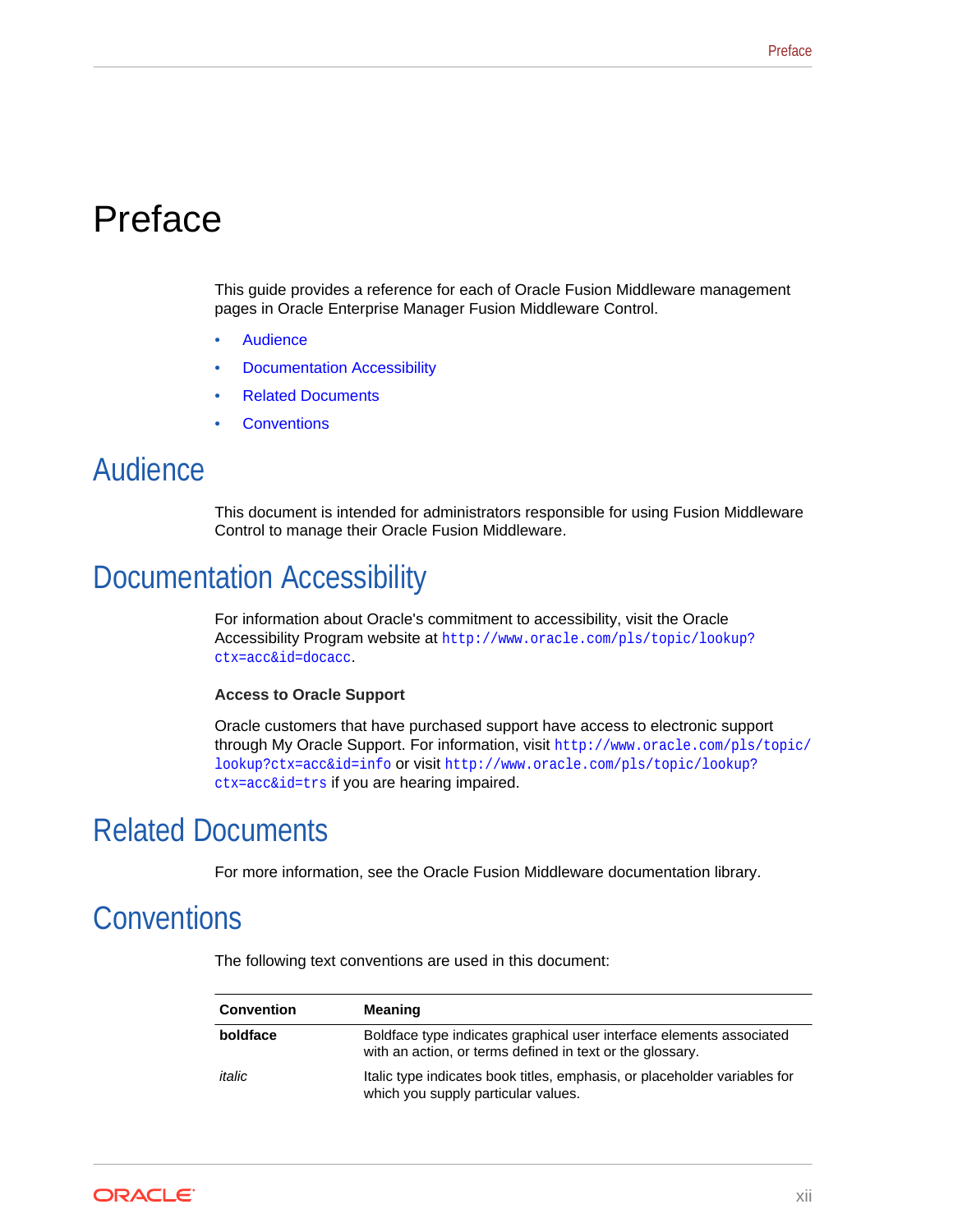| <b>Convention</b> | Meaning                                                                                                                                   |
|-------------------|-------------------------------------------------------------------------------------------------------------------------------------------|
| monospace         | Monospace type indicates commands within a paragraph, URLs, code<br>in examples, text that appears on the screen, or text that you enter. |

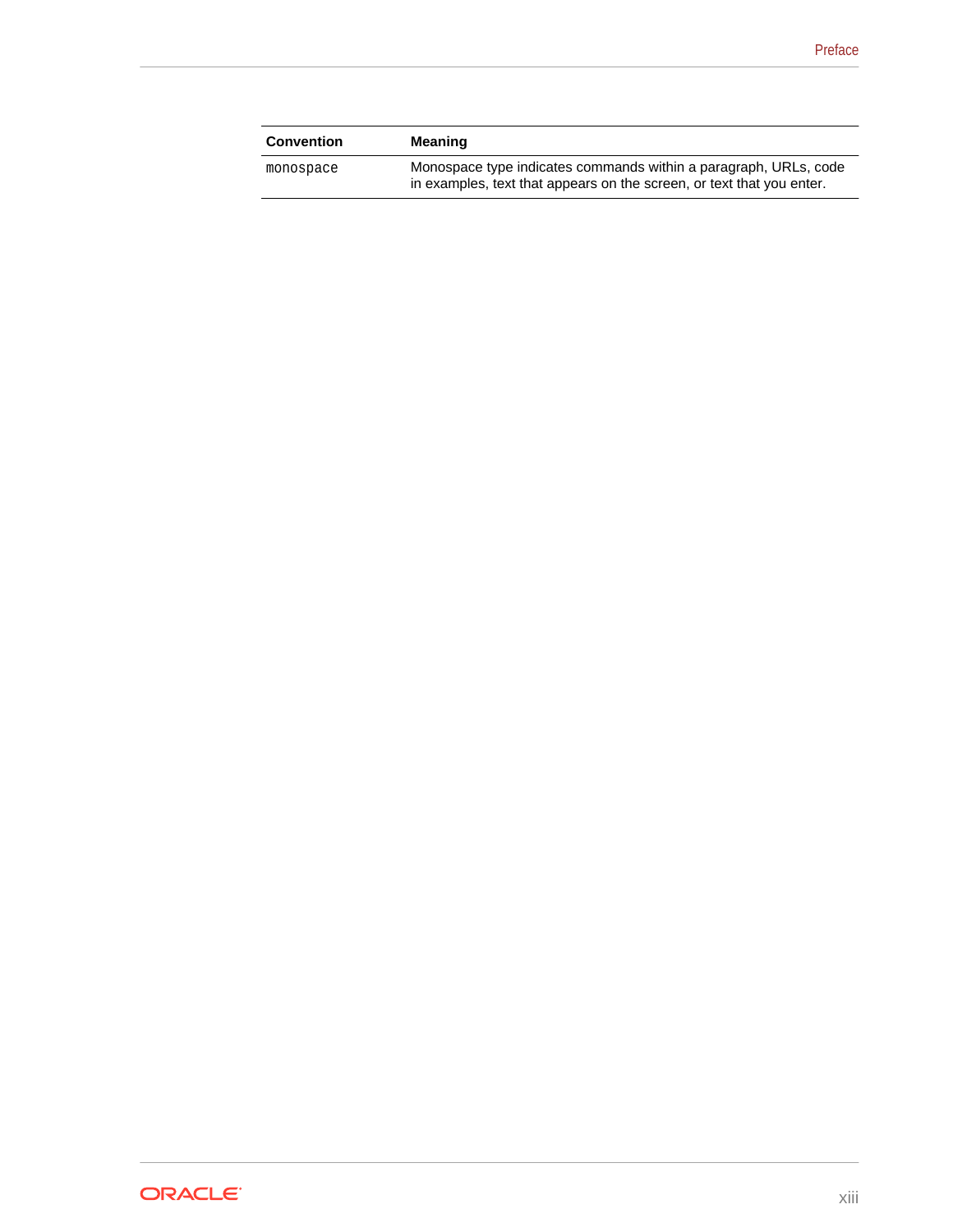# <span id="page-13-0"></span>Part I Manage Oracle Fusion Middleware **Infrastructure**

This part describes the set of typical tasks you need to perform when managing the Oracle Fusion Middleware Infrastructure components.

This part includes the following chapters:

- [Manage Oracle Fusion Middleware Infrastructure Components](#page-14-0)
- [Manage Oracle ADF Applications](#page-17-0)
- [Manage Oracle Metadata Services \(MDS\)](#page-18-0)
- [Manage Oracle WebLogic Server](#page-21-0)
- [Manage Security and Audit Settings](#page-29-0)
- [Manage Oracle Fusion Middleware Web Services](#page-34-0)
- [Manage Oracle User Messaging Service](#page-41-0)
- [Manage Oracle Enterprise Scheduler](#page-43-0)

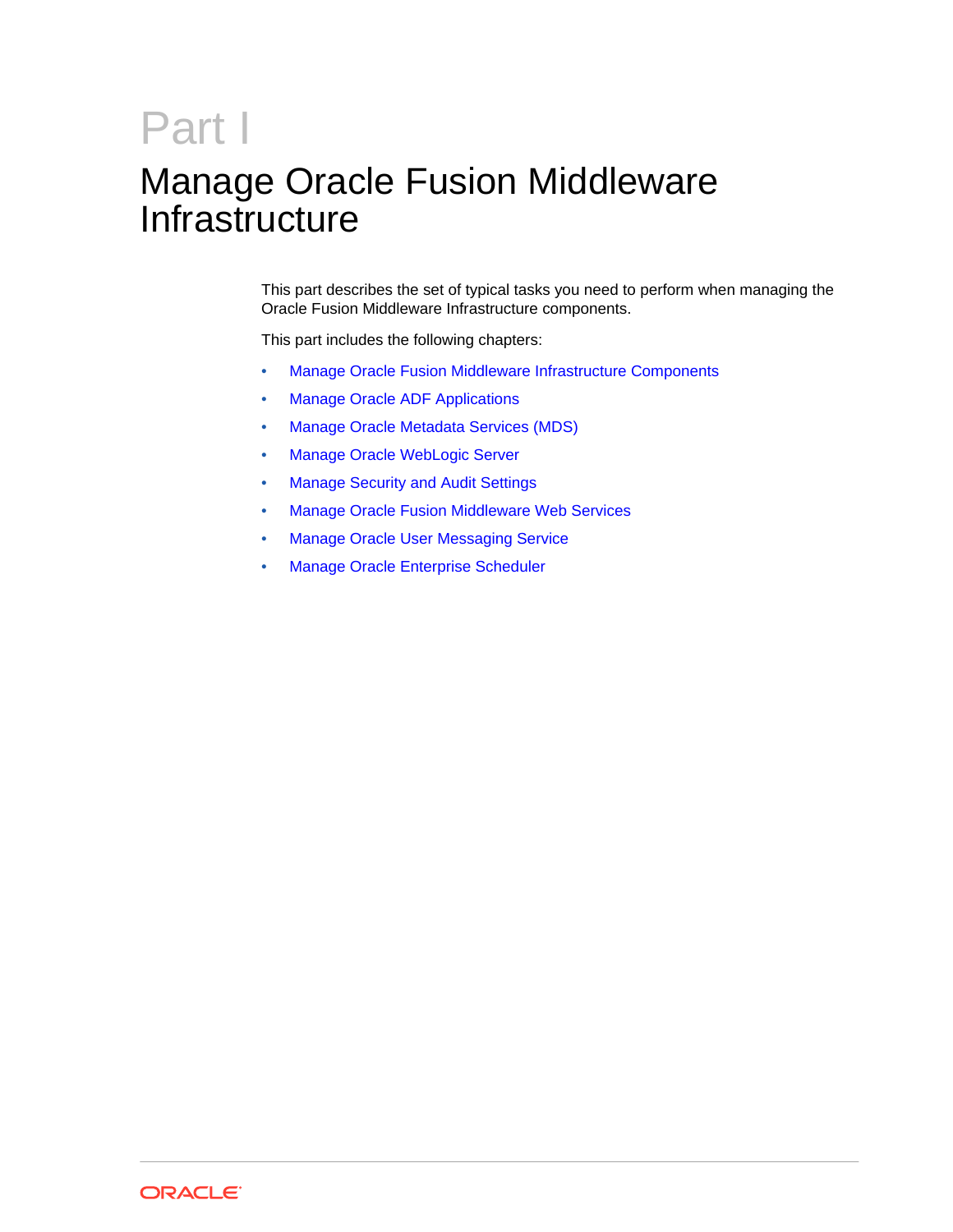# <span id="page-14-0"></span>1 Manage Oracle Fusion Middleware Infrastructure Components

This chapter describes the typical or core tasks associated with managing an Oracle Fusion Middleware Infrastructure components. For more information, see Administering Oracle Fusion Middleware

It contains the following topics:

- Get Help When Managing Oracle Fusion Middleware
- [View Oracle Fusion Middleware Log Files](#page-15-0)
- [Configure Oracle Fusion Middleware Log Files](#page-15-0)
- [Add Managed Servers to the Domain](#page-15-0)
- [Create a Cluster in the Domain](#page-16-0)
- [Get Information About Performance Metrics](#page-16-0)

# Get Help When Managing Oracle Fusion Middleware

To get to the online help while you are using Fusion Middleware Control:

• Select **Help Contents** from the Fusion Middleware Control **Help** menu to display the table of contents for the local online help system.

From the Online Help Table of Contents, you can click links that connect you directly to the Fusion Middleware Control common tasks page in the Oracle Fusion Middleware documentation library on the Oracle Technology Network (OTN).

You can also link directly to specific Oracle Fusion Middleware books from the Table of Contents.

• When available, select **Page Reference** from the **Help** menu to display a help topic that describes detailed information about the specific options available on the page.

Not all pages support the Page Reference command; it is available in most cases for pages that contain configuration fields or elements that need further explanation in reference format.

• Select **How Do I?** from the **Help** menu to learn how to perform the common tasks associated with the current page.

This command displays specific topics in the Oracle Fusion Middleware documentation library that can help with common administrative or monitoring tasks associated with the current page.

For information about using Fusion Middleware Control to manage your Oracle Fusion Middleware environment, see the Use Fusion Middleware Control Common Tasks page.

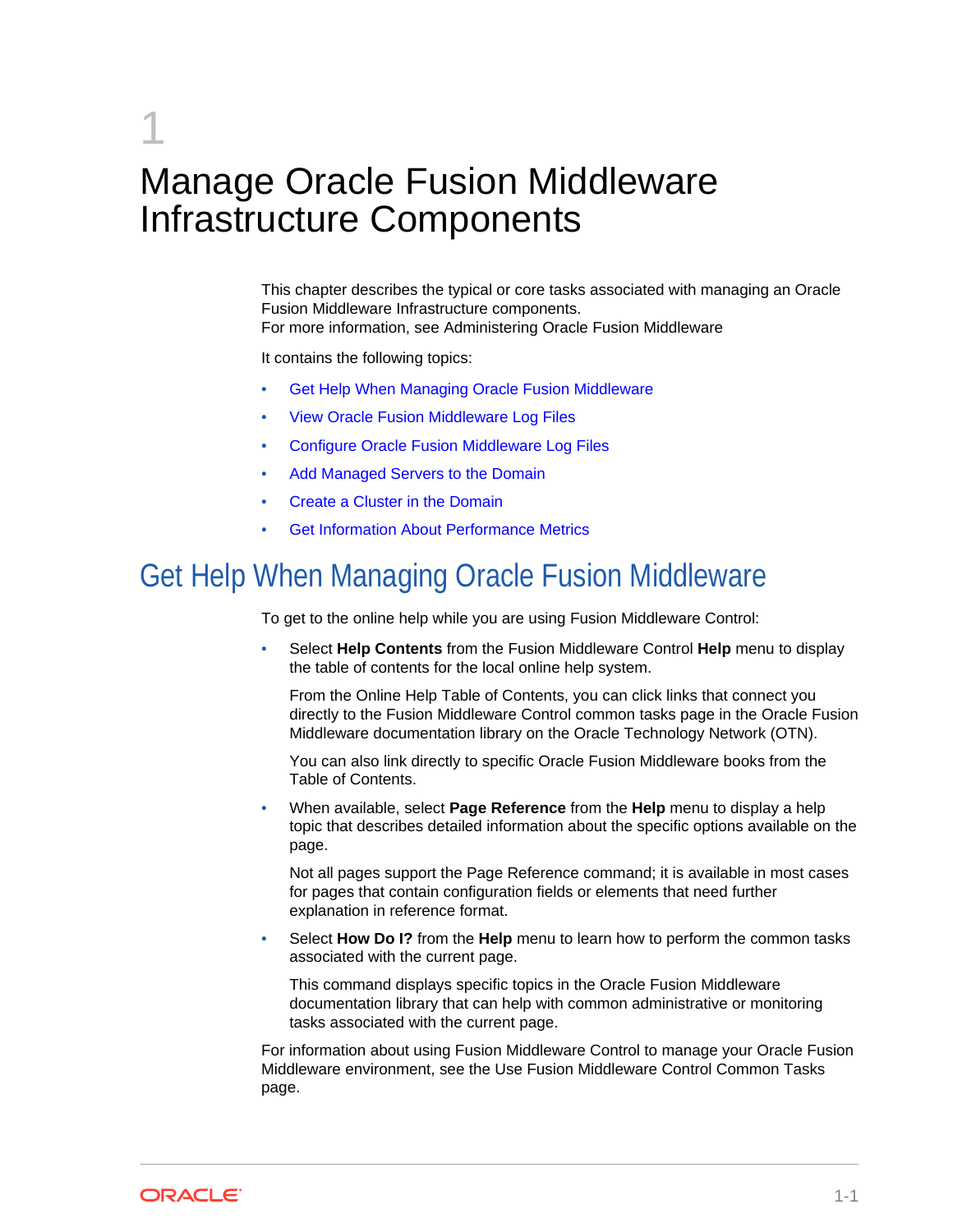# <span id="page-15-0"></span>View Oracle Fusion Middleware Log Files

Oracle Fusion Middleware components generate log files containing messages that record all types of events. You can use log files to troubleshoot common problems.

The steps for this process are:

- **1.** Understand the Oracle Diagnostic Logging (ODL) format used by Oracle Fusion Middleware components. More
- **2.** View and search the contents of log files in the farm. How?
- **3.** Correlate messages in log files across components. How?

For more information about viewing log files, see Configure Oracle Fusion Middleware Log Files.

# Configure Oracle Fusion Middleware Log Files

*Topic added for PS4 (11.1.1.5.0) to accommodate new QuickTrace and Selective Tracing options developed by Tarun Jaiswal's team*.

The log files generated by Oracle Fusion Middleware components can be configured in several ways.

The steps for this process are:

- **1.** Set the level of messages that are saved to your log files. How?
- **2.** Modify the format of your log files. How?
- **3.** Change the location of log files. How?
- **4.** Modify the log file rotation policies. How?
- **5.** Configure and use a QuickTrace handler. How?
- **6.** Configure and use Selective Tracing. How?

For more information about viewing log files, see View Oracle Fusion Middleware Log Files.

## Add Managed Servers to the Domain

[Process topic for the Create managed server page, which is diplayed from the FM Components page, which is displyed using the Create/Delete Components command on the Farm menu.]

The steps for adding a Managed Server to the current domain:

- **1.** Understand the concept of Oracle WebLogic Server domains and the role of Managed Servers in the domain. More
- **2.** Consider the different ways you can scale your Oracle WebLogic Server environment to meet new computing requirements. More
- **3.** Learn about Oracle WebLogic Server Node Managers and machines. More
- **4.** Add a Managed Server to the domain. How?

For more information, see the following:

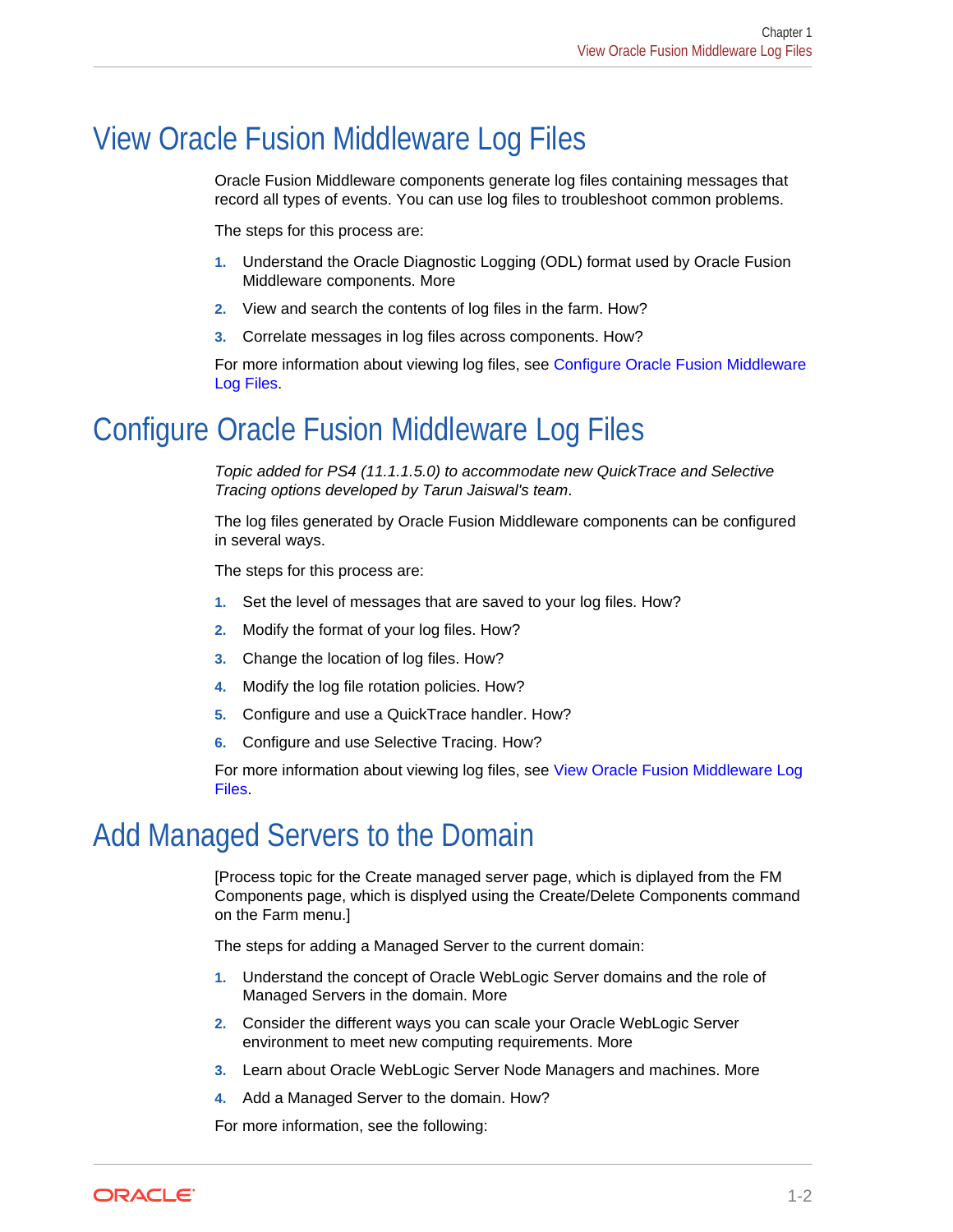- "Advanced Administration: Expanding Your Environment" in *Administering Oracle Fusion Middleware*
- "Scaling Out a Topology (Machine Scale Out)" in the *High Availability Guide*

# <span id="page-16-0"></span>Create a Cluster in the Domain

[Process topic for creating a cluster]

The steps for creating a cluster are:

- **1.** Understand the capabilities and features of Oracle WebLogic Server Clusters. More
- **2.** Understand multicast and unicast messaging. More
- **3.** Use Fusion Middleware Control to create the cluster. More

For more information about creating clusters, see:

- "Configuration Roadmap" in *Using WebLogic Server Clusters*
- *Administering Clusters for Oracle WebLogic Server*

#### Get Information About Performance Metrics

When you manage or monitor an Oracle Fusion Middleware component or application with Fusion Middleware Control, you will often see performance metrics that provide insight into the current performance of the component or application.

In many cases, these metrics are shown in interactive charts; other times they are presented in tabular format.

The best way to use and correlate the performance metrics is from the Performance Summary page for the component or application you are monitoring.

For more information about monitoring your environment using the Performance Summary pages, see Viewing the Performance of Oracle Fusion Middleware in the *Administering Oracle Fusion Middleware*.

To obtain a definition of a specific performance metric, refer to the *Enterprise Manager Middleware Plug-in Metric Reference Manual*.

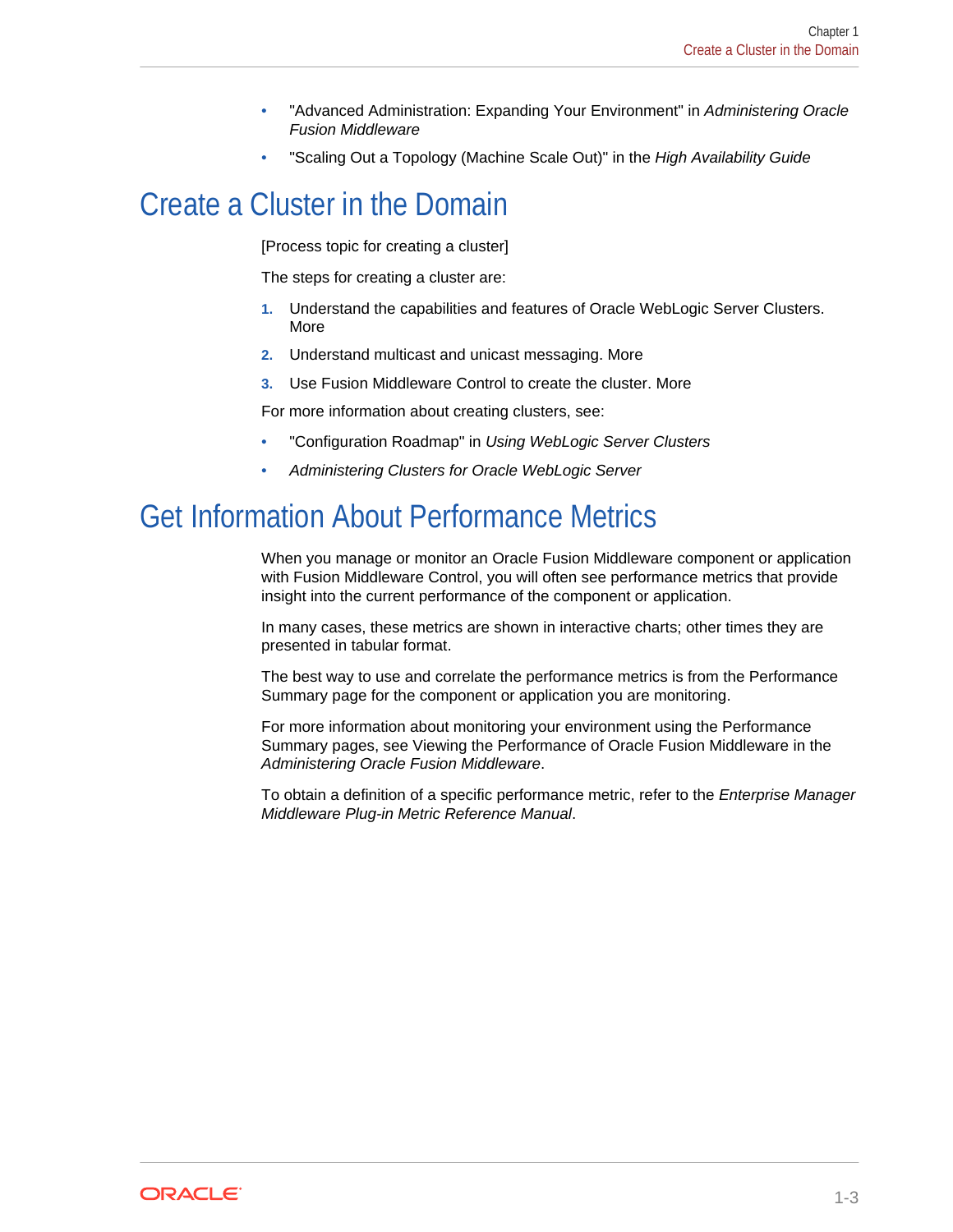# <span id="page-17-0"></span>2 Manage Oracle ADF Applications

The Oracle Application Development Framework (Oracle ADF) is used to build a Fusion web application that may include Oracle ADF Business Components, Oracle ADF Model, Oracle ADF Controller, and Oracle ADF Faces Rich Client.

This section describes the set of typical tasks you perform to manage Oracle ADF applications:

- View ADF Performance Information
- Modify ADF Configurations and Parameters

# View ADF Performance Information

You can view performance information about application module pools and ADF task flows. Application module components can be used to support a unit of work which spans multiple browser pages.

The steps for this process are:

- **1.** View performance information about ADF applications. How?
- **2.** View application module pool performance. How?
- **3.** View task flow performance. How?

## Modify ADF Configurations and Parameters

You can view the current settings of ADF Connection configurations and parameter.

The steps for this process are:

- **1.** Modify configuration parameters for Business Components. How?
- **2.** Modify connection configurations. How?
- **3.** Modify Business Components using System MBean Browser. How?
- **4.** Modify connection configurations using System MBean Browser. How?
- **5.** Modify MDS using System MBean Browser. How?
- **6.** Modify ADF application configurations using System MBean Browser. How?
- **7.** Modify Active Data Service configuration using System MBean Browser. How?
- **8.** Finding versions of ADF runtime JARs. How?

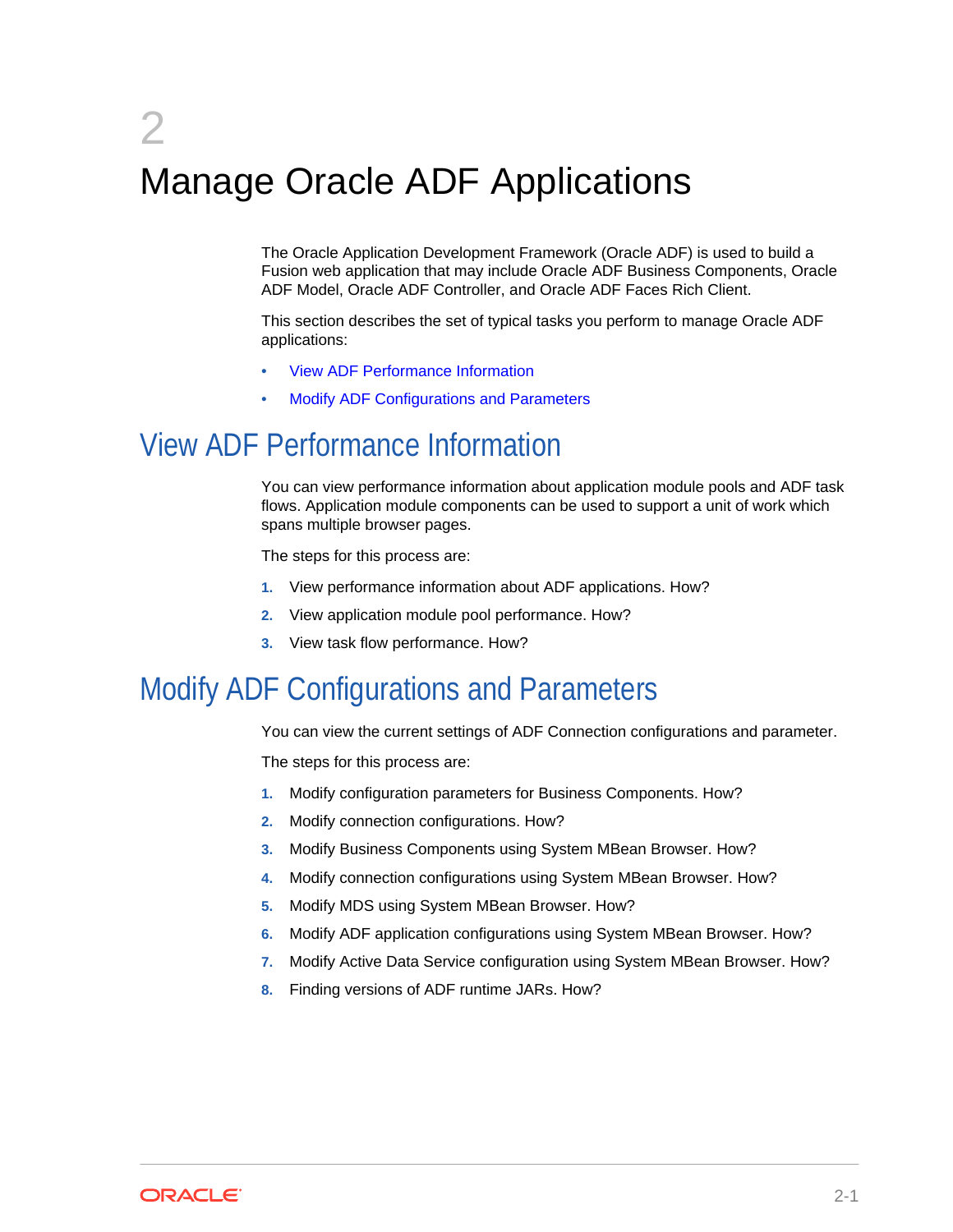# <span id="page-18-0"></span>3 Manage Oracle Metadata Services (MDS)

This chapter describes the set of typical tasks you need to manage Oracle Metadata Services (MDS).

It contains the following topics:

- Configure and Use Oracle Metadata Services Repository
- Develop a Customizable Application that Requires MDS
- Create and Register an MDS Repository
- [Manage an MDS Repository for an ADF Application](#page-19-0)
- [Metadata Repositories Page](#page-19-0)
- [MDS Repository Home Page](#page-19-0)

## Configure and Use Oracle Metadata Services Repository

This section describes the set of typical tasks you need to perform to configure and use an MDS Repository:

- **1.** Develop a customizable application. How?
- **2.** Create and register an MDS repository. How?
- **3.** Deploy the application. How?
- **4.** Manage an application's MDS repository. How?

# Develop a Customizable Application that Requires MDS

To get started with using Oracle Metadata Services (MDS), perform the following tasks:

- **1.** Understand the concepts of customizable applications and MDS. More
- **2.** Develop a customizable application that requires MDS. How?

For more information, see "Managing the Metadata Repository" in *Administering Oracle Fusion Middleware*.

## Create and Register an MDS Repository

The following instructions describe how to register an Oracle Metadata Services (MDS) repository so you can deploy customizable applications that use the repository:

**1.** Decide whether you need a file-based or database-based MDS Repository.

In general, file-based repositories are used in the development environment and database-based repositories are used in your production environment.

**2.** Create and register the file-based MDS repository. How?

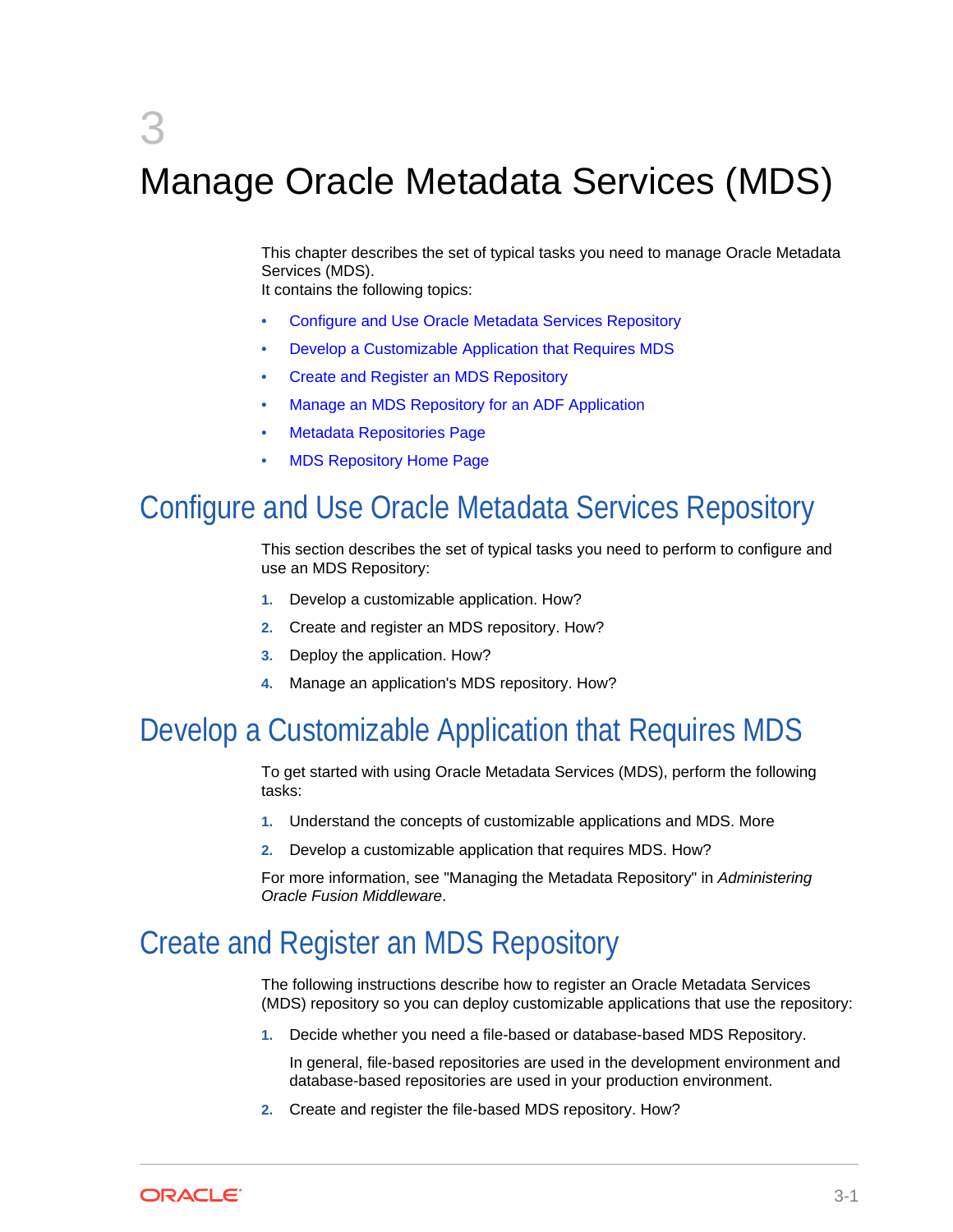#### <span id="page-19-0"></span>OR

Create and register a database-based MDS repository:

- **a.** Use the Repository Creation Utility (RCU) to create the MDS schema in the database. More
- **b.** Register the MDS repository with Fusion Middleware Control. How?

**Note:** You must register the MDS repository with the Oracle WebLogic Server domain before you can deploy an application that uses this MDS repository.

For more information, see "Managing the Metadata Repository" in *Administering Oracle Fusion Middleware*.

### Manage an MDS Repository for an ADF Application

After you deploy an application, there are a number of administration tasks you can perform on the application and its metadata.

The steps for this application-management process are:

- **1.** Change the MDS configuration of an application. How?
- **2.** Configure an application to use a different metadata repository. How?
- **3.** Convert from a file to a DB metadata repository. How?
- **4.** Migrate application metadata from test to production. How?
- **5.** Backup and recover application metadata. How?

For more information, see *Developing Fusion Web Applications with Oracle Application Development Framework*.

#### Metadata Repositories Page

[Process topic for the MR Page help menu]

Use this page to register and de-register the metadata repositories used by the current domain.

The steps for using an MDS Repository are:

- **1.** Understand the MDS Repository. More
- **2.** Create and register an MDS Repository. How?

For more information, see "Managing the Metadata Repository" in *Administering Oracle Fusion Middleware*.

#### MDS Repository Home Page

[Process topic for MDS Repository Home page]

Use this page to manage a selected MDS Repository and the partitions within the repository.

Typically, a partition is created when an application is deployed. Therefore, MDS repository management is performed in the context of an application's lifecycle.

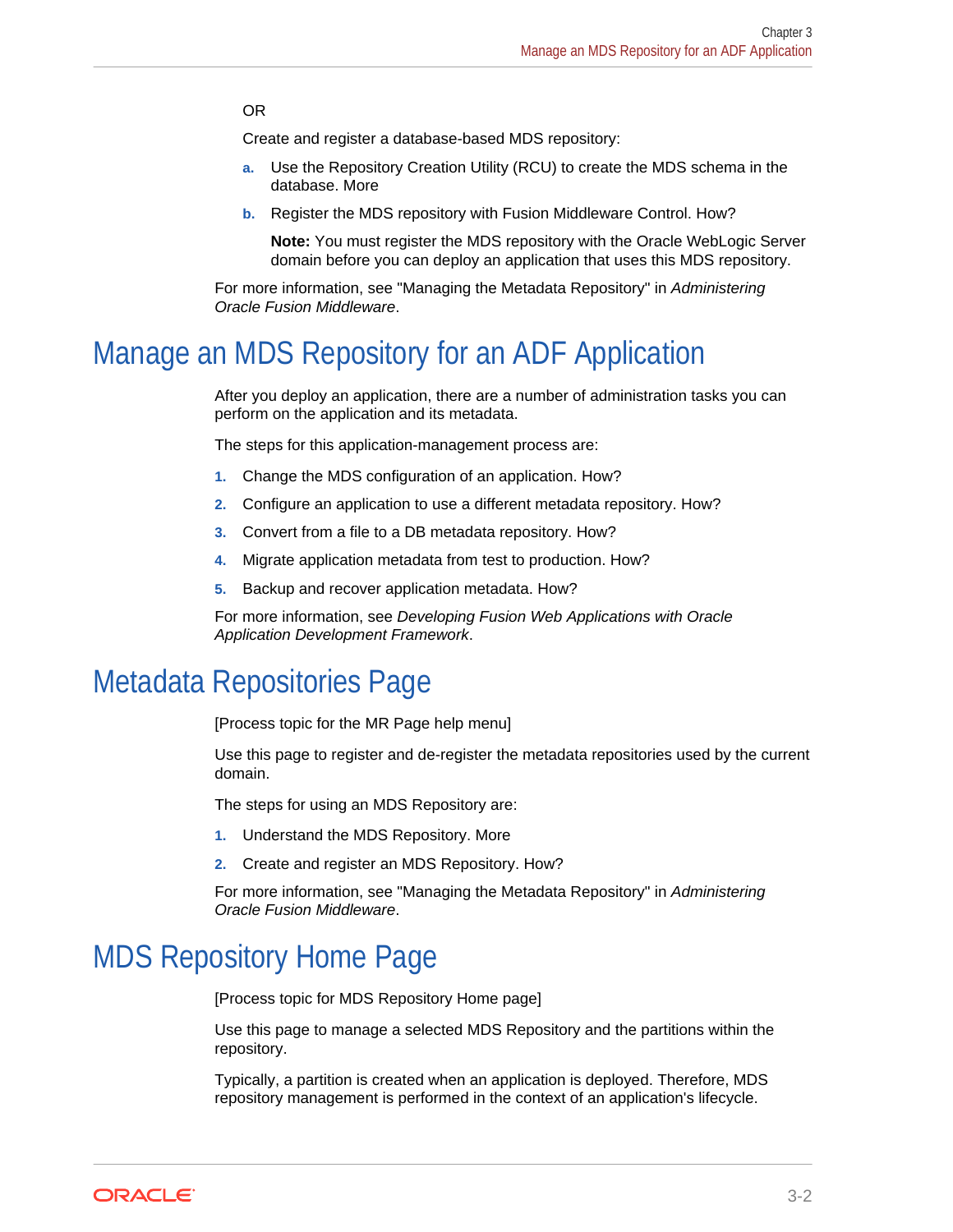The steps for the MDS application lifecycle are:

- **1.** Develop a customizable application that requires MDS. How?
- **2.** Create and register an MDS Repository. How?
- **3.** Deploy the application. How?
- **4.** Manage the MDS repository. How?
- **5.** Manage metadata labels. How?

For more information, see "Managing the Metadata Repository" in *Administering Oracle Fusion Middleware*.

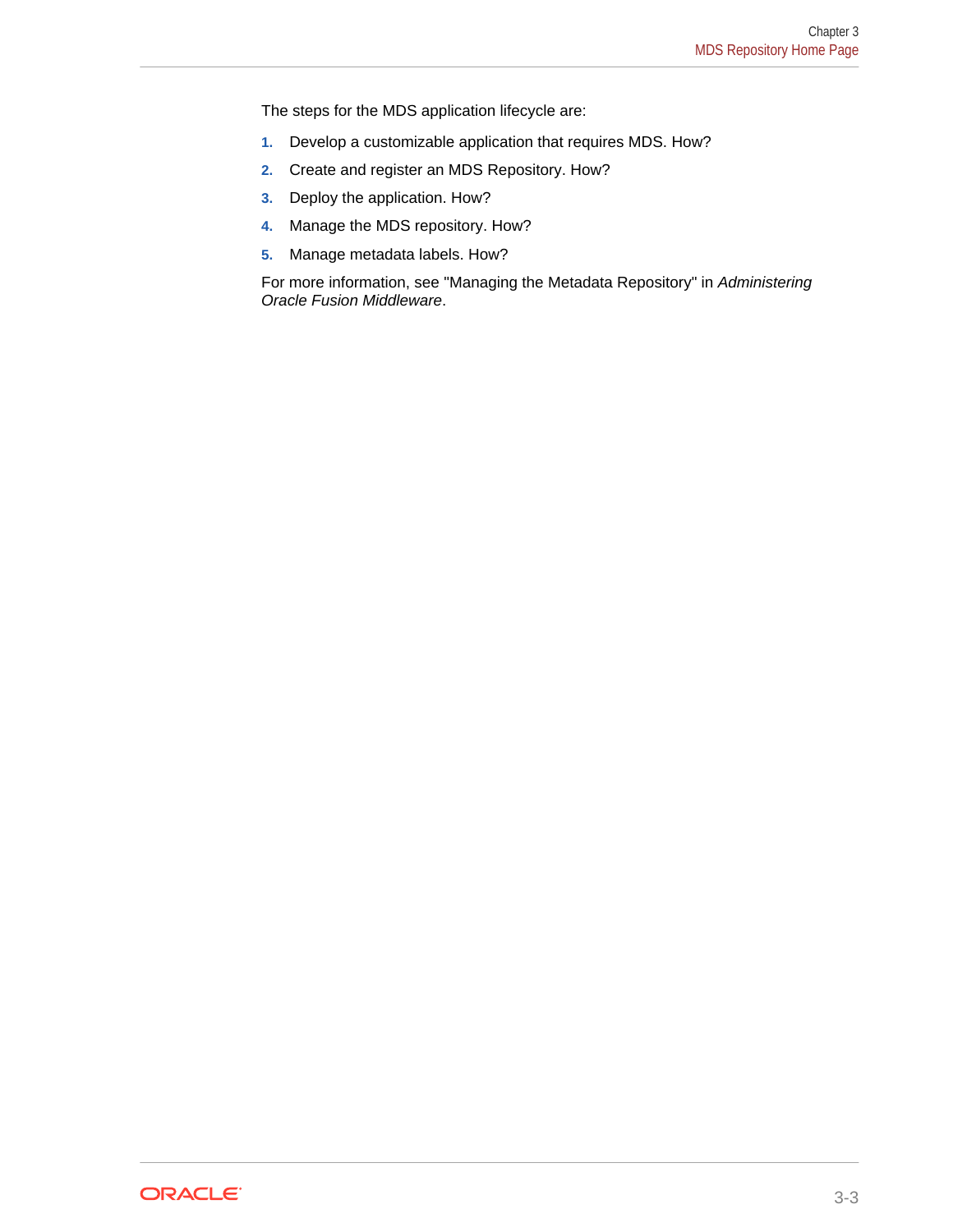# <span id="page-21-0"></span>4 Manage Oracle WebLogic Server

This chapter describes the typical tasks associated with managing Oracle WebLogic Server and WebLogic Server Domains: This chapter includes the following sections:

- Manage Oracle WebLogic Server with Fusion Middleware Control
- [Manage Oracle WebLogic Server with the Administration Console](#page-22-0)
- [Manage WebLogic Server Domains](#page-22-0)
- [Configure and Control WebLogic Server Instances](#page-22-0)
- [Manage WebLogic Server Clusters](#page-23-0)
- [Deploy Applications Using Fusion Middleware Control](#page-23-0)
- [Redeploy Applications Using Fusion Middleware Control](#page-24-0)
- [Undeploy an Application Using Fusion Middleware Control](#page-25-0)
- **[Manage Application Deployments](#page-25-0)**
- [Monitor Managed Servers and the Applications Deployed on Managed Servers](#page-25-0)
- [Monitor Clusters and the Applications Deployed on Clusters](#page-26-0)
- [Manage WebLogic Server Domain Partitions](#page-26-0)
- [Create and Manage JDBC Data Sources](#page-27-0)
- [Manage WebLogic Server Messaging](#page-27-0)
- [Manage WebLogic Server Users and Groups](#page-28-0)
- [View the JNDI Tree](#page-28-0)

# Manage Oracle WebLogic Server with Fusion Middleware **Control**

The following describes the steps you can take to manage the WebLogic Domain from Fusion Middleware Control:

- **1.** View the Administration Server and the Managed Server instances in the domain. H<sub>ow</sub>?
- **2.** Make any necessary configuration changes to the domain, using the Oracle WebLogic Server Administration Console. How?
- **3.** Use the Change Center and set user preferences in Fusion Middleware Control. How?
- **4.** Monitor the system components and applications deployed to the domain. How?
- **5.** Deploy additional applications to the domain. How?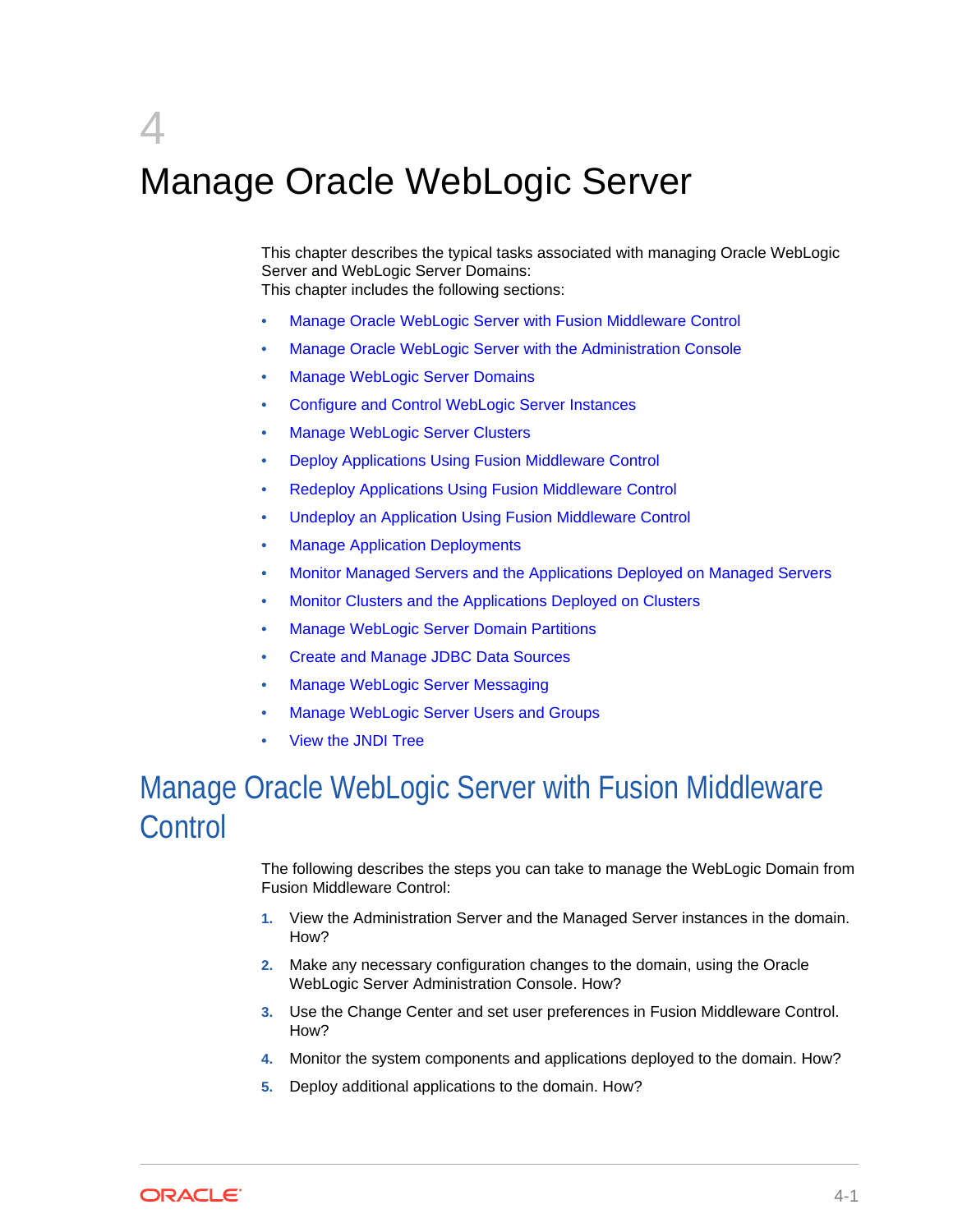For more information about managing Oracle WebLogic Server, see Overview of WebLogic Server System Administration in *Understanding Oracle WebLogic Server*.

# <span id="page-22-0"></span>Manage Oracle WebLogic Server with the Administration **Console**

The following describes the steps you can take to manage the WebLogic Domain from the Oracle WebLogic Server Administration Console:

**1.** Learn how to view the Oracle WebLogic Server Administration Console. How?

Alternatively, you can access the Administration Console from Fusion Middleware Control by selecting the **WebLogic Server Administration Console** hyperlink or Dynamic Target menu choice.

**2.** Refer to the Oracle WebLogic Server online help for more information. More

For more information about managing Oracle WebLogic Server, see "Overview of WebLogic Server System Administration" in *Understanding Oracle WebLogic Server*.

## Manage WebLogic Server Domains

An Oracle WebLogic Server administration domain is a logically related group of Oracle WebLogic Server resources. Domains include a special Oracle WebLogic Server instance called the Administration Server, which is the central point from which you configure and manage all resources in the domain. Usually, you configure a domain to include additional Oracle WebLogic Server instances called Managed Servers. You deploy Web applications, EJBs, Web services, and other resources onto the Managed Servers and use the Administration Server for configuration and management purposes only.

The following describes the steps you can take to manage Oracle WebLogic Server domains:

- **1.** Understand WebLogic Server domains and domain configuration. More
- **2.** Monitor WebLogic domains. How?
- **3.** Control WebLogic domains. How?
- **4.** Configure WebLogic domains. How?

For more information about creating and configuring Oracle WebLogic Server domains, see:

- "Creating WebLogic Domains Using WLST Offline" in *Understanding the WebLogic Scripting Tool*
- Creating WebLogic Domains Using the Configuration Wizard

## Configure and Control WebLogic Server Instances

When you create a domain, you also create an Administration Server, which runs the WebLogic Server Administration Console and distributes configuration changes to other servers in the domain. In a typical production environment, you create one or more Managed Servers in the domain to host business applications and use the Administration Server only to configure and monitor the Managed Servers.

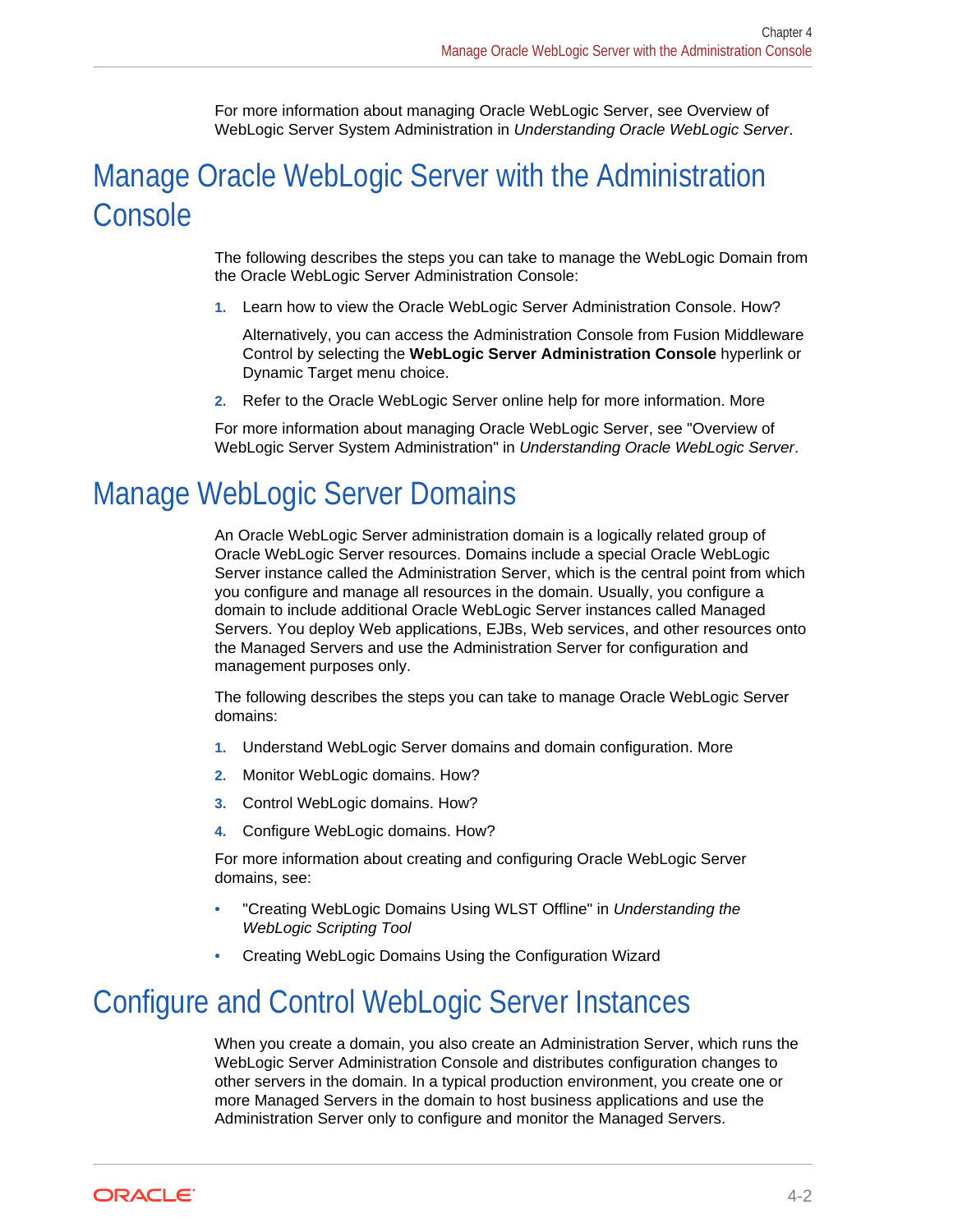<span id="page-23-0"></span>The following describes the steps you can take to manage WebLogic Server instances:

- **1.** Understand WebLogic Server system administration. More
- **2.** Monitor server instances. How?
- **3.** Control server instances. How?
- **4.** Configure server instances. How?
- **5.** Configure server templates. How?

For more information on controlling and configuring Oracle WebLogic Server instances, see:

- *Administering Server Startup and Shutdown for Oracle WebLogic Server*
- "Using WLST and Node Manager to Manage Servers" in *Understanding the WebLogic Scripting Tool*
- "Using Node Manager to Control Servers" in *Administering Node Manager for Oracle WebLogic Server*
- *Administering Server Environments for Oracle WebLogic Server*

# Manage WebLogic Server Clusters

A WebLogic Server cluster consists of multiple WebLogic Server instances running simultaneously and working together to provide increased scalability and reliability. A cluster appears to clients to be a single WebLogic Server instance. The server instances that constitute a cluster can run on the same machine, or be located on different machines. You can increase a cluster's capacity by adding additional server instances to the cluster on an existing machine, or you can add machines to the cluster to host the incremental server instances.

The following describes the steps you can take to manage WebLogic Server clusters:

- **1.** Understand WebLogic Server clusters and cluster configuration. More
- **2.** Monitor WebLogic Server clusters. How?
- **3.** Control server instances in a cluster. How?
- **4.** Configure WebLogic Server clusters. How?

For more information, see these topics in *Administering Clusters for Oracle WebLogic Server*:

- "Communications In a Cluster"
- "Setting up WebLogic Clusters"
- "Clustering Best Practices"
- "Troubleshooting Common Problems"

# Deploy Applications Using Fusion Middleware Control

The following describes the steps to deploy your applications on Oracle WebLogic Server:

**1.** Understand the application deployment process. More

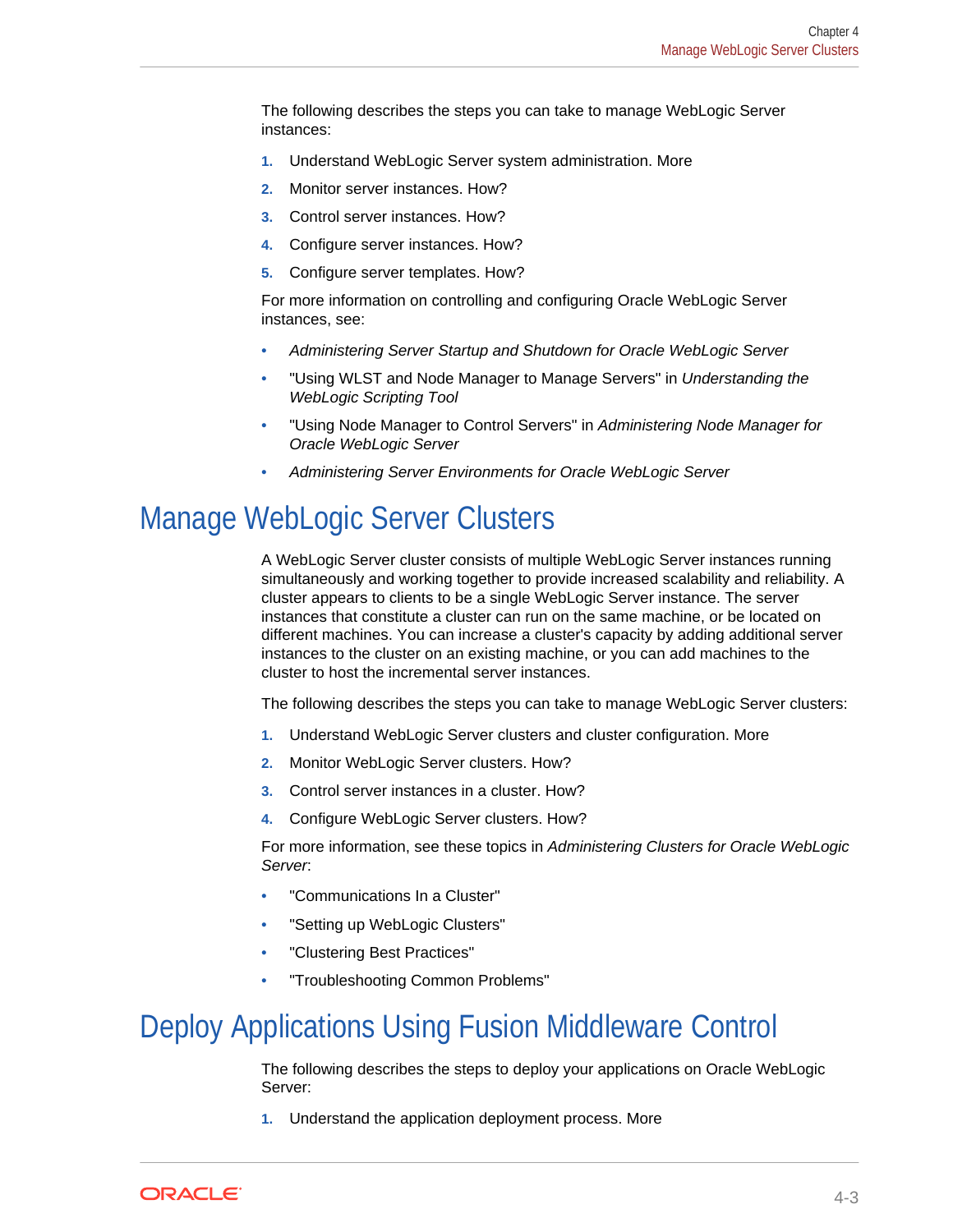- <span id="page-24-0"></span>**2.** Understand the difference between deploying, redeploying, and undeploying your applications. More
- **3.** Understand the types of applications you can deploy and the different administration tools you can use to deploy those applications. More
- **4.** Based on the type of application you are deploying, refer to the appropriate procedure:
	- Deploy a Java EE application using Fusion Middleware Control. How?
	- Deploy an ADF application using Fusion Middleware Control. How?
	- Deploy a SOA Composite application using Fusion Middleware Control. How?
	- Deploy a WebCenter application using Fusion Middleware Control. How?

For more information on monitoring and controlling application and module deployments in a WebLogic Server domain, see:

- "Application Deployments" in *Administering Oracle WebLogic Server with Fusion Middleware Control*
- *Deploying Applications to Oracle WebLogic Server*

# Redeploy Applications Using Fusion Middleware Control

Before you redeploy an application, see Restrictions When Redeploying an Application with Fusion Middleware Control.

The following describes the steps to redeploy your applications on Oracle WebLogic Server:

- **1.** Understand the application deployment process. More
- **2.** Understand the difference between deploying, redeploying, and undeploying your applications. More
- **3.** Based on the type of application you are redeploying, refer to the appropriate procedure for instructions on how to redeploy an application:
	- Redeploy a Java EE application using Fusion Middleware Control. How?
	- Redeploy an ADF application using Fusion Middleware Control. How?
	- Redeploy a SOA Composite application using Fusion Middleware Control. How?
	- Redeploy a WebCenter application using Fusion Middleware Control. How?

#### **Restrictions When Redeploying an Application with Fusion Middleware Control**

If you are redeploying an application, note the following:

• The file name and path for the archive you are redeploying must be identical to the file name and path you used when you initially deployed the application.

For example, if the file name and path of the original application was /dua0/ staging/myApp.ear, then the revised application must be /dua0/staging/ myApp.ear.

• If you initially deployed the application using another management tool, such as the Oracle WebLogic Server Administration Console or the WebLogic Scripting

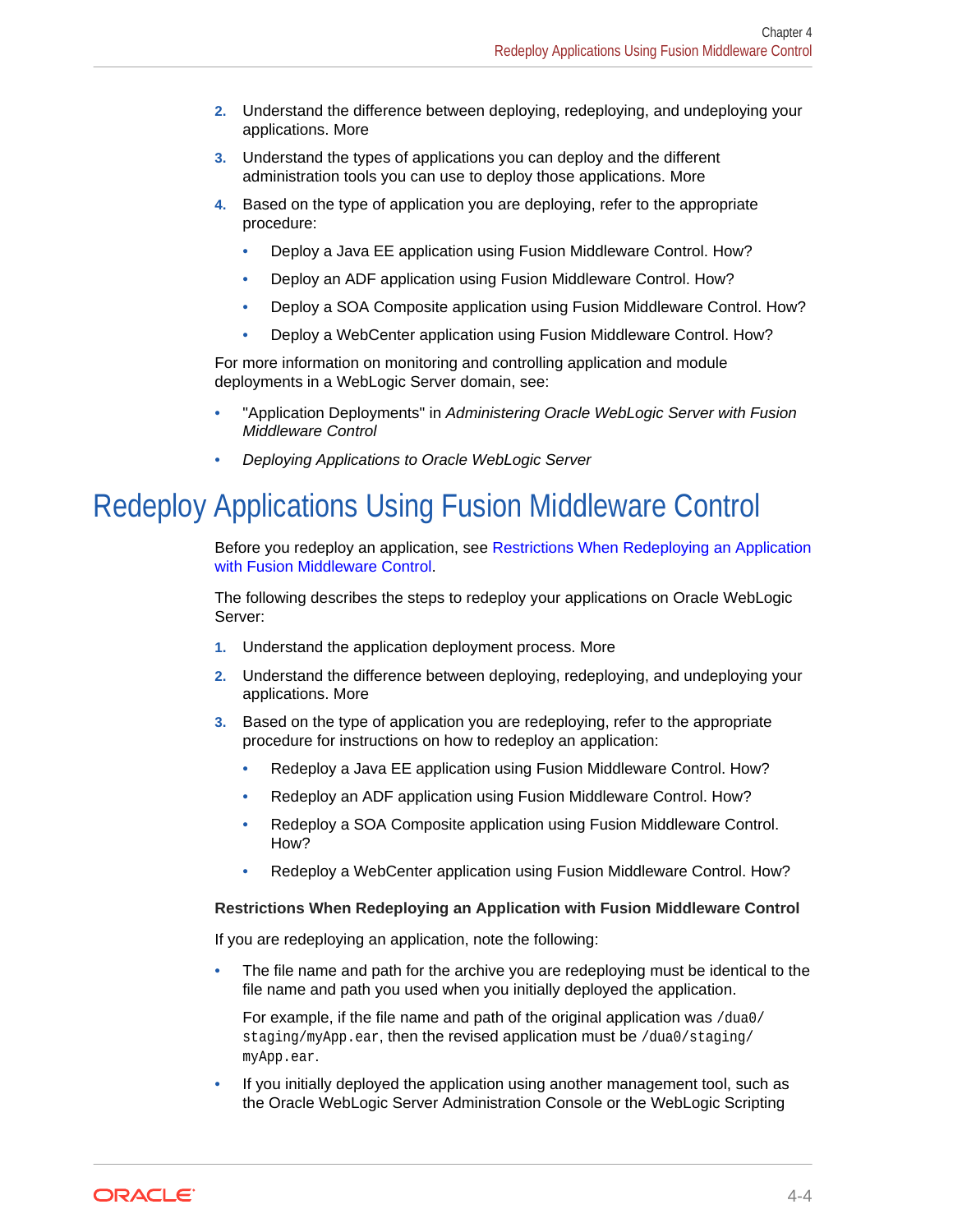Tool (WLST), then you cannot redeploy the application using Fusion Middleware Control.

# <span id="page-25-0"></span>Undeploy an Application Using Fusion Middleware Control

The following describes the steps to undeploy your applications on Oracle WebLogic Server:

- **1.** Understand the application deployment process. More
- **2.** Understand the difference between deploying, redeploying, and undeploying your applications. More
- **3.** Based on the type of application you are undeploying, refer to the appropriate procedure for instructions on how to undeploy an application:
	- Undeploy a Java EE application using Fusion Middleware Control. How?
	- Undeploy an ADF application using Fusion Middleware Control. How?
	- Undeploy a SOA Composite application using Fusion Middleware Control. How?
	- Undeploy a WebCenter application using Fusion Middleware Control. How?

# Manage Application Deployments

The following describes the steps you can take to manage the applications deployed on your Oracle WebLogic Server domain:

- **1.** Understand WebLogic Server application deployment. More
- **2.** Monitor application deployments.
- **3.** Control application deployments.
- **4.** Configure application deployment.

For information about monitoring, controlling, and configuring application deployments, see "Application Deployments" in *Administering Oracle WebLogic Server with Fusion Middleware Control*.

For more information about developing and deploying applications for Oracle WebLogic Server, see:

- *Developing Applications for Oracle WebLogic Server*
- *Deploying Applications to Oracle WebLogic Server*

# Monitor Managed Servers and the Applications Deployed on Managed Servers

The following describes how to monitor an Oracle WebLogic Server Managed Server and the applications deployed to the server:

- **1.** Understand Oracle WebLogic Server Managed Servers and clusters. More
- **2.** Monitor Managed Servers. How?
- **3.** Determine the types of applications you have deployed. More

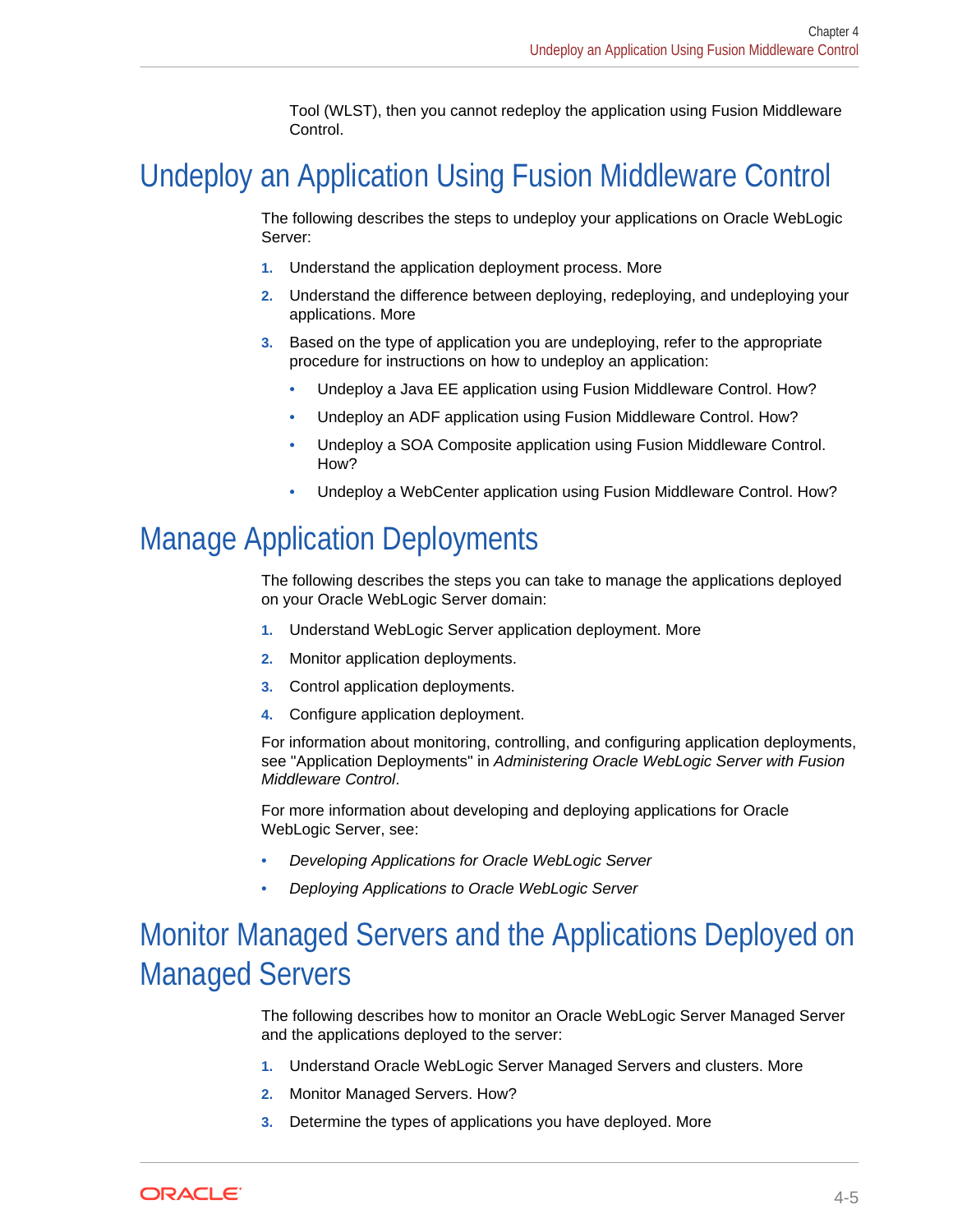<span id="page-26-0"></span>Depending upon the type of applications you have deployed, do one of the following:

- Monitor a Java EE Application. How?
- Monitor an application that takes advantage of Oracle ADF. How?
- Monitor a composite application. How?
- Monitor an Oracle WebCenter application. How?

For more information about monitoring Managed Servers, see "Monitor servers" in *Administering Oracle WebLogic Server with Fusion Middleware Control*.

For more information about monitoring application deployments, see "Application Deployments" in *Administering Oracle WebLogic Server with Fusion Middleware Control*.

## Monitor Clusters and the Applications Deployed on Clusters

The following describes how to monitor a cluster and the applications you deploy on the cluster:

- **1.** Understand Oracle WebLogic Server Managed Servers and clusters. More
- **2.** Monitor the cluster. How?
- **3.** Monitor an application deployed to a cluster. How?

For more information about monitoring clusters, see "Monitor clusters" in *Administering Oracle WebLogic Server with Fusion Middleware Control*.

For more information about deploying to a cluster, see "Application Deployment for Clustered Configurations" in *Administering Clusters for Oracle WebLogic Server*.

#### Manage WebLogic Server Domain Partitions

Domain partitions are an administrative and runtime slice of a WebLogic domain and the building blocks of WebLogic Server Multi-Tenancy (WLS MT). Multi-tenancy permits multiple client organizations to share a domain, improving efficiency and reducing operation costs.

#### **Note:**

WebLogic Server Multitenant domain partitions are deprecated in WebLogic Server 12.2.1.4.0.

The following describes the steps you can take to manage domain partitions using Fusion Middleware Control:

- **1.** Understand WebLogic Server MT. More
- **2.** Configure WebLogic Server MT. How?
- **3.** Manage domain partitions. How?
- **4.** Configure Resource Managers. How?

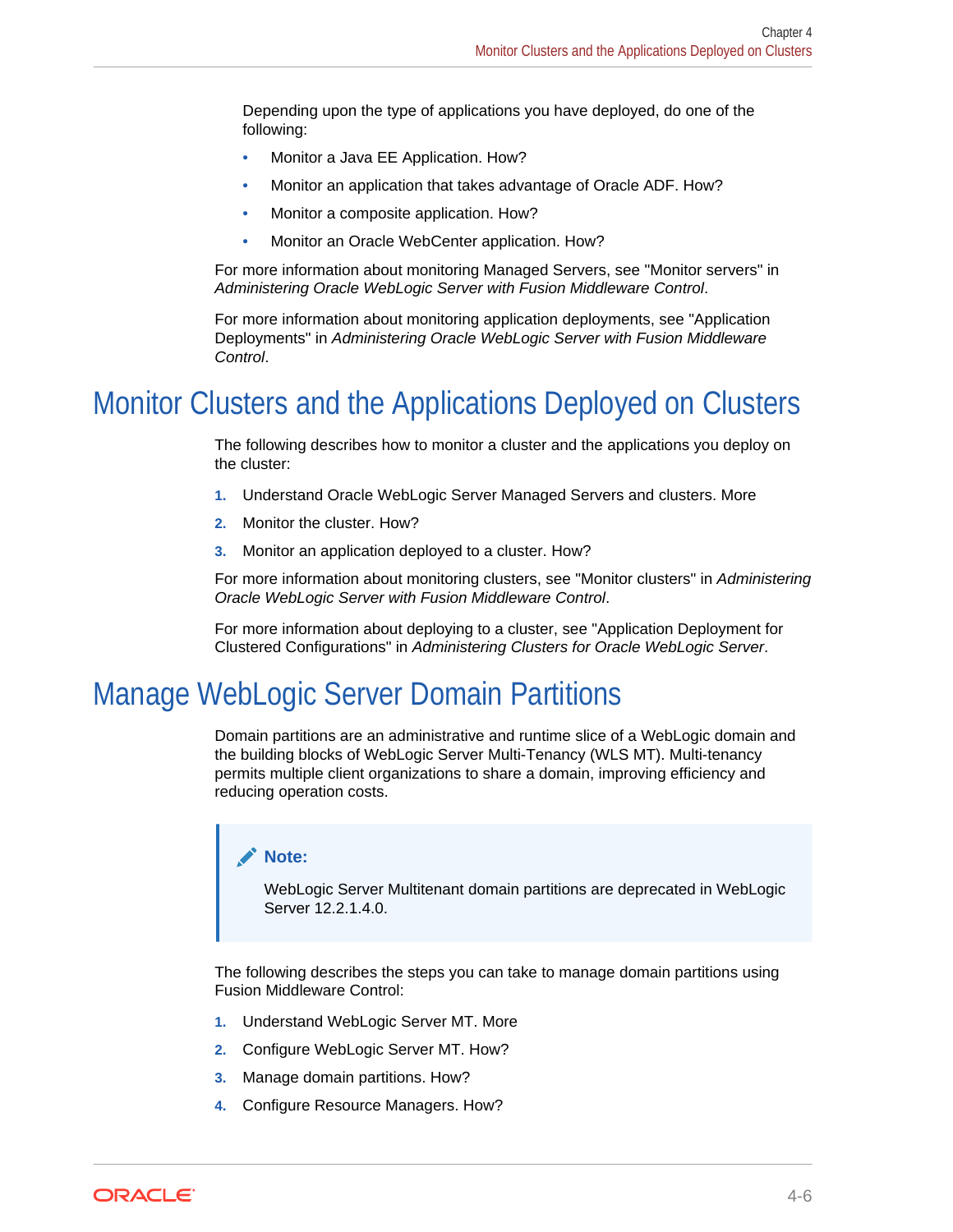To learn more about WebLogic Server MT, see *Using WebLogic Server MT*.

## <span id="page-27-0"></span>Create and Manage JDBC Data Sources

Java Database Connectivity (JDBC) enables you to configure database connectivity through JDBC data sources in your WebLogic domain. WebLogic JDBC data sources provide database access and database connection management.

The following describes how to create and manage JDBC data sources using Fusion Middleware Control:

- **1.** Understand the purpose and types of Oracle Fusion Middleware JDBC data sources. More
- **2.** Understand the capabilities of GridLink data sources. More
- **3.** Create a generic data source. How?

OR

Create a GridLink data source. How?

OR

Create a multi data source. How?

- **4.** Monitor a data source. How?
- **5.** Control a data source. How?
- **6.** Configure a data source. How?

For more information about creating and managing JDBC data sources, see:

- "WebLogic JDBC Data Sources" in *Administering Oracle WebLogic Server with Fusion Middleware Control*.
- *Administering JDBC Data Sources for Oracle WebLogic Server*

# Manage WebLogic Server Messaging

The WebLogic Server implementation of JMS is an enterprise-class messaging system that is tightly integrated into WebLogic Server. It fully supports the JMS specification, and also provides numerous WebLogic JMS extensions that go beyond the standard JMS APIs.

The following describes the steps you can take to manage WebLogic Server messaging:

- **1.** Monitor, control, and configure JMS servers. How?
- **2.** Monitor and control Store-and-Forward agents. How?
- **3.** Monitor and control JMS resources and modules. How?
- **4.** Monitor path services. How?
- **5.** Monitor and configure messaging bridges. How?
- **6.** Monitor and configure JMS bridge destinations. How?
- **7.** Monitor and configure persistent stores. How?

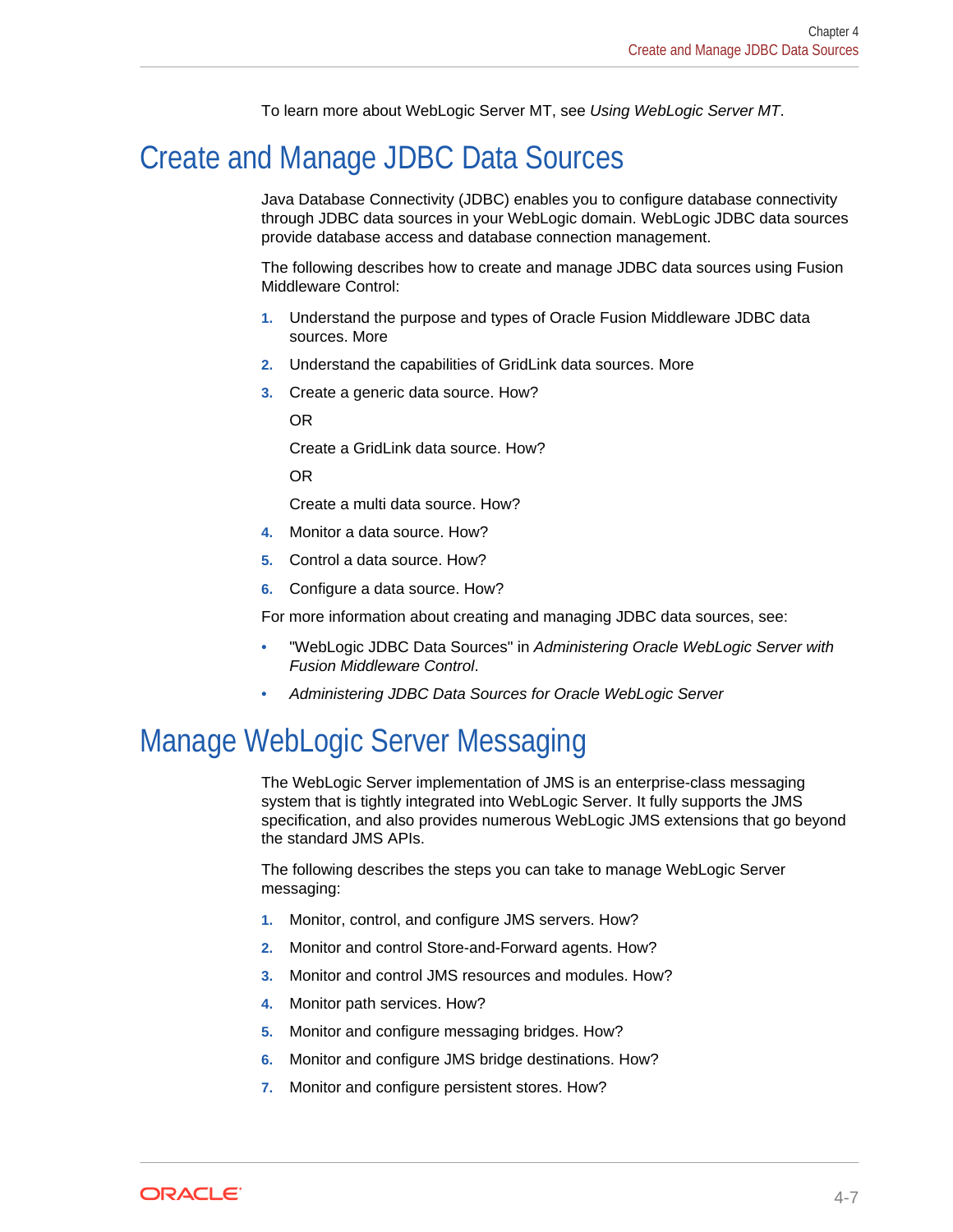<span id="page-28-0"></span>For more information on WebLogic JMS and other related WebLogic messaging components, refer to the following guides:

- *Developing JMS Applications for Oracle WebLogic Server*
- *Administering JMS Resources for Oracle WebLogic Server*
- *Administering the Store-and-Forward Service for Oracle WebLogic Server*
- *Administering the WebLogic Messaging Bridge for Oracle WebLogic Server*

#### Manage WebLogic Server Users and Groups

A security realm comprises mechanisms for protecting WebLogic resources. Each security realm consists of a set of configured security providers, users, groups, security roles, and security policies. A user must be defined in a security realm in order to access any WebLogic resources belonging to that realm.

The following describes the steps you can take to manage WebLogic Server users and groups:

- **1.** Monitor WebLogic Server users and groups. How?
- **2.** Configure users. How?
- **3.** Configure groups. How?

For more information on WebLogic Server users and groups, refer to the following guides:

- "Security Realms" in *Understanding Security for Oracle WebLogic Server*
- *Administering Security for Oracle WebLogic Server*

## View the JNDI Tree

The JNDI browser is a central location where you can find the JNDI names of all the WebLogic Server resources. Typically, while writing WLS client programs, you would search the JNDI browser for JNDI names. The JNDI browser displays a tree of resources in the domain, a server, or a partition. Selecting a node or an object in the tree, displays JNDI information including Binding Name, Object Class, Object Hash Code, and Object toString Results entries.

The following describes the steps you can take to view the JNDI tree using Fusion Middleware Control:

- **1.** View objects in the domain JNDI tree. How?
- **2.** View objects in a server's JNDI tree. How?
- **3.** View objects in a domain partition's JNDI tree. How?

To learn more about WebLogic JNDI, see "Understanding WebLogic JNDI" in *Developing JNDI Applications for Oracle WebLogic Server*.

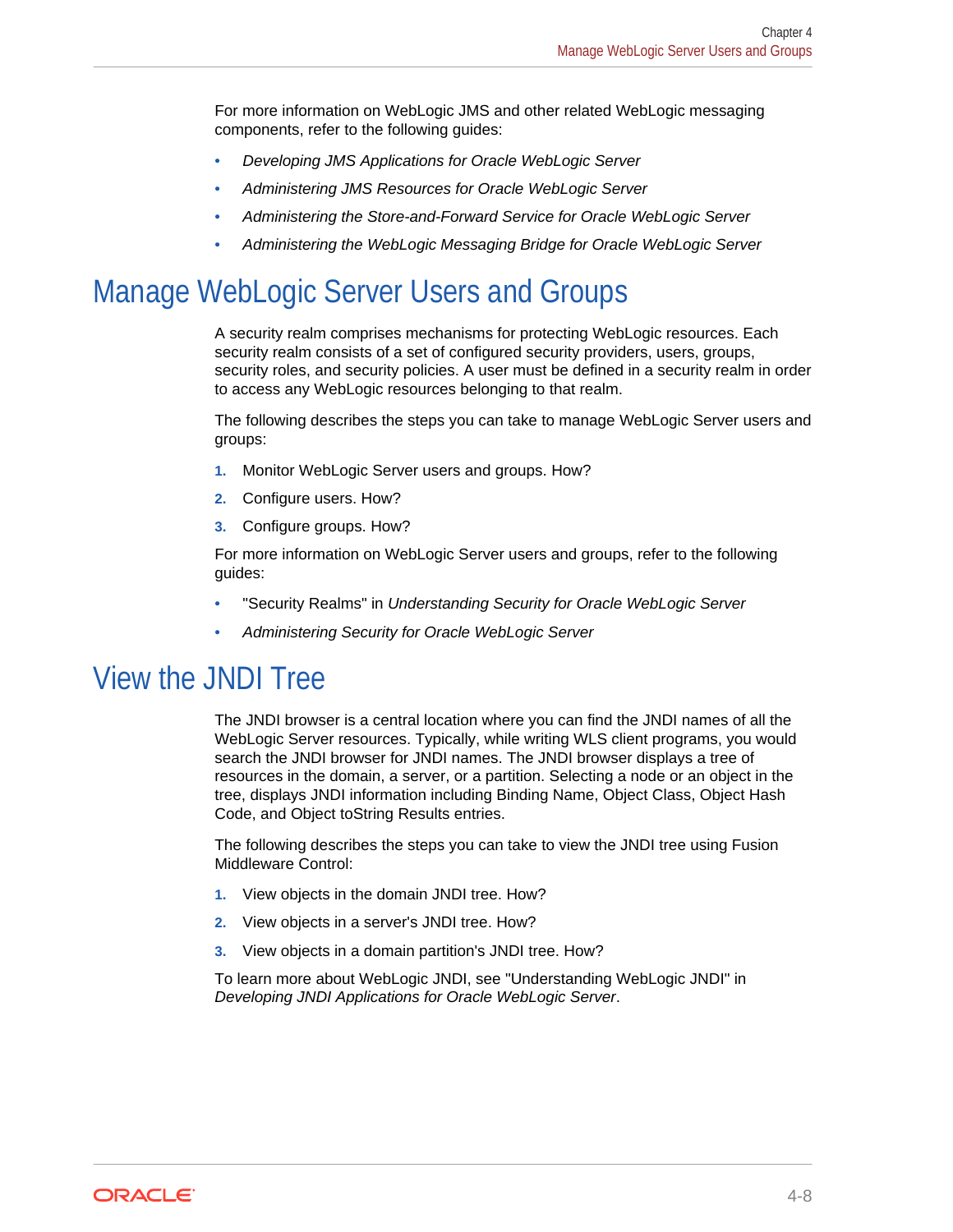# Manage Security and Audit Settings

This chapter describes the set of typical tasks you need to manage security and auditing.

This chapter includes the following sections:

- Manage Audit Policies with Fusion Middleware Control
- Configure the Audit Store with Fusion Middleware Control
- [Manage Application Policies with Fusion Middleware Control](#page-30-0)
- [Manage Application Roles with Fusion Middleware Control](#page-30-0)
- [Manage System Policies with Fusion Middleware Control](#page-31-0)
- [Manage Credentials with Fusion Middleware Control](#page-31-0)
- [Manage Keystores with the Keystore Service](#page-32-0)
- [Manage Certificates with the Keystore Service](#page-32-0)

# Manage Audit Policies with Fusion Middleware Control

Fusion Middleware Audit Framework provides a centralized audit framework for the middleware family of products. Audit settings for Java components like Oracle Platform Security Services, Oracle Web Services Manager, Oracle Web Services, and other components are handled at the domain level as part of security administration.

You can perform the following tasks on this page:

- View and update audit policies for a component
- Select audit events for the component
- Customize audit policies

For more information about managing audit policies, see Managing Audit Policies with Fusion Middleware Control in *Securing Applications with Oracle Platform Security Services*.

### Configure the Audit Store with Fusion Middleware Control

By default, security audit data is saved in a file. It is recommended that you configure auditing to use a database store to provide better management of the audit data.

To configure a database for the audit store (applies to Java components only):

- **1.** Verify that you have installed the audit schema in the database, using the Repository Creation Utility (RCU). How?
- **2.** Create a Data Source using the Oracle WebLogic Server Administration Console. How?
- **3.** View the audit store settings for the domain. How?

<span id="page-29-0"></span>5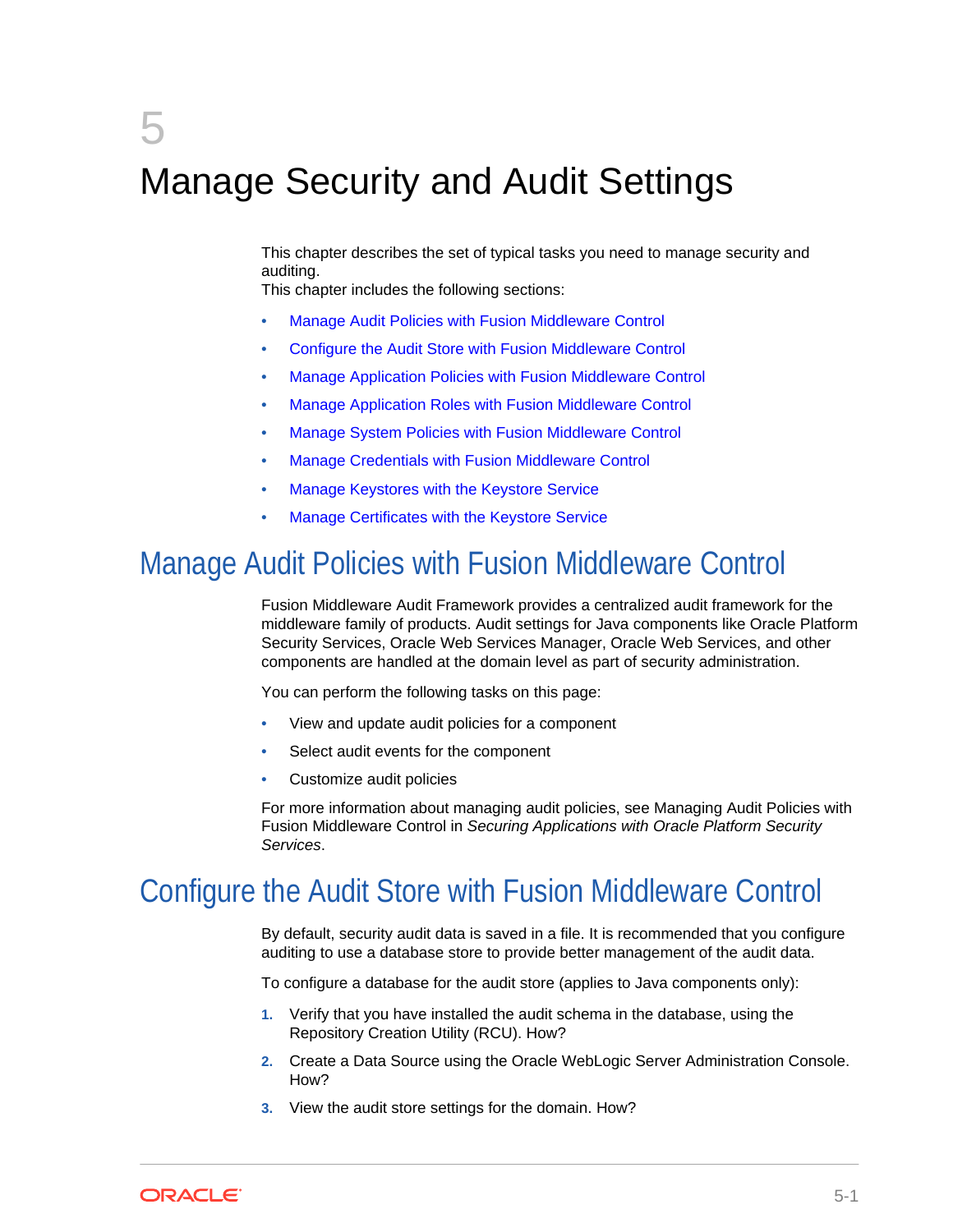<span id="page-30-0"></span>**4.** Configure the domain so it uses the database as the audit store. How?

To view audit reports:

- **1.** Configure a database for the audit store as explained above.
- **2.** Set up Oracle Business Intelligence Publisher for audit reports. How?
- **3.** Analyze the audit data that you have gathered. How?

#### **Note:**

Using the same database for Java components and system components ensures that your audit reports can display the audit records for all components together.

For more information about auditing, see the following topics in *Securing Applications with Oracle Platform Security Services*:

- Managing Audit Policies
- Managing the Audit Data Store
- Audit Database Administration

#### Manage Application Policies with Fusion Middleware Control

An application policy is a functional policy that specifies a set of permissions that a principal is allowed to perform within the application, such as viewing web pages or modifying reports.

An application policy uses:

- Principals as grantees, and must have at least one principal.
- Either one or more permissions, or an entitlement, but not both.

Policies that use an entitlement are called entitlement-based policies; policies that use one or more permissions are called resource-based policies.

You can perform the following tasks in this page:

- Create an application policy
- Create an application policy based on an existing one
- Edit an application policy
- Display application policies matching a pattern

For more information about managing application policies, see Managing Application Policies in *Securing Applications with Oracle Platform Security Services*.

#### Manage Application Roles with Fusion Middleware Control

An application role is a collection of users, groups, and other application roles; it can be hierarchical. Application roles are defined by application policies and not necessarily known to a Java EE container. Application roles can be many-to-many

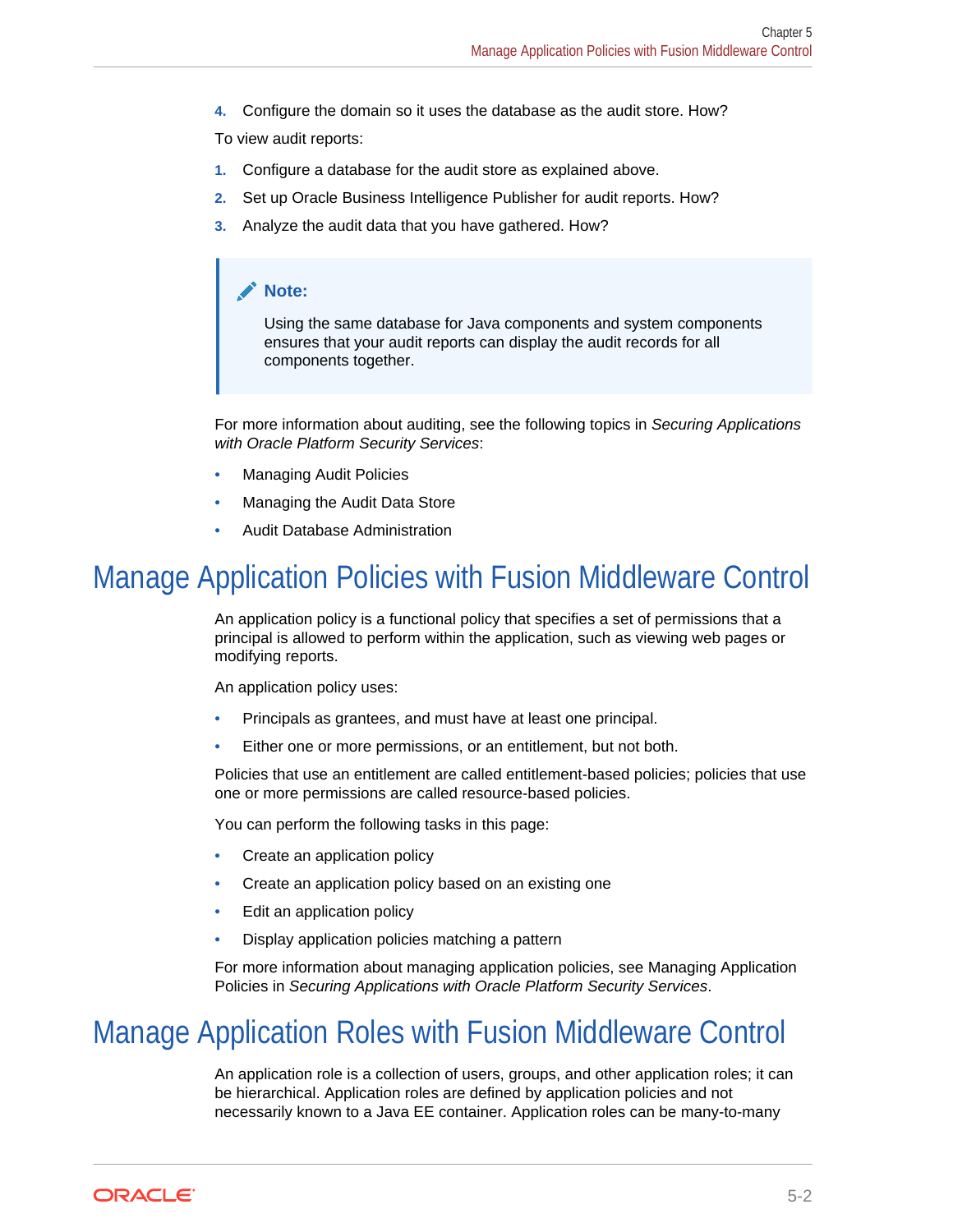<span id="page-31-0"></span>mapped to external roles. For example, the external group employee (stored in the identity store) can be mapped to the application role helpdesk service request (in one stripe) and to the application role self service HR (in another stripe).

You can perform the following tasks in this page:

- Create an application role
- Create an application role based on an existing role
- Edit an application role
- Display application roles matching a pattern

For more information about managing application roles, see Managing Application Roles in *Securing Applications with Oracle Platform Security Services*.

# Manage System Policies with Fusion Middleware Control

A system policy is a policy that specifies a set of permissions that a principal or a code source is allowed to perform, and it holds for an entire domain. System policies grant privileges to code sources and principals, while application policies can grant privileges to principals only.

You can perform the following tasks in this page:

- Create a system policy
- Create a system policy based on an existing one
- Edit a system policy
- Display system policies matching a pattern

For more information about managing system policies, see Managing System Policies in *Securing Applications with Oracle Platform Security Services*.

# Manage Credentials with Fusion Middleware Control

Oracle Platform Security Services supports the following types of credentials according to the data they contain:

- A password credential encapsulates a user name and a password.
- A generic credential encapsulates any customized data or arbitrary token, such as a symmetric key.

A credential is uniquely identified by a map name and a key name. A map can hold several keys and, typically, the map name corresponds with the name of an application; all credentials with the same map name define a logical group of credentials, such as the credentials used by the application. The pair of map and key names must be unique for all entries in a credential store.

There is no limit to the number or kind of characters you can set in a password, except that it must be non-empty and non-null. The maximum size of a generic credential in an LDAP security store is 4K.

Oracle Wallet is the default file-based credential store, and it can store X.509 certificates; production environments typically use either an LDAP-based or a DBbased credential store.

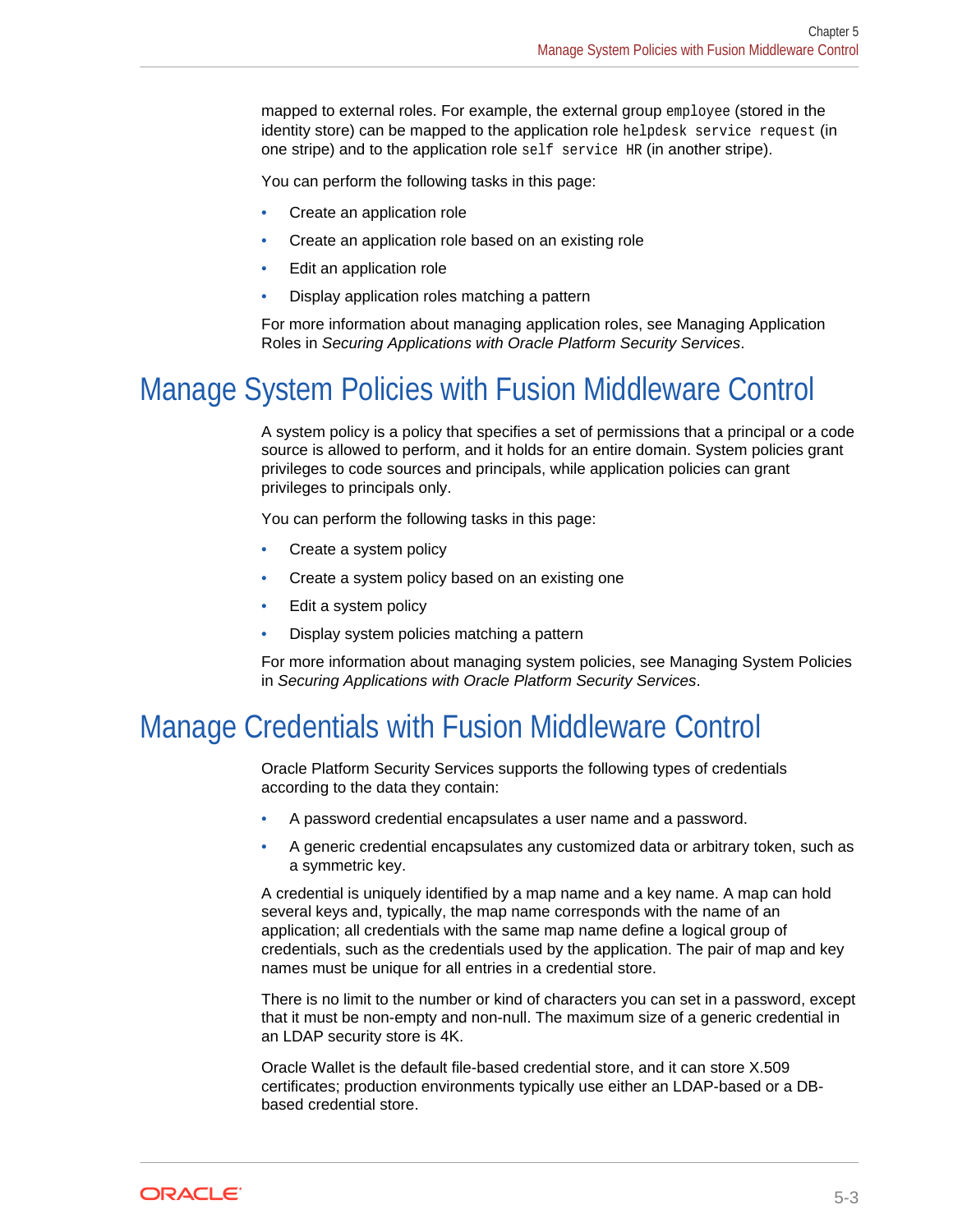<span id="page-32-0"></span>You can perform the following tasks in this page:

- Create a credential map
- Add a key to a credential map
- Edit a key
- Display credentials matching a pattern

For details about managing credentials, see Managing Credentials in *Securing Applications with Oracle Platform Security Services*.

## Manage Keystores with the Keystore Service

The OPSS Keystore Service allows managing keys and certificates for SSL, message security, encryption, and similar tasks. Use this service to create and maintain keystores that contain keys, certificates, and other artifacts.

Typical tasks on a keystore are as follows:

- Create a keystore in the context of an application stripe, directly or by importing a keystore file from the file system.
- Update or delete keystores; a password-protected keystore updating requires that the keystore password be entered.
- Change a keystore password.

You can perform the following tasks in this page:

- Create a keystore
- Delete a keystore
- Edit the keystore password

For details about managing keystores, see the following topics in Managing Keystores with Fusion Middleware Control in *Securing Applications with Oracle Platform Security Services*:

- Creating a keystore
- Deleting a keystore
- Changing a keystore Password

#### Manage Certificates with the Keystore Service

Keys and certificates reside in a keystore within an application stripe; there may be more than one keystore in an application stripe, each with a unique name. Each keystore contains asymmetric keys, symmetric keys, and trusted certificates.

You can perform the following tasks in this page:

- Create a key pair
- Generate a Certificate Signing request
- Export and import a certificate
- Change a certificate password
- Delete a certificate

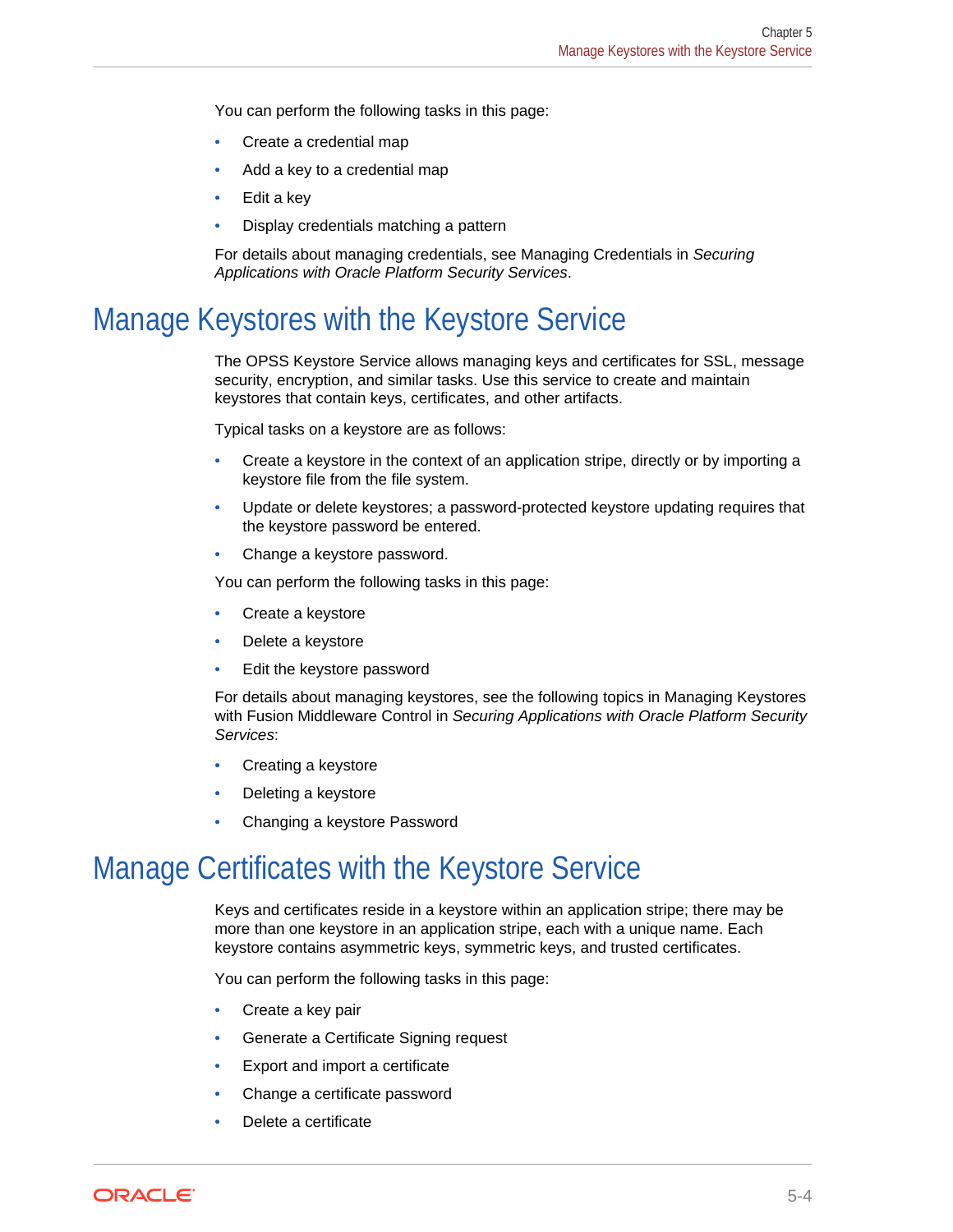For details about managing certificates, see the following topics in Managing Certificates with Fusion Middleware Control in *Securing Applications with Oracle Platform Security Services*:

- Generating a Keypair
- Generating a CSR Certificate
- Importing a Certificate
- **Exporting a Certificate**
- Changing a Certificate Password
- Deleting a Certificate

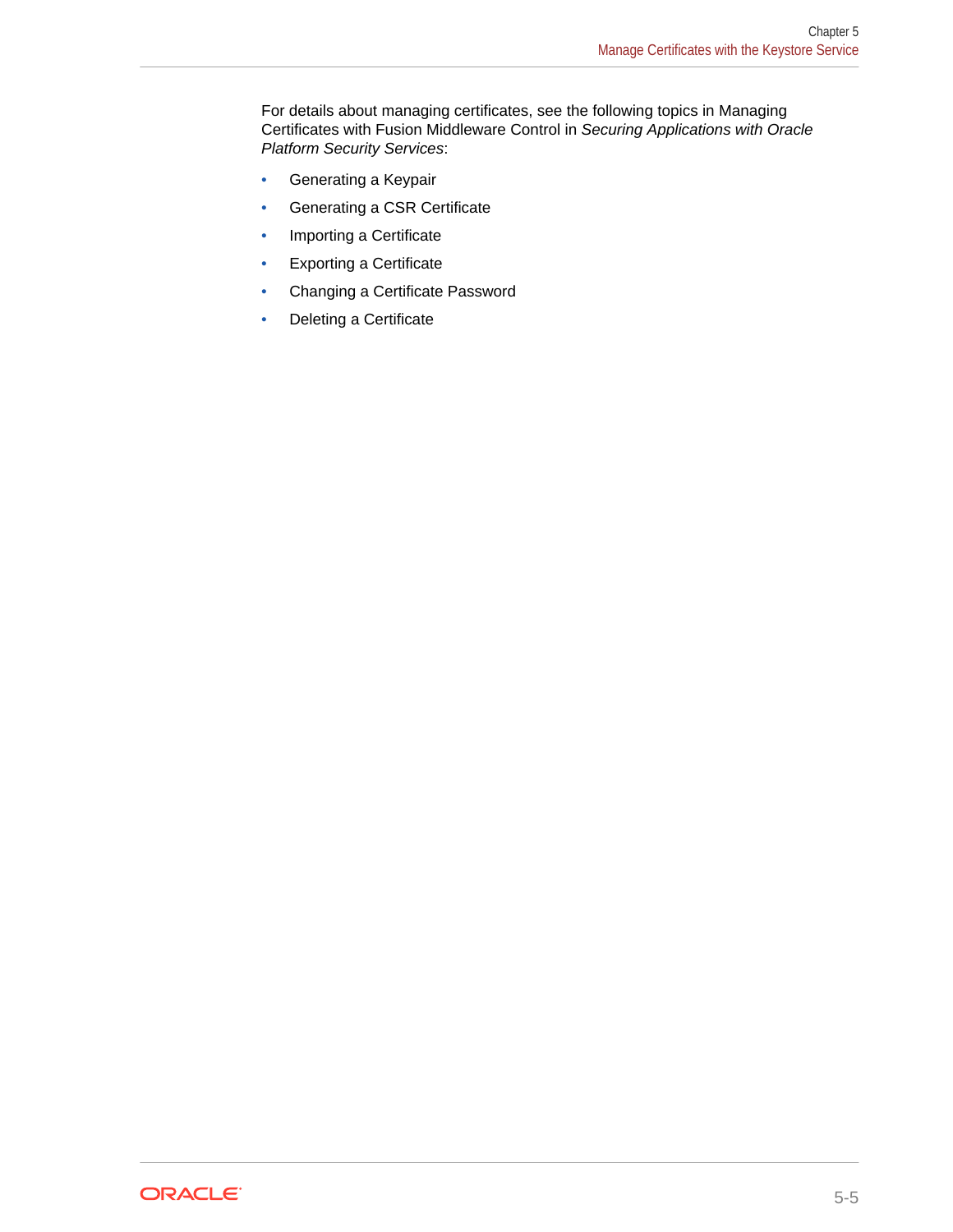# <span id="page-34-0"></span>6 Manage Oracle Fusion Middleware Web **Services**

This chapter describes the set of typical tasks you need to manage Oracle Web Services Manager (OWSM) policies and secure Oracle Web Services. This chapter includes the following sections:

- **Create a New Policy**
- **[Edit a Policy](#page-35-0)**
- [Delete a Policy](#page-35-0)
- [Change the Current Version of a Policy](#page-35-0)
- [Attach a Policy to a Web Service](#page-36-0)
- **[Test a Web Service Endpoint](#page-36-0)**
- [Configure a Web Service Client](#page-37-0)
- [Manage OWSM Domain Configuration](#page-37-0)
- [View a Policy Set](#page-38-0)
- [Create a New Policy Set](#page-38-0)
- [Edit a Policy Set](#page-39-0)
- [Override the Policy Configuration in a Policy Set](#page-39-0)
- **[Delete a Policy Set](#page-39-0)**

### Create a New Policy

This section provides a summary of the steps required to create a new policy. You can create a new policy using one or more assertion templates, or by cloning an existing policy and editing it as desired.

#### **Before You Begin**

- **1.** Decide what behavior your policy needs to enforce and determine if you can use one of the predefined policies. More
- **2.** Understand the different categories of policies. More
- **3.** Understand the policy subjects to which policies can be attached. More
- **4.** Decide upon a naming convention for your policies. More

#### **Creating a Policy**

The steps for this process are:

**1.** If you are creating a new policy, then use the Create feature. How?

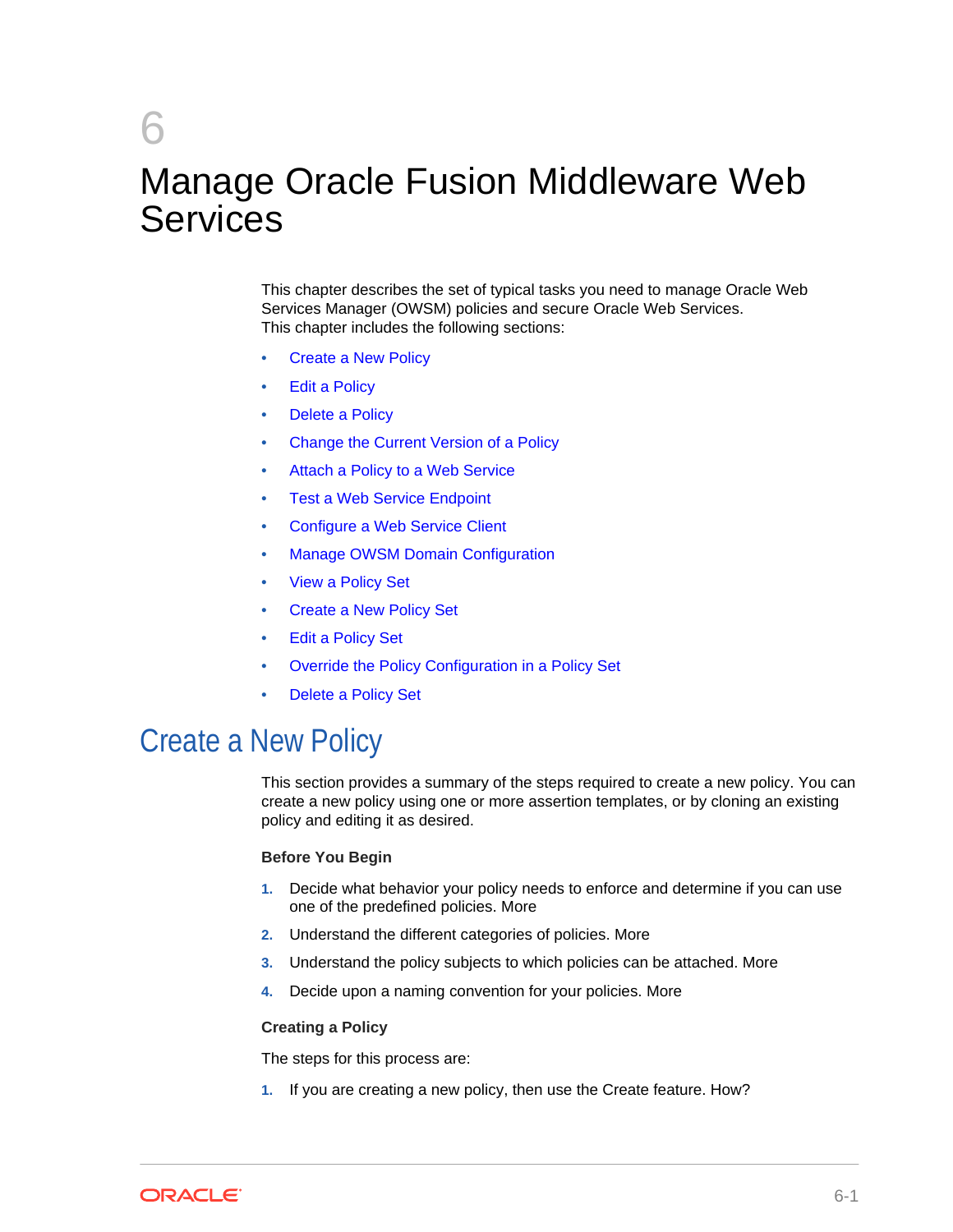<span id="page-35-0"></span>**2.** If you are using an existing policy as the starting point for your policy, then use the Create Like feature. How?

For more information about creating policies, see "Managing Web Service Policies with Fusion Middleware Control" in *Securing Web Services and Managing Policies with Oracle Web Services Manager*.

# Edit a Policy

This section provides a summary of the steps required to edit a policy. Note that you can only edit a policy that you created, either using assertion templates or by cloning a predefined policy. You cannot edit the predefined policies; these policies are read only.

The steps for this process are:

- **1.** Review the policy details. How?
- **2.** Analyze the impact of editing the policy on the policy subjects. How?
- **3.** Edit the policy. How?

For more information about editing policies, see "Managing Web Service Policies with Fusion Middleware Control" in *Securing Web Services and Managing Policies with Oracle Web Services Manager*.

## Delete a Policy

This section provides a summary of the steps required to delete a policy. Note that you can only delete a policy that you created, either using assertion templates or by cloning a predefined policy. You cannot delete the predefined policies; these policies are read only.

The steps for this process are:

- **1.** Review the policy details. How?
- **2.** Analyze the impact of deleting the policy on the policy subjects. How?
- **3.** Delete the policy. How?

For more information about deleting policies, see "Managing Web Service Policies with Fusion Middleware Control" in *Securing Web Services and Managing Policies with Oracle Web Services Manager*.

## Change the Current Version of a Policy

This section provides a summary of the steps required to change the current version of a policy.

#### **Note:**

You can change the current version of a user-created policy only. Version control does not apply to the Oracle predefined policies because they are read only and cannot be modified.

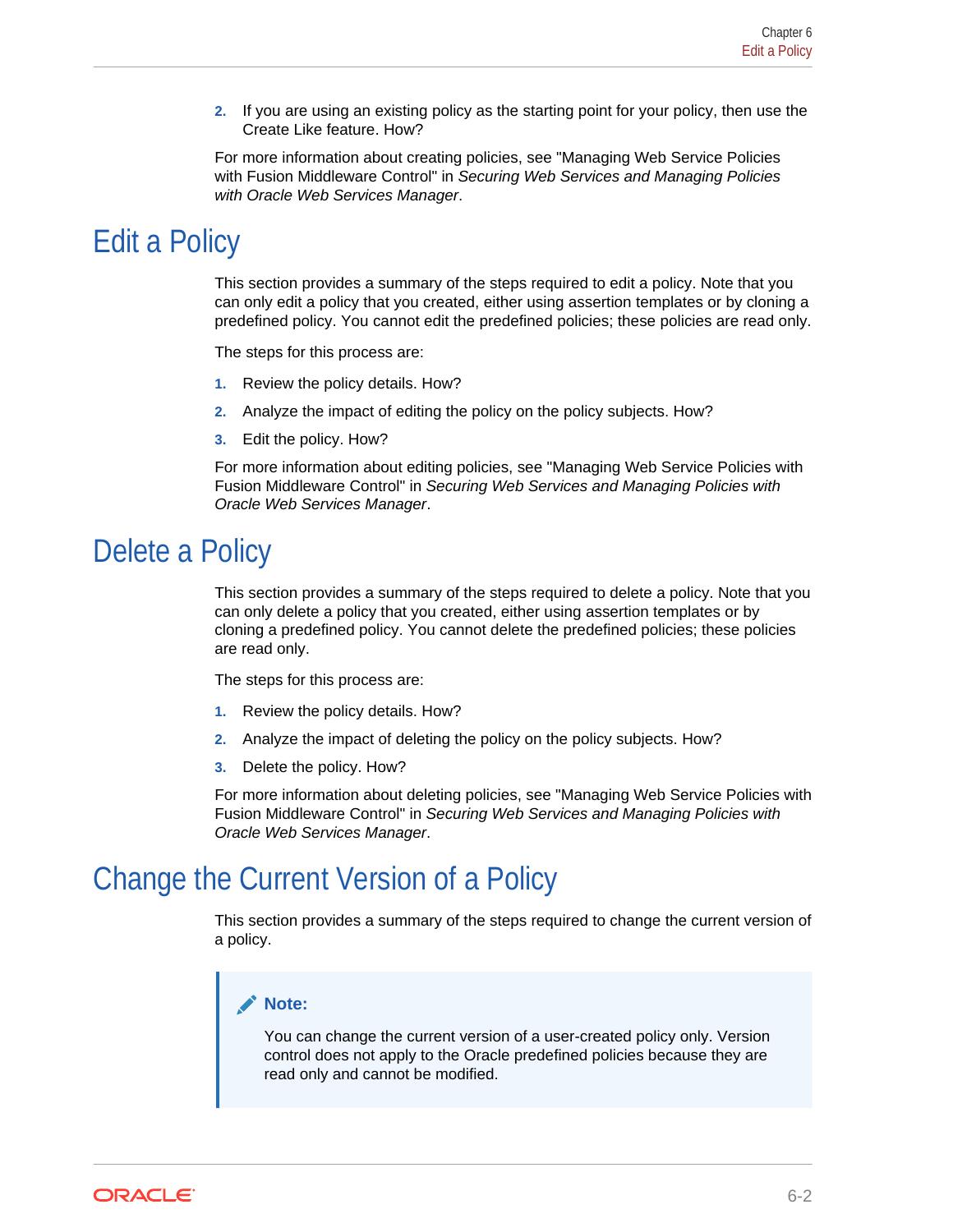The steps for this process are:

- **1.** Review the earlier versions of the policy to determine the version you want to restore. How?
- **2.** Review the policy subjects to which this policy is attached. How?
- **3.** Change the current version of the policy. How?

For more information about changing the current version of a policy, see "Versioning Web Service Policies" in *Securing Web Services and Managing Policies with Oracle Web Services Manager*.

## Attach a Policy to a Web Service

This section provides a summary of the steps required to attach a standalone policy or globally available policy set to a Web service.

The steps for this process are:

- **1.** Identify the Web service to which you want to attach the policy. How?
- **2.** View the policies or policy sets that are currently attached to the Web service. How?
- **3.** Navigate to the policy that you want to attach to the Web service endpoint. How?
- **4.** If the policy you need does not exist, then create a new one. How?
- **5.** View the policy and verify that it meets your requirements. How?
- **6.** If you need to make changes, then edit the policy. How?

**Note**: Editing the predefined policies is not recommended.

- **7.** Attach the policy to the Web service. How?
- **8.** Test the Web service to verify that the policy is being used by the Web service. How?

For more information about attaching policies, see "Attaching Policies" in *Securing Web Services and Managing Policies with Oracle Web Services Manager*.

### Test a Web Service Endpoint

This section provides a summary of the steps required to use the Web services test page to verify that the policy is being enforced and that you are getting the expected results.

#### **Note:**

You can test RESTful Web services by selecting the **GET** or **POST** service port operations. However, because the SOAP protocol is not used with RESTful Web services, the only security options are **HTTP Basic Authentication** or **None**, and the results on the **Response** tab are a simplified version of the standard Web service results. In addition, SOAP action and other Web service policies, such as WS-RM, MTOM, and WS-Addressing are not applicable for REST endpoints.

ORACLE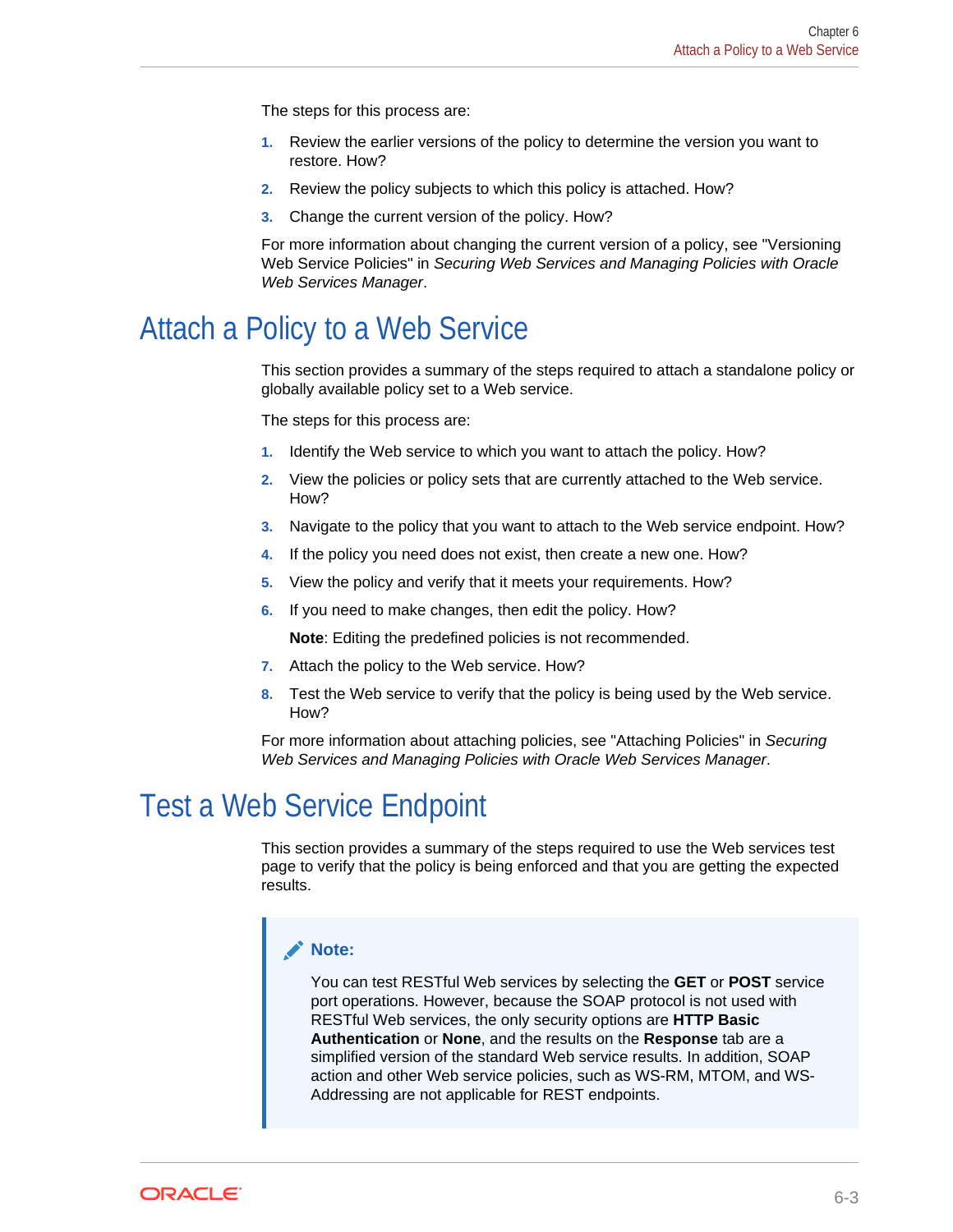The steps for this process are:

- **1.** Navigate to the Web service you want to test and review the operations. How?
- **2.** Test one of the operations using a security policy. How?
- **3.** Review the results of the test.
- **4.** Test the operation again, generating a load for the application. How?
- **5.** Review the test results.
- **6.** Review the system parameters and application performance metrics.

For more information about testing Web services, see "Testing Web Services" in *Administering Web Services*.

## Configure a Web Service Client

This section provides a summary of the steps required to use the Web Service Client page to configure policies and HTTP properties for SOA reference, Oracle Infrastructure clients such as ADF DC Web service clients, or the Web Service Callback Client page to configure asynchronous Web service callback clients.

The steps for this process are:

- **1.** Use the **Policy** tab to attach or detach client policies, enable or disable client policy references, and override security configuration. How?
- **2.** Use the **Configuration** tab to configure the client. How?

#### **Note:**

The **Endpoint Address** and **Maintain Session** properties in the **General** area are not available on the Callback Client page for asynchronous Web service callback clients.

For more information about configuring a Web service client, see "Configuring Web Service Clients Using Fusion Middleware Control" in *Administering Web Services*.

## Manage OWSM Domain Configuration

This section provides a summary of the steps required to manage OWSM configuration at the domain level.

The steps for this process are:

• View and Modify General Information About the Domain. How?

The **General** tab enables you view the domain name, platform type, and the number of applications and services. You can modify the display name and the description for the domain. It also provides version information for the configuration.

• Configuring Domain-Level Authentication. How?

The **Authentication** tab provides the ability to configure the authentication settings required for the environment. This includes the ability to configure SAML

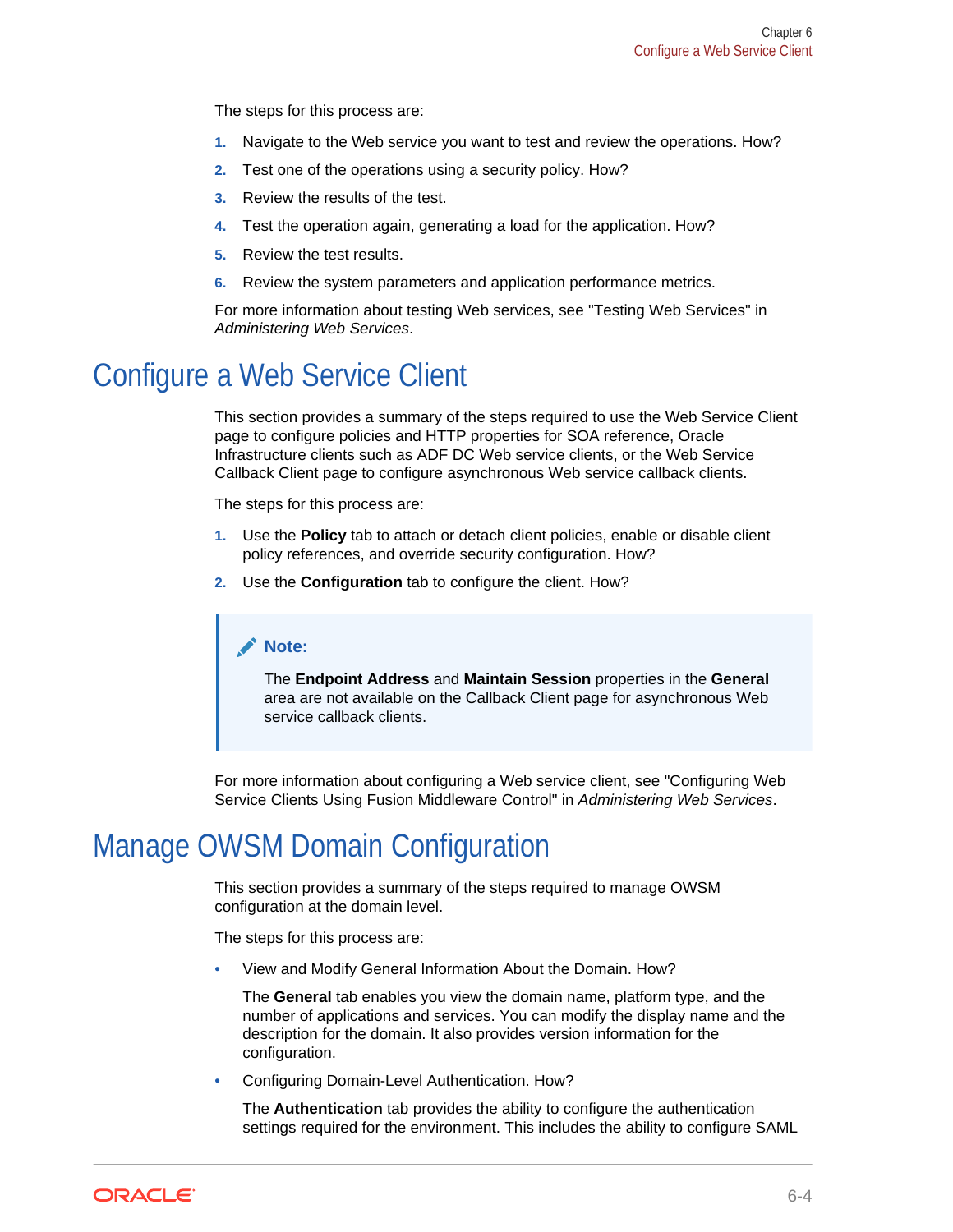trust, specify the lifetime of an issued token, and configure the subject created in OWSM. You can also configure the SAML and SAML2 login modules, the Kerberos login module, and the X509 login module, as well as create custom login modules.

• Configure Domain-Level Message Security. How?

The **Message Security** tab provides the ability to configure the message protection settings required for the environment. This includes configuring the OWSM keystore and tuning security policy enforcement by adjusting the default message timestamp skews between system clocks, the time-to-live for nonce messages in the cache, the message expiration time, and XPath transformations. You can also specify identity settings such as whether to enforce Web service policies by publishing the X509 certificate in the WSDL. In addition, if the X509 is published, you can also specify whether to ignore host name verification. You can also configure secure conversation settings such as when secure conversations should expire.

Configure Policy Access. How?

The **Policy Access** tab provides the ability to configure the policy manager connection, including whether to use the auto-discovery feature. You can also configure the SSL settings for the OWSM domain, and tune the policy cache.

For more information about configuring an OWSM domain, see "Managing OWSM Domain Configuration" in *Securing Web Services and Managing Policies with Oracle Web Services Manager*.

### View a Policy Set

This section provides a summary of the steps required to use the View Policy Sets page to review the configuration of a policy set.

The step for this process is:

Review the policy set details. How?

For more information about viewing a policy set, see "Viewing the Configuration of a Policy Set Using Fusion Middleware Control" in *Securing Web Services and Managing Policies with Oracle Web Services Manager*.

### Create a New Policy Set

This section provides a summary of the steps required to create a new policy set or copy an existing policy set and edit it.

#### **Note:**

When you create a policy set from an existing policy set, all values and attachments are copied into the new one. You can modify the resource scope and the policy attachments in the new policy set, but you cannot change the type of resource to which it applies.

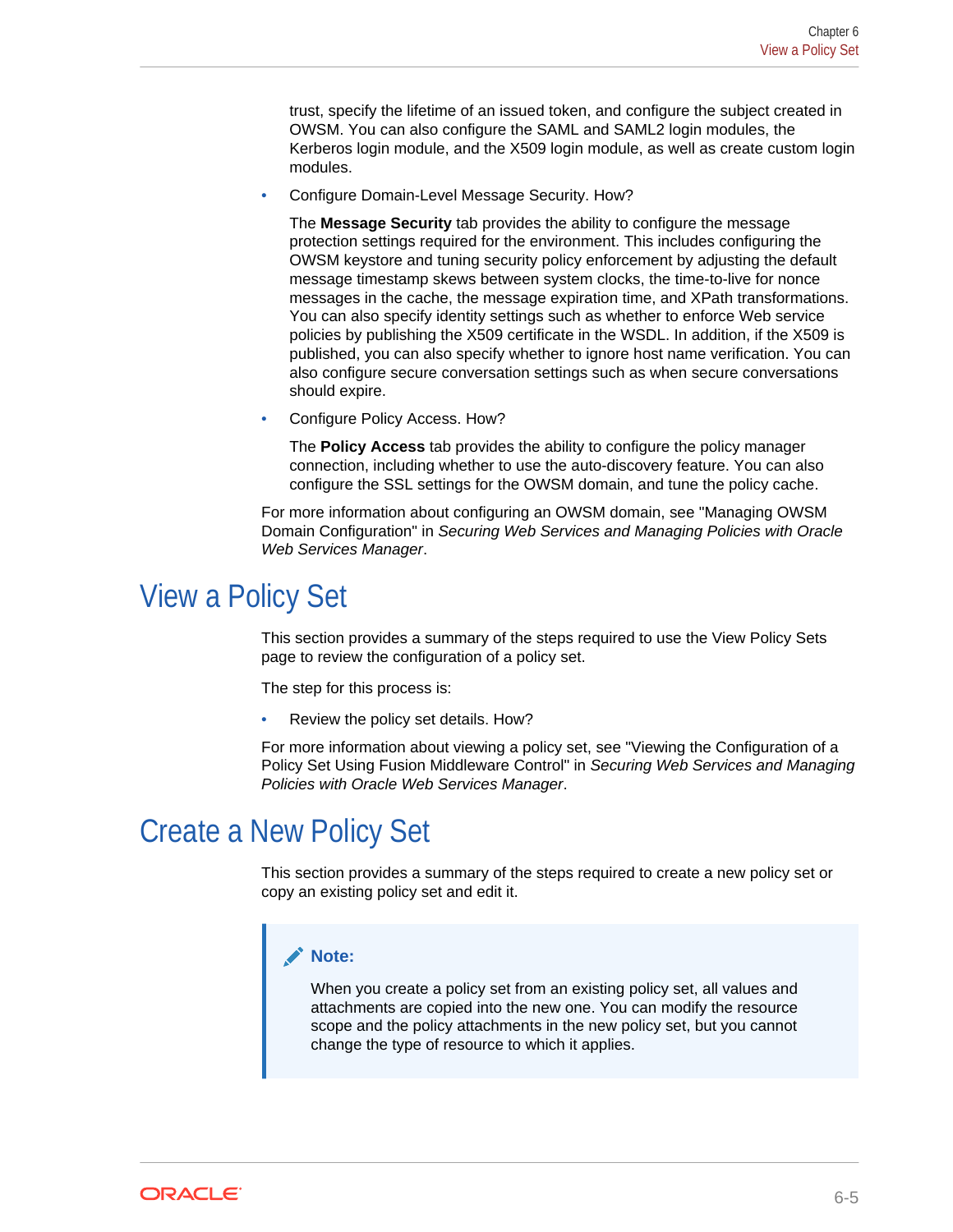#### **Before You Begin**

- **1.** Understand how to attach policies globally using policy sets. More
- **2.** Understand how to define the type and scope of resources in a policy set. More
- **3.** Understand how to specify a runtime constraint. More
- **4.** Familiarize yourself with the policy framework to manage and secure Web services consistently across your organization. More

#### **Creating a Policy Set**

The steps for this process are:

- **1.** If you are creating a new policy set, then use the Create feature. How?
- **2.** If you are using an existing policy set as the starting point for your new policy set, then use the Create Like feature. How?

For more information about creating a new policy set, see "Attaching Policies Globally Using Policy Sets" in *Securing Web Services and Managing Policies with Oracle Web Services Manager*.

#### Edit a Policy Set

This section provides a summary of the steps required to edit a policy set.

The steps for this process are:

- **1.** Review the policy set details. How?
- **2.** Edit the policy set. How?

For more information about editing a policy set, see "Editing a Policy Set" in *Securing Web Services and Managing Policies with Oracle Web Services Manager*.

## Override the Policy Configuration in a Policy Set

This section provides a summary of the steps required to override the policy configuration in a policy set.

The steps for this process are:

- **1.** Review the policy set details. How?
- **2.** Override the policy configuration. How?

For more information about overriding the policy configuration in a policy set, see "Overriding Policy Configuration Properties Using Fusion Middleware Control" in *Securing Web Services and Managing Policies with Oracle Web Services Manager*.

### Delete a Policy Set

This section provides a summary of the steps required to delete a policy set.

The steps for this process are:

**1.** Review the policy set details. How?

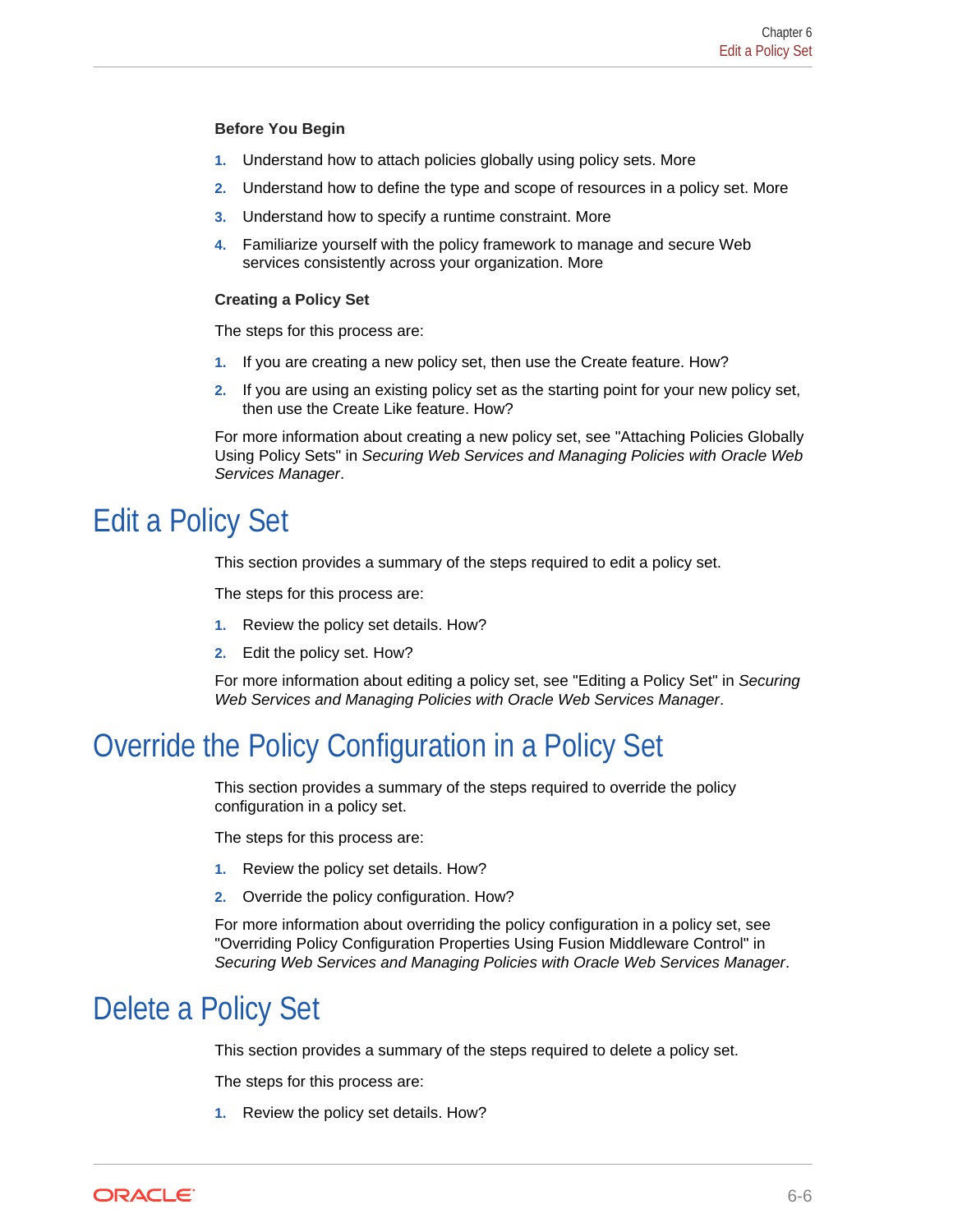**2.** Delete the policy set. How?

For more information about deleting a policy set, see "Deleting Policy Sets Using Fusion Middleware Control" in *Securing Web Services and Managing Policies with Oracle Web Services Manager*.

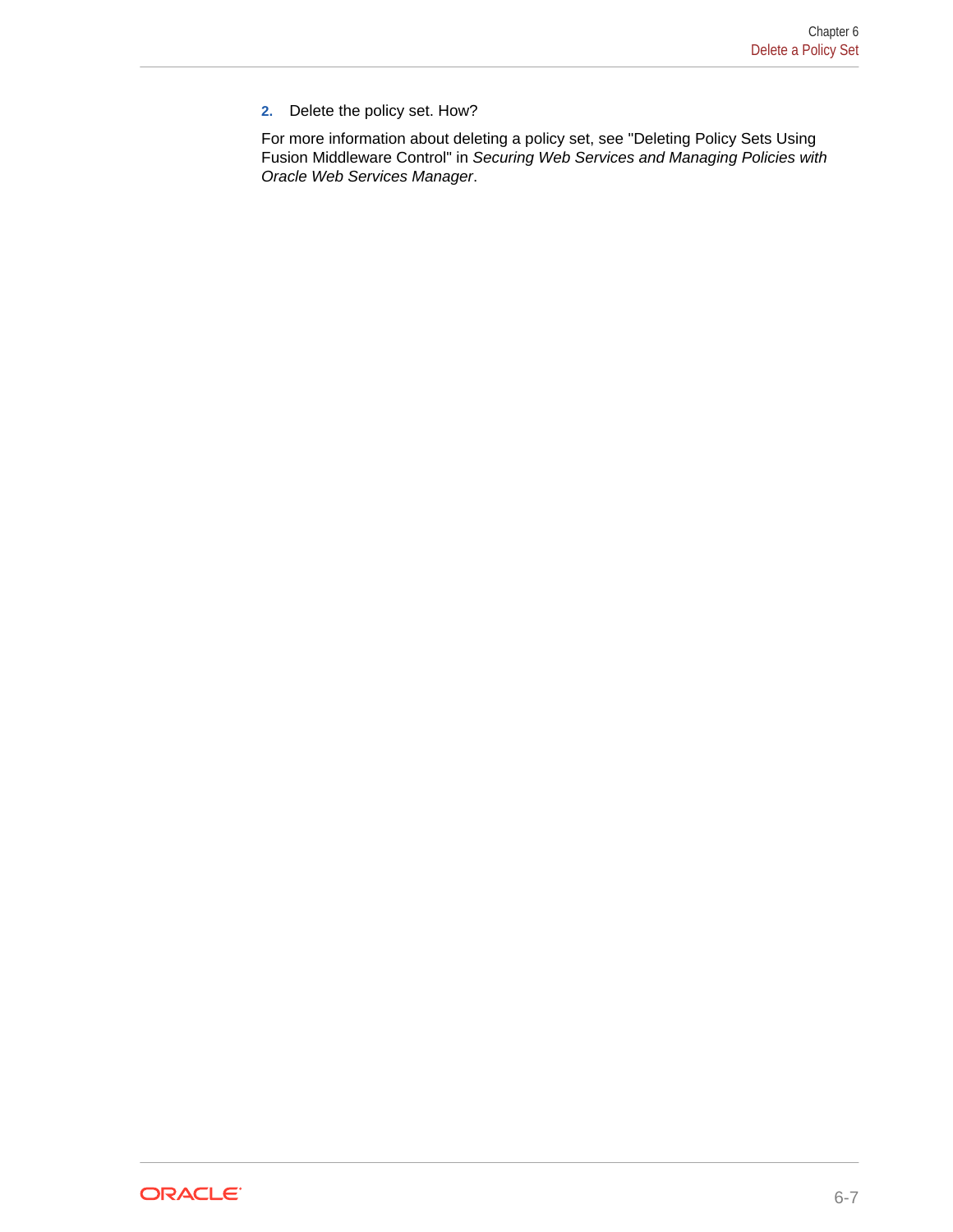# 7 Manage Oracle User Messaging Service

Oracle User Messaging Service (User Messaging Service) enables you to create applications that send notifications to user devices. This chapter describes the set of typical tasks you need to configure User Messaging Service. This chapter includes the following sections:

- Configuring Messaging Server
- Deploy Oracle User Messaging Service Drivers
- Configure Oracle User Messaging Service Drivers
- [View Registered Client Applications](#page-42-0)
- [Search for a Message](#page-42-0)

## Configuring Messaging Server

You can configure the Messaging Server by setting a deployment type for the Messaging Server (that is, select the storage method for runtime and management data) and adding or removing the business terms used to construct the message filters in User Communication Preferences. More

The steps for this process are:

- **1.** Deploy Drivers. How?
- **2.** Add business terms from User Communication Preferences. How?
- **3.** Remove business terms from User Communication Preferences. How?

## Deploy Oracle User Messaging Service Drivers

Oracle User Messaging Service (User Messaging Service) ships with the E-Mail, SMPP, and XMPP drivers already deployed. More

### Configure Oracle User Messaging Service Drivers

Oracle User Messaging Service (User Messaging Service) ships with the E-Mail, SMPP, and XMPP drivers already deployed.

- **1.** Access Associated Drivers from the User Messaging Service home page. How?
- **2.** Select a driver in the list and configure it. How?
- **3.** Expand the Driver-Specific configuration section and configure the driver parameters. How?

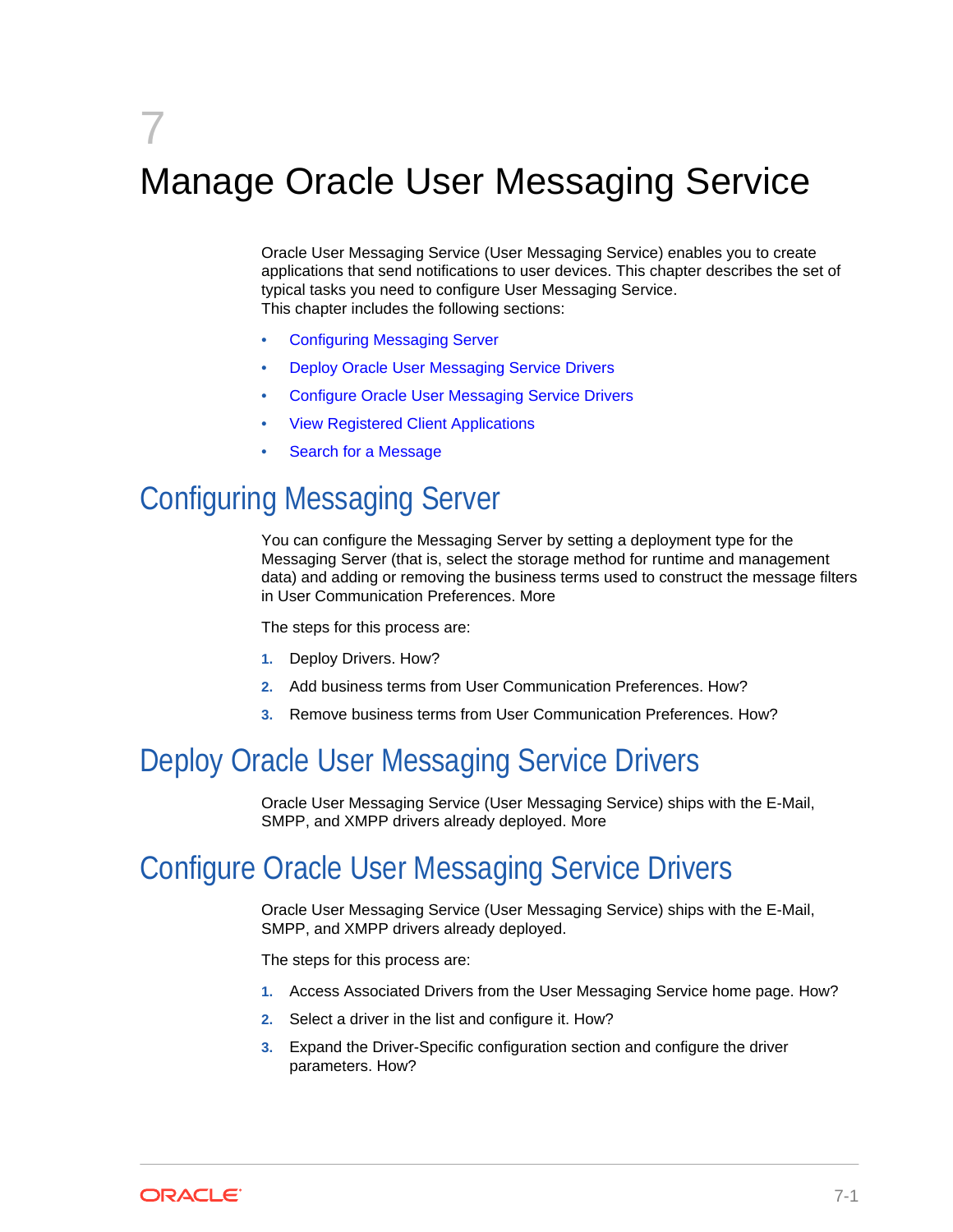## <span id="page-42-0"></span>View Registered Client Applications

Use the Messaging Client Application page to view the client applications that have (self-) registered to the Messaging Server. (Client applications auto-register when sending messages).

You can manually de-register Messaging Client Applications after the applications have been undeployed and are holding onto access points that must be made available to other applications.

The steps for this process are:

- **1.** Access Messaging Client page from the User Messaging Service home page. How?
- **2.** Select the messaging client application that you want to de-register. How?
- **3.** Review and confirm your selection. How?

### Search for a Message

You can check the delivery status of messages sent and received, and re-send selected messages.

- **1.** Access Message Status page from the User Messaging Service home page. How?
- **2.** Select the messages using the default search criteria. How?
- **3.** Customize the search by adding more search fields and setting the desired operator and search value. How?

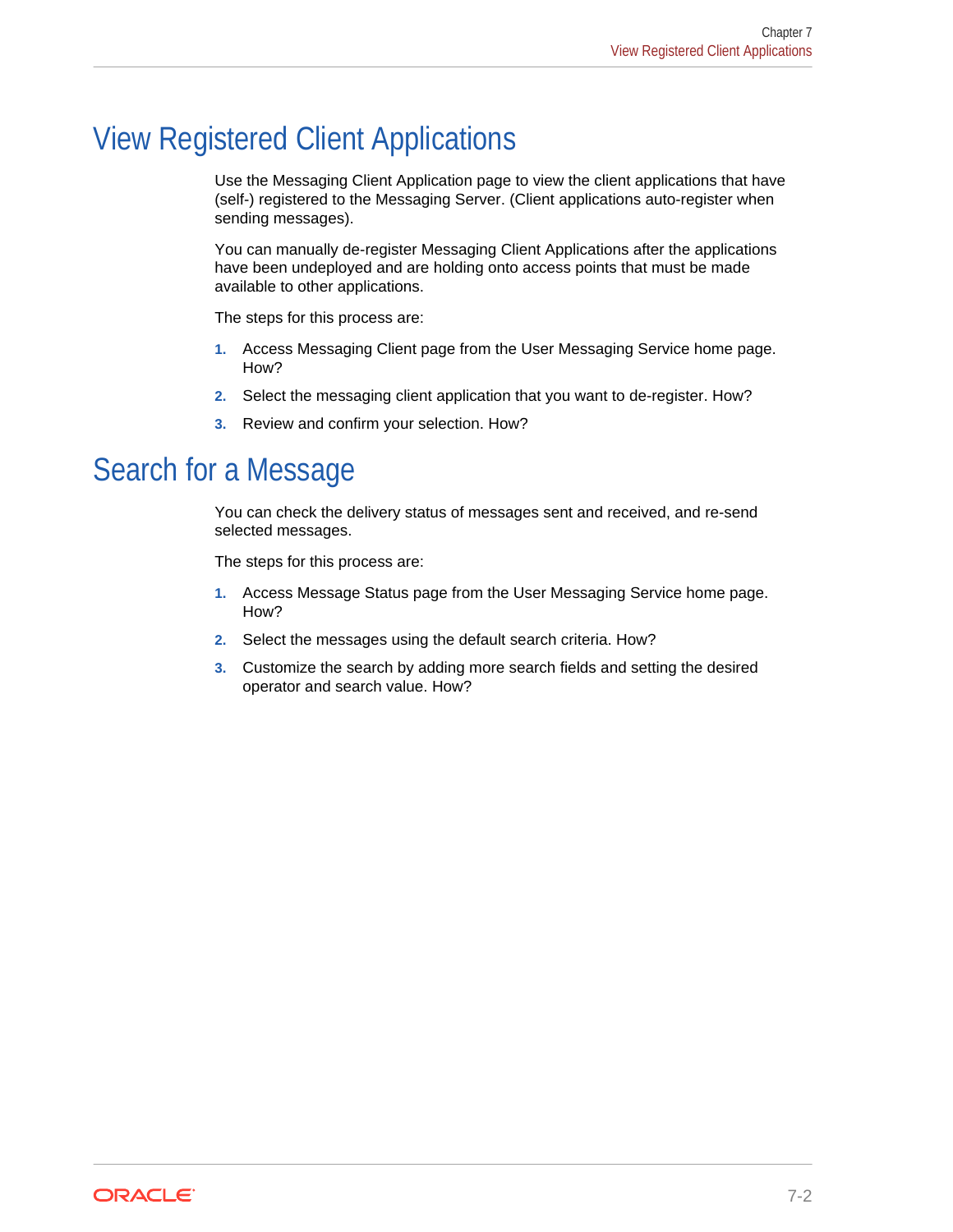# <span id="page-43-0"></span>8 Manage Oracle Enterprise Scheduler

This chapter describes the set of typical tasks you need to configure Oracle Enterprise Scheduler.

This chapter includes the following sections:

- **Search Job Requests**
- Submit a Job Request
- [Create a Job Definition](#page-44-0)
- [Create a Work Assignment](#page-44-0)
- [Configure a Purge Policy](#page-45-0)
- [Configure Web Service Policies](#page-45-0)

#### Search Job Requests

The following provides a summary of the steps required to view, search for, and submit job requests. You can also hold, resume, and cancel a running job request.

The steps for this process are:

- **1.** Run a quick predefined search, or enter specific search criteria such as application, request ID, status and so on. How?
- **2.** Optionally, run an advanced search to find job requests within a specified time period. How?
- **3.** After running a search for job requests, you can configure the display of columns in the search results table. How?
- **4.** Once you submit a search for job requests, you can view detailed information about an individual job request by clicking the job request ID or the request parent ID. How?
- **5.** Hold, resume or cancel a running job request returned in the search results. How?

#### **Related Topics**

Manage Oracle Enterprise Scheduler

Submit a Job Request

### Submit a Job Request

The following provides a summary of the steps for submitting a job request for a particular application, including a job definition and schedule.

#### **Before You Begin**

**1.** Create a job definition. How?

ORACLE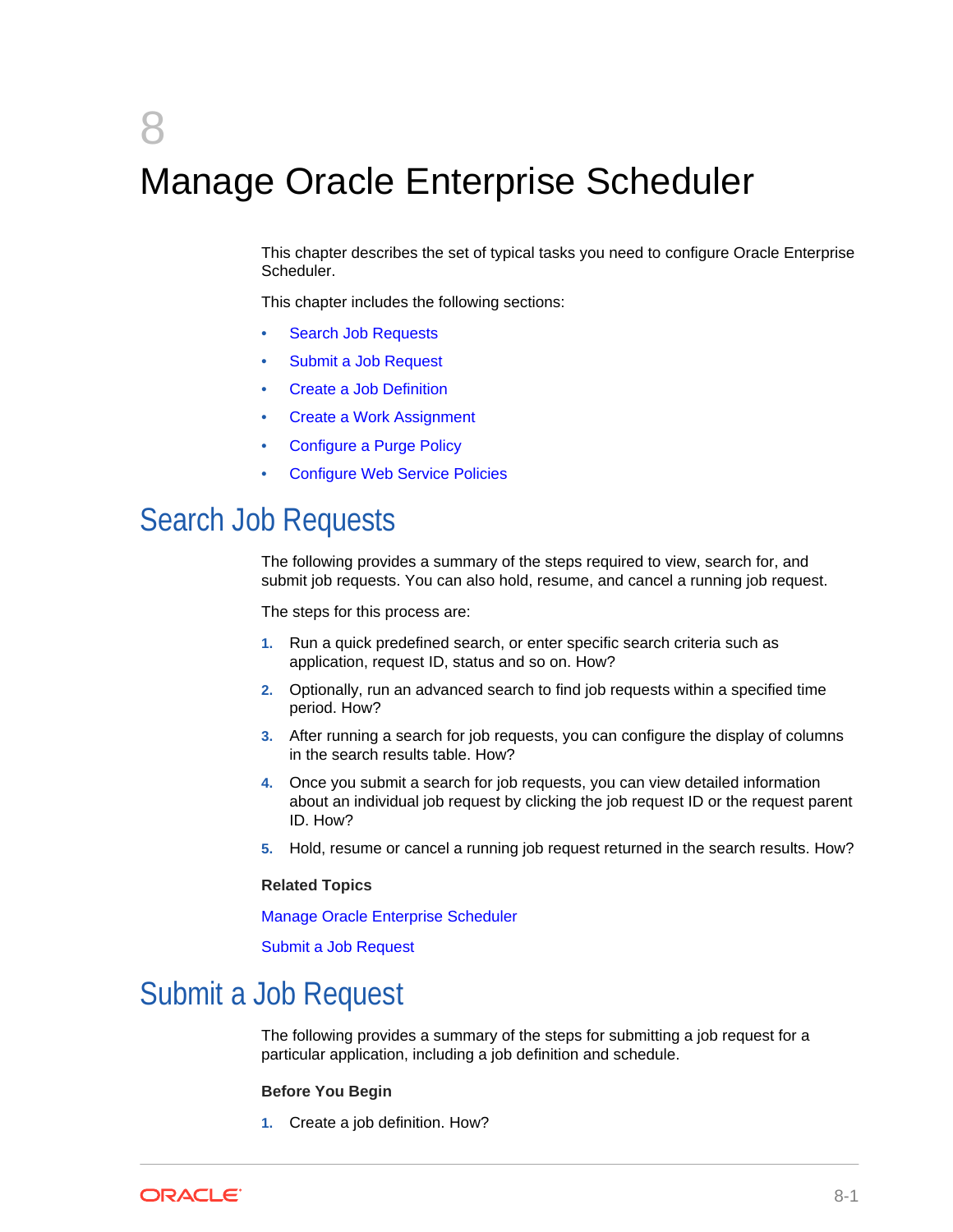<span id="page-44-0"></span>**2.** Optionally, define a job schedule. How?

#### **Submitting a Job Request**

The steps for this process are:

- **1.** Select the application and job definition you want to use as the basis for your job request. How?
- **2.** Specify the job schedule that will govern the submission of the job request.

Alternatively, create a job schedule. More

- **3.** Alternatively, you can submit a job request using an existing request as a template. How?
- **4.** Once you have submitted the request, you can hold, resume or cancel the job request as required. How?

#### **Related Topics**

[Manage Oracle Enterprise Scheduler](#page-43-0)

Create a Job Definition

## Create a Job Definition

The following provides a summary of the steps required for creating a job definition. A job definition forms the basis of a job request run by a given application.

The steps for this process are:

- **1.** Select the job type for the job definition. Configure job parameters and system properties as required. How?
- **2.** To control access to the job definition, associate the job definition with a particular role. How?
- **3.** Define incompatibilities for the job definition as required. How?
- **4.** Create a job set using the job definition. How?
- **5.** Submit a job request using the job definition. How?

#### **Related Topics**

[Manage Oracle Enterprise Scheduler](#page-43-0)

[Submit a Job Request](#page-43-0)

#### Create a Work Assignment

The following provides a summary of the steps required to create a work assignment. A work assignment defines runtime operating constraints associated with a job request processor, and includes one or more workshifts and specialization rules. A workshift specifies a time window during which the job request processor handles job requests. Specialization rules define any restrictions on the job request processor for processing job requests.

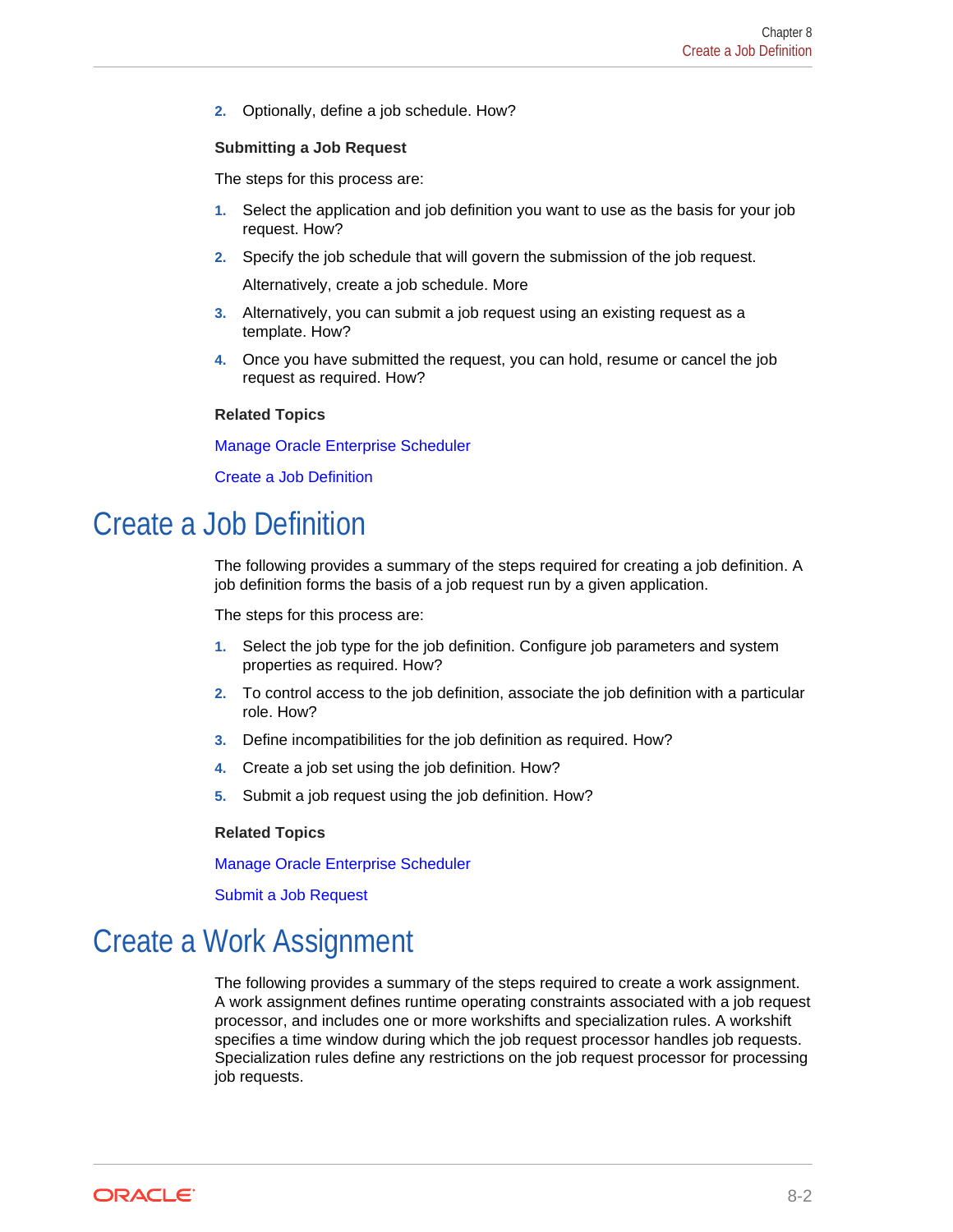#### <span id="page-45-0"></span>**Creating a Work Assignment**

The steps for this process are:

- **1.** Create a workshift. How?
- **2.** Create or edit a schedule for the workshift. How?
- **3.** Create a work assignment and add workshifts to the work assignment. How?

#### **Related Topics**

[Manage Oracle Enterprise Scheduler](#page-43-0)

[Search Job Requests](#page-43-0)

## Configure a Purge Policy

The following provides a summary of the steps required to configure a purge policy. Purge policies determine the job requests are to be purged and or retained.

#### **Configuring a Purge Policy**

The steps for this process are:

- **1.** Create a new purge policy. How?
- **2.** Select the purge criteria for the policy, such as the application name, job definition, job type, and so on.
- **3.** Enter the retention period for job requests.
- **4.** Select a schedule for the purge policy. How?
- **5.** Once you have configured a purge policy, you can update the policy. How?

View all purge policies on a particular scheduler service. How?

Delete a specific policy. How?

#### **Related Topics**

[Manage Oracle Enterprise Scheduler](#page-43-0)

[Create a Work Assignment](#page-44-0)

## Configure Web Service Policies

The following provides a summary of the steps required to configure web service policies.

#### **Configuring Web Service Policies**

The steps for this process are:

**1.** Select an expression from the Constraint dropdown to view the corresponding effective policy references.

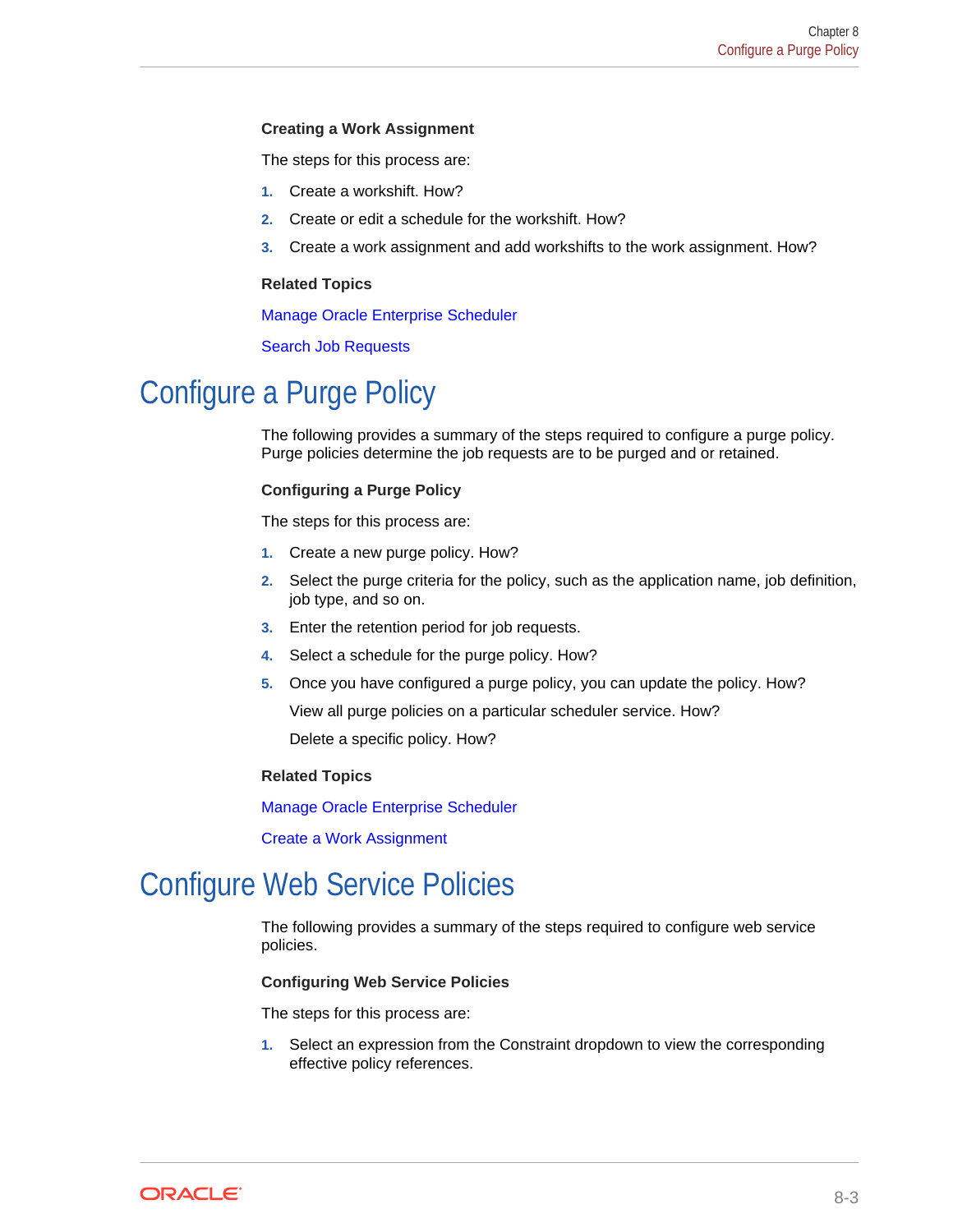- **2.** For a policy set flagged as "Not Valid", click the link to view the validation error details. For security policy references, click the violations count link to view violation details.
- **3.** When policies are attached or detached, the effective policy references are recalculated.

#### **Related Topics**

[Create a Job Definition](#page-44-0)

[Manage Oracle Enterprise Scheduler](#page-43-0)

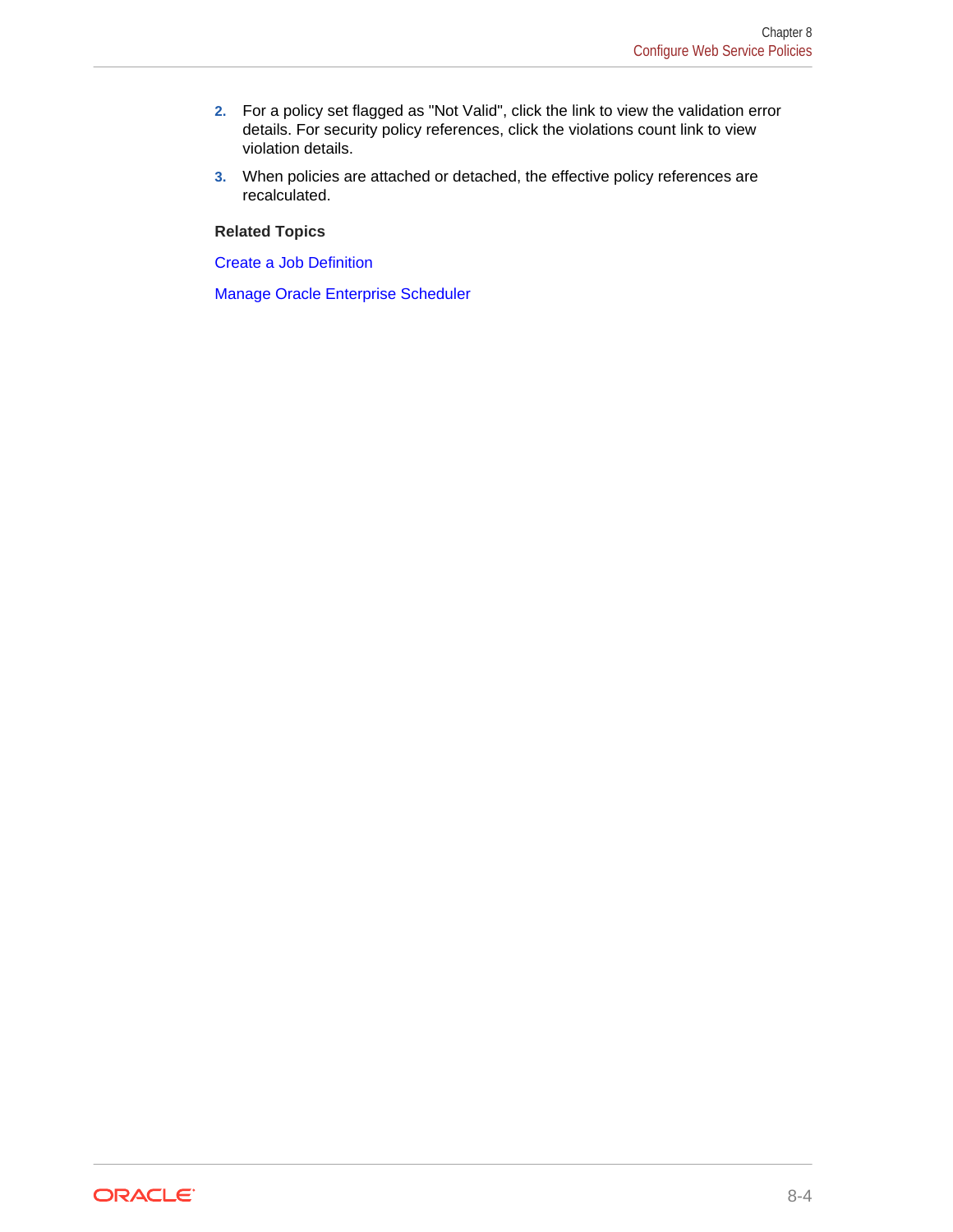# Part II Manage Oracle Web Tier Components

This part describes the set of typical tasks you need to perform when managing the Oracle Web Tier.

This part includes the following chapters:

• [Manage Oracle HTTP Server](#page-48-0)

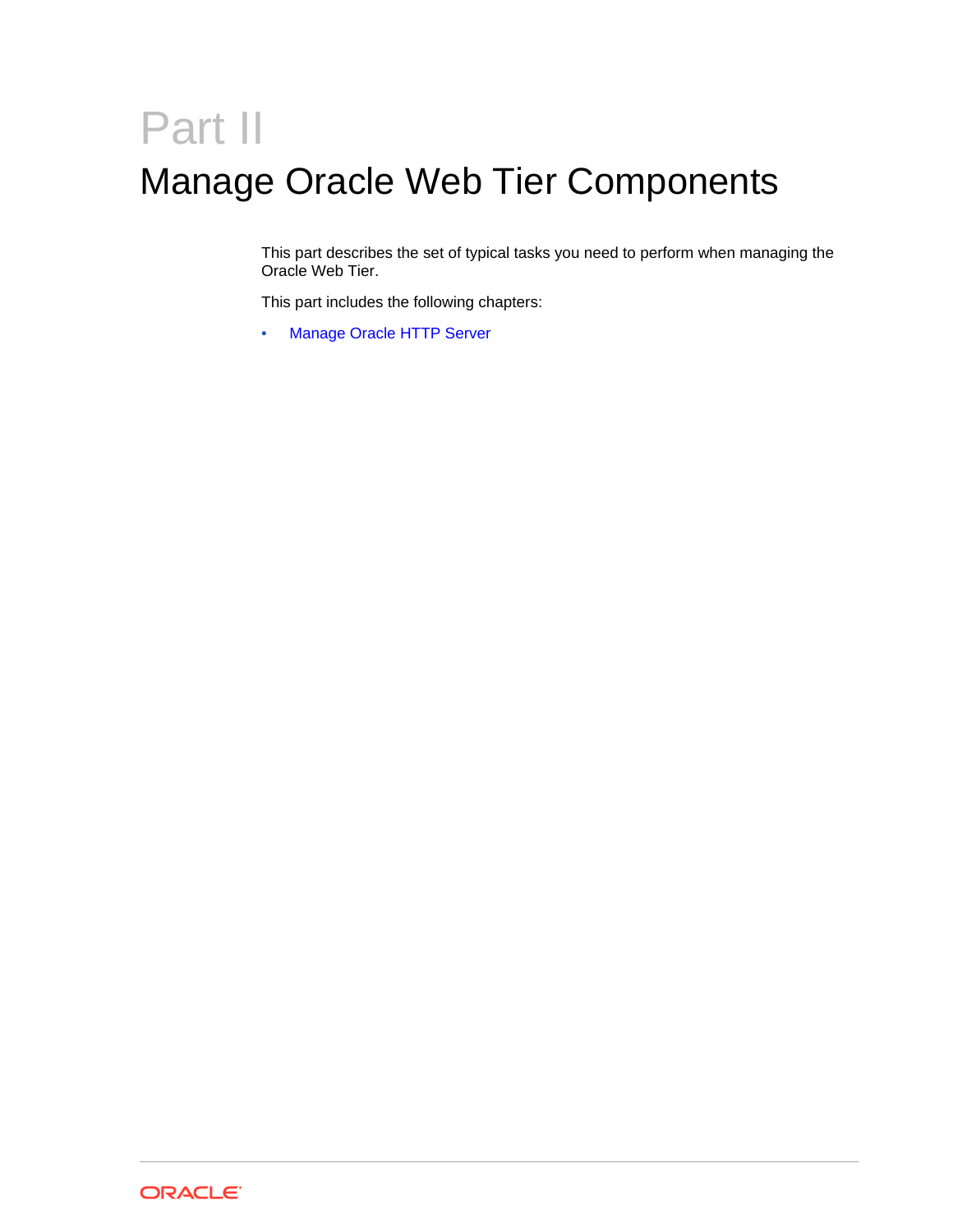# <span id="page-48-0"></span>9 Manage Oracle HTTP Server

Oracle HTTP Server is the Web server component for Oracle Fusion Middleware. It provides a listener for Oracle WebLogic Server and the framework for hosting static pages, dynamic pages, and applications over the Web.

This chapter includes the following sections:

- Configure Oracle HTTP Server
- Configure the mod\_wl\_ohs Module

## Configure Oracle HTTP Server

The following procedure provides a summary of the steps required to configure Oracle HTTP Server.

The steps for this process are:

- **1.** Set the listening port. How?
- **2.** Configure SSL for a listening port. How?
- **3.** Specify server configuration properties. How?
- **4.** Configure MIME settings. How?
- **5.** Configure error and access logs. How?
- **6.** Configure the mod\_wl\_ohs module. How?

## Configure the mod wl ohs Module

The following procedure provides a summary of the steps required to configure the mod\_wl\_ohs module for routing requests from Oracle HTTP Server to Oracle WebLogic Server.

- **1.** Configure mod wl ohs module routing. How?
- **2.** Configure SSL for mod wl ohs. How?
- **3.** View mod wl ohs log files. How?

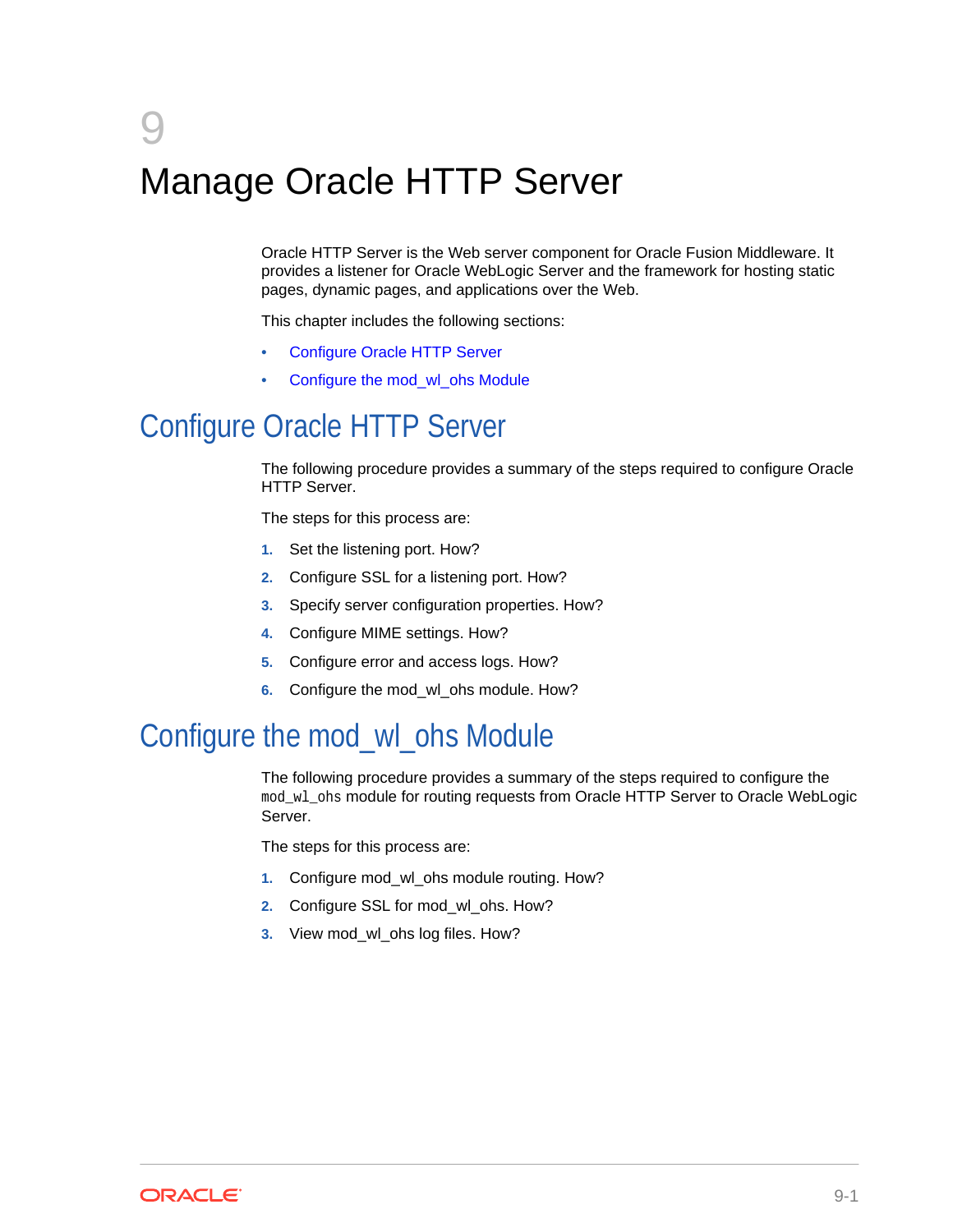# Part III Manage Oracle SOA Suite

Oracle SOA Suite enables you to create, manage, and orchestrate services to produce composite applications and business processes.

This part includes the following chapters:

- [Manage the SOA Infrastructure](#page-50-0)
- [Manage a SOA Composite Application](#page-55-0)
- [Manage Service Components](#page-58-0)
- [Manage Binding Components, Oracle B2B, and Oracle Business Activity](#page-68-0) **[Monitoring](#page-68-0)**
- **[Manage Business Events](#page-72-0)**
- [Manage Oracle Service Bus](#page-73-0)

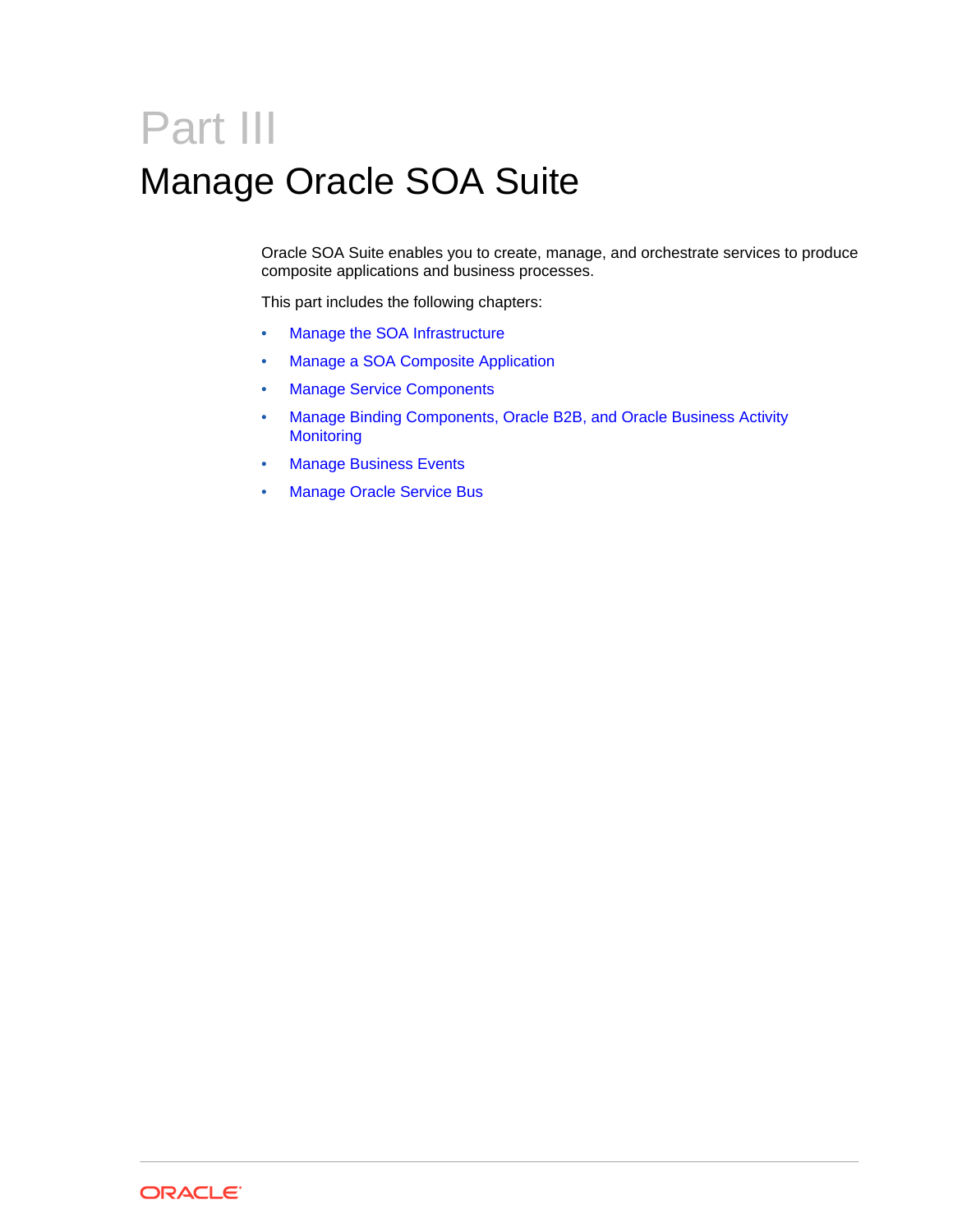# <span id="page-50-0"></span>10 Manage the SOA Infrastructure

The SOA Infrastructure is a Java EE-compliant application running in Oracle WebLogic Server. The application manages composites and their lifecycle, as well as service engines and binding components. This chapter describes the set of typical tasks you need to configure and monitor the SOA Infrastructure. This chapter includes the following sections:

- Monitor SOA Infrastructure Request Processing
- [Configure the SOA Infrastructure Common Properties](#page-51-0)
- [Monitor the Service and Reference Binding Components](#page-51-0)
- [Monitor Overall Status of the SOA Infrastructure](#page-51-0)
- [Manage the Partitions in the SOA Infrastructure](#page-51-0)
- [Manage a Partition from the Dashboard Page](#page-52-0)
- [Configure Global Token Variables](#page-52-0)
- [Delete Large Numbers of Instances Automatically](#page-52-0)
- [Manage Error Notification Rules](#page-52-0)
- [Manage Work Manager Groups](#page-52-0)
- [Track Business Flow Instances in the SOA Infrastructure](#page-53-0)
- [Manage Faults in the Error Hospital of the SOA Infrastructure](#page-53-0)
- [Monitor Deployed SOA Composite Applications in the SOA Infrastructure](#page-53-0)
- [Manage Deployed Composites in the Partition](#page-53-0)
- [Track Business Flow Instances in the Partition](#page-54-0)
- [Manage Faults in the Error Hospital in the Partition](#page-54-0)

## Monitor SOA Infrastructure Request Processing

The following section provides a summary of the steps required to monitor message processing performance through the service engines, Service Infrastructure, and binding components. This section provides links to documentation that describes key concepts and procedures.

- **1.** Understand service engines. More
- **2.** Understand the Service Infrastructure. More
- **3.** Understand binding components. More
- **4.** Monitor request processing. How?

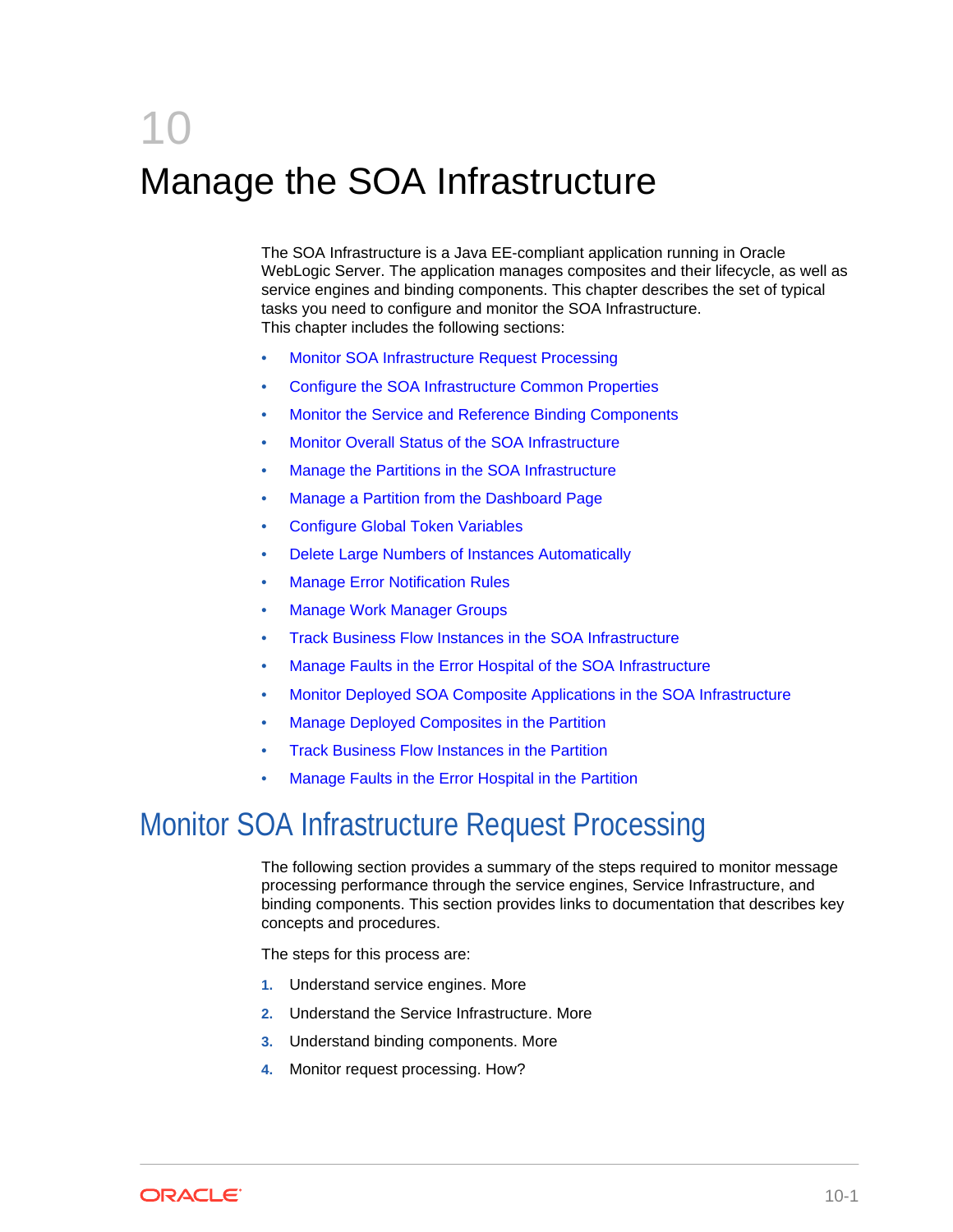## <span id="page-51-0"></span>Configure the SOA Infrastructure Common Properties

The following section provides a summary of the steps required to configure the SOA Infrastructure common properties. This section also provides links to documentation that describes key concepts and procedures.

The steps for this process are:

- **1.** Understand the SOA Infrastructure application. More
- **2.** Configure SOA Infrastructure common properties. How?

## Monitor the Service and Reference Binding Components

The following section provides a summary of the steps required to monitor the service and reference binding components of a SOA composite application. This section also provides links to documentation that describes key concepts and procedures.

The steps for this process are:

- **1.** Understand service and reference binding components. More
- **2.** Create service and reference binding components in a SOA composite application in Oracle JDeveloper. How?
- **3.** Monitor service and reference binding components in the SOA Infrastructure. How?

### Monitor Overall Status of the SOA Infrastructure

The following section provides a summary of the steps required to monitor the overall status of the SOA Infrastructure.

The steps for this process are:

- **1.** Understand the SOA Infrastructure application. More
- **2.** Understand SOA composite applications. More
- **3.** Understand SOA business flow instances. More
- **4.** Understand service engines. More
- **5.** Monitor the overall status of the SOA Infrastructure. How?

### Manage the Partitions in the SOA Infrastructure

The following section provides a summary of the steps required for managing the partitions in the SOA Infrastructure. This section also provides links to documentation that describes key concepts and procedures.

- **1.** Understand partitions. More
- **2.** Manage partitions. How?

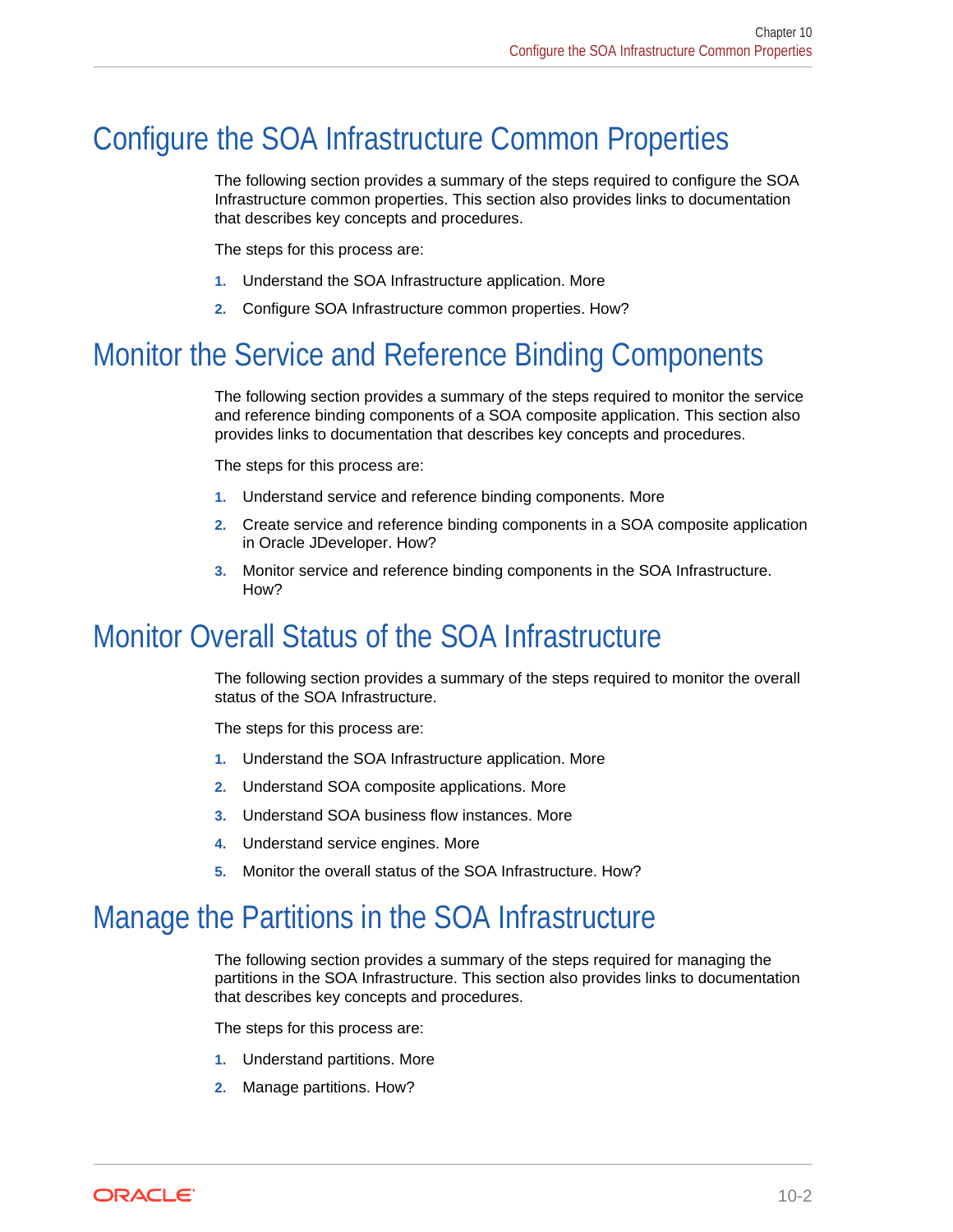## <span id="page-52-0"></span>Manage a Partition from the Dashboard Page

The following section provides a summary of the steps required for managing a partition from its home page. This section also provides links to documentation that describes key concepts and procedures.

The steps for this process are:

- **1.** Understand partitions. More
- **2.** Manage partitions. How?

## Configure Global Token Variables

The following section provides a summary of the steps required for managing a partition from its home page. This section also provides links to documentation that describes key concepts and procedures.

The step for this process is:

**1.** Configure global token variables. How?

### Delete Large Numbers of Instances Automatically

The following section provides a summary of the steps required for automatically deleting large numbers of instances. This section also provides links to documentation that describes key concepts and procedures.

The steps for this process are:

- **1.** Plan for database growth More
- **2.** Manage database growth More
- **3.** Automatically delete large numbers of instances. How?

### Manage Error Notification Rules

The following section provides a summary of the steps required for managing error notification rules. This section also provides links to documentation that describes key concepts and procedures.

The step for this process is:

**1.** Create error notification rules. How?

## Manage Work Manager Groups

The following section provides a summary of the steps required for managing work manager groups. This section also provides links to documentation that describes key concepts and procedures.

The step for this process is:

**1.** Create work manager groups. How?

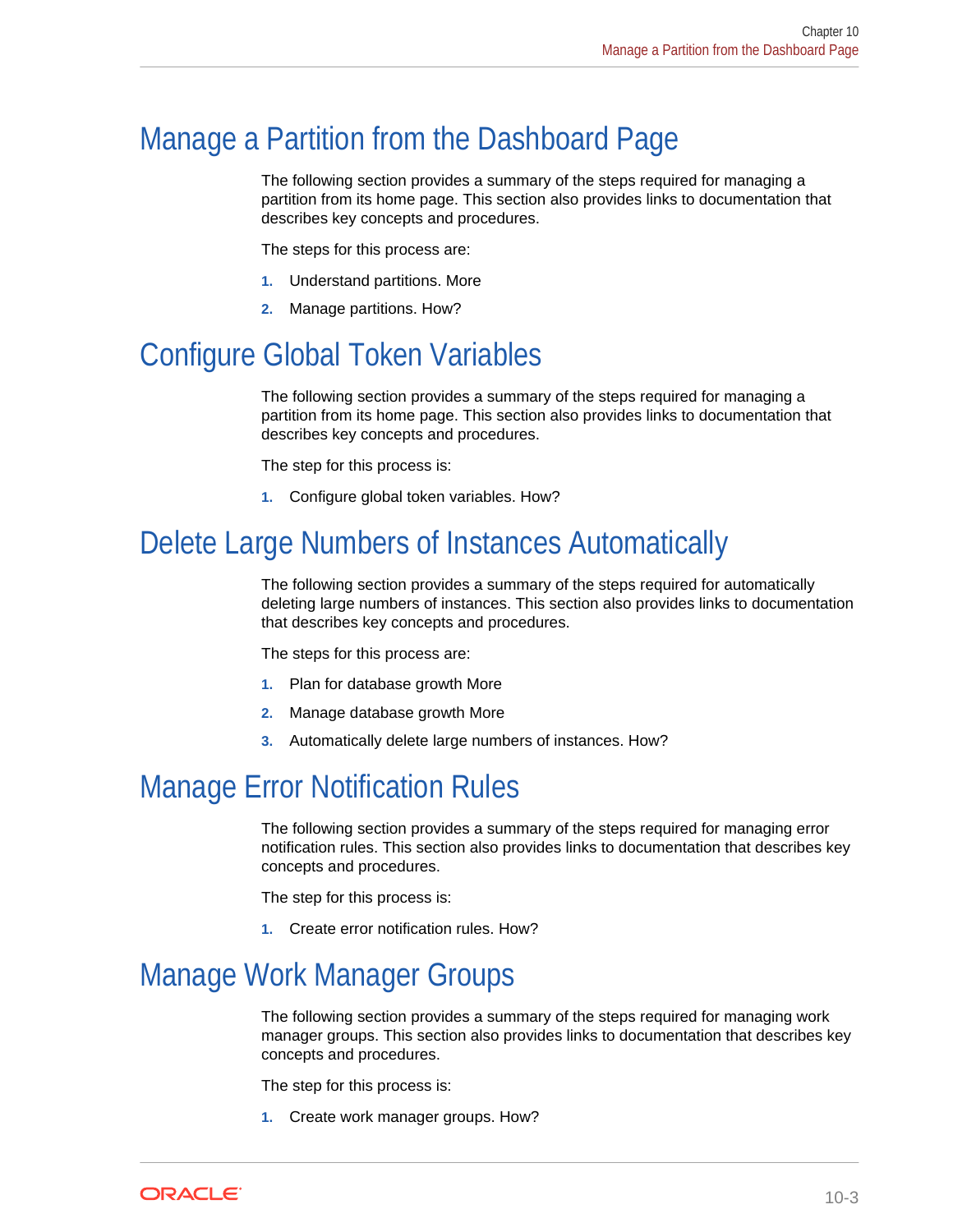## <span id="page-53-0"></span>Track Business Flow Instances in the SOA Infrastructure

The following section provides a summary of the steps required for tracking business flow instances. This section also provides links to documentation that describes key concepts and procedures.

The step for this process is:

- **1.** Understand business flow instances. More
- **2.** Track business flow instances. How?

## Manage Faults in the Error Hospital of the SOA **Infrastructure**

The following section provides a summary of the steps required for managing faults in the Error Hospital. This section also provides links to documentation that describes key concepts and procedures.

The step for this process is:

- **1.** Understand the Error Hospital. More
- **2.** Manage faults in the Error Hospital. How?

## Monitor Deployed SOA Composite Applications in the SOA **Infrastructure**

The following section provides a summary of the steps required for monitoring all deployed SOA composite applications. This section also provides links to documentation that describes key concepts and procedures.

The steps for this process are:

- **1.** Understand deployment from Oracle JDeveloper. More
- **2.** Understand SOA composite applications. More
- **3.** Deploy SOA composite applications from Oracle Enterprise Manager. How?
- **4.** Monitor the deployed SOA composite applications. How?

### Manage Deployed Composites in the Partition

The following section provides a summary of the steps required for managing deployed SOA composite applications in the partition. This section also provides links to documentation that describes key concepts and procedures.

- **1.** Understand partitions. More
- **2.** Understand deployment from Oracle JDeveloper. More
- **3.** Understand SOA composite applications. More

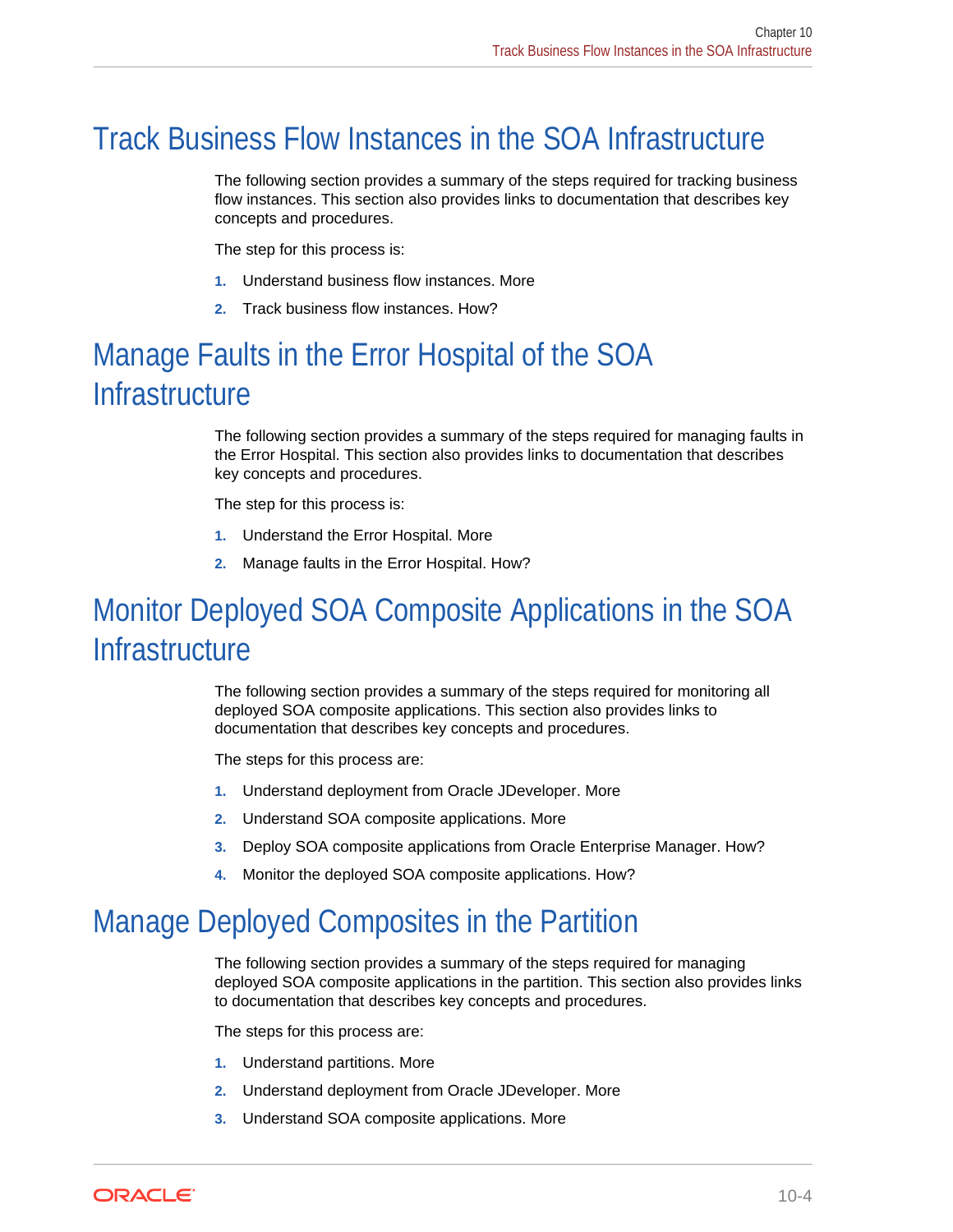- **4.** Deploy SOA composite applications from Oracle Enterprise Manager. How?
- **5.** Manage the deployed SOA composite applications in partitions. How?

## <span id="page-54-0"></span>Track Business Flow Instances in the Partition

The following section provides a summary of the steps required for tracking business flow instances. This section also provides links to documentation that describes key concepts and procedures.

The steps for this process are:

- **1.** Understand partitions. More
- **2.** Understand business flow instances. More
- **3.** Track business flow instances. How?

### Manage Faults in the Error Hospital in the Partition

The following section provides a summary of the steps required for managing faults in the Error Hospital. This section also provides links to documentation that describes key concepts and procedures.

- **1.** Understand partitions. More
- **2.** Understand the Error Hospital. More
- **3.** Manage faults in the Error Hospital. How?

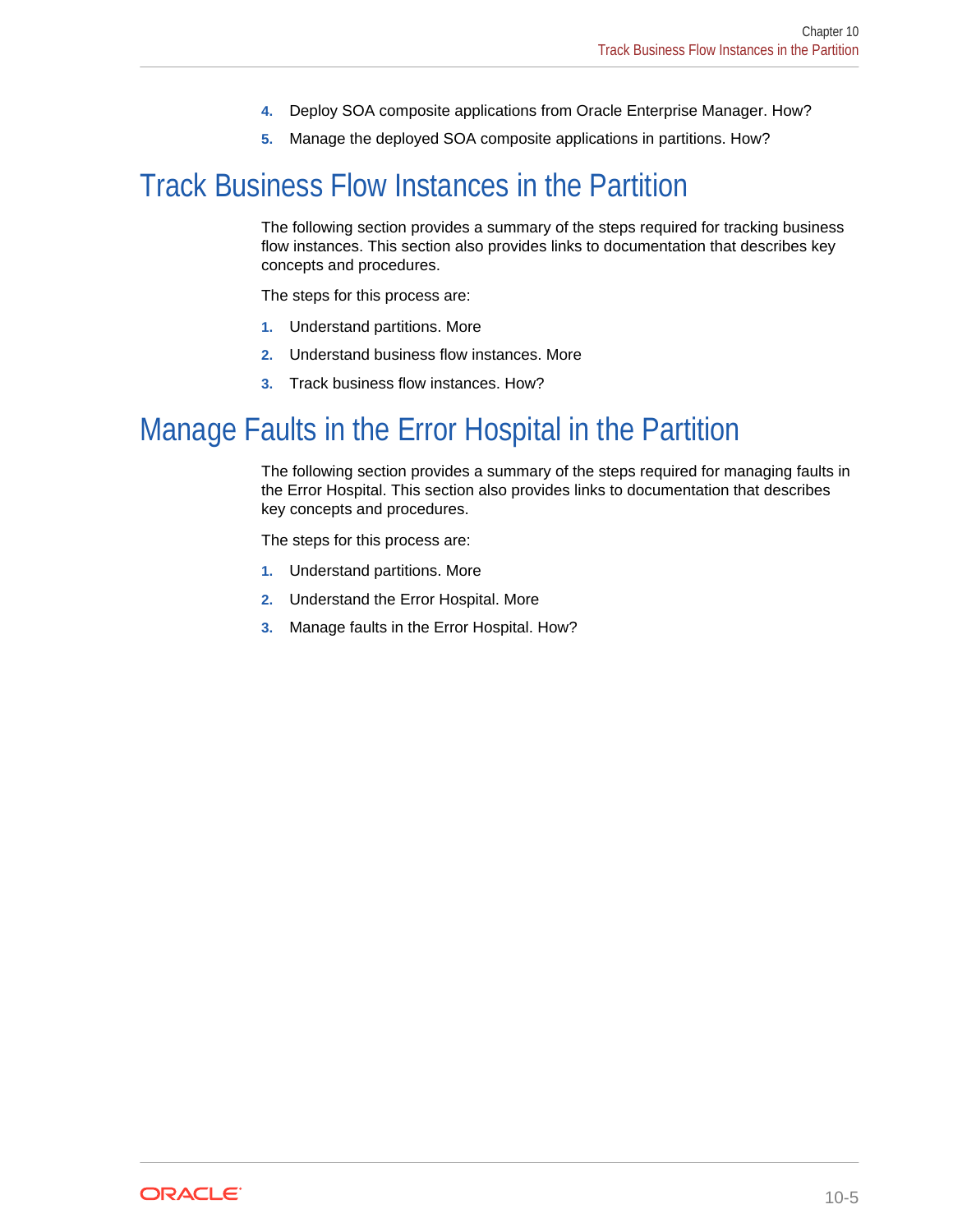# <span id="page-55-0"></span>11 Manage a SOA Composite Application

This chapter describes the set of typical tasks you need to test, monitor, and manage a SOA composite application.

This chapter includes the following sections:

- Monitor the SOA Composite Application Dashboard
- View the SOA Composite Application Diagram
- Tracking Business Flow Instances of the SOA Composite Application
- [Automate SOA Composite Application Tests](#page-56-0)
- [Manage SOA Composite Application Policies](#page-56-0)
- [Manage Instance Audit Trails and Flows](#page-56-0)
- [Export the Contents of a Running SOA Composite Application](#page-57-0)

## Monitor the SOA Composite Application Dashboard

The following section provides a summary of the steps required for monitoring SOA composite applications. This section also provides links to documentation that describes key concepts and procedures.

The steps for this process are:

- **1.** Understand SOA composite applications. More
- **2.** Understand SOA business flow instances. More
- **3.** Monitor the SOA composite application dashboard. How?

## View the SOA Composite Application Diagram

The following section provides a summary of the steps required for viewing the SOA composite application diagram. This section also provides links to documentation that describes key concepts and procedures.

The steps for this process are:

- **1.** Understand SOA composite applications. More
- **2.** View SOA composite application diagram. How?

## Tracking Business Flow Instances of the SOA Composite Application

The following section provides a summary of the steps required for tracking SOA composite application business flow instances. This section also provides links to documentation that describes key concepts and procedures.

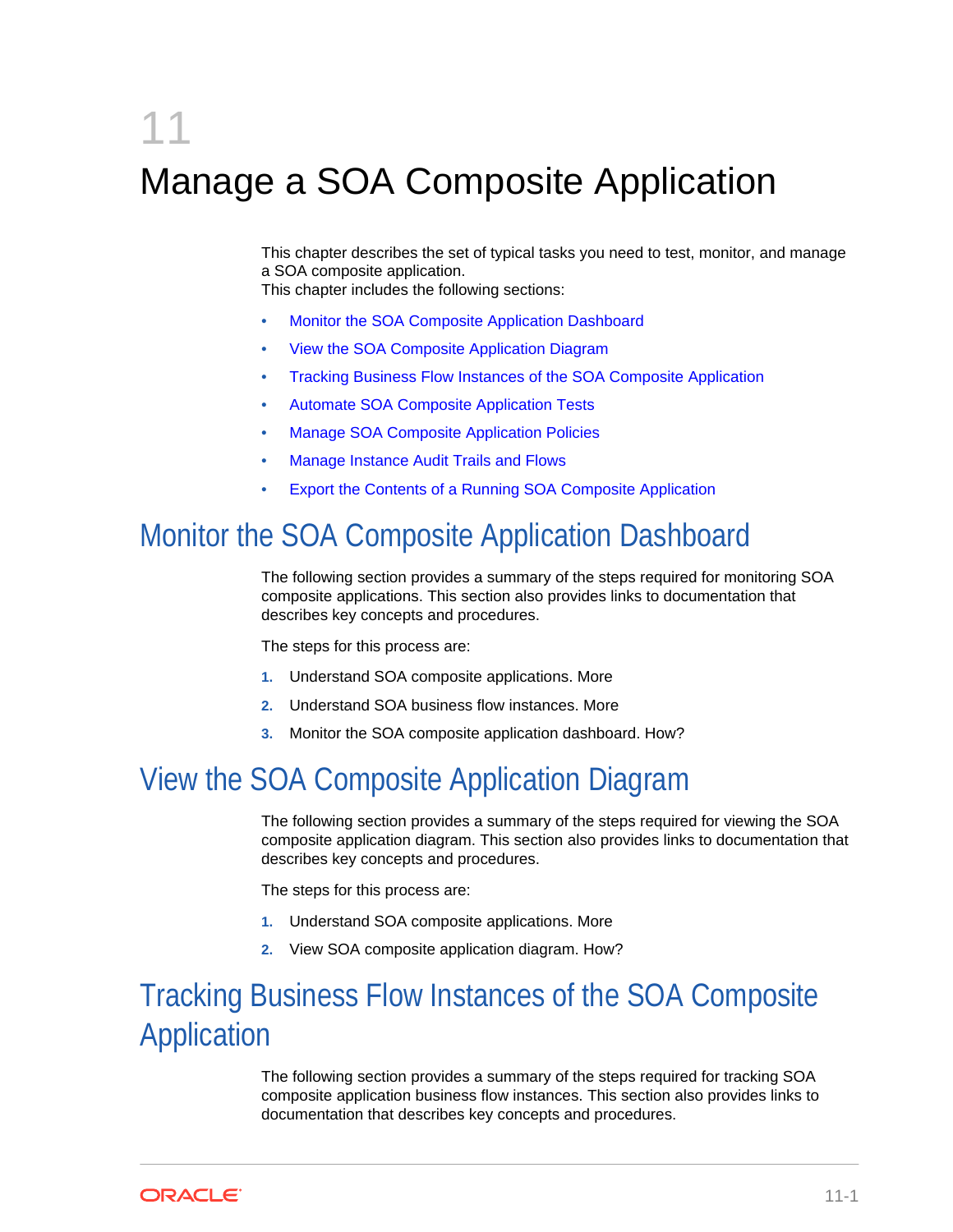<span id="page-56-0"></span>The steps for this process are:

- **1.** Understand SOA composite applications. More
- **2.** Understand business flow instances. More
- **3.** Track SOA composite application business flow instances. How?

## Automate SOA Composite Application Tests

The following section provides a summary of the steps required for automating testing of SOA composite applications with test cases. Test cases enable you to simulate the interaction between a SOA composite application and its Web service partners prior to deployment in a production environment. This section also provides links to documentation that describes key test case concepts and procedures.

The steps for this process are:

- **1.** Understand test cases, test suites, emulations, and assertions. More
- **2.** Create test cases and test suites in Oracle JDeveloper. How?
- **3.** Run test cases and view test results in Oracle Enterprise Manager. How?

## Manage SOA Composite Application Policies

The following section provides a summary of the steps required for attaching or detaching policies to or from a SOA composite application. This section also provides links to documentation that describes key concepts and procedures.

The steps for this process are:

- **1.** Understand SOA composite applications. More
- **2.** Understand policies. More
- **3.** Understand the specific types of policies available and which ones to use in your environment. More
- **4.** Manage SOA composite application policies. How?

### Manage Instance Audit Trails and Flows

The following section provides a summary of the steps required for managing instance audit trails and flows in a BPEL process. This section also provides links to documentation that describes key concepts and procedures.

- **1.** Understand business flow instances. More
- **2.** Manage instance audit trails and flows. How?

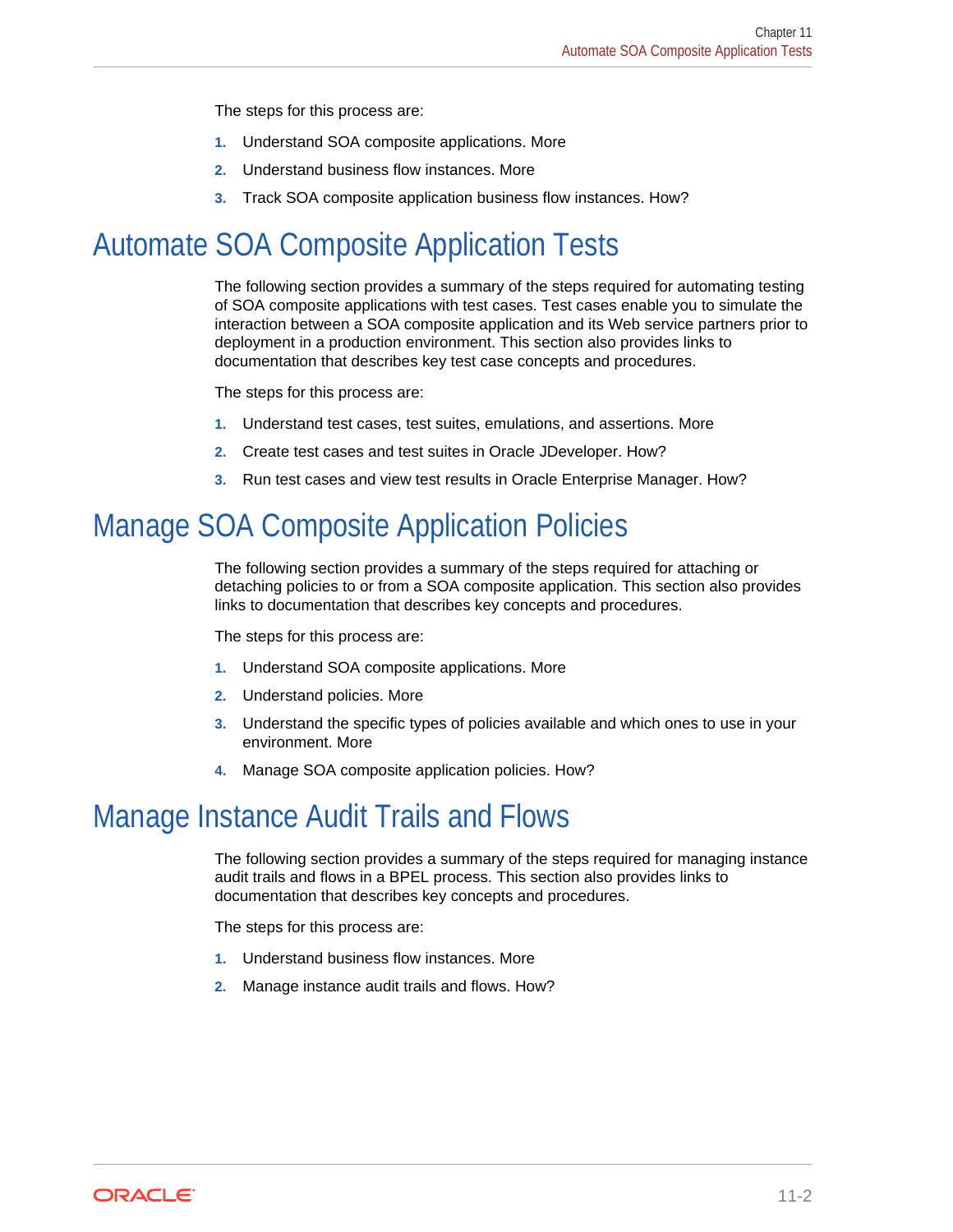## <span id="page-57-0"></span>Export the Contents of a Running SOA Composite Application

The following section provides a summary of the steps required for exporting the contents of a running SOA composite application to an archive JAR file. This section also provides links to documentation that describes key concepts and procedures.

- **1.** Understand SOA composite applications. More
- **2.** Export the contents of a running SOA composite application. How?

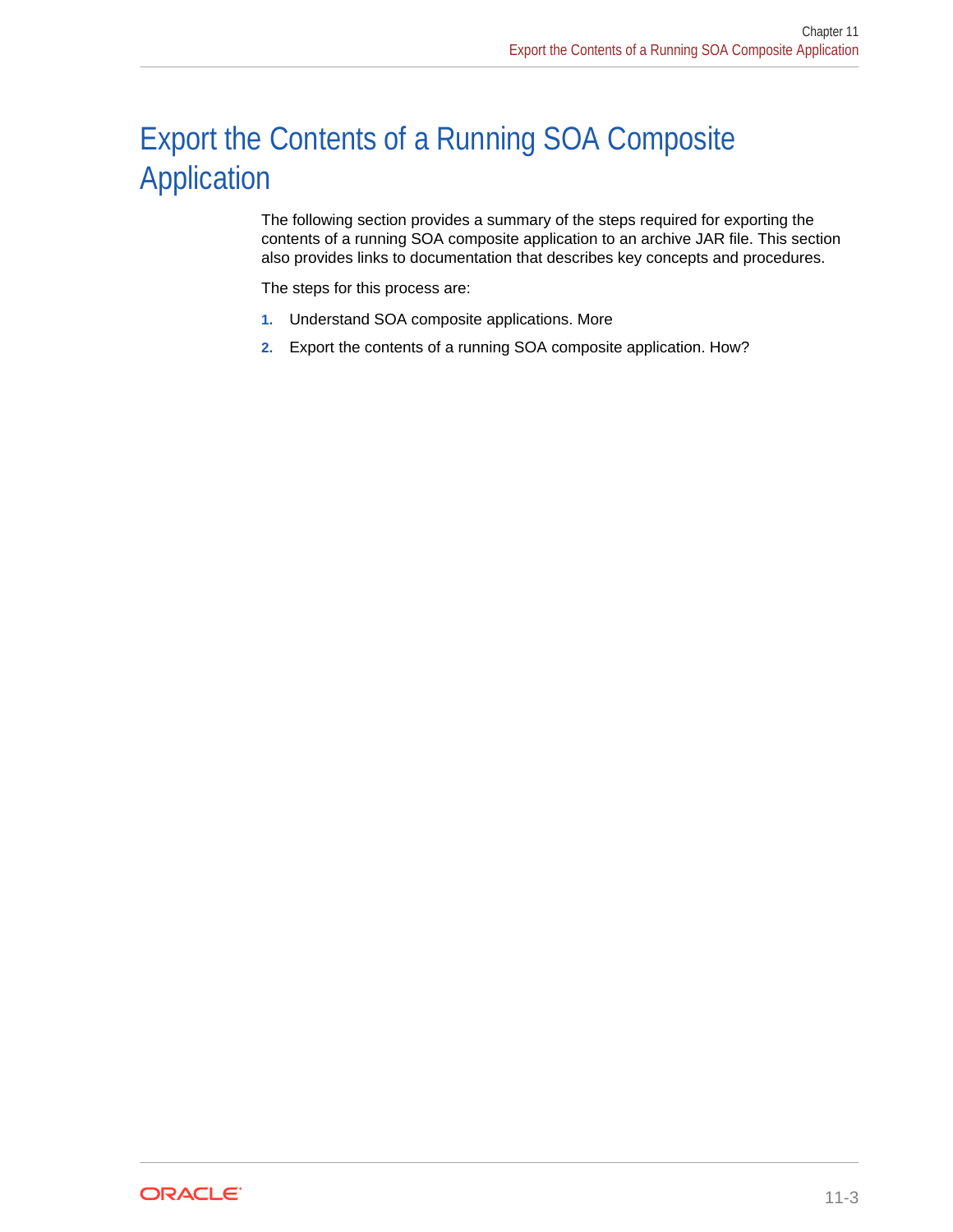# <span id="page-58-0"></span>12 Manage Service Components

Service components provide the business logic of the SOA composite application. This chapter includes the following sections:

- Manage Oracle BPEL Process Manager
- [Manage Oracle Mediator](#page-60-0)
- [Manage Decision Service Component \(Business Rules\)](#page-64-0)
- [Manage Human Workflow](#page-65-0)

### Manage Oracle BPEL Process Manager

Oracle BPEL Process Manager enables you to orchestrate and execute business process flow. This chapter describes the set of typical tasks you need to configure Oracle BPEL Process Manager.

This chapter includes the following topics:

- Configure BPEL Process Service Engine Properties
- Monitor Deployments in the BPEL Process Service Engine
- [Monitor BPEL Process Service Engine Pending and Active Requests and Thread](#page-59-0) [Performance Statistics](#page-59-0)
- [Recover from BPEL Process Service Engine Message Failure](#page-59-0)
- [Monitor BPEL Process Service Component Dashboard](#page-59-0)
- [Manage BPEL Process Service Component Policies](#page-59-0)

#### Configure BPEL Process Service Engine Properties

The following section provides a summary of the steps required to configure BPEL process service engine properties. This section also provides links to documentation that describes key concepts and procedures.

The steps for this process are:

- **1.** Understand service engines. More
- **2.** Understand Oracle BPEL Process Manager sensors and analytics. More
- **3.** Configure BPEL process service engine properties. How?

#### Monitor Deployments in the BPEL Process Service Engine

The following section provides a summary of the steps required to monitor all BPEL process service components running in the BPEL process service engine. This section also provides links to documentation that describes key concepts and procedures.

The steps for this process are:

ORACLE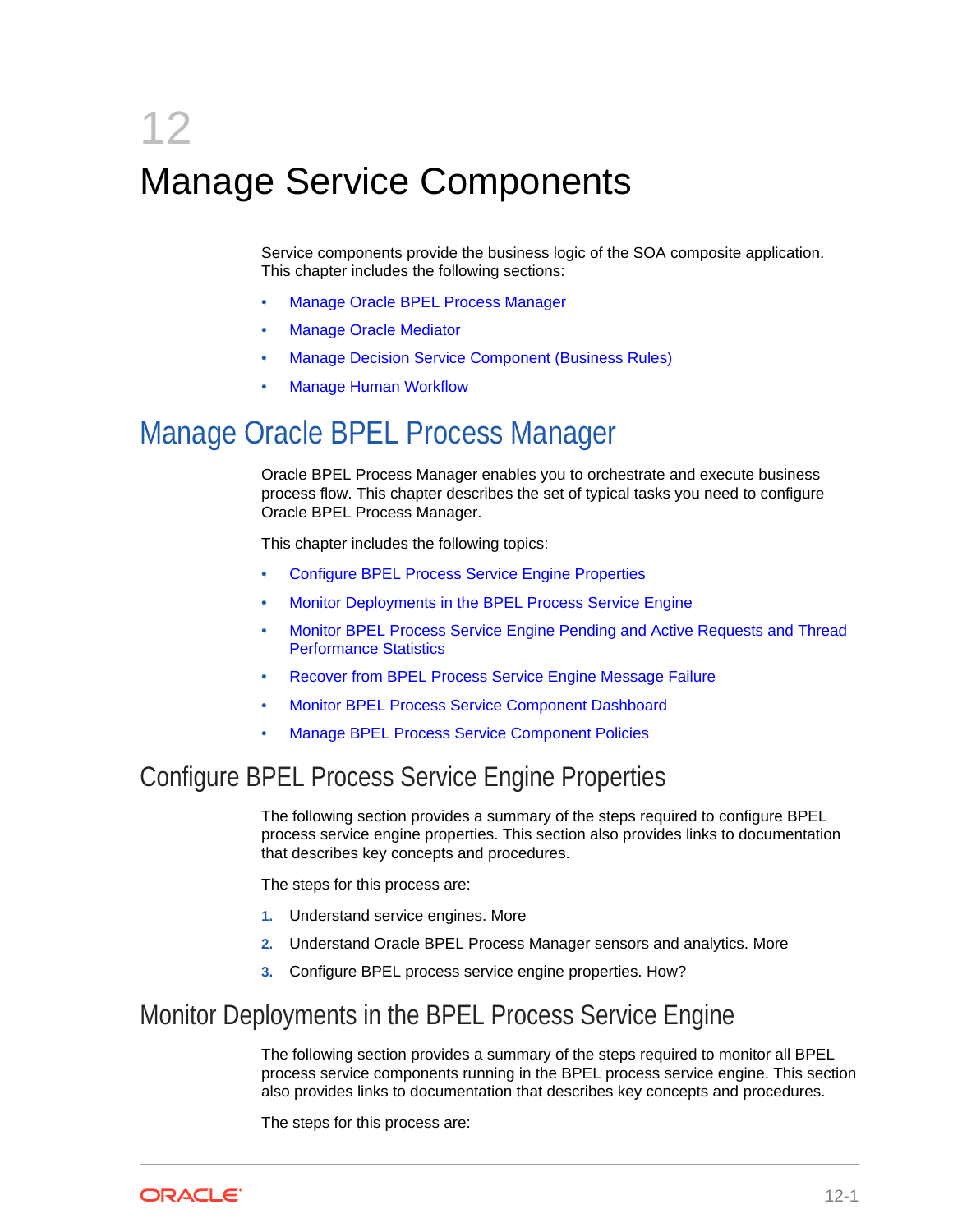- <span id="page-59-0"></span>**1.** Understand service engines. More
- **2.** Understand deployment in Oracle JDeveloper. More
- **3.** Understand deployment in Oracle Enterprise Manager. More
- **4.** View details about deployments in the BPEL process service engine. How?

#### Monitor BPEL Process Service Engine Pending and Active Requests and Thread Performance Statistics

The following section provides a summary of the steps required to monitor BPEL process service engine pending and active requests and thread statistics. This section also provides links to documentation that describes key concepts and procedures.

The steps for this process are:

- **1.** Understand service engines. More
- **2.** Monitor pending and active requests and thread statistics. How?

#### Recover from BPEL Process Service Engine Message Failure

The following section provides a summary of the steps required to perform manual message recovery in the BPEL process service engine. This section also provides links to documentation that describes key concepts and procedures.

The steps for this process are:

- **1.** Understand service engines. More
- **2.** Recover from message failure. How?

#### Monitor BPEL Process Service Component Dashboard

The following section provides a summary of the steps required to monitor BPEL process service component recent instances and faults. This section also provides links to documentation that describes key concepts and procedures.

The steps for this process are:

- **1.** Understand service components. More
- **2.** Understand business flow instances. More
- **3.** Monitor the BPEL process service component dashboard. How?

#### Manage BPEL Process Service Component Policies

The following section provides a summary of the steps required to attach or detach policies to or from BPEL process service components. This section also provides links to documentation that describes key concepts and procedures.

- **1.** Understand service components. More
- **2.** Understand policies. More

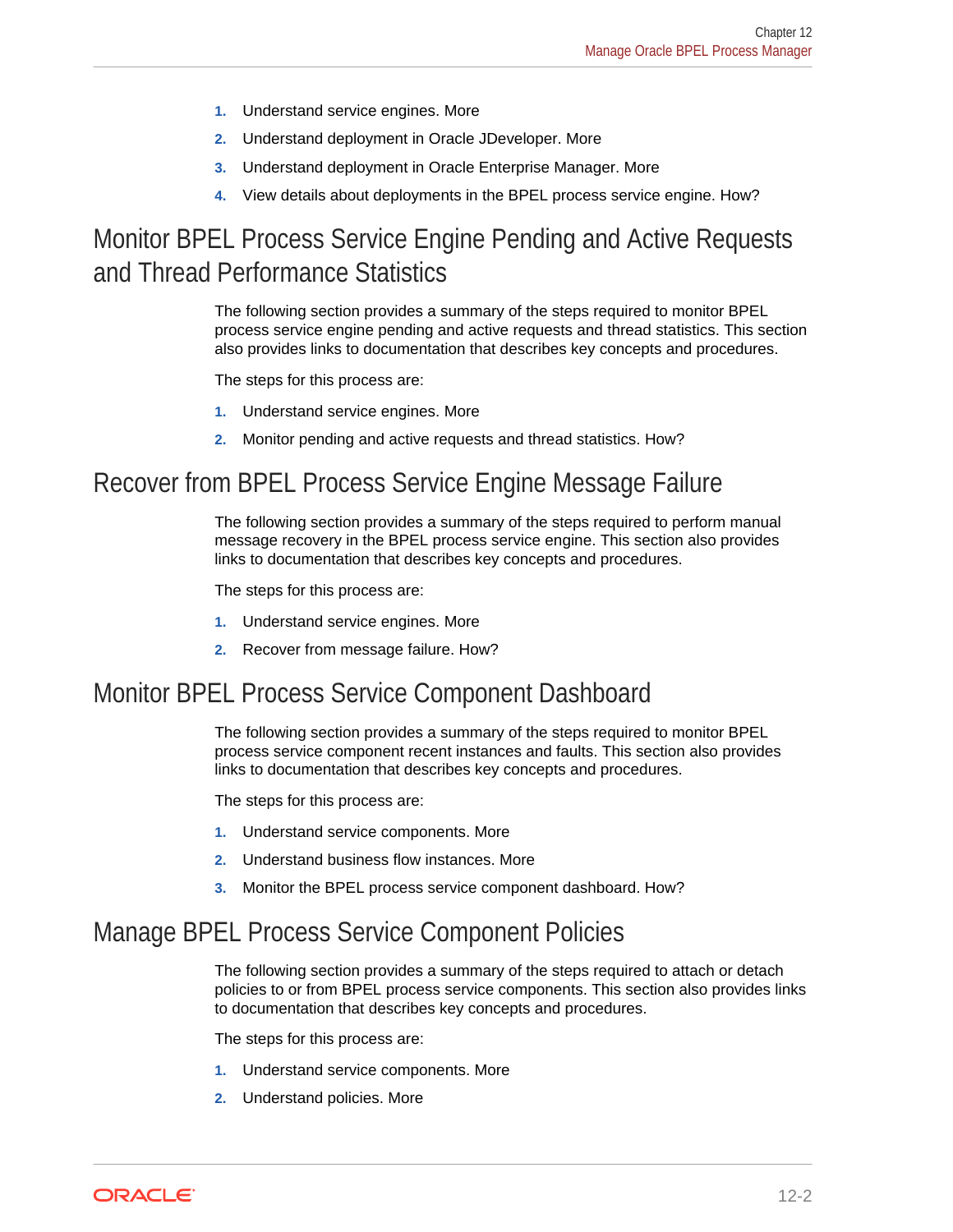- **3.** Understand the specific types of policies available and which ones to use in your environment. More
- **4.** Attach and detach policies to and from BPEL process service components. How?

## <span id="page-60-0"></span>Manage Oracle Mediator

This chapter describes the set of typical tasks you need to configure and administer Oracle Mediator. Oracle Mediator enables you to route data between service consumers and service providers, both within and outside of an enterprise. You can use Oracle Mediator to evaluate routing rules, perform transformations, and invoke a service or raise a business event.

This chapter includes the following sections:

- Monitor Mediator Service Component Recent Instances and Faults
- [Monitor Mediator Service Component Instances](#page-61-0)
- [Monitor Mediator Service Component Faults](#page-61-0)
- [Recover From Mediator Service Component Faults](#page-61-0)
- [Manage Mediator Service Component Policies](#page-61-0)
- [Recover and Abort Faults](#page-62-0)
- **[Monitor Mediator Routing Statistics](#page-62-0)**
- **[Monitor Request Breakdown Statistics](#page-62-0)**
- **[Delete Cross Reference Values](#page-62-0)**
- [Configure Mediator Service Engine Properties](#page-62-0)
- [Monitor Mediator Service Engine Instances](#page-63-0)
- [Monitor Deployments in the Mediator Service Engine](#page-63-0)
- [Recover from Mediator Service Engine Faults](#page-63-0)
- [Monitor Mediator Service Engine Recent Instances and Faults](#page-63-0)

#### Monitor Mediator Service Component Recent Instances and Faults

The following section provides a summary of the steps required to monitor all Mediator service component instances and faults in the service engine. This section also provides links to documentation that describes key concepts and procedures.

- **1.** Understand service engines. More
- **2.** Understand SOA composite applications. More
- **3.** Understand business flow instances. More
- **4.** Monitor Mediator service engine recent instances and faults. How?

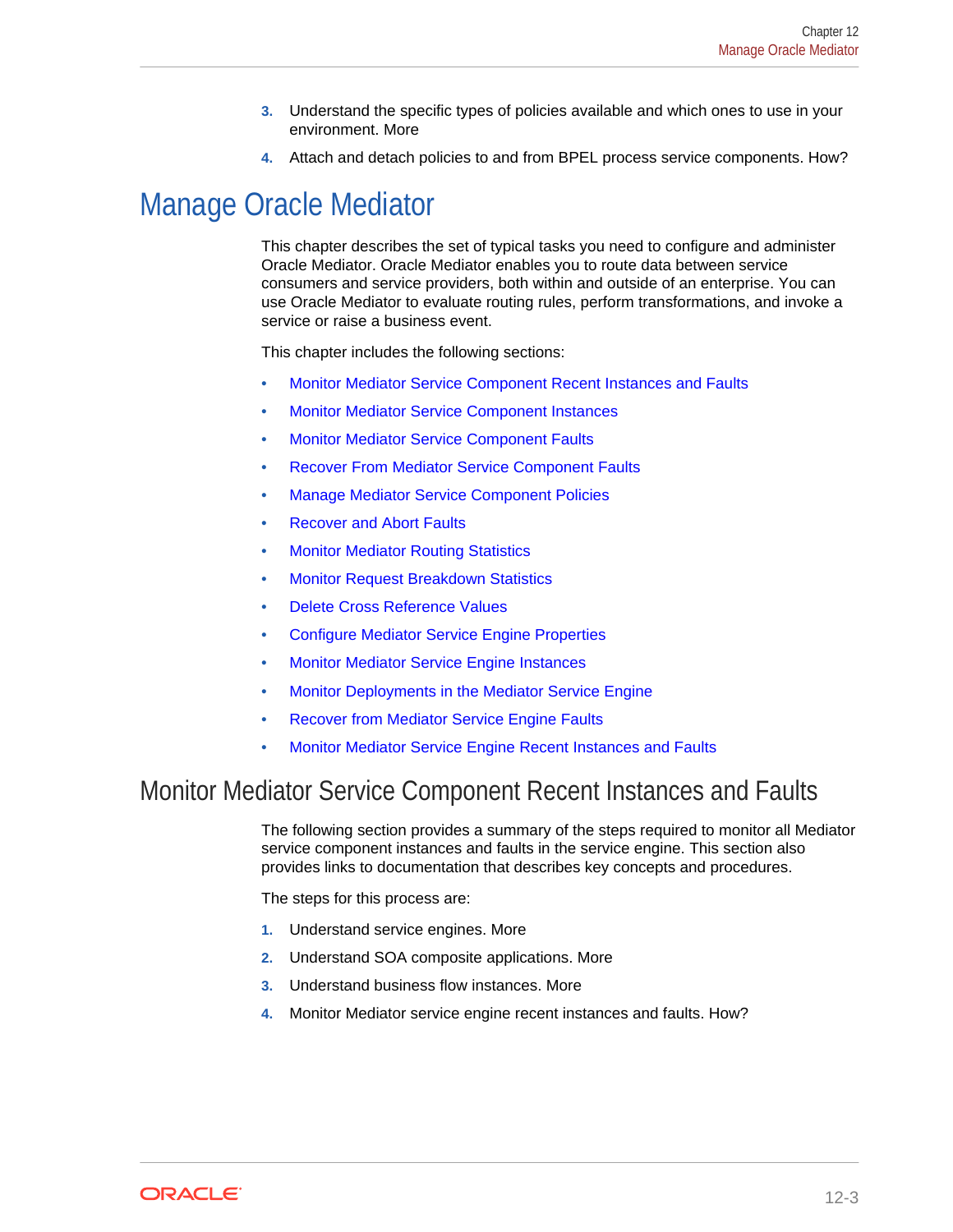#### <span id="page-61-0"></span>Monitor Mediator Service Component Instances

The following section provides a summary of the steps required to monitor Mediator service component instances. This section also provides links to documentation that describes key concepts and procedures.

The steps for this process are:

- **1.** Understand service component and service component instances. More
- **2.** Understand SOA composite application instances. More
- **3.** Monitor Mediator service component instances. How?

#### Monitor Mediator Service Component Faults

The following section provides a summary of the steps required to monitor Mediator service component faults. This section also provides links to documentation that describes key concepts and procedures.

The steps for this process are:

- **1.** Understand service component and service component instances. More
- **2.** Understand a fault policy. More
- **3.** Monitor Mediator service component faults. How?

#### Recover From Mediator Service Component Faults

The following section provides a summary of the steps required to recover from Mediator service component faults. This section also provides links to documentation that describes key concepts and procedures.

The steps for this process are:

- **1.** Understand service component and service component instances. More
- **2.** Understand a fault policy. More
- **3.** Recover from faults. How?

#### Manage Mediator Service Component Policies

The following section provides a summary of the steps required to attach or detach policies to or from Mediator service components. This section also provides links to documentation that describes key concepts and procedures.

- **1.** Understand service component and service component instances. More
- **2.** Understand policies. More
- **3.** Understand the specific types of policies available and which ones to use in your environment. More
- **4.** Attach and detach policies to and from BPEL process service components. How?

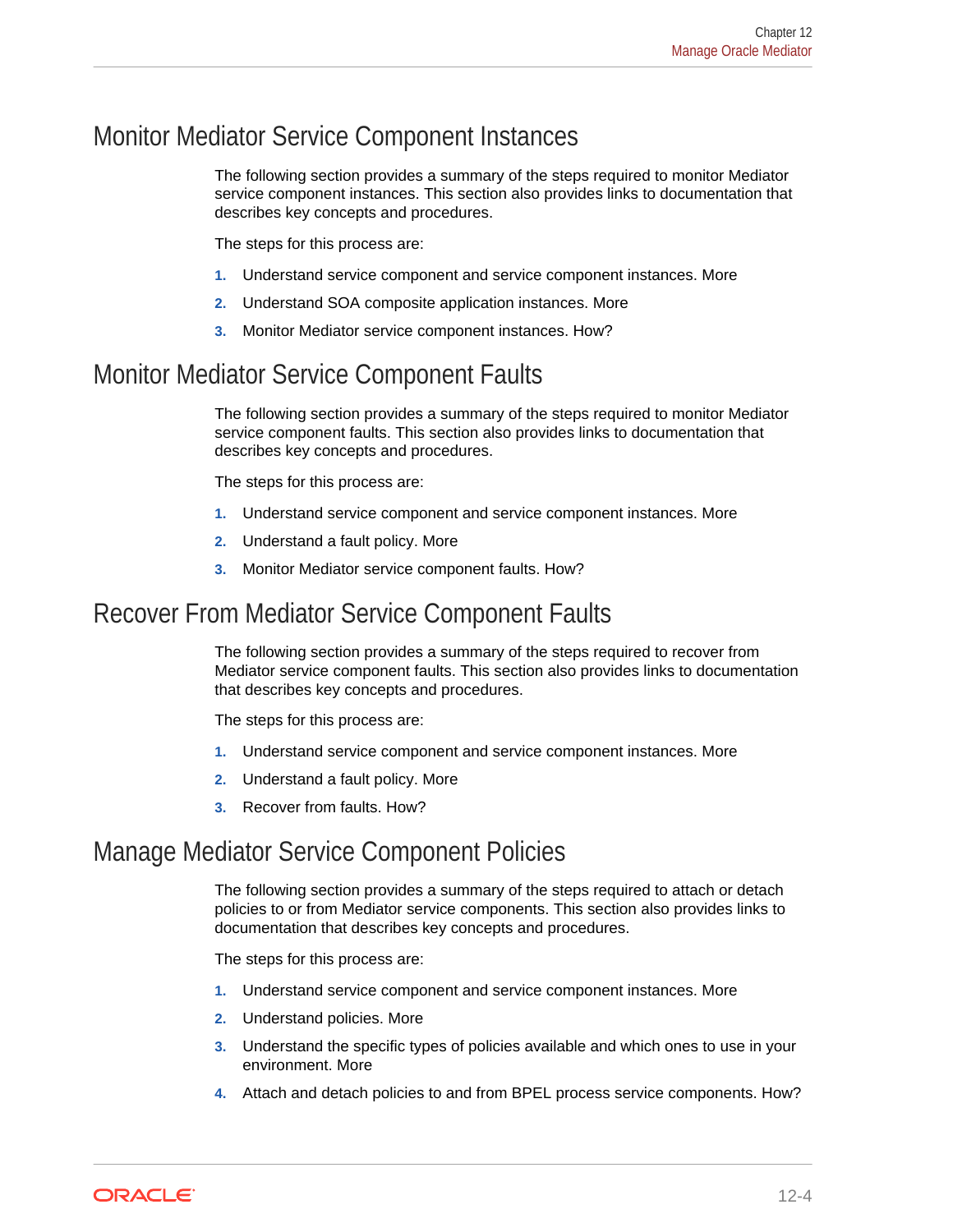#### <span id="page-62-0"></span>Recover and Abort Faults

You can recover and abort single or multiple faults.

The steps for this process are:

- **1.** Open the SOA Infrastructure Home page. How?
- **2.** Open the Mediator Service Engine Home page. How?
- **3.** Select the **Faults** tab.
- **4.** Specify the search criteria.
- **5.** Select the faults.
- **6.** Select an action.

#### Monitor Mediator Routing Statistics

You can view routing statistics of a source operation or a subscribed event for a Mediator service component.

The steps for this process are:

- **1.** Open the Mediator Component Home page. How?
- **2.** Specify a Routing source. How?

## Monitor Request Breakdown Statistics

You can view the request breakdown statistics such as minimum, maximum or average time taken for each stage of completing a request.

The steps for this process are:

- **1.** Open the SOA Infrastructure Home page. How?
- **2.** Open the Mediator Service Engine Home page. How?
- **3.** Monitor the Request Breakdown Statistics. How?

#### Delete Cross Reference Values

You can delete values from single or multiple cross reference tables. More

The steps for this process are:

- **1.** Open the SOA Infrastructure Home page. How?
- **2.** Open the Cross Reference page. How?
- **3.** Specify values to be deleted. How?

#### Configure Mediator Service Engine Properties

The following section provides a summary of the steps required to configure Mediator service engine properties. This section also provides links to documentation that describes key concepts and procedures.

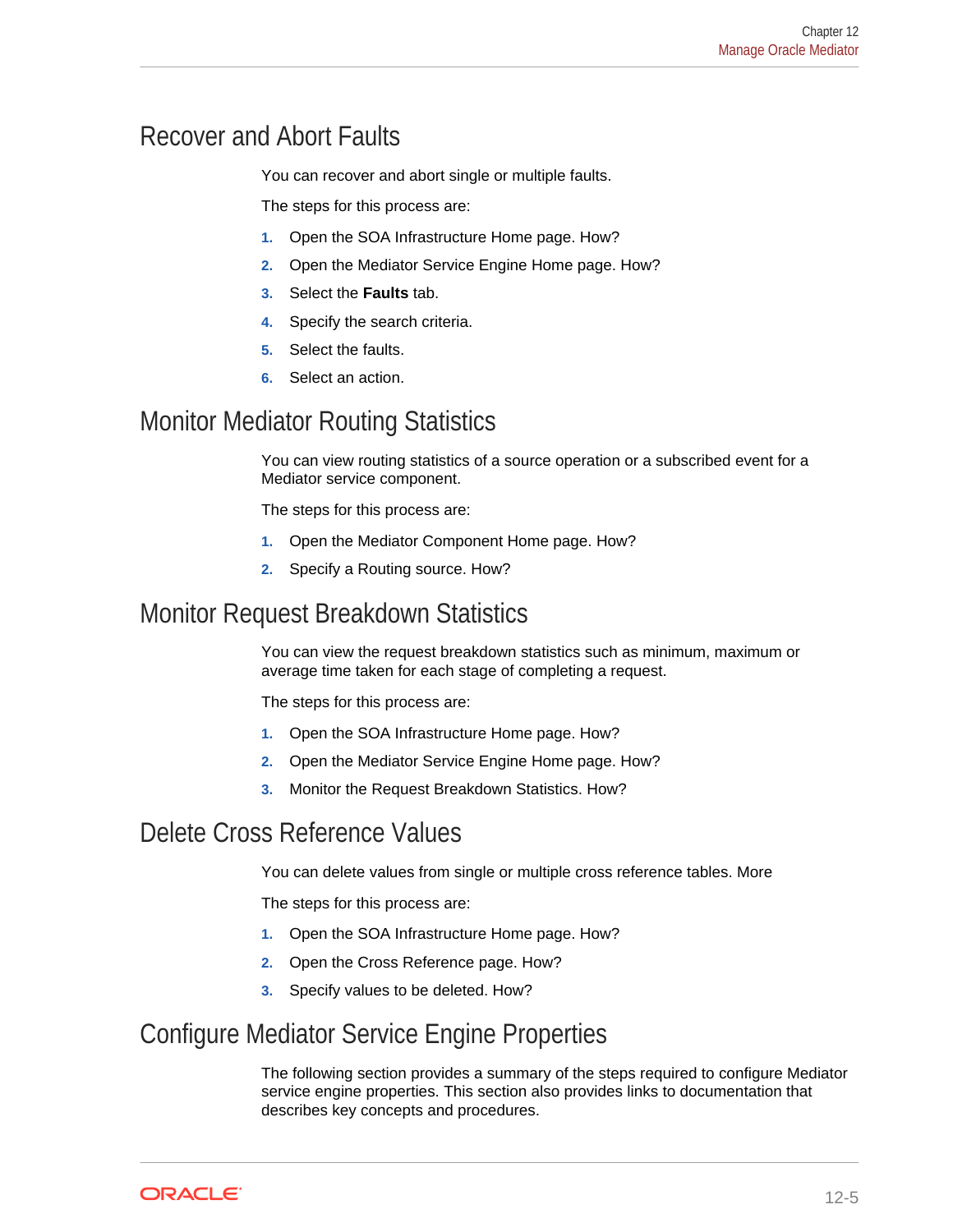The steps for this process are:

- **1.** Understand service engines. More
- **2.** Configure Mediator service engine properties. How?

#### <span id="page-63-0"></span>Monitor Mediator Service Engine Instances

The following section provides a summary of the steps required to monitor all Mediator service component instances running in the service engine. This section also provides links to documentation that describes key concepts and procedures.

The steps for this process are:

- **1.** Understand service engines. More
- **2.** Understand SOA composite application instances. More
- **3.** Monitor Mediator service engine instances. How?

#### Monitor Deployments in the Mediator Service Engine

The following section provides a summary of the steps required to monitor all deployed Mediator service components running in the Mediator service engine. This section also provides links to documentation that describes key concepts and procedures.

The steps for this process are:

- **1.** Understand service engines. More
- **2.** Understand deployment in Oracle JDeveloper. More
- **3.** Understand deployment in Oracle Enterprise Manager. More
- **4.** View details about deployments in the Mediator service engine. How?

#### Recover from Mediator Service Engine Faults

The following section provides a summary of the steps required to recover from Mediator service engine faults. This section also provides links to documentation that describes key concepts and procedures.

The steps for this process are:

- **1.** Understand service engines. More
- **2.** Understand fault recovery. More
- **3.** Recover from faults. How?

#### Monitor Mediator Service Engine Recent Instances and Faults

The following section provides a summary of the steps required to monitor Mediator service engine recent instances and faults. This section also provides links to documentation that describes key concepts and procedures.

- **1.** Understand service engines. More
- **2.** Understand SOA composite applications. More

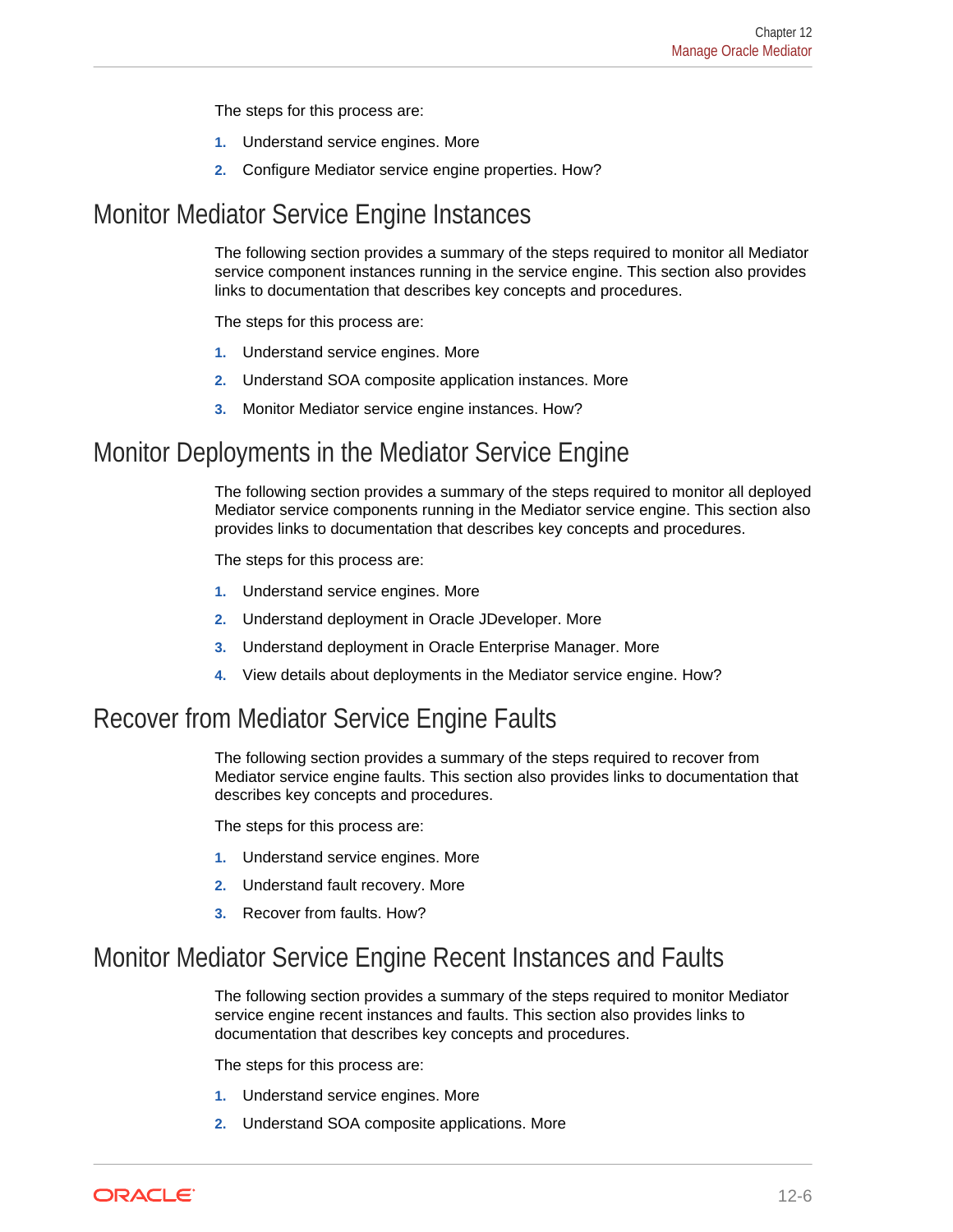- **3.** Understand SOA composite application instances. More
- **4.** Monitor Mediator service engine recent instances and faults. How?

## <span id="page-64-0"></span>Manage Decision Service Component (Business Rules)

A Decision service component enables you to use business rules in a SOA application. This chapter describes the typical tasks you need to monitor and manage the Business Rules service engine and SOA composites with Decision service components:

This chapter includes the following sections:

- **Manage Decision Service Components**
- **Monitor Business Rules Service Engine Statistics**
- Monitor Deployed Decision Service Components

#### Manage Decision Service Components

The following section provides a summary of the steps required to manage Decision service components. This section also provides links to documentation that describes key concepts and procedures.

The steps for this process are:

- **1.** Understand service component and service component instances. More
- **2.** Understand SOA composite application instances. More
- **3.** Monitor Business Rules service engine statistics. How?

#### Monitor Business Rules Service Engine Statistics

The following section provides a summary of the steps required to monitor Business Rules service engine recent instances, components, and recent faults. This section also provides links to documentation that describes key concepts and procedures.

The steps for this process are:

- **1.** Understand service engines. More
- **2.** Understand SOA composite applications. More
- **3.** Understand SOA composite application and service component instances. More
- **4.** Monitor Business Rules service engine statistics. How?

#### Monitor Deployed Decision Service Components

The following section provides a summary of the steps required to monitor Decision service components deployed in the Business Rules service engine. This section also provides links to documentation that describes key concepts and procedures.

The steps for this process are:

- **1.** Understand service engines. More
- **2.** Understand deployment in Oracle JDeveloper. More

ORACLE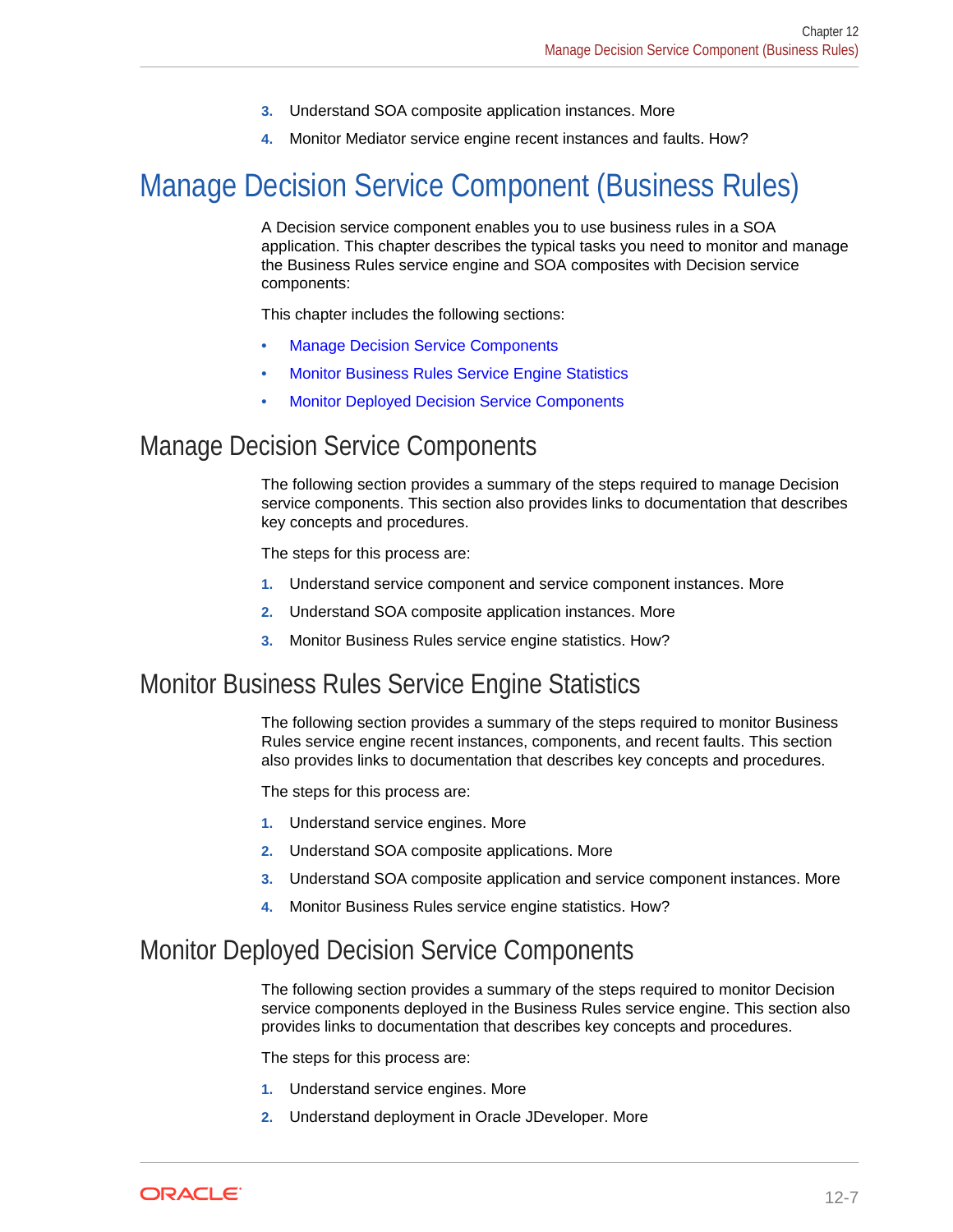- **3.** Understand deployment in Oracle Enterprise Manager Fusion Middleware Control Console. More
- **4.** View details about deployments of Decision service components in the Business Rules service engine. How?

## <span id="page-65-0"></span>Manage Human Workflow

This chapter describes the set of typical tasks you need to configure Human workflow. Human workflow enables you to interleave human functions with connectivity to systems and services within the BPEL process flow. A human task assigns a task, such as an approval for an order, to a user or role and waits for a response. The users act on the task using the Oracle BPM Worklist. This integration of human tasks with a business process creates a tight integration between process and task.

This chapter includes the following sections:

- Configure Workflow Notification Properties
- Configure Workflow Task Service Properties
- [Monitor Deployments in the Human Workflow Service Engine](#page-66-0)
- [Monitor Human Workflow Service Engine Active Requests and Operation](#page-66-0) **[Statistics](#page-66-0)**
- [Manage Human Workflow Service Engine Incoming and Outgoing Notifications](#page-66-0)
- [Manage Human Task Service Component Policies](#page-67-0)
- [Manage the URI of the Human Task Service Component Task Details Application](#page-67-0)

#### Configure Workflow Notification Properties

The following section provides a summary of the steps required to configure the notification mode and incoming and outgoing message addresses. This section also provides links to documentation that describes key concepts and procedures.

The steps for this process are:

- **1.** Understand the notification service for human workflows. More
- **2.** Understand the role of the User Messaging Service in notifications. More
- **3.** Specify notification preferences in the Human Task Editor of Oracle JDeveloper. How?
- **4.** Configure the notification mode and incoming and outgoing message addresses in Oracle Enterprise Manager. How?

For more information about using the notification service, see the "Using the Notification Service" chapter in *Developing SOA Applications with Oracle SOA Suite*.

#### Configure Workflow Task Service Properties

The following section provides a summary of the steps required to configure the task service actionable incoming e-mail account, additional workflow properties, and dynamic assignment and task escalation functions. This section also provides links to documentation that describes key concepts and procedures.

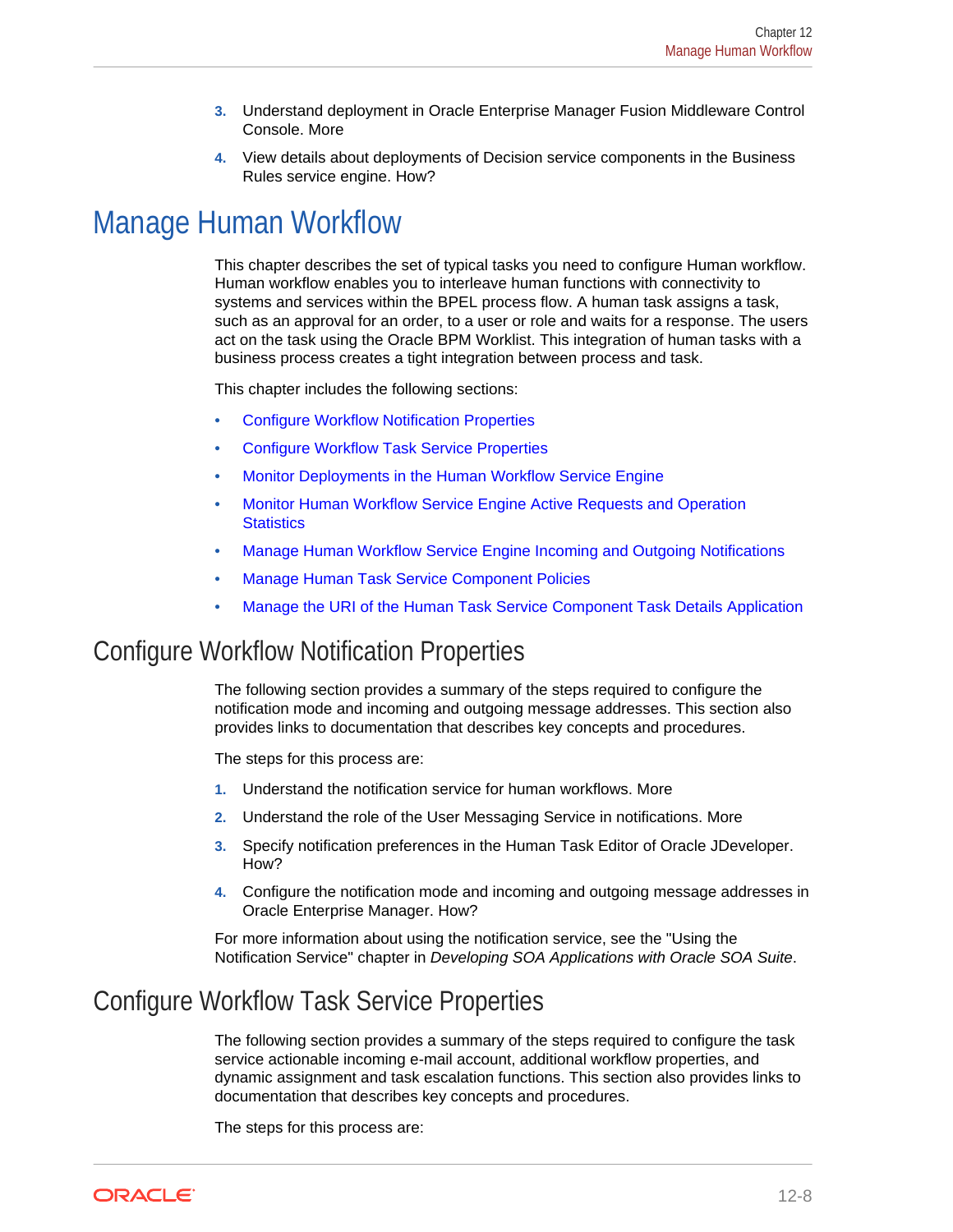- <span id="page-66-0"></span>**1.** Understand the task service. More
- **2.** Understand the dynamic assignment and task escalation functions. More
- **3.** Configure the task service actionable e-mail account, additional workflow properties, and dynamic assignment and task escalation functions. How?

For more information about how notifications are sent, see the "Notifications from Human Workflow" section in *Developing SOA Applications with Oracle SOA Suite*.

#### Monitor Deployments in the Human Workflow Service Engine

The following section provides a summary of the steps required to monitor all human task service components running in the human workflow service engine. The service components are part of deployed SOA composite applications. This section also provides links to documentation that describes key concepts and procedures.

The steps for this process are:

- **1.** Understand deployment from Oracle JDeveloper. More
- **2.** Understand service engines. More
- **3.** Understand service component and service component instances. More
- **4.** Understand SOA composite applications. More
- **5.** Deploy SOA composite applications from Oracle Enterprise Manager. How?
- **6.** Monitor deployments in the human workflow service engine. How?

#### Monitor Human Workflow Service Engine Active Requests and Operation Statistics

The following section provides a summary of the steps required to monitor active requests, average request processing times, and operation statistics in the human workflow service engine. This section also provides links to documentation that describes key concepts and procedures.

The steps for this process are:

- **1.** Understand service engines. More
- **2.** Monitor human workflow service engine active requests, average request processing times, and operation statistics. How?

#### Manage Human Workflow Service Engine Incoming and Outgoing **Notifications**

The following section provides a summary of the steps required to manage incoming and outgoing notification messages for the human workflow service engine. This section also provides links to documentation that describes key concepts and procedures.

- **1.** Understand service engines. More
- **2.** Understand the notification service for human workflows. More

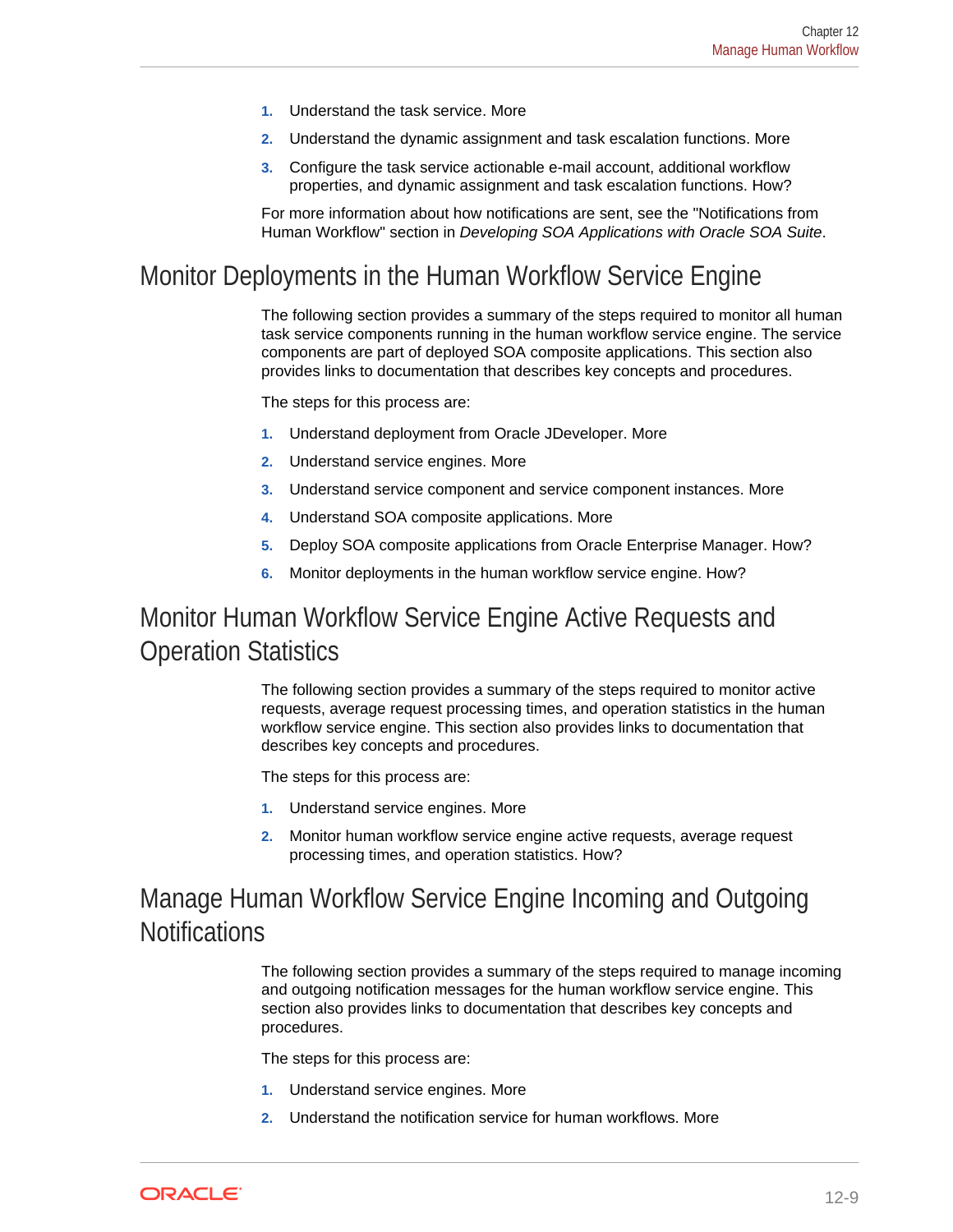- <span id="page-67-0"></span>**3.** Specify notification preferences in the Human Task Editor of Oracle JDeveloper. How?
- **4.** Manage outgoing and incoming notifications in Oracle Enterprise Manager. How?

For more information about the notification service, see the "Using the Notification Service" chapter in *Developing SOA Applications with Oracle SOA Suite*.

#### Manage Human Task Service Component Policies

The following section provides a summary of the steps required to manage policy attachments in human task service components. This section also provides links to documentation that describes key concepts and procedures.

The steps for this process are:

- **1.** Understand service component and service component instances. More
- **2.** Understand policies. More
- **3.** Understand the specific types of policies available and which ones to use in your environment. More
- **4.** Manage human task service component policies. How?

### Manage the URI of the Human Task Service Component Task Details Application

The following section provides a summary of the steps required to manage the URI of the task details application of the human task service component. This section also provides links to documentation that describes key concepts and procedures.

The steps for this process are:

- **1.** Understand service component and service component instances. More
- **2.** Manage the task details application URI of human task service components. How?

For more information about using human workflow services in Oracle SOA Suite, see the "Introduction to Human Workflow Services" chapter in *Developing SOA Applications with Oracle SOA Suite*.

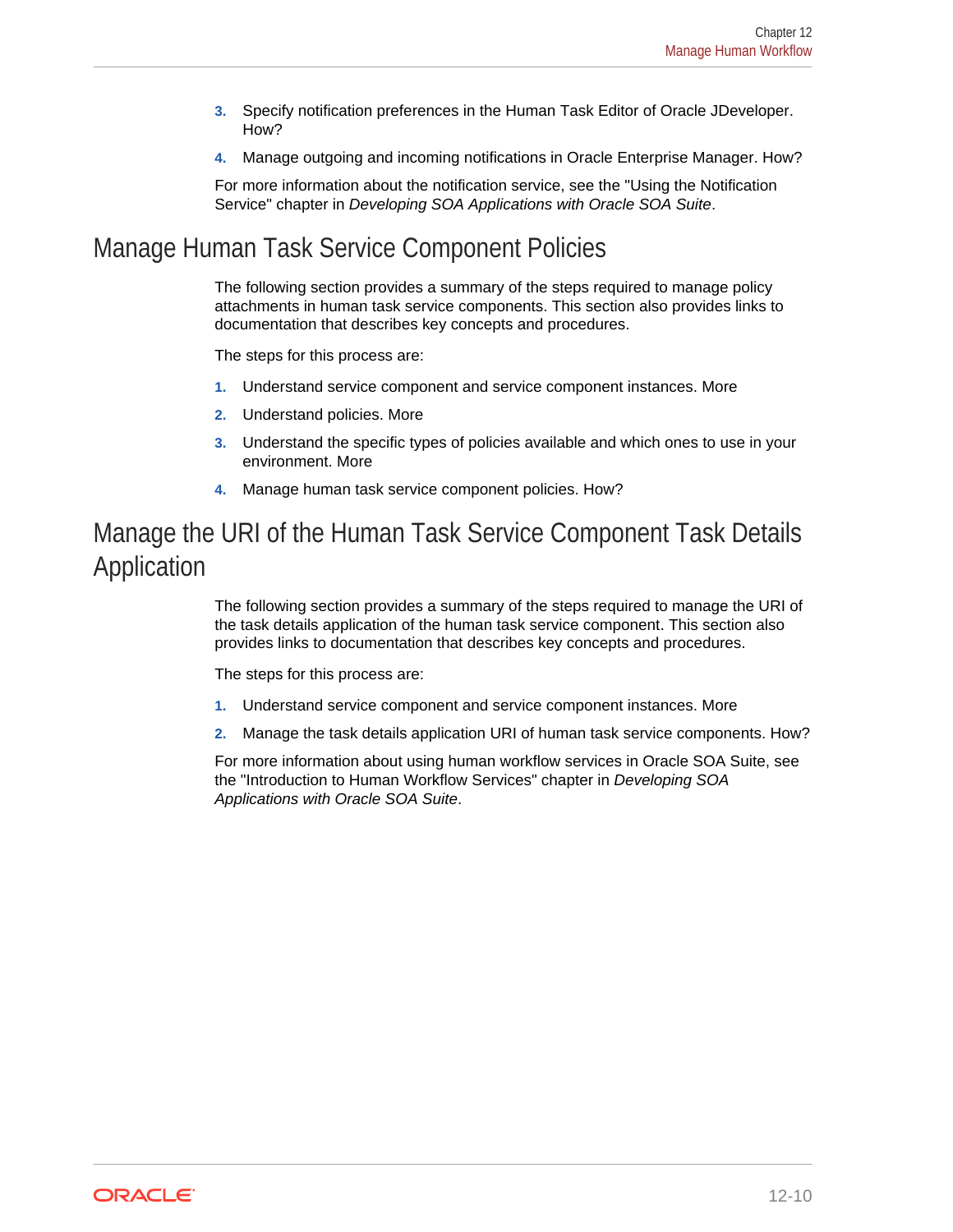# <span id="page-68-0"></span>13

## Manage Binding Components, Oracle B2B, and Oracle Business Activity Monitoring

Binding components establish a connection between a SOA composite application and the external world.

This chapter includes the following sections:

- Manage Binding Components
- [Manage Oracle B2B](#page-70-0)
- [Manage Oracle Business Activity Monitoring](#page-70-0)

## Manage Binding Components

This section describes the set of typical tasks you need to configure binding components. Binding components enable your SOA composite application to communicate with the outside world. Services provide the outside world with an entry point to the SOA composite application. References enable messages to be sent from the SOA composite application to external services in the outside world.

This section contains the following topics:

- Monitor Services and References Binding Component Instances and Faults
- Manage Service and Reference Binding Component Policies
- [Configure Service and Reference Binding Component Properties](#page-69-0)
- [View Adapter Reports](#page-69-0)
- [Schedule Adapter Endpoint Activation and Deactivation](#page-69-0)

### Monitor Services and References Binding Component Instances and **Faults**

The following section provides a summary of the steps required to monitor binding component instances and faults and recently rejected messages. This section also provides links to documentation that describes key concepts and procedures.

The steps for this process are:

- **1.** Understand binding components. More
- **2.** Monitor binding component instances and faults. How?

#### Manage Service and Reference Binding Component Policies

The following section provides a summary of the steps required to manage policy attachments in binding components. This section also provides links to documentation that describes key concepts and procedures.

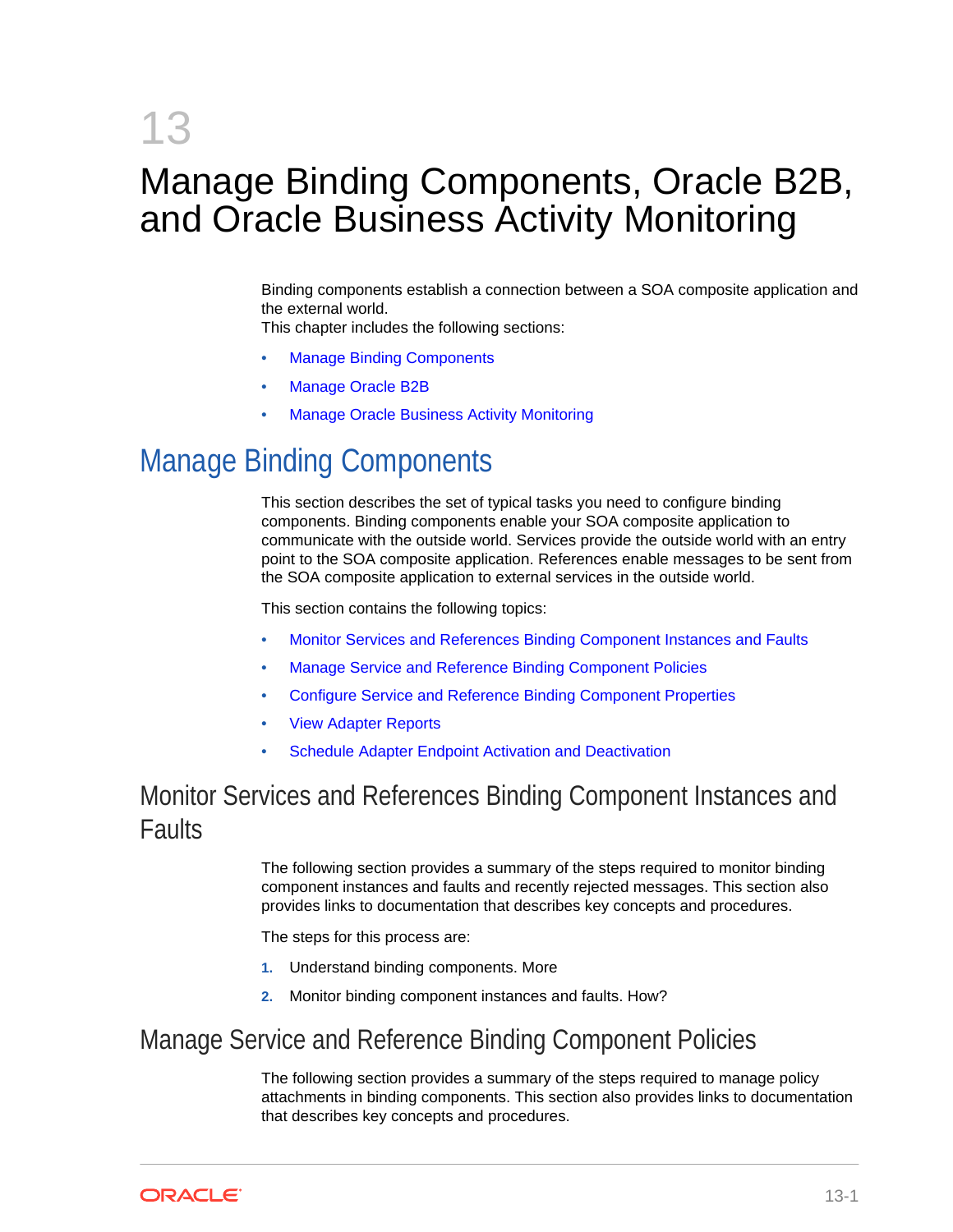<span id="page-69-0"></span>The steps for this process are:

- **1.** Understand binding components. More
- **2.** Understand policies. More
- **3.** Understand the specific types of policies available and which ones to use in your environment. More
- **4.** Manage binding component policies. How?

#### Configure Service and Reference Binding Component Properties

The following section provides a summary of the steps required to modify values of binding component properties. This section also provides links to documentation that describes key concepts and procedures.

The steps for this process are:

- **1.** Understand binding components. More
- **2.** Configure binding component properties. How?

#### View Adapter Reports

The following section provides a summary of the steps required to view Adapter reports. This section also provides links to documentation that describes key concepts and procedures.

The steps for this process are:

- **1.** From the SOA Composite page, click on a Service or Reference page.
- **2.** Click on the Adapters Tab on the Service or Reference page.
- **3.** Click on Enable Reports. Fusion Middleware Control displays the Configuration, Monitoring and Snapshot Reports.

For more information see "Monitoring JCA Adapters" in the *Administering Oracle SOA Suite and Oracle Business Process Management Suite*.

#### Schedule Adapter Endpoint Activation and Deactivation

The following section provides a summary of the steps required to schedule Adapter endpoint activation and deactivation. This section also provides links to documentation that describes key concepts and procedures.

- **1.** From the SOA Infrastructure menu, select **Define Schedules** to navigate to the **Scheduling Services** page.
- **2.** From the **Scheduling Services** menu that is available on that page, select **Job Requests > Define Schedules**. There, you can enter items such as the Schedule Name, Description, Frequency, and Start Date.
- **3.** You can edit or delete these schedules from the **Create Schedules** page.
- **4.** Use the Adapter Schedules dialog to choose among schedules you have already established through **Job Requests -> Define Schedules**.

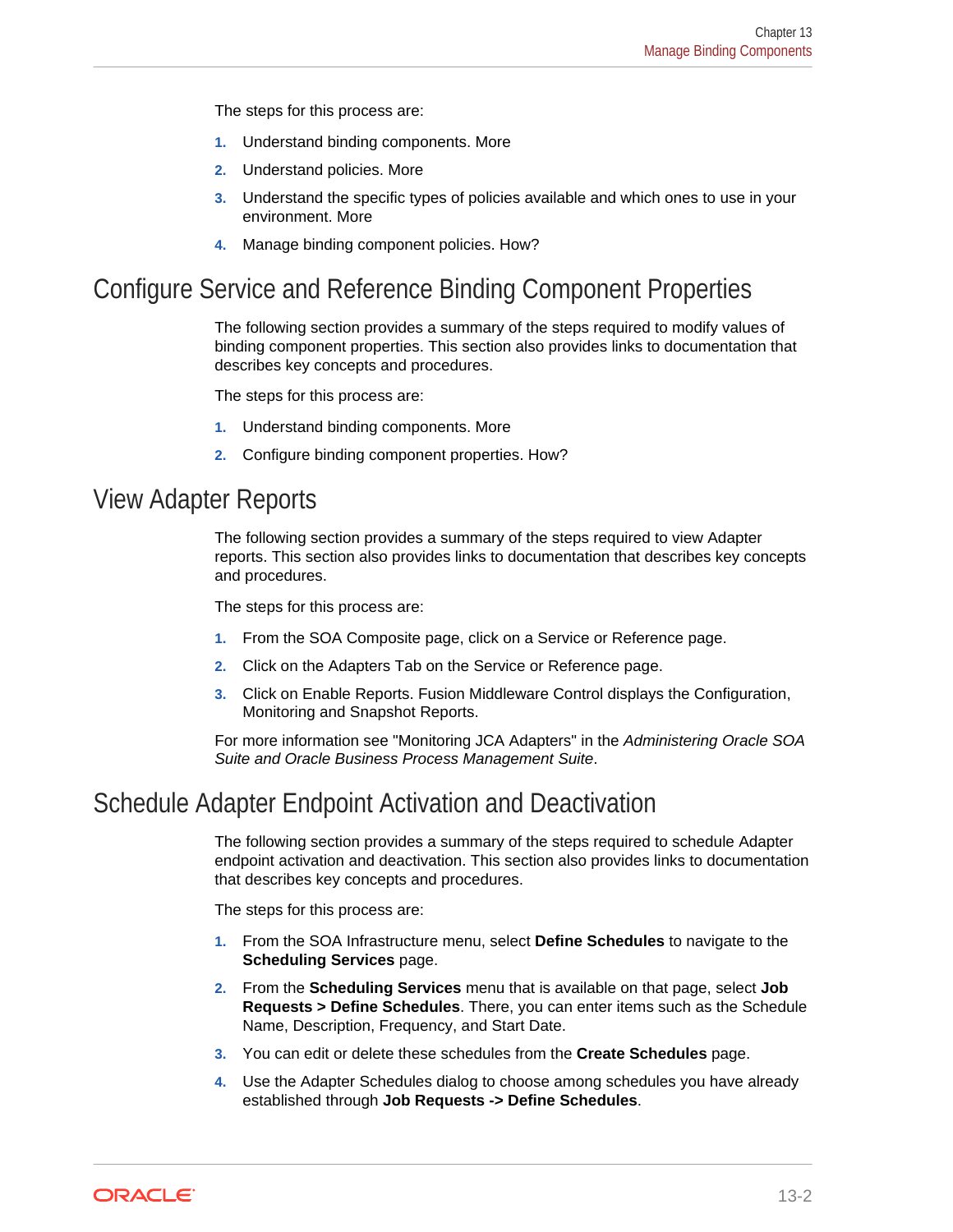For more information see "Monitoring JCA Adapters" in the *Administering Oracle SOA Suite and Oracle Business Process Management Suite*.

## <span id="page-70-0"></span>Manage Oracle B2B

Oracle B2B enables secure and reliable e-business transaction exchanges between an organization and its external trading partners. This chapter describes the set of typical tasks you need to monitor Oracle B2B.

This section includes the following topics:

• Monitor B2B Infrastructure-SOA Binding

#### Monitor B2B Infrastructure-SOA Binding

The following section provides a summary of the steps required to monitor the B2B binding component. This section also provides links to documentation that describes key concepts and procedures.

The steps for this process are:

- **1.** Understand document types. More
- **2.** Understand trading partners. More
- **3.** Understand endpoints. More

Use the **B2B Server Properties** link and the **B2B Console** link under **Related Links**.

## Manage Oracle Business Activity Monitoring

Oracle BAM enables you to monitor business processes in real time.

This section describes the set of typical tasks you need to perform to configure Oracle BAM.

The sections are:

- **1.** Understand the Oracle BAM Property Page.
- **2.** Monitor the Oracle BAM Performance Summary Page.
- **3.** Control the Start Up and Shut Down of the Oracle BAM server.
- **4.** View Log Messages.
- **5.** Configure Log Messages.
- **6.** Understand Application Policies.
- **7.** Understand Application Roles.
- **8.** Understand System MBean Browser.
- **9.** Use Target Information to view additional information about the Oracle BAM server, including the version, Oracle Home path, Middleware Home path, Domain Home path, and host name.

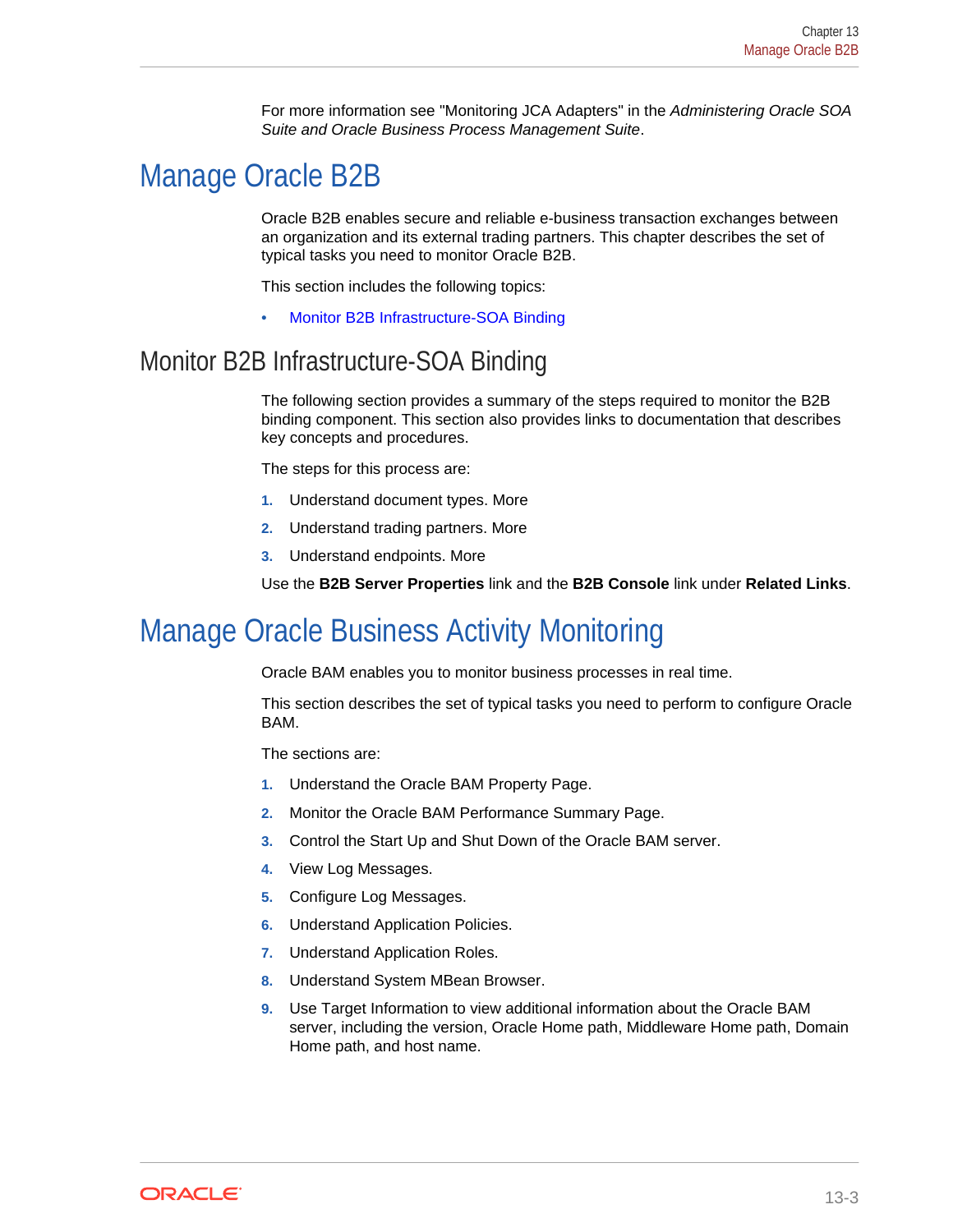#### **Related Topics**

"Understand Oracle BAM Monitoring and Management" in *Monitoring Business Activity with Oracle BAM*

"Monitoring Oracle BAM Performance" in *Monitoring Business Activity with Oracle BAM*

"Monitoring Oracle BAM Logs" in *Monitoring Business Activity with Oracle BAM*

"Understanding Oracle BAM Security" in *Monitoring Business Activity with Oracle BAM*

"Using the Oracle WebLogic Server Administration Console" in *Oracle Fusion Middleware Administering Oracle Fusion Middleware*

"Using the System MBean Server" in *Oracle Fusion Middleware Administering Oracle Fusion Middleware*

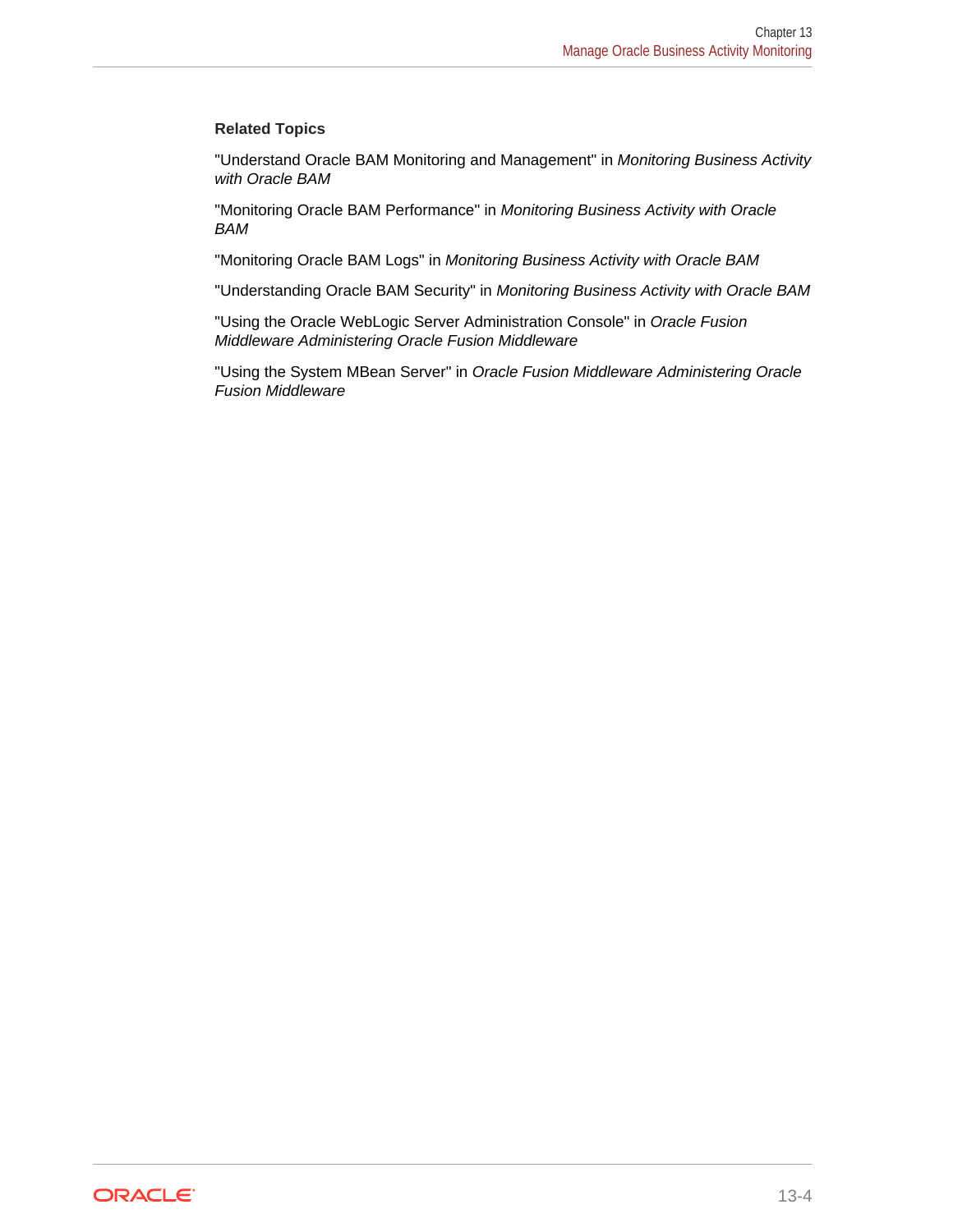# 14 Manage Business Events

Business events enable you to raise events when a situation of interest occurs. Business events consist of message data sent as the result of an occurrence in a business environment. When a business event is published, other service components can subscribe to it.

This chapter includes the following sections:

- **Subscribe to Business Events**
- **Manage Business Event Subscribers**

### Subscribe to Business Events

The following section provides a summary of the steps required to manage the business events of a SOA composite application. This section also provides links to documentation that describes key concepts and procedures.

The steps for this process are:

- **1.** Understand business events, including subscriptions, event names, event namespaces, consistency levels, and XPath filters. More
- **2.** Create business events in Oracle JDeveloper. How?
- **3.** Subscribe to business events in Oracle Enterprise Manager. How?

### Manage Business Event Subscribers

The following section provides a summary of the steps required to manage the business event subscribers in a SOA composite application. This section also provides links to documentation that describes key concepts and procedures.

- **1.** Understand business events, including subscriptions, event names, event namespaces, consistency levels, and XPath filters. More
- **2.** Create business events in Oracle JDeveloper. How?
- **3.** Manage business event subscribers in Oracle Enterprise Manager. How?

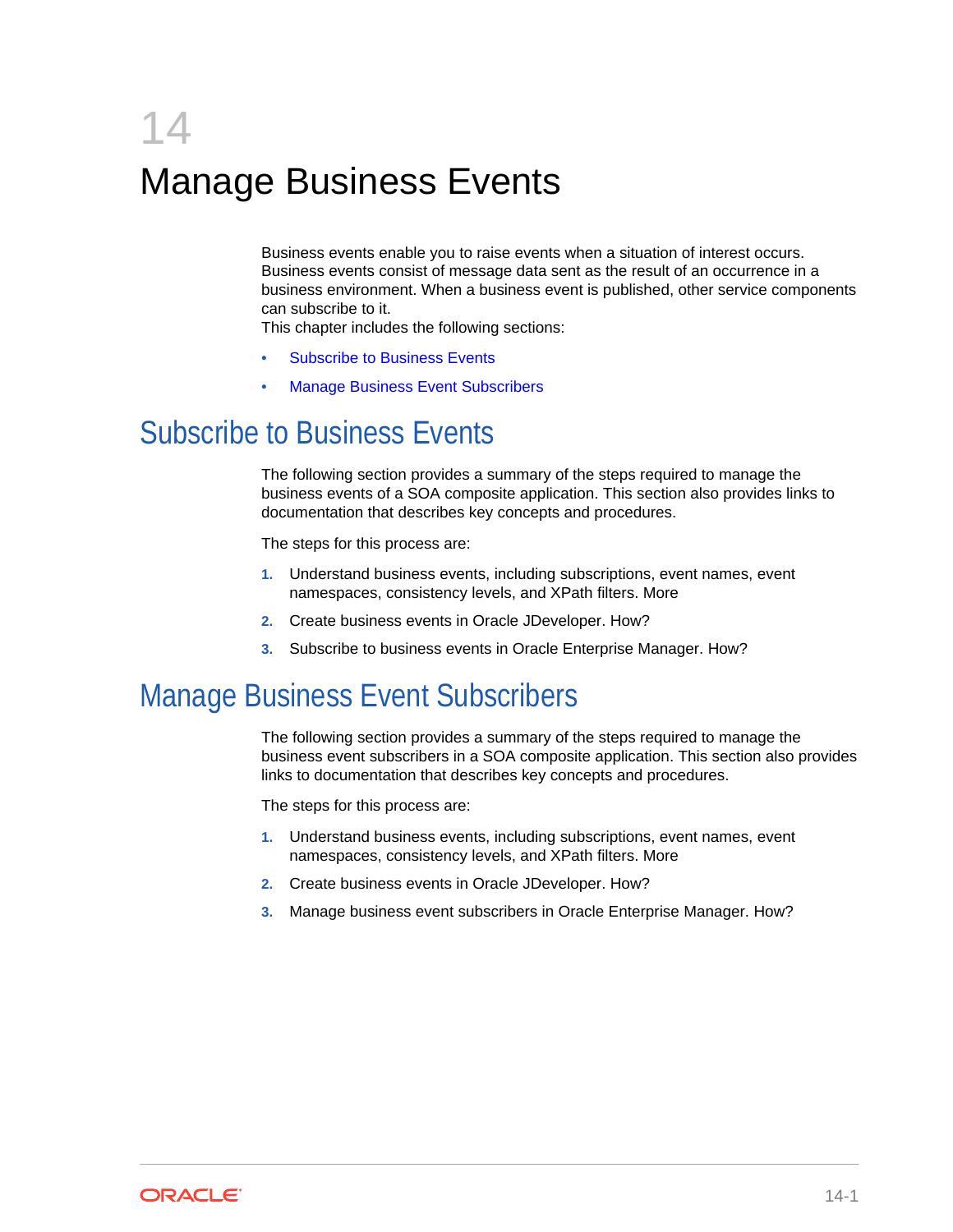# 15 Manage Oracle Service Bus

This chapter describes the set of typical tasks you need to configure and monitor Oracle Service Bus projects and instances. <Writer: add configuration through system MBeans.>

This chapter includes the following sections:

- **Monitor Service Bus SLA Alerts**
- **[Monitor Service Bus Pipeline Alerts](#page-74-0)**
- [Monitor Service Bus Services with Errors](#page-74-0)
- [Configure Operational Settings for a Single Service](#page-74-0)
- [Configure Operational Settings for Multiple Services Across the Domain](#page-74-0)
- [Configure Operational Settings for Multiple Services in a Project](#page-75-0)
- [Configure Service Bus Global Operational Settings](#page-75-0)
- [Monitor Service Health Across a Service Bus Domain](#page-75-0)
- [Monitor Service Health for a Service Bus Project](#page-75-0)
- [Monitor Health for a Service Bus Service](#page-76-0)
- [Monitor Service Bus Resequencing Groups](#page-76-0)
- **[Skip Resequencing Messages or Recover from Faults](#page-76-0)**
- [View and Update Security Policies](#page-76-0)
- [View Service Bus Log Files](#page-77-0)
- [View Service Bus Message Reports](#page-77-0)
- [Import Service Bus Projects and Resources](#page-77-0)
- [Export Service Bus Projects and Resources](#page-77-0)

### Monitor Service Bus SLA Alerts

The following provides a summary of the steps required to view SLA alerts generated for all services across a Service Bus domain and to search for specific alerts. This section provides links to documentation that describes key concepts and procedures. More

- **1.** Understand SLA alerts. More
- **2.** Create SLA alerts for Service Bus services. How?
- **3.** Enable monitoring and alerting. How?
- **4.** Specify an alert level. How?
- **5.** View all SLA alerts on the Service Bus Dashboard. How?

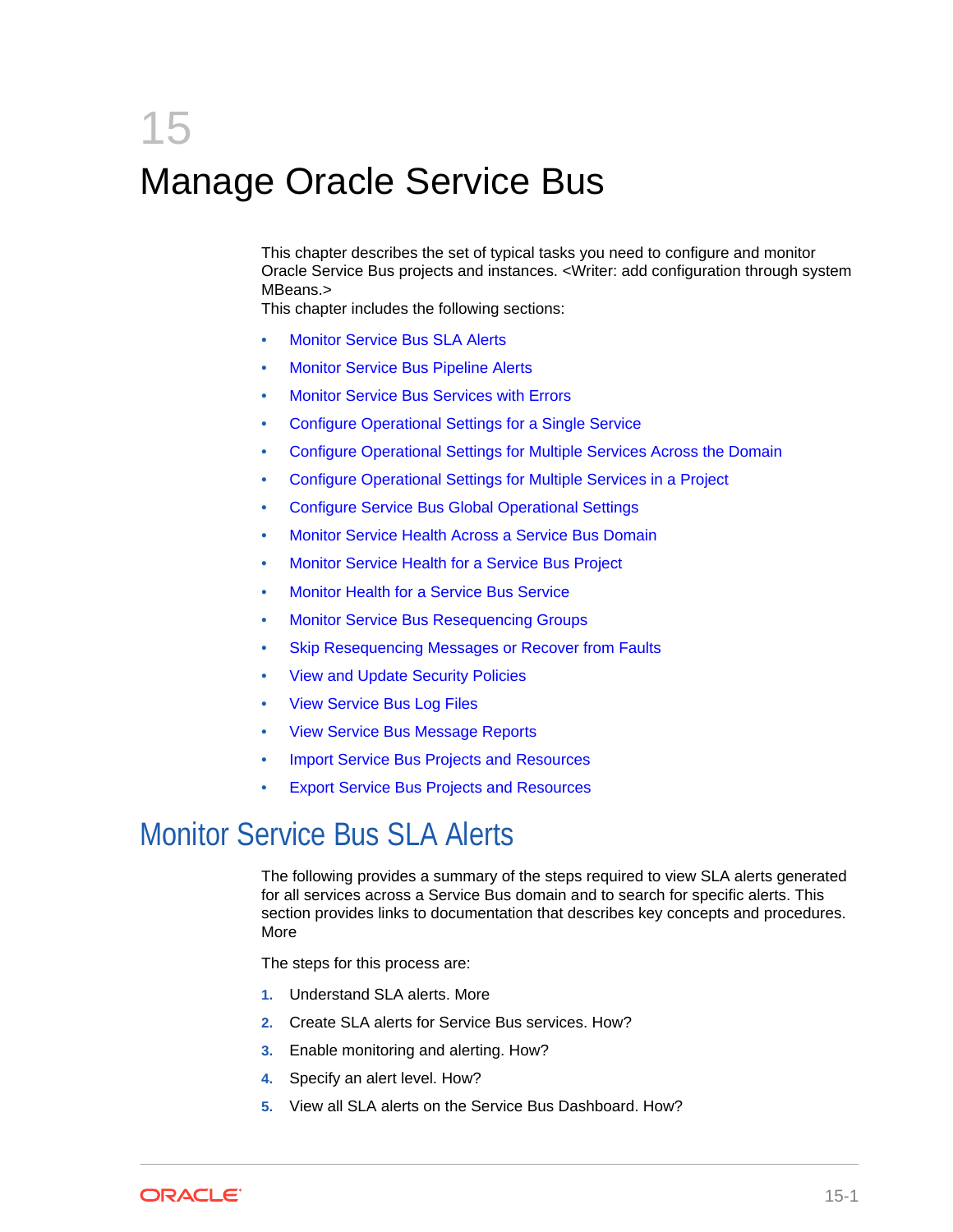**6.** Search for SLA alerts. How?

# <span id="page-74-0"></span>Monitor Service Bus Pipeline Alerts

The following provides a summary of the steps required to view pipeline alerts generated for all pipelines across a Service Bus domain and to search for specific alerts. This section provides links to documentation that describes key concepts and procedures. More

The steps for this process are:

- **1.** Understand pipeline alerts. More
- **2.** Add alert actions to pipelines. How?
- **3.** Enable monitoring and alerting. How?
- **4.** View all pipeline alerts on the Service Bus Dashboard. How?
- **5.** Search for pipeline alerts. How?

### Monitor Service Bus Services with Errors

The following provides a summary of the steps required to view services with the most errors across a Service Bus domain. This section provides links to documentation that describes key concepts and procedures.

The steps for this process are:

- **1.** View services with the most errors on the Service Bus Dashboard. How?
- **2.** View the service metrics for services with errors. How?

### Configure Operational Settings for a Single Service

The following provides a summary of the steps required to view and configure operational settings for a service in a Service Bus domain. This section provides links to documentation that describes key concepts and procedures. More

The steps for this process are:

- **1.** Understand operational settings. More
- **2.** Access the Properties page for the service. How?
- **3.** Modify the operational settings for the services.
- **4.** If necessary, modify the corresponding global settings. How?

# Configure Operational Settings for Multiple Services Across the Domain

The following provides a summary of the steps required to view and configure operational settings for a multiple services in a Service Bus domain. This section provides links to documentation that describes key concepts and procedures. More

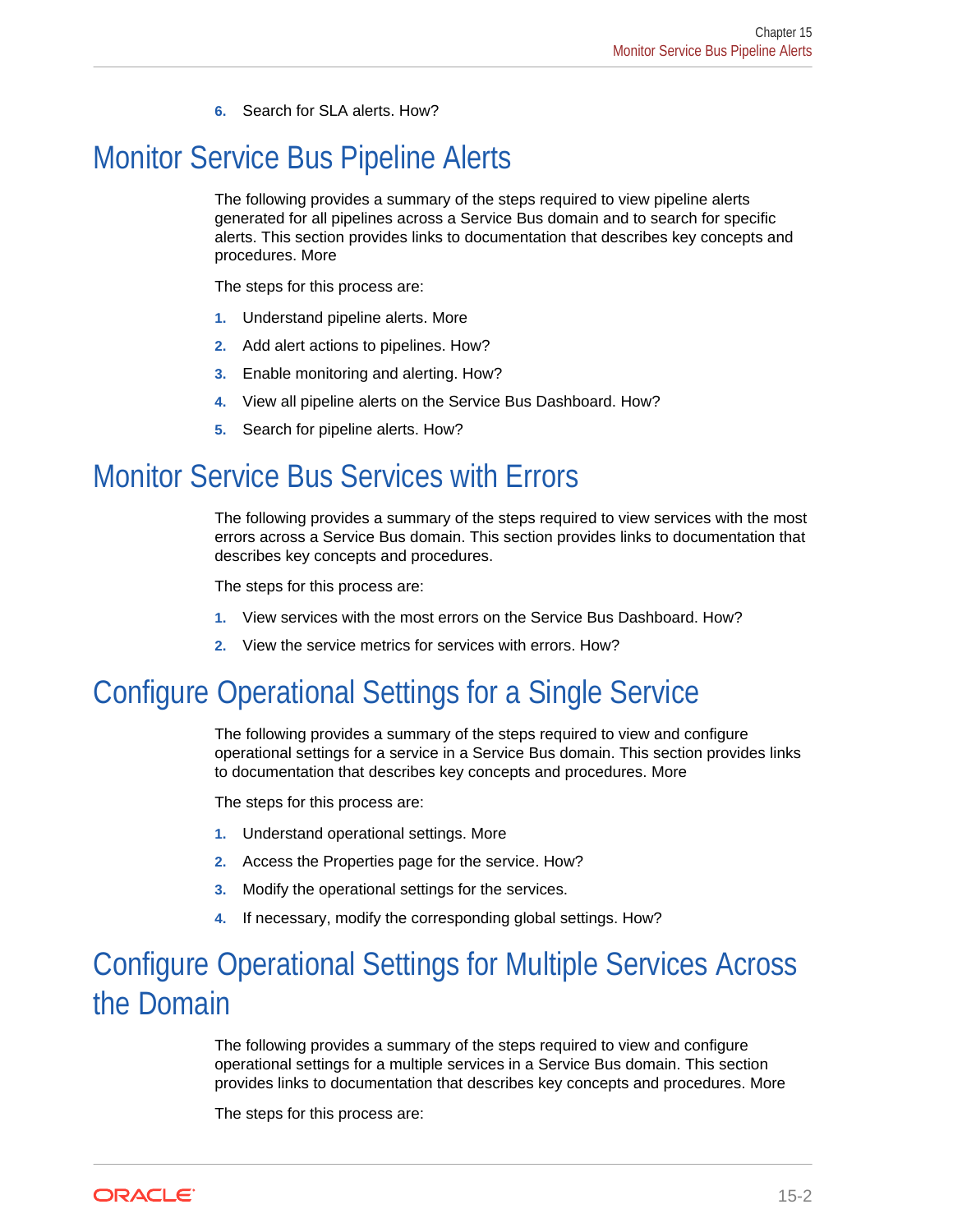- **1.** Understand operational settings. More
- **2.** Search for services to configure. How?
- **3.** Modify the operational settings for the services. How?
- **4.** If necessary, modify the corresponding global settings. How?

# <span id="page-75-0"></span>Configure Operational Settings for Multiple Services in a Project

The following provides a summary of the steps required to view and configure operational settings for a multiple services within a Service Bus project. This section provides links to documentation that describes key concepts and procedures. More

The steps for this process are:

- **1.** Understand operational settings. More
- **2.** Search for services to configure. How?
- **3.** Modify the operational settings for the services. How?
- **4.** If necessary, modify the corresponding global settings. How?

### Configure Service Bus Global Operational Settings

The following provides a summary of the steps required to view and configure operational settings at the domain level in a Service Bus domain. This section provides links to documentation that describes key concepts and procedures. More

The steps for this process are:

- **1.** Understand operational settings. More
- **2.** Modify the operational settings globally. How?

### Monitor Service Health Across a Service Bus Domain

The following provides a summary of the steps required to view statistics that indicate the health of the services running on a Service Bus domain. This section provides links to documentation that describes key concepts and procedures. More

The steps for this process are:

- **1.** Understand service health metrics. More
- **2.** Search for services to monitor their health. How?

### Monitor Service Health for a Service Bus Project

The following provides a summary of the steps required to view statistics that indicate the health of the services in a Service Bus project. This section provides links to documentation that describes key concepts and procedures. More

The steps for this process are:

**1.** Understand service health metrics. More

ORACLE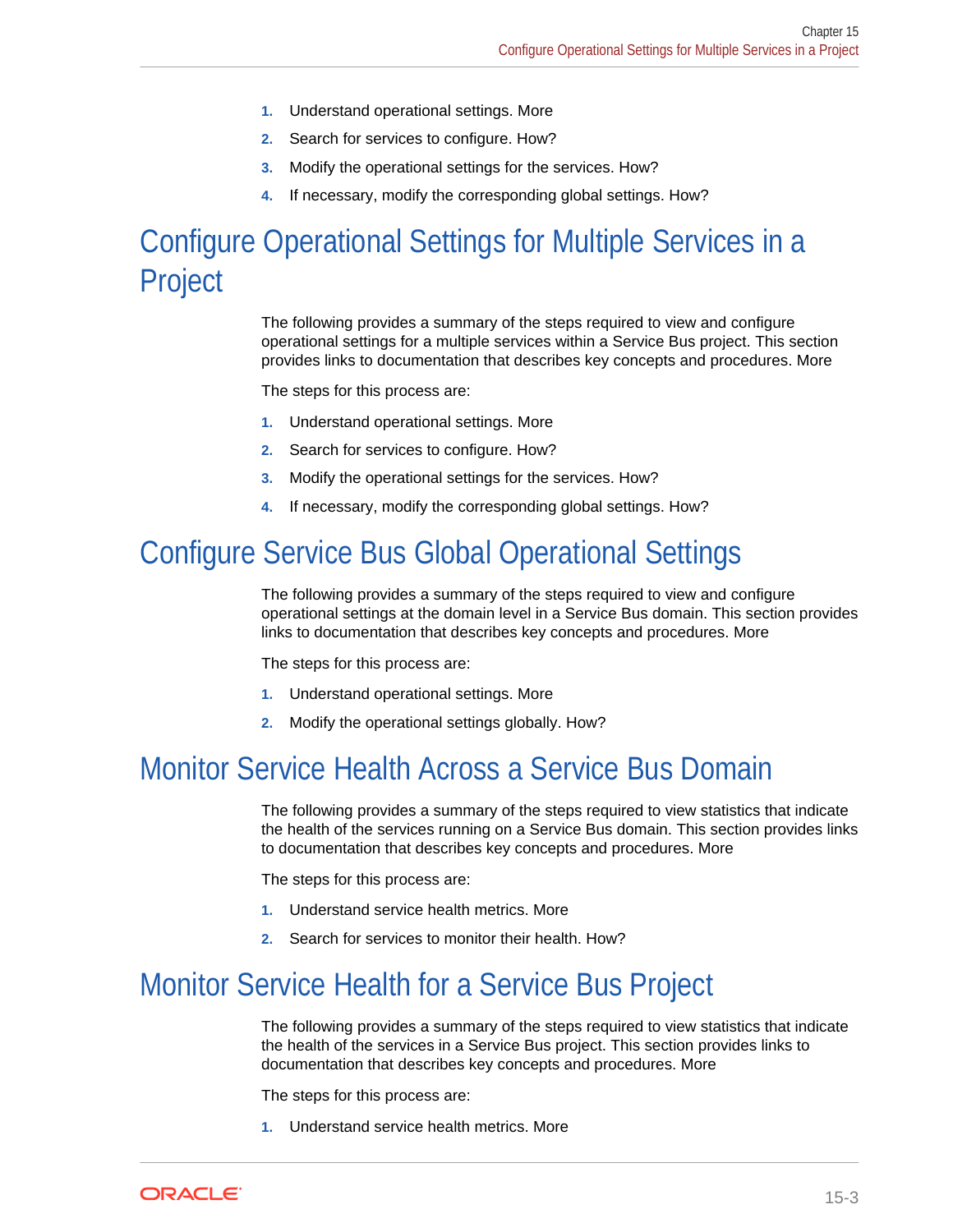**2.** Search for services to monitor their health. How?

### <span id="page-76-0"></span>Monitor Health for a Service Bus Service

The following provides a summary of the steps required to view statistics that indicate the health of a service running on a Service Bus domain. This section provides links to documentation that describes key concepts and procedures. More

The steps for this process are:

- **1.** Understand service health metrics. More
- **2.** View a service's health metrics on its Dashboard. How?

### Monitor Service Bus Resequencing Groups

The following provides a summary of the steps required to view the status of resequencing groups on a Service Bus domain. This section provides links to documentation that describes key concepts and procedures. More

The steps for this process are:

- **1.** Understand resequencing in Service Bus. More
- **2.** Search for resequencing messages to monitor. How?
- **3.** View status information for a resequencing message. How?

# Skip Resequencing Messages or Recover from Faults

The following provides a summary of the steps required to skip the processing for a message in a resequencing group that has timed out and is blocking other messages from being processed. This section provides links to documentation that describes key concepts and procedures. More

The steps for this process are:

- **1.** Understand resequencing in Service Bus. More
- **2.** Search for resequencing groups to monitor. How?
- **3.** Skip a stuck message or recover from a fault in a resequencing group. How?

### View and Update Security Policies

The following provides a summary of the steps required to view and update security policies for Service Bus services. This section provides links to documentation that describes key concepts and procedures. More

- **1.** Understand security policies. More
- **2.** View policies attached to a service. How?
- **3.** Attach or detach policies, or define policy overrides. How?

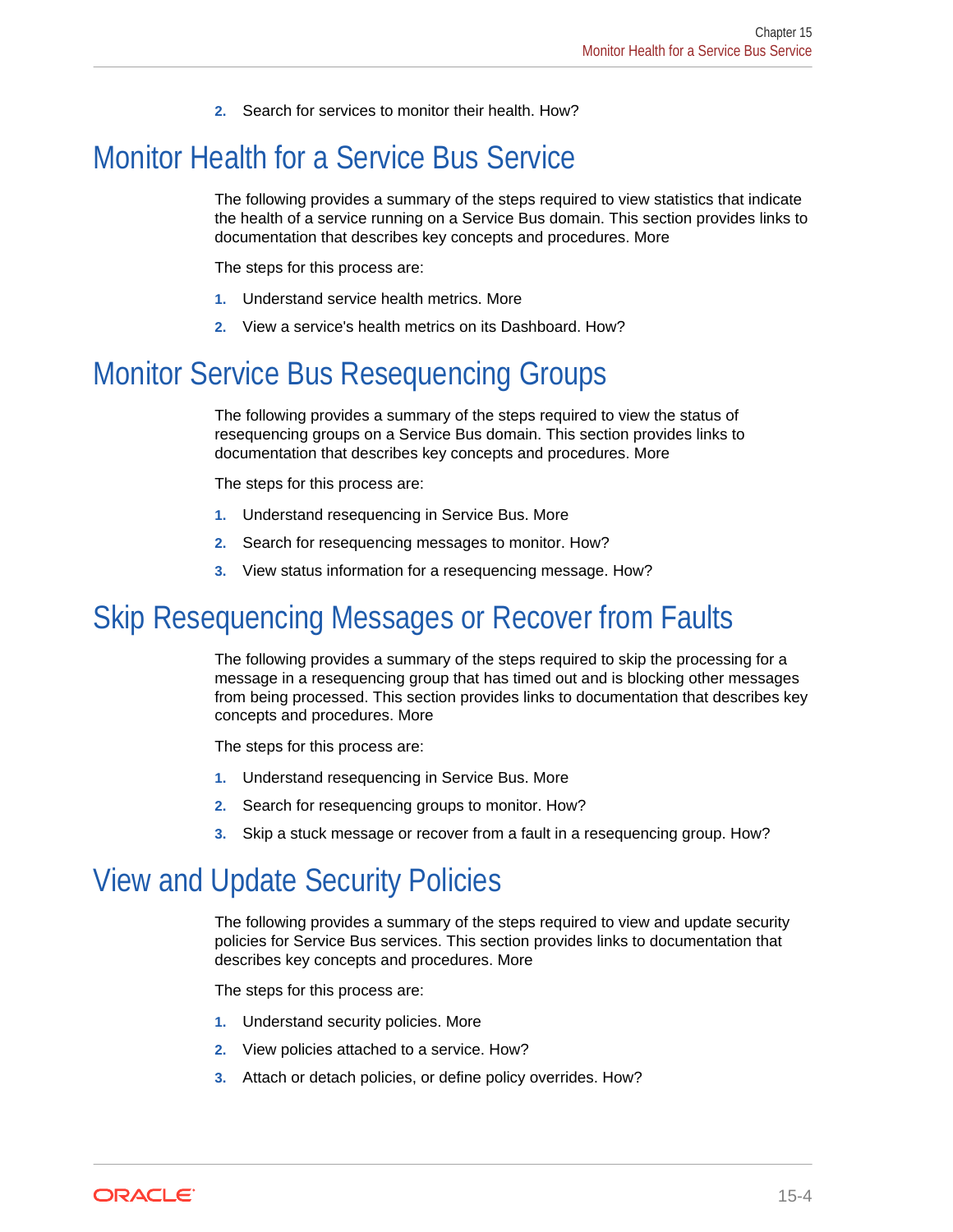### <span id="page-77-0"></span>View Service Bus Log Files

The following provides a summary of the steps required to view Service Bus log files in Fusion Middleware Control. This section provides links to documentation that describes key concepts and procedures. More

The steps for this process are:

- **1.** Understand logging in Service Bus. More
- **2.** (Optional) Configure Service Bus logging. How?
- **3.** View log file entries. How?

### View Service Bus Message Reports

The following provides a summary of the steps required to view Service Bus message reports in Fusion Middleware Control. This section provides links to documentation that describes key concepts and procedures. More

The steps for this process are:

- **1.** Understand Service Bus message reports. More
- **2.** Create reporting actions. How?
- **3.** Enable message reporting for the service. How?
- **4.** Enable message reporting globally. How?
- **5.** View message reports. How?

### Import Service Bus Projects and Resources

The following provides a summary of the steps required to import Service Bus projects and resources into a Service Bus domain using Fusion Middleware Control. This section provides links to documentation that describes key concepts and procedures. More

The steps for this process are:

- **1.** Understand the import process. More
- **2.** Import a configuration JAR file. How?

### Export Service Bus Projects and Resources

The following provides a summary of the steps required to export Service Bus projects and resources from Fusion Middleware Control. This section provides links to documentation that describes key concepts and procedures. More

- **1.** Understand the export process. More
- **2.** Export Service Bus resources. How?

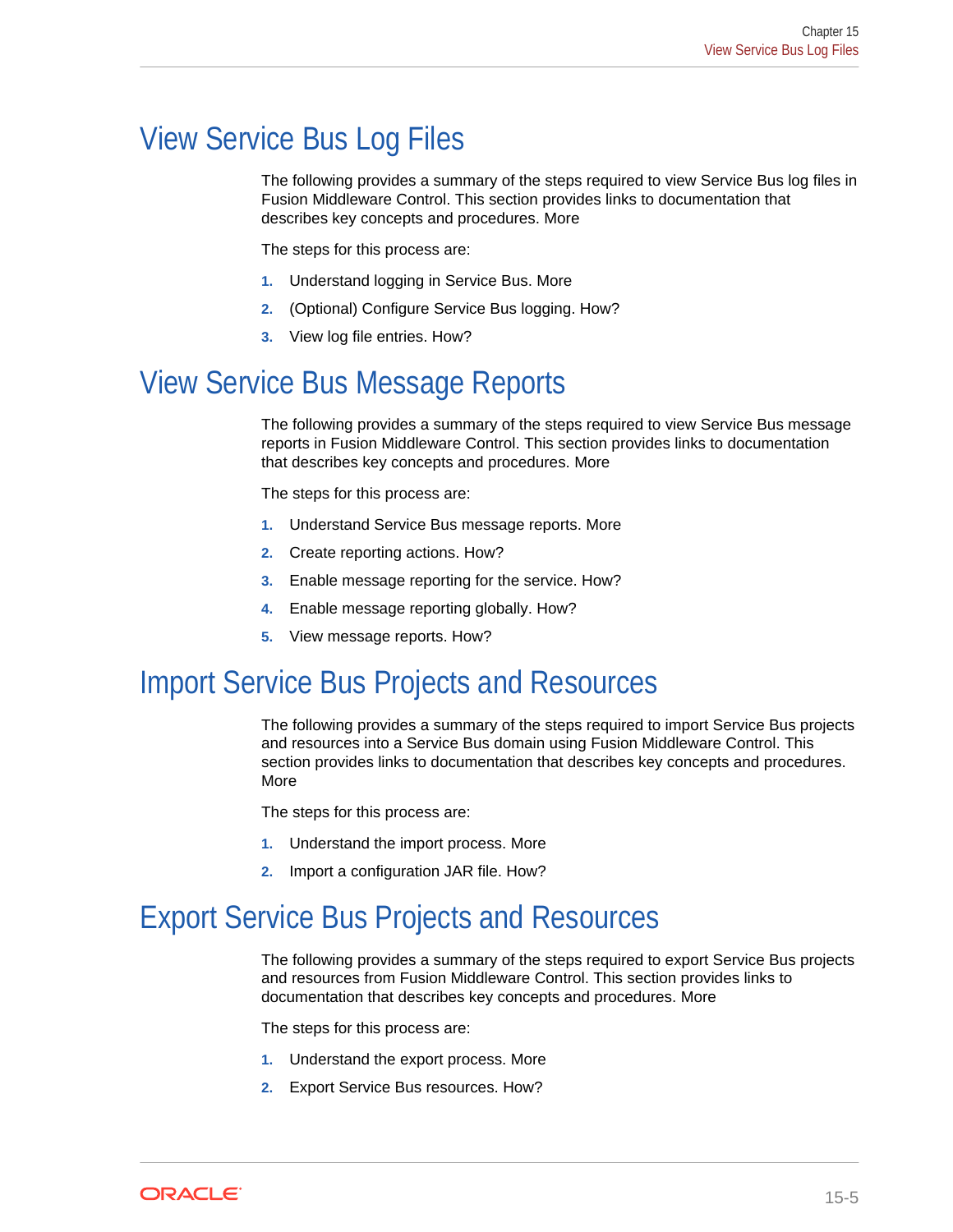# Part IV

# Manage Oracle Business Process Management Suite

This part includes the following chapter:

• [Manage Oracle Business Process Management Suite](#page-79-0)

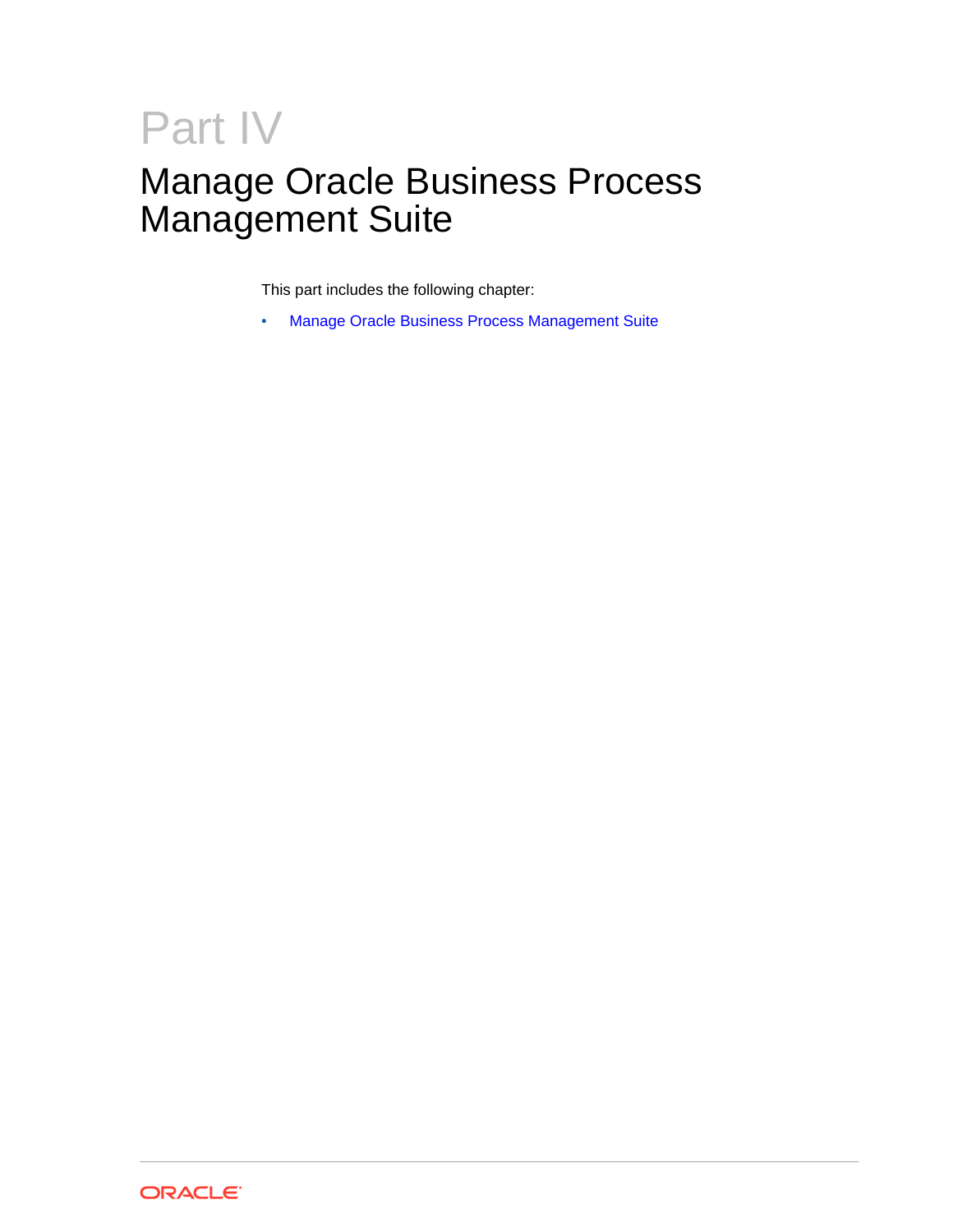# <span id="page-79-0"></span>16 Manage Oracle Business Process Management Suite

This chapter describes the set of typical tasks you need to configure Oracle Business Process Management Suite. Oracle Business Process Management Suite enables you to orchestrate and execute business process flow. This chapter includes the following sections:

- Configure BPMN Process Service Engine Properties
- Monitor BPMN Process Service Engine Performance Statistics
- Monitor Deployments in the BPMN Process Service Engine
- [Manage BPMN Process Service Component Policies](#page-80-0)
- [Recover from BPMN Process Service Engine Message Failure](#page-80-0)

### Configure BPMN Process Service Engine Properties

The following section provides a summary of the steps required to configure BPMN process service engine properties. This section also provides links to documentation that describes key concepts and procedures.

The steps for this process are:

- **1.** Understand service engines. More
- **2.** Configure BPMN process service engine properties. How?

# Monitor BPMN Process Service Engine Performance **Statistics**

The following section provides a summary of the steps required to monitor BPMN process service engine pending and active requests and thread statistics. This section also provides links to documentation that describes key concepts and procedures.

The steps for this process are:

- **1.** Understand service engines. More
- **2.** Monitor pending and active requests and thread statistics. How?

### Monitor Deployments in the BPMN Process Service Engine

The following section provides a summary of the steps required to monitor all BPMN process service components running in the BPMN process service engine. This section also provides links to documentation that describes key concepts and procedures.

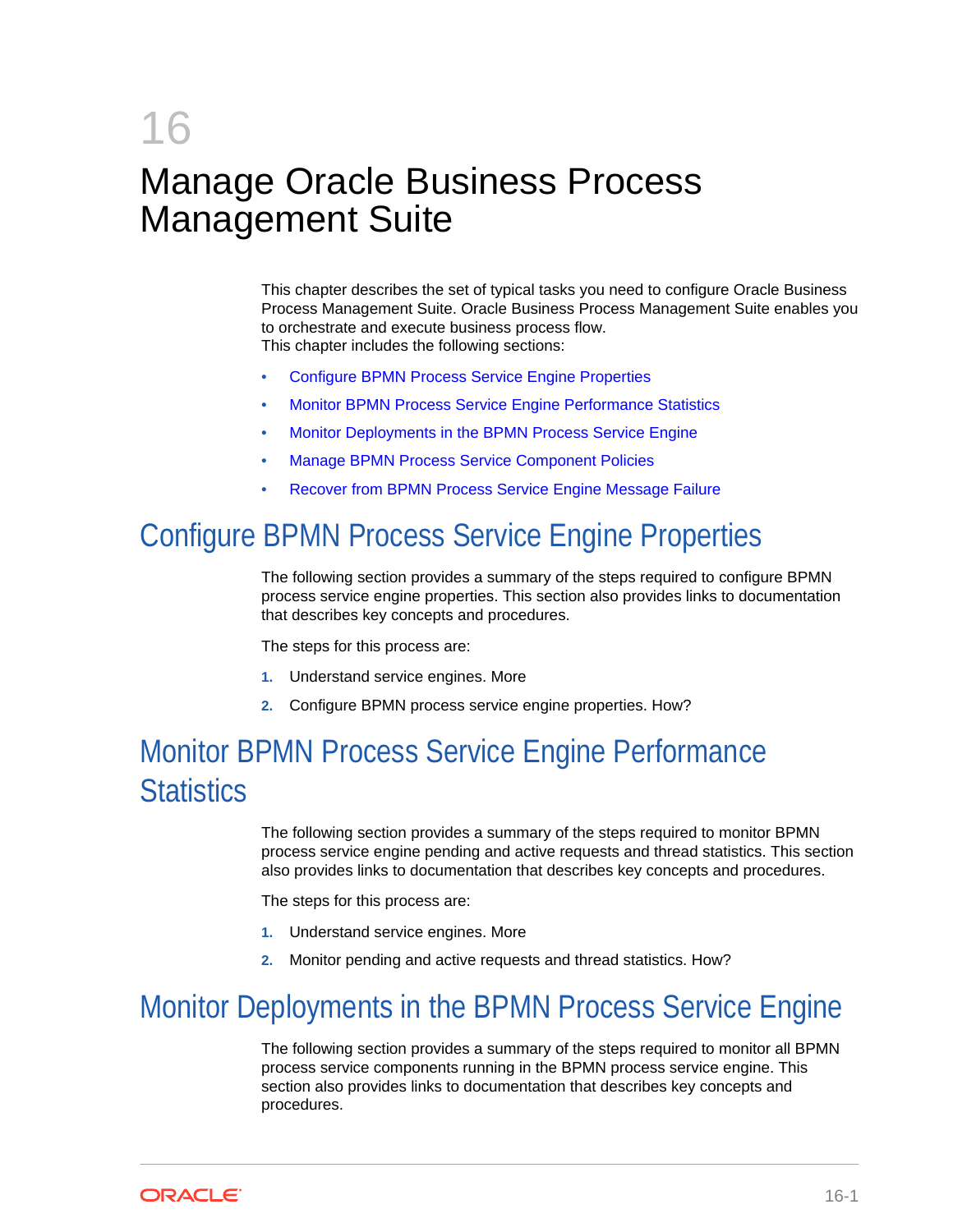<span id="page-80-0"></span>The steps for this process are:

- **1.** Understand service engines. More
- **2.** Understand deployment in Oracle JDeveloper. More
- **3.** Understand deployment in Oracle Enterprise Manager. More
- **4.** View details about deployments in the BPMN process service engine. How?

# Manage BPMN Process Service Component Policies

The following section provides a summary of the steps required to attach or detach policies to or from BPMN process service components. This section also provides links to documentation that describes key concepts and procedures.

The steps for this process are:

- **1.** Understand service component and service component instances. More
- **2.** Understand policies. More
- **3.** Understand the specific types of policies available and which ones to use in your environment. More
- **4.** Attach and detach policies to and from BPMN process service components. How?

# Recover from BPMN Process Service Engine Message **Failure**

The following section provides a summary of the steps required to perform manual message recovery in the BPMN process service engine. This section also provides links to documentation that describes key concepts and procedures.

- **1.** Understand service engines. More
- **2.** Recover from message failure. How?

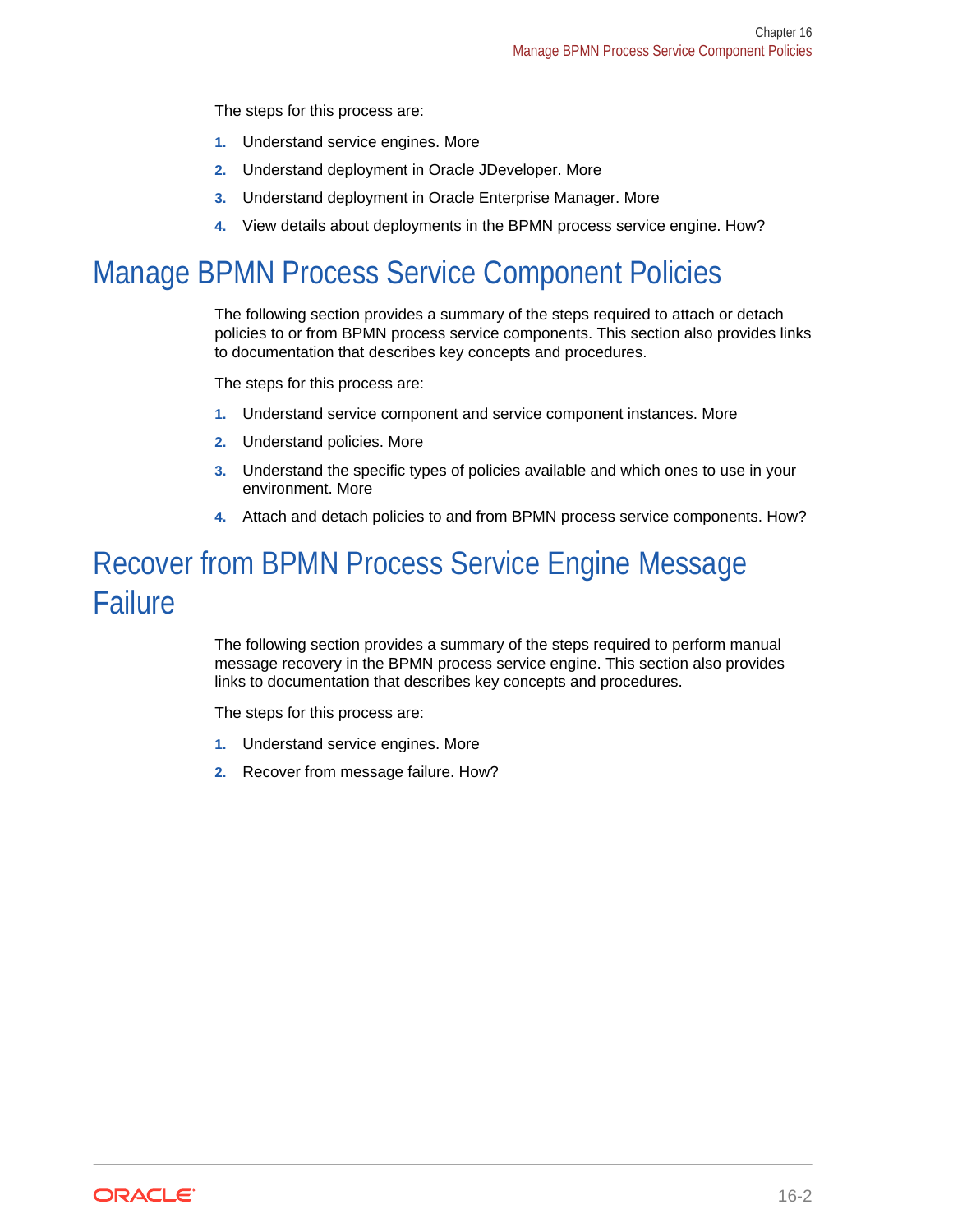# Part V Manage Oracle Data Integrator

This part describes the set of typical tasks you need to perform when configuring and managing Oracle Data Integrator.

This part includes the following chapter:

• [Manage Oracle Data Integrator](#page-82-0)

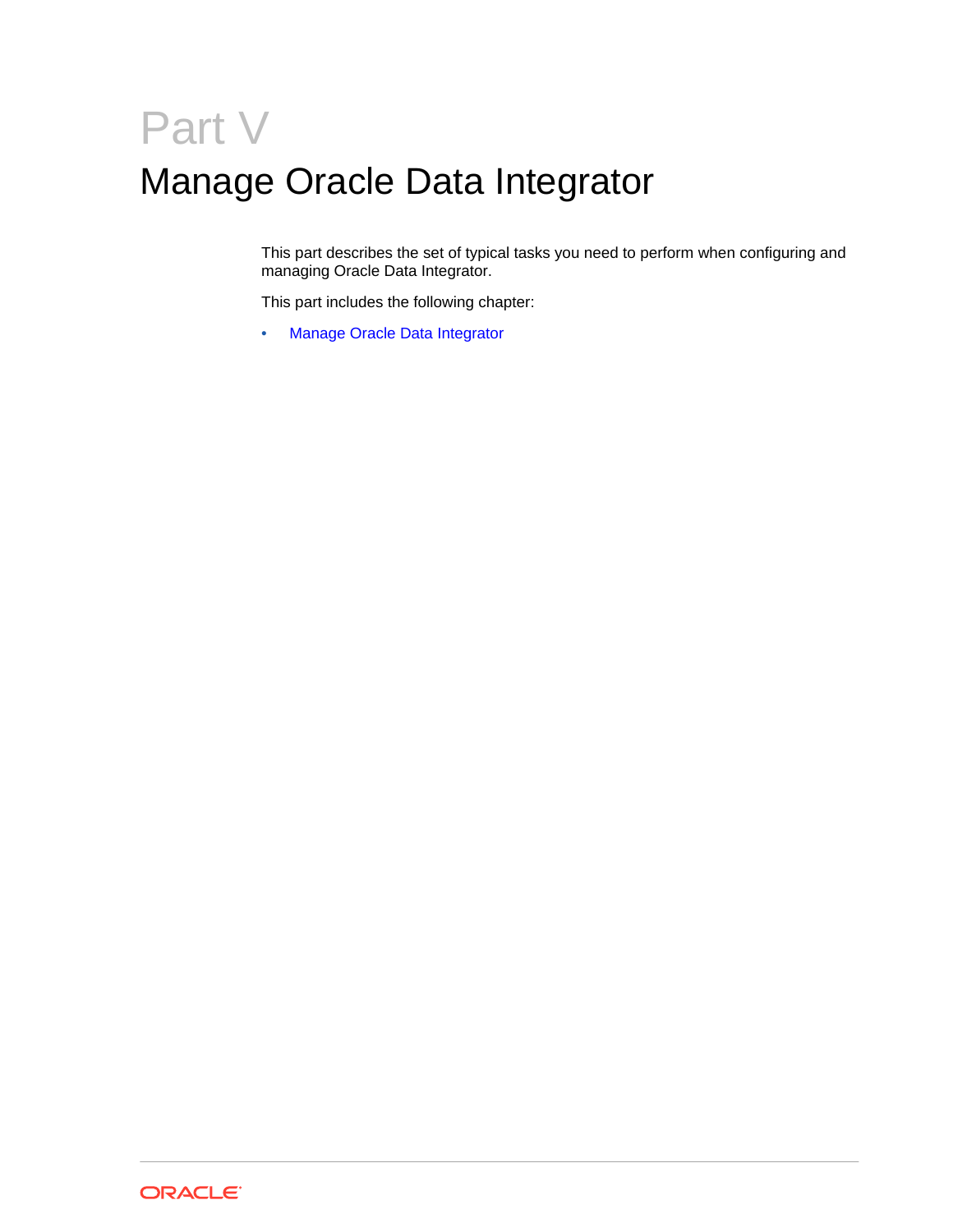# <span id="page-82-0"></span>17 Manage Oracle Data Integrator

Oracle Data Integrator provides a fully unified solution for building, deploying, and managing complex data warehouses or as part of data-centric architectures in an SOA or business intelligence environment. In addition, it combines all the elements of data integration - data movement, data synchronization, data quality, data management, and data services - to ensure that information is timely, accurate, and consistent across complex systems.

This section describes the set of typical tasks you need to perform when managing Oracle Data Integrator:

- Configure Oracle Data Integrator
- Manage Oracle Data Integrator
- **[Start and Stop Oracle Data Integrator Console](#page-83-0)**
- [Start and Stop ODI Agents](#page-83-0)
- **[View Log Messages](#page-83-0)**

# Configure Oracle Data Integrator

Oracle Data Integrator Console is a web-based console for managing and monitoring an Oracle Data Integrator run-time architecture and for browsing design-time objects.

The following provides a summary of the steps required to configure Oracle Data Integrator Console. It also provides links to documentation that describes key concepts and prerequisites.

### **Before You Begin**

Understand the ODI domain architecture. More.

### **Configuring Oracle Data Integrator**

- **1.** Configure an ODI domain. Configuring the Domain for a Standalone Agent
- **2.** Configure Oracle Data Integrator Console. How?

### Manage Oracle Data Integrator

Oracle Data Integrator Console is a web-based console for managing and monitoring an Oracle Data Integrator run-time architecture and for browsing design-time objects.

The following provides a summary of the tasks performed when managing Oracle Data Integrator Console.

- **1.** Start and stop Oracle Data Integrator Console. How?
- **2.** Start and stop ODI agents. How?
- **3.** Configure ODI Standalone agents. How?

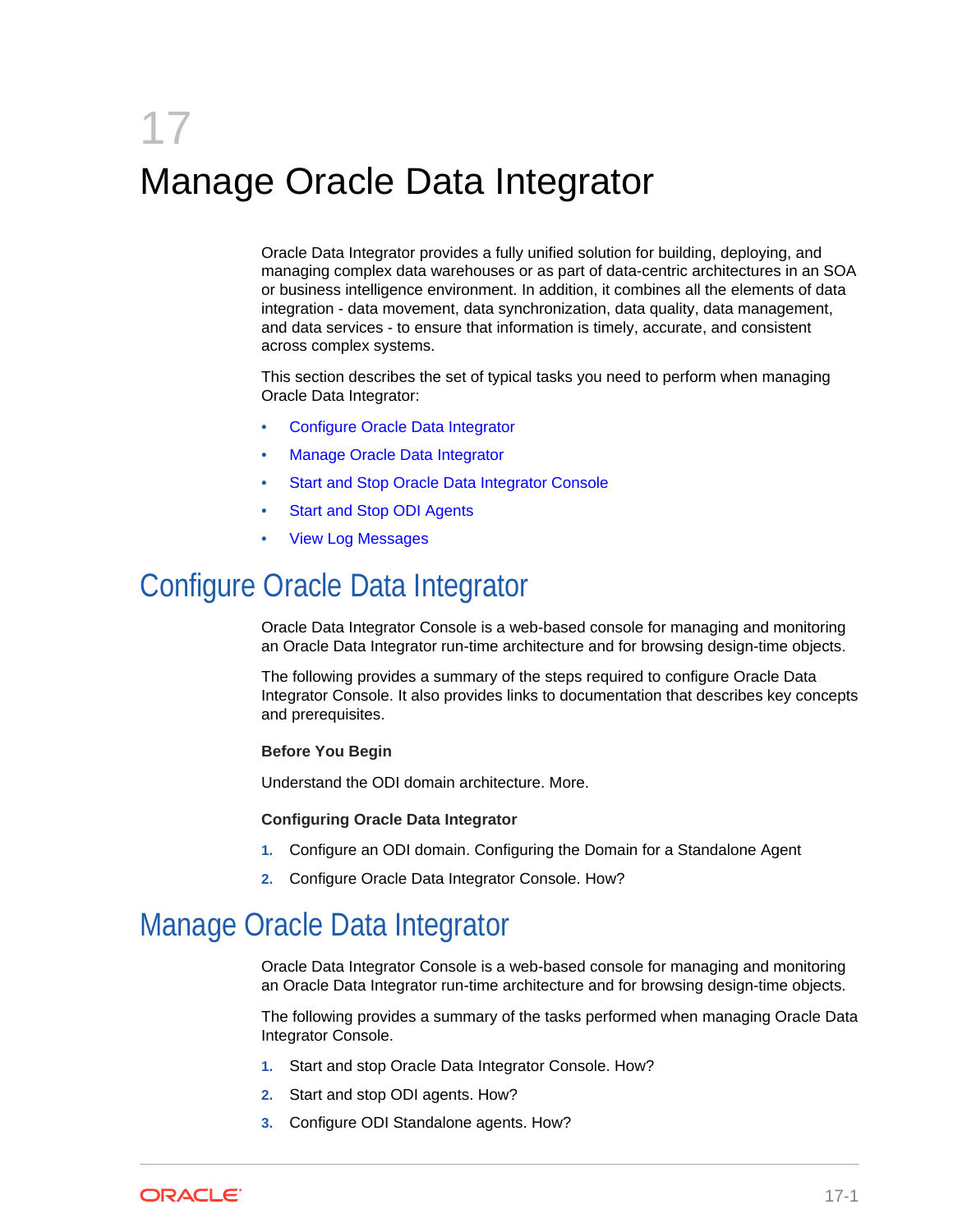- <span id="page-83-0"></span>**4.** Configure Master Repository. How?
- **5.** Search sessions. How?
- **6.** Search Load Plan executions. How?
- **7.** View log messages. How?

### Start and Stop Oracle Data Integrator Console

You can start and shut down Oracle Data Integrator Console from Fusion Middleware Control.

The steps for this process are:

- **1.** Expand the Application Deployments folder in the Target Navigation pane and click **odiconsole**. The odiconsole page is displayed.
- **2.** From the **Domain Application Deployment** menu, select **Control**.
- **3.** Perform one of the following actions:
	- Select Start Up to start Oracle Data Integrator Console.
	- Select **Shut Down...** to stop Oracle Data Integrator Console.

### Start and Stop ODI Agents

You can start and shut down Java EE Agents from Fusion Middleware Control when the Java EE Agents are deployed on the same domain.

The steps for this process are:

- **1.** Expand the ODI folder in the Target Navigation pane and click the target link corresponding to your J2EE Agent. The J2EE Agent home page is displayed.
- **2.** From the Agent menu, select **Control**.
- **3.** Perform one of the following actions:
	- Select **Start Up** to start the agent.
	- Select **Shut Down...** to stop the agent.

### **Note:**

You can start and stop standalone agents from Fusion Middleware Control if they are managed by OPMN or CAM. If the standalone agents are not managed by OPMN or CAM, you must use startup and shutdown scripts to start and stop them. See Managing Agents in *Oracle Fusion Middleware Administering Oracle Data Integrator* for more information about how to start and shut down agents.

### View Log Messages

You can view log messages in Fusion Middleware Control.

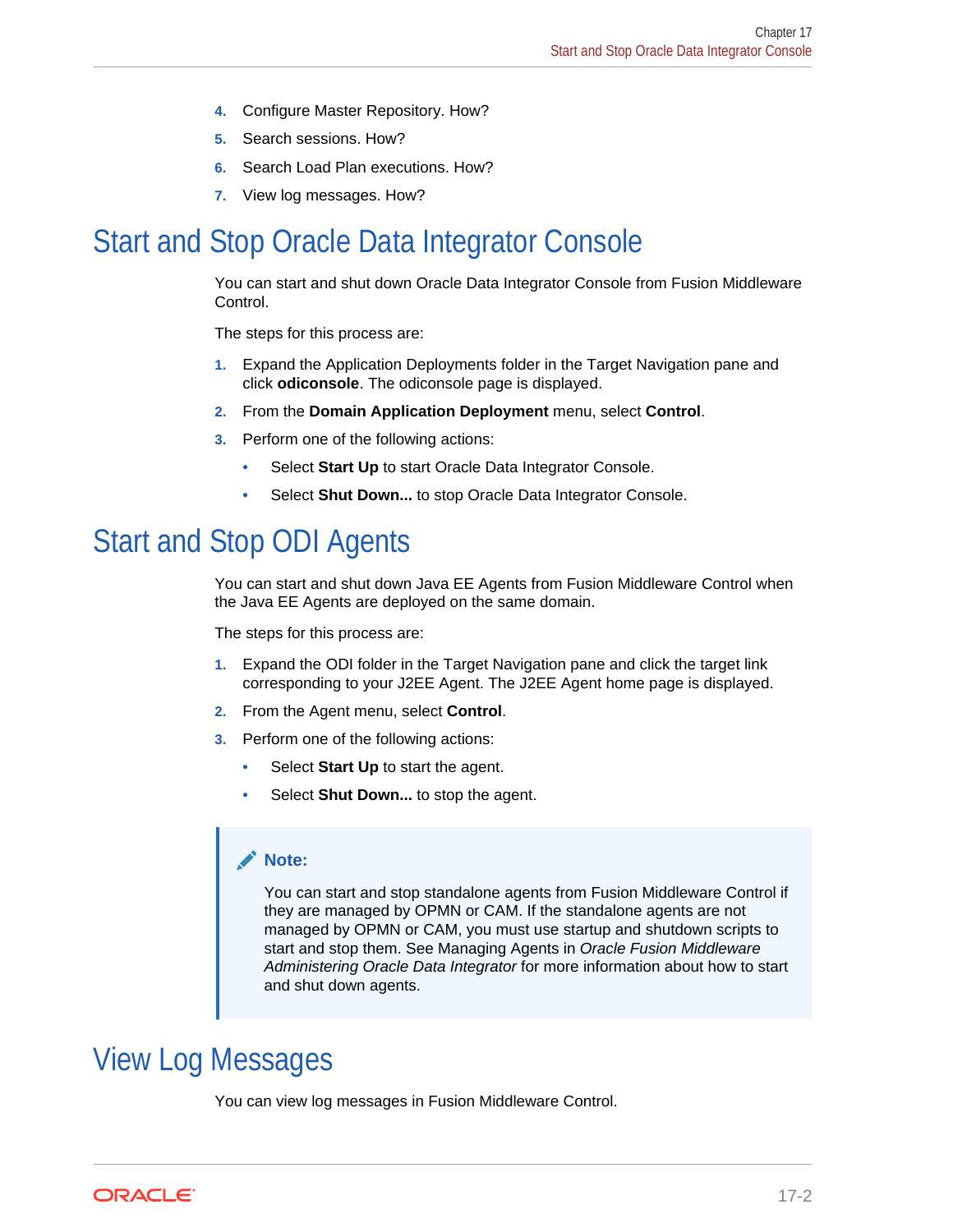- **1.** Navigate to the Agent home page.
- **2.** From the Agent menu, select **Logs > View Log Messages**.

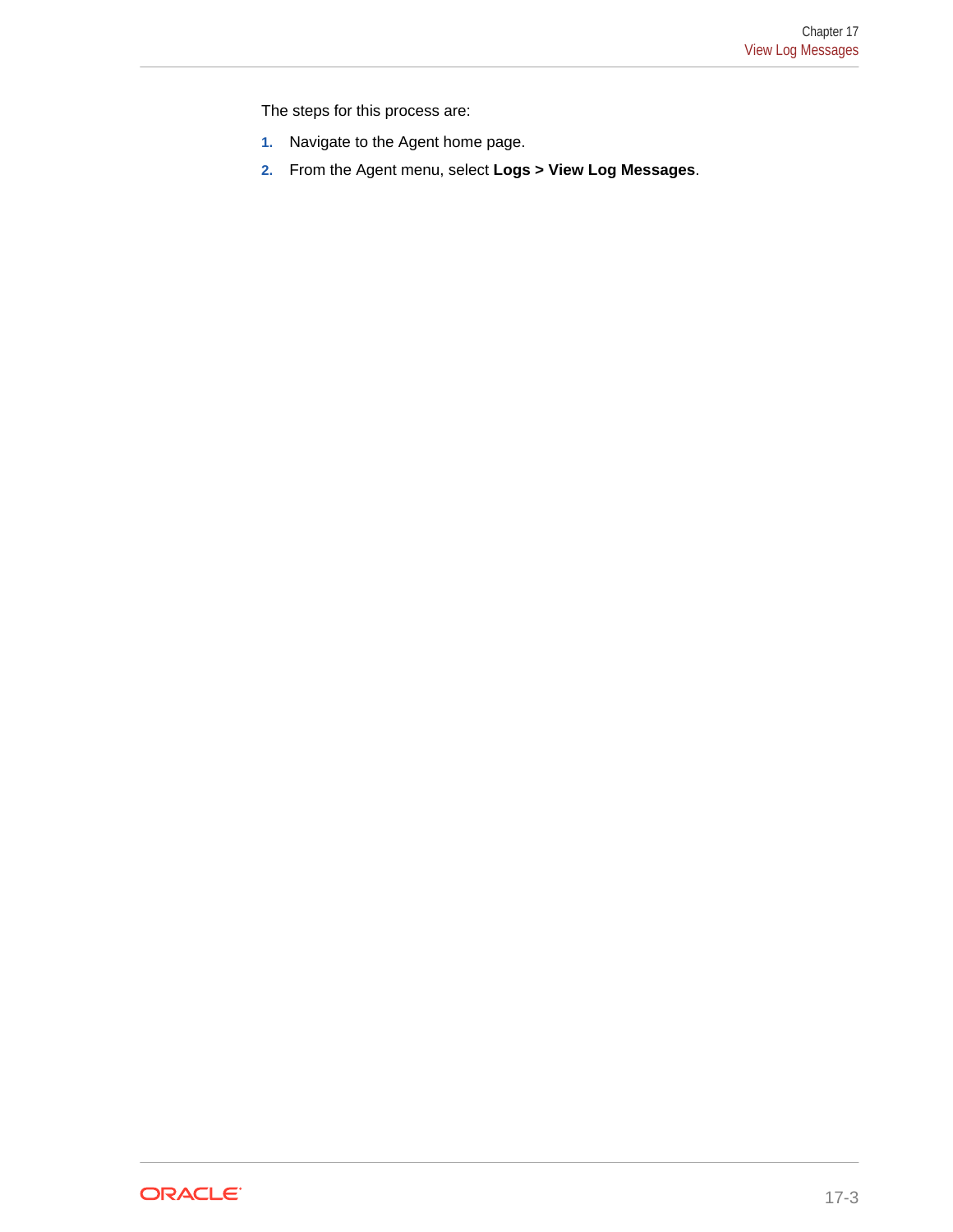# Part VI Manage Oracle Business Intelligence

This section of the online help contains the following:

• [Manage Oracle Business Intelligence](#page-86-0)

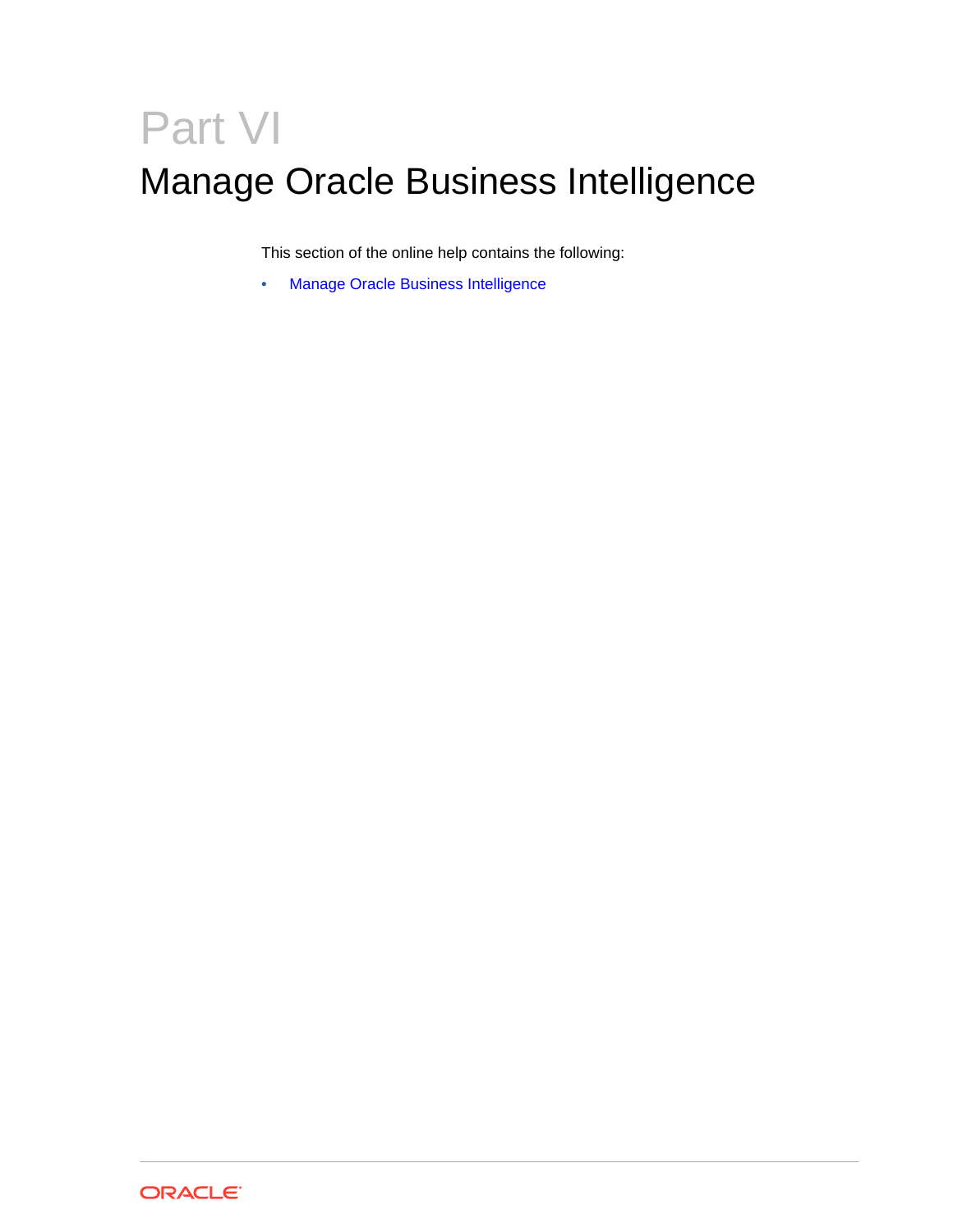# <span id="page-86-0"></span>18 Manage Oracle Business Intelligence

Oracle Business Intelligence is a comprehensive set of enterprise business intelligence tools and infrastructure, including a scalable and efficient query and analysis server, an ad-hoc query and analysis tool, interactive dashboards, proactive intelligence and alerts, real-time predictive intelligence, and an enterprise reporting engine. Oracle Business Intelligence is designed to bring greater business visibility and insight to a wide variety of users.

Oracle Fusion Middleware Control provides a single point of entry for configuring the middle tier for Oracle Business Intelligence. This enables the administrator of Oracle Business Intelligence to administer the instance without having to access and perform tasks through the operating system on server computers.

Oracle Business Intelligence administrators can use Fusion Middleware Control to change the default configuration (that is set during installation) to match their exact needs without requiring any explicit knowledge of operating system information about the middle tier.

This section describes the set of typical tasks you need to configure Oracle Business Intelligence:

- Business Intelligence Instance Page
- Perform General Management Tasks
- [Manage the Availability of Oracle Business Intelligence](#page-87-0)
- [Configure Oracle Business Intelligence](#page-87-0)
- [Diagnose and Resolve Issues in Oracle Business Intelligence](#page-88-0)
- **[Manage Security for Oracle Business Intelligence](#page-88-0)**

## Business Intelligence Instance Page

You can use the Business Intelligence Instance page in Fusion Middleware Control to manage Oracle Business Intelligence. You can perform the following tasks:

- Perform General Management Tasks
- [Manage the Availability of Oracle Business Intelligence](#page-87-0)
- [Configure Oracle Business Intelligence](#page-87-0)
- [Diagnose and Resolve Issues in Oracle Business Intelligence](#page-88-0)
- **[Manage Security for Oracle Business Intelligence](#page-88-0)**

### Perform General Management Tasks

You use Fusion Middleware Control to perform general management tasks for Oracle Business Intelligence on the middle tier. More

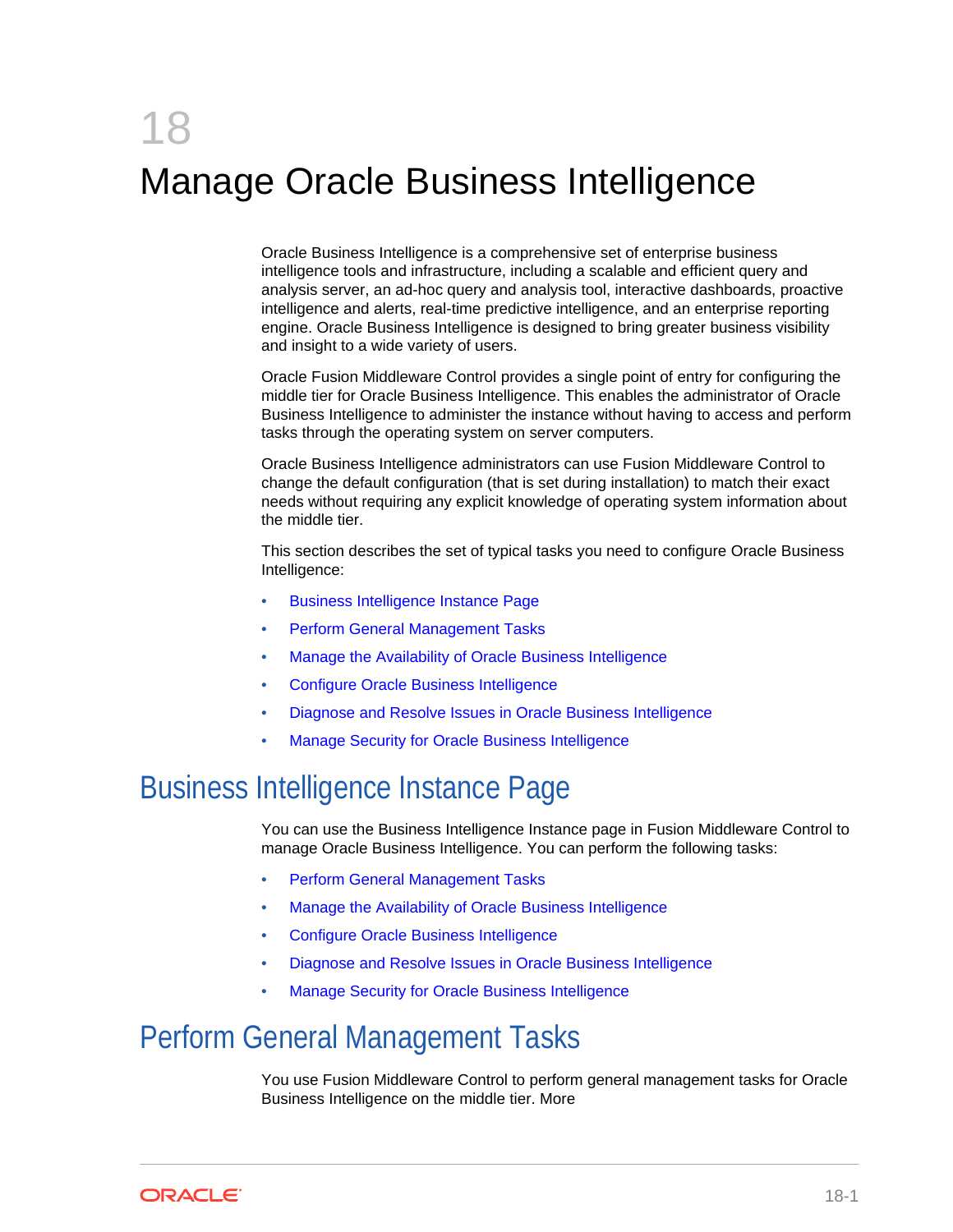<span id="page-87-0"></span>Tasks related to general management include:

- Obtain an overview of system status. How?
- Manage system start up and shut down. How?
- Obtain a diagnostic overview. How?

### **Related Topics**

[Manage Oracle Business Intelligence](#page-86-0)

Getting Started with Managing Oracle Business Intelligence in *System Administrator's Guide for Oracle Business Intelligence Enterprise Edition*

# Manage the Availability of Oracle Business Intelligence

You use Fusion Middleware Control to manage the availability of Oracle Business Intelligence. More

Tasks related to managing availability include:

- Managing processes. How?
- Configure high availability. How?
- Scale components. How?

### **Related Topics**

#### [Manage Oracle Business Intelligence](#page-86-0)

Deploying Oracle Business Intelligence for High Availability in *System Administrator's Guide for Oracle Business Intelligence Enterprise Edition*

### Configure Oracle Business Intelligence

You use Fusion Middleware Control to configure Oracle Business Intelligence. More

Tasks related to configuring include:

- Tune performance. How?
- Configure Oracle Business Intelligence for connecting to an email server. How?
- Change presentation setting defaults. How?

### **Related Topics**

### [Manage Oracle Business Intelligence](#page-86-0)

Managing Performance Tuning and Query Caching in *System Administrator's Guide for Oracle Business Intelligence Enterprise Edition*

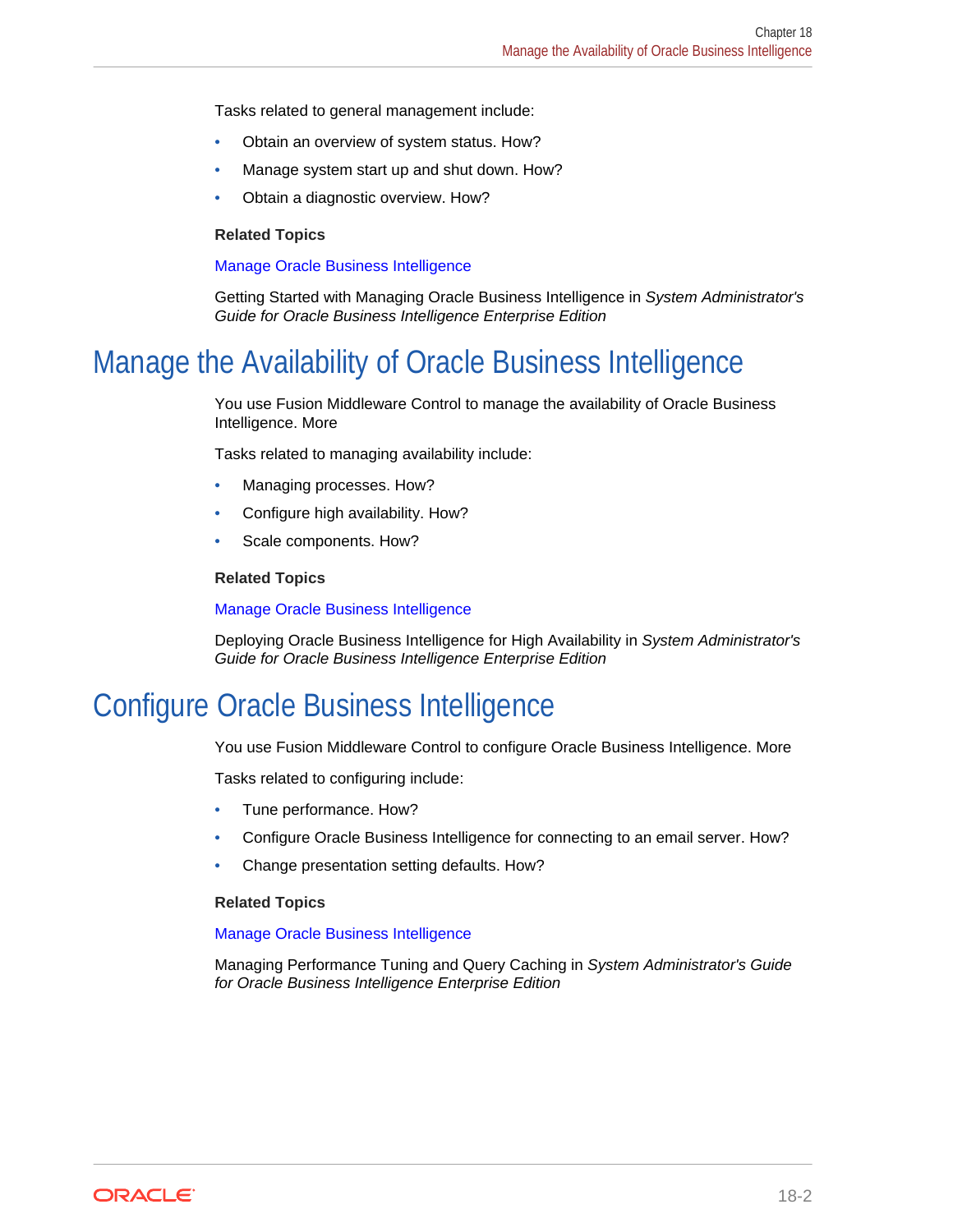# <span id="page-88-0"></span>Diagnose and Resolve Issues in Oracle Business **Intelligence**

You use Fusion Middleware Control to diagnose and resolve issues, including checking and analyzing log files. More

Tasks related to diagnosing and resolving issues include:

- View log information, error messages, and alerts. How?
- Configure log file size and age and log levels. How?

### **Related Topics**

### [Manage Oracle Business Intelligence](#page-86-0)

Understanding Diagnostic Log and Log Configuration Files in Oracle Business Intelligence in *System Administrator's Guide for Oracle Business Intelligence Enterprise Edition*

### Manage Security for Oracle Business Intelligence

You use Fusion Middleware Control to configure application policies and application roles, multiple authentication providers, Single Sign-On (SSO), for Oracle Business Intelligence. More

Tasks related to security include:

- Manage application roles and application policies for Oracle Business Intelligence. How?
- Configure multiple authentication providers for Oracle Business Intelligence. How?
- Enable Single Sign-On (SSO) authentication for Oracle Business Intelligence. How?
- Configure SSL for the SMTP server. How?
- Link to the Oracle WebLogic Server Administrator Console to configure and manage the WebLogic security realm. How?

### **Related Topics**

[Manage Oracle Business Intelligence](#page-86-0)

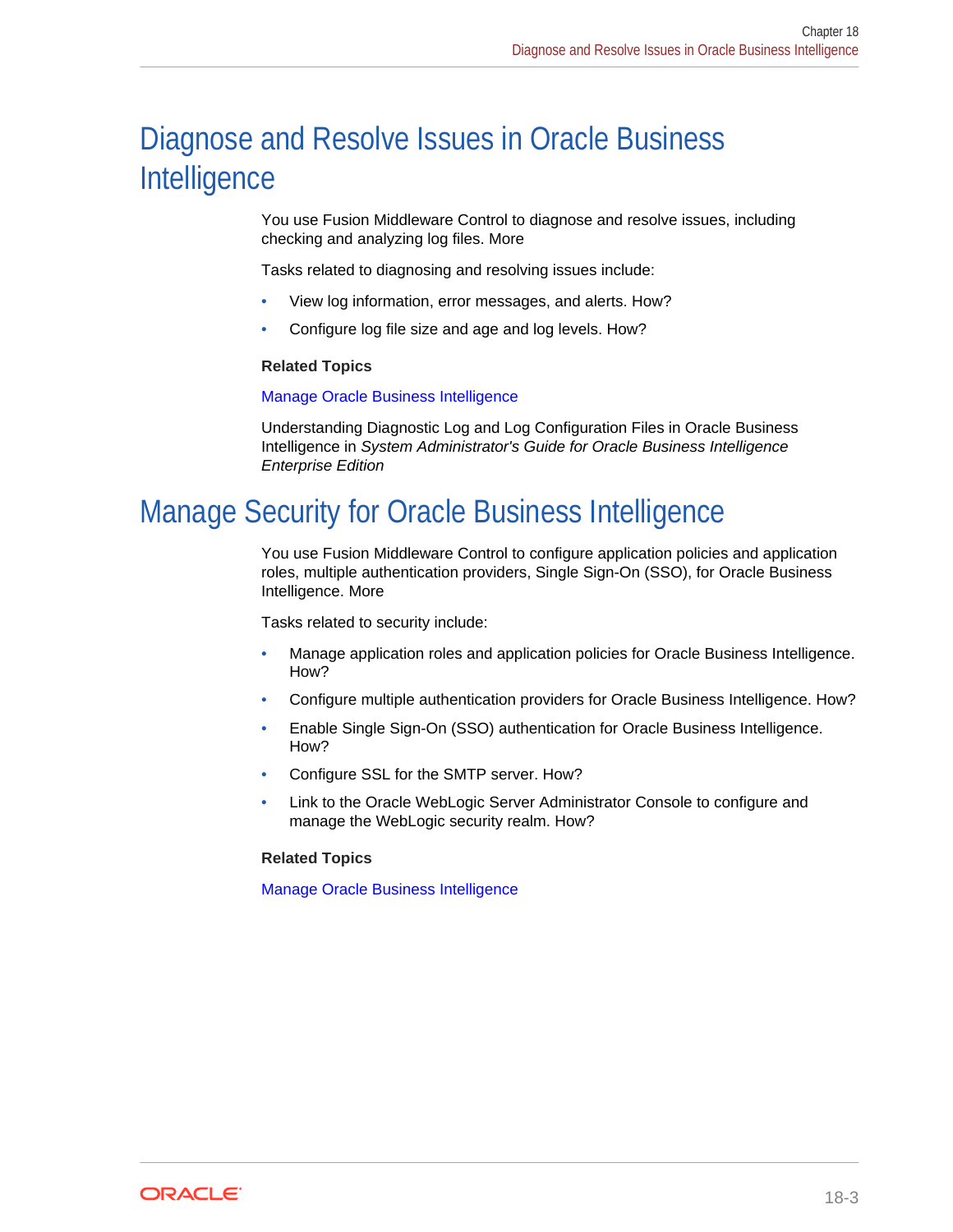# Part VII Manage Oracle WebCenter

This section of the online help contains the following:

- [Manage Oracle WebCenter Enterprise Capture](#page-90-0)
- [Manage Oracle Inbound Refinery](#page-93-0)
- [Manage Oracle WebCenter Content](#page-95-0)
- [Manage Oracle WebCenter Portal](#page-98-0)

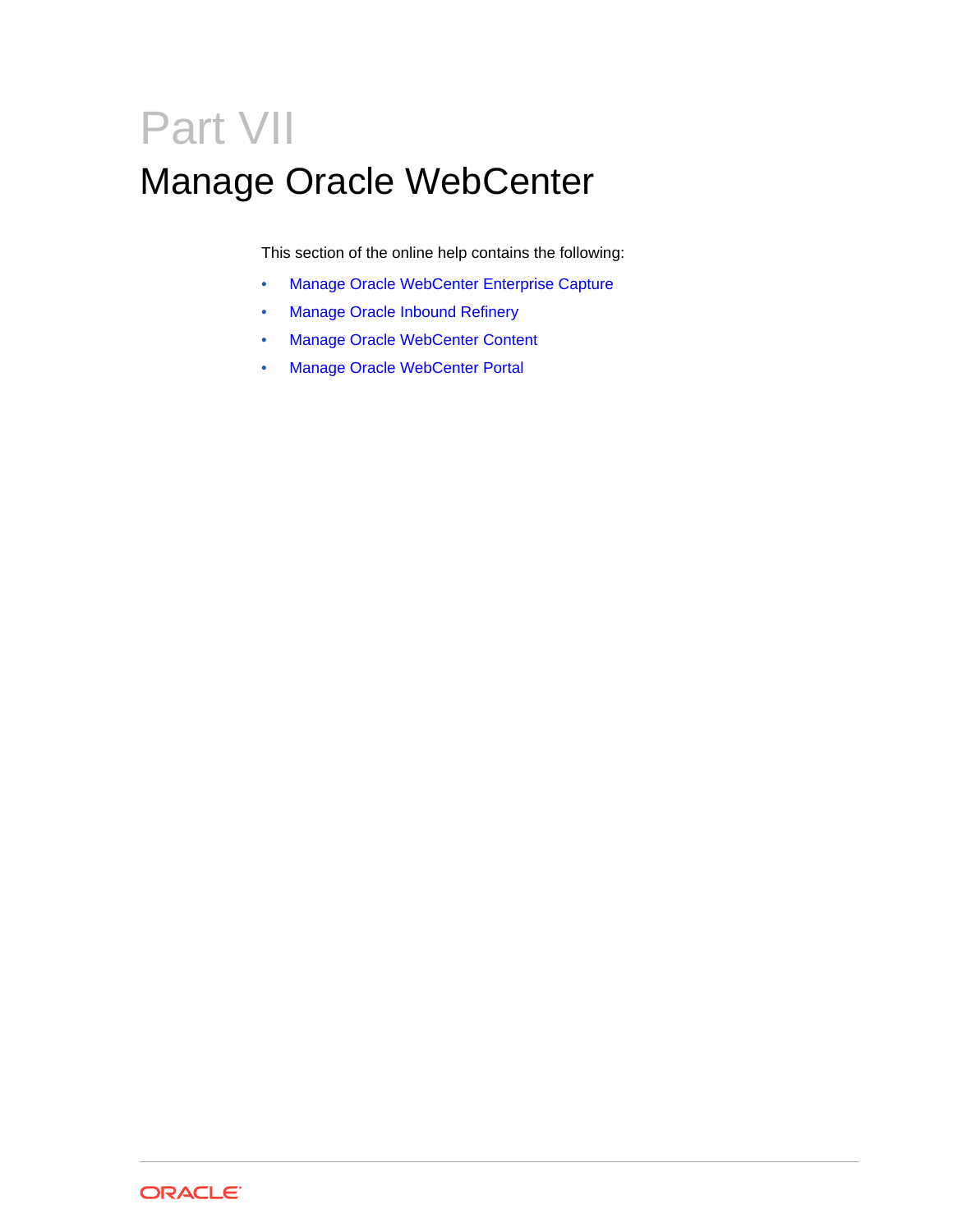# <span id="page-90-0"></span>19 Manage Oracle WebCenter Enterprise **Capture**

The Oracle WebCenter Enterprise Capture application provides scalable document capture focused on process-oriented imaging applications and image-enabling enterprise applications.

This section describes typical tasks for system configuration and monitoring for Oracle WebCenter Enterprise Capture using the Oracle Enterprise Manager Console:

- Check the Status of Oracle WebCenter Enterprise Capture
- Start and Stop Oracle WebCenter Enterprise Capture
- [Modify Oracle WebCenter Enterprise Capture Configuration](#page-91-0)
- [Configure Oracle WebCenter Enterprise Capture Bundle Manager](#page-91-0)
- [Assign Oracle WebCenter Enterprise Capture Roles](#page-91-0)
- [View and Set MBean Values for Oracle WebCenter Enterprise Capture](#page-91-0)
- [View Oracle WebCenter Enterprise Capture Performance Metrics](#page-91-0)
- [Monitor Oracle WebCenter Enterprise Capture Logs](#page-92-0)

## Check the Status of Oracle WebCenter Enterprise Capture

From the Oracle WebCenter Enterprise Capture home page you can check the status of the application and view and navigate to all related functions.

The steps for this process are:

- **1.** Navigate to the Oracle WebCenter Enterprise Capture home page. How?
- **2.** View the status of the application. How?

### Start and Stop Oracle WebCenter Enterprise Capture

You can start and to shut down Oracle WebCenter Enterprise Capture using Oracle Enterprise Manager.

- **1.** Navigate to the Oracle WebCenter Enterprise Capture home page. How?
- **2.** Start the server. How?
- **3.** Stop the server. How?

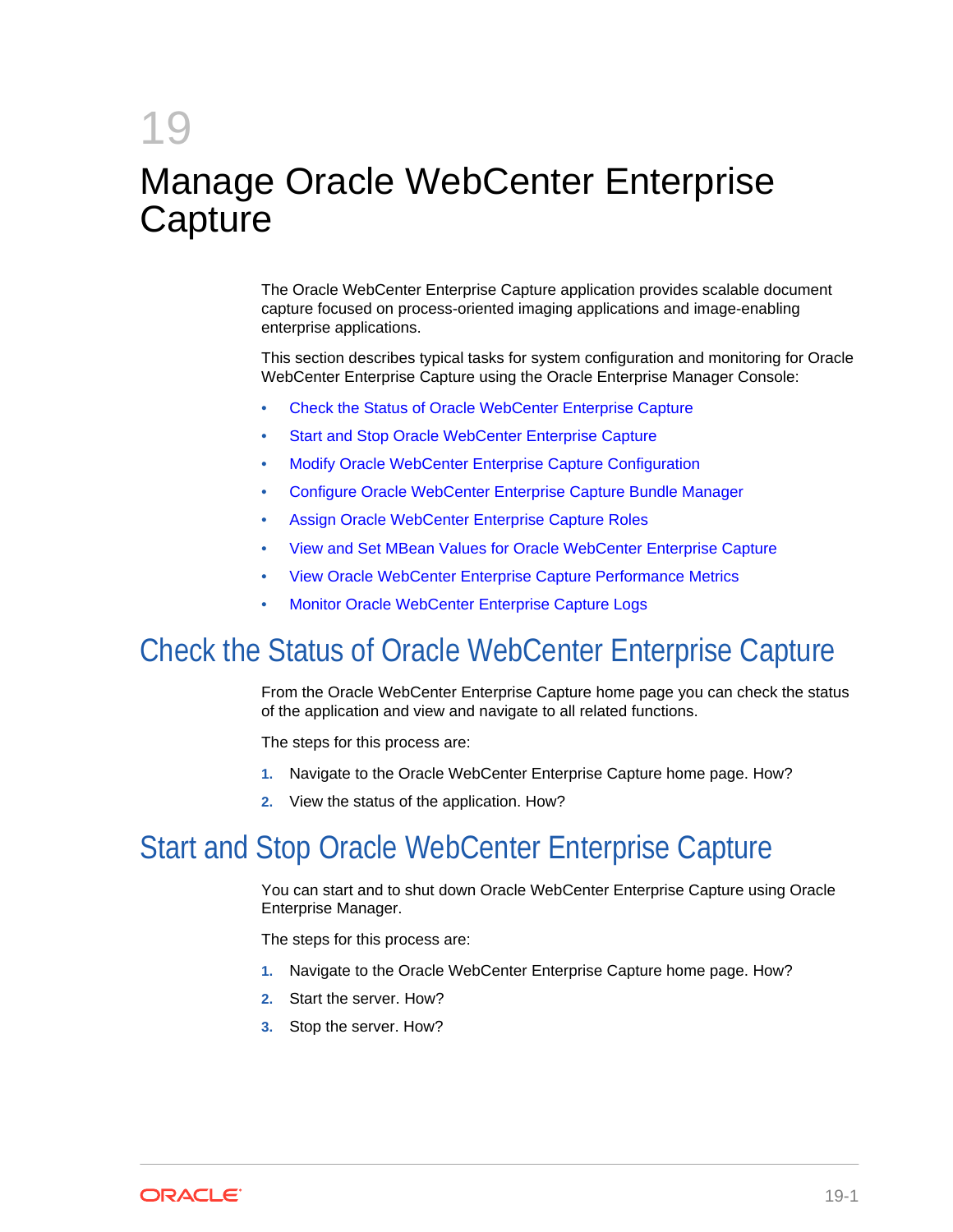# <span id="page-91-0"></span>Modify Oracle WebCenter Enterprise Capture Configuration

From the Oracle WebCenter Enterprise Capture home page you can modify the application configuration.

### **Before You Begin**

- **1.** Consider the configuration options. More
- **2.** Make the configuration changes. More

### **Managing Oracle WebCenter Enterprise Capture Configuration Settings**

The steps for this process are:

- **1.** Navigate to the Oracle WebCenter Enterprise Capture home page. How?
- **2.** Select and modify one or more configuration settings. How?

# Configure Oracle WebCenter Enterprise Capture Bundle Manager

You can manage client bundles using Oracle Enterprise Manager.

- **1.** Navigate to the Oracle WebCenter Enterprise Capture home page. How?
- **2.** Configure the Bundle Manager. How?

### Assign Oracle WebCenter Enterprise Capture Roles

You can assign LDAP users and groups to Capture roles using Oracle Enterprise Manager.

- **1.** Navigate to the Oracle WebCenter Enterprise Capture home page. How?
- **2.** Assign a Capture role to users and groups. How?

# View and Set MBean Values for Oracle WebCenter Enterprise Capture

You can use the Oracle Enterprise Manager System MBean Browser to view and modify Oracle WebCenter Enterprise Capture MBean values. How?

## View Oracle WebCenter Enterprise Capture Performance **Metrics**

From the Oracle WebCenter Enterprise Capture home page you can view the application's performance metrics.

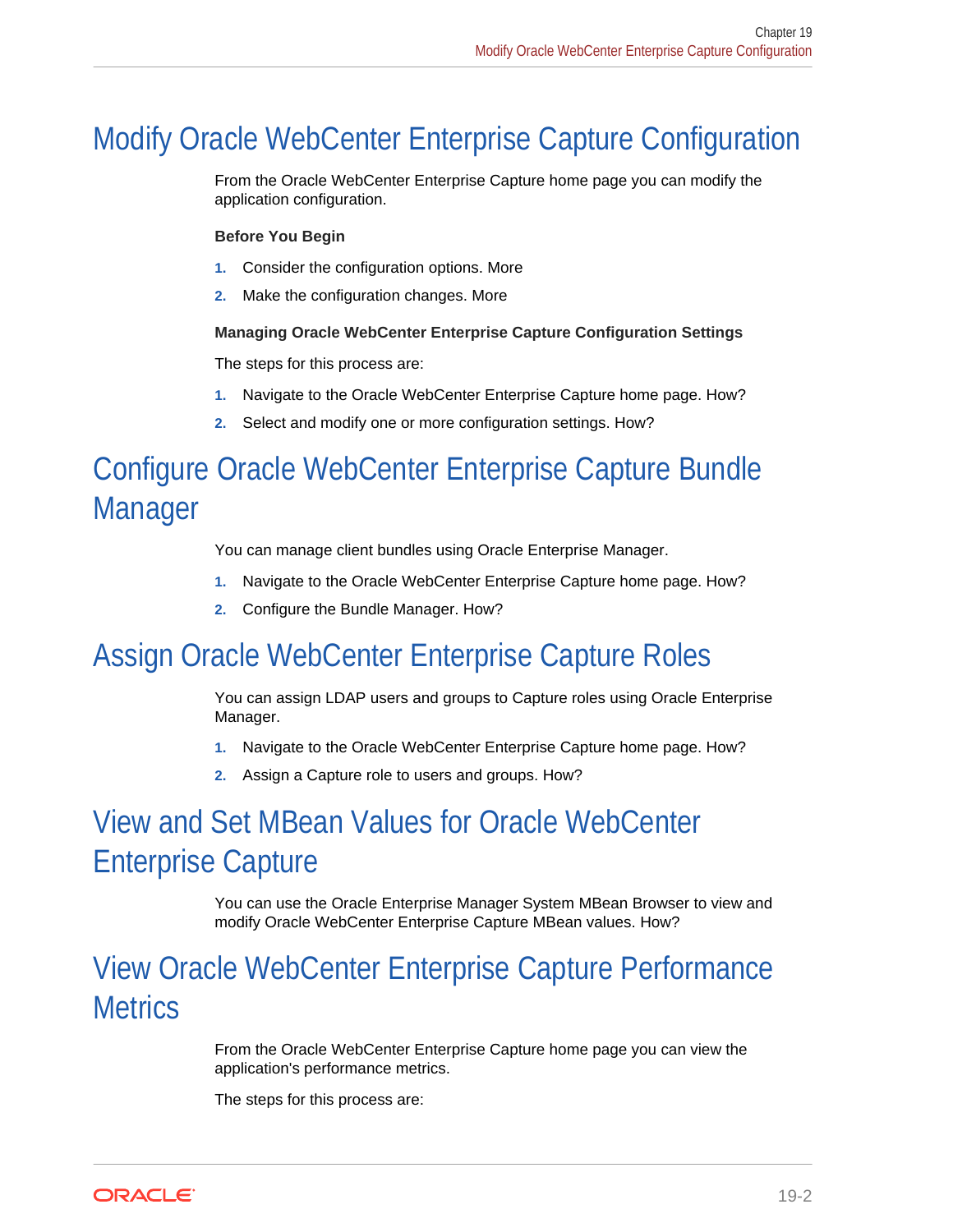- **1.** Navigate to the Oracle WebCenter Enterprise Capture home page. How?
- **2.** View performance metrics. How?

# <span id="page-92-0"></span>Monitor Oracle WebCenter Enterprise Capture Logs

From the Oracle WebCenter Enterprise Capture home page you can view the application's log files.

- **1.** Navigate to the Oracle WebCenter Enterprise Capture home page. How?
- **2.** View log files. How?

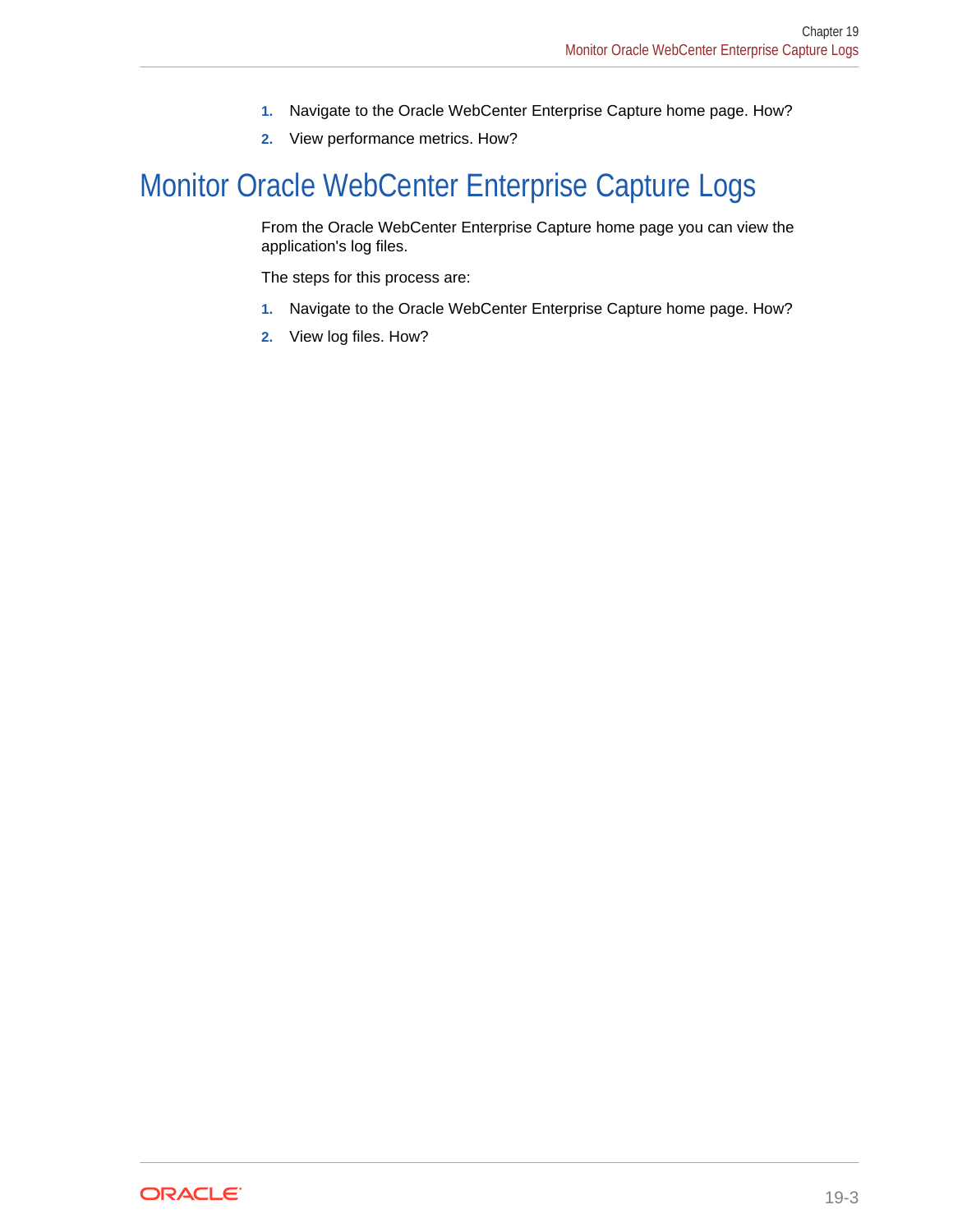# <span id="page-93-0"></span>20 Manage Oracle Inbound Refinery

Inbound Refinery version 11*g*R1 is a conversion server that manages file conversions for electronic assets such as documents, digital images, and motion video. In addition to conversion, it also provides thumbnailing functionality for documents and images, the ability to extract and use EXIF data from digital images and XMP data from electronic files generated from programs such as Adobe Photoshop and Adobe Illustrator, and storyboarding for video. An Inbound Refinery system with an Oracle WebCenter Content Server instance is deployed on an Oracle WebLogic server.

This section describes the set of typical tasks you can perform to manage an Oracle Inbound Refinery instance:

- Start and Stop a WebCenter Inbound Refinery Instance
- Monitor WebCenter Inbound Refinery Performance

### Start and Stop a WebCenter Inbound Refinery Instance

You can control the basic functions of an Inbound Refinery instance in the same way that you control the basic functions of an Oracle WebCenter Content instance.

The steps for this process are:

- **1.** Start an instance. How?
- **2.** Shut down an instance. How?
- **3.** Restart an instance. How?

### **Related Topics**

#### Manage Oracle Inbound Refinery

"Using Fusion Middleware Control to Start and Stop WebCenter Content Server" in *Administering Oracle WebCenter Content*

"Starting and Stopping Oracle WebLogic Server Instances" in *Administering Oracle Fusion Middleware*

### Monitor WebCenter Inbound Refinery Performance

You can view information about performance metrics, log information, and MBean information for an Inbound Refinery instance in the same way that you do for an Oracle WebCenter Content Server instance.

The tasks include:

- **1.** View performance information about an Inbound Refinery instance. How?
- **2.** View log information about an Inbound Refinery instance. How?
- **3.** View MBean information about an Inbound Refinery instance. How?

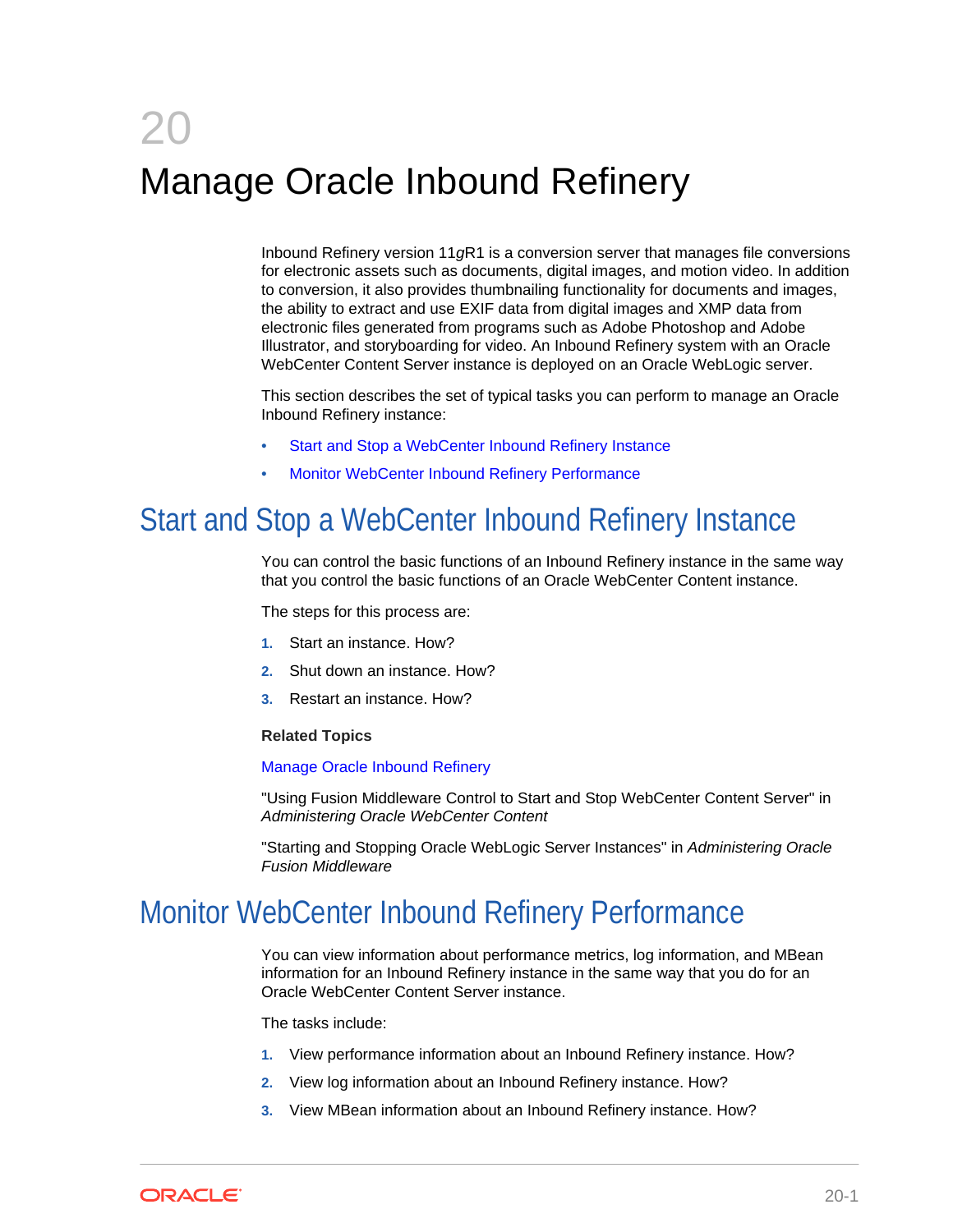### **Related Topics**

### [Manage Oracle Inbound Refinery](#page-93-0)

"Using Fusion Middleware Control to Monitor WebCenter Content Server" in *Administering Oracle WebCenter Content*

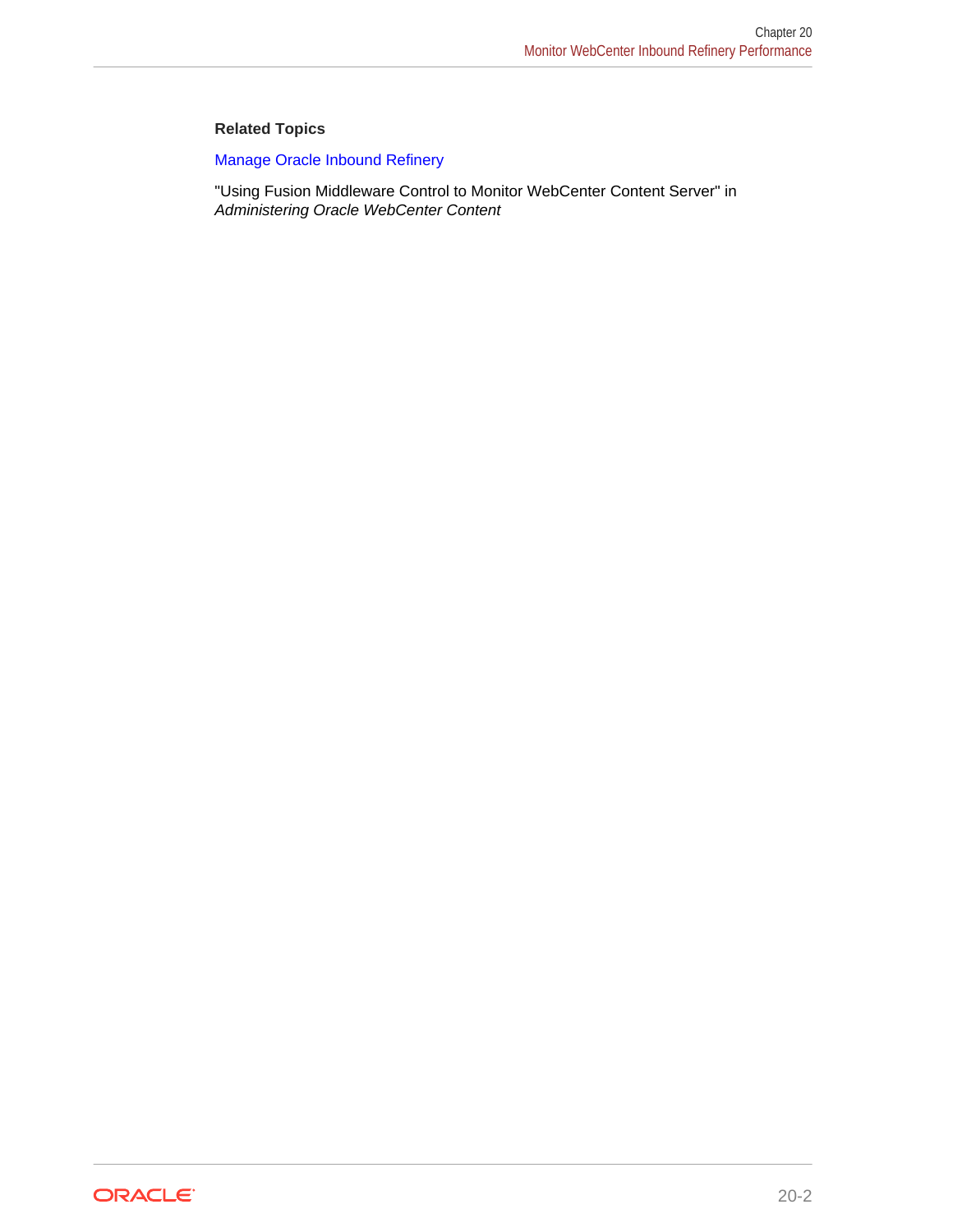# <span id="page-95-0"></span>21 Manage Oracle WebCenter Content

Oracle WebCenter Content is used to manage all phases of content life cycle: from creation and approval to publishing, searching, expiration, and archival or disposition. All content types ranging from e-mail, discussions, documents, reports, spreadsheets and records to images, multimedia or other digital formats are stored in a web repository or database for management, reuse, and access. A WebCenter Content system with an Oracle WebCenter Content Server instance is deployed on an Oracle WebLogic server.

This section describes the set of typical tasks you can perform to manage an Oracle WebCenter Content Server instance:

- Manage a WebCenter Content Server Instance
- Modify WebCenter Content Server General Configuration
- [Modify WebCenter Content Server Internet Configuration](#page-96-0)
- [Modify WebCenter Content: Records Configuration](#page-96-0)
- [Monitor WebCenter Content Server Performance](#page-96-0)
- [Manage WebCenter Content Server Components](#page-97-0)
- [Manage WebCenter Content Server Components: Advanced](#page-97-0)

### Manage a WebCenter Content Server Instance

You can control the basic functions of a WebCenter Content Server instance.

The steps for this process are:

- **1.** Start a WebCenter Content Server instance. How?
- **2.** Shut down a WebCenter Content Server instance. How?
- **3.** Restart a WebCenter Content Server instance. How?

### **Related Topics**

### Manage Oracle WebCenter Content

"Using Fusion Middleware Control to Start and Stop WebCenter Content Server" in *Administering Oracle WebCenter Content*

"Starting and Stopping Oracle WebLogic Server Instances" in *Administering Oracle Fusion Middleware*

### Modify WebCenter Content Server General Configuration

You can view and modify certain system-level general configuration settings for a WebCenter Content Server instance.

Tasks include:

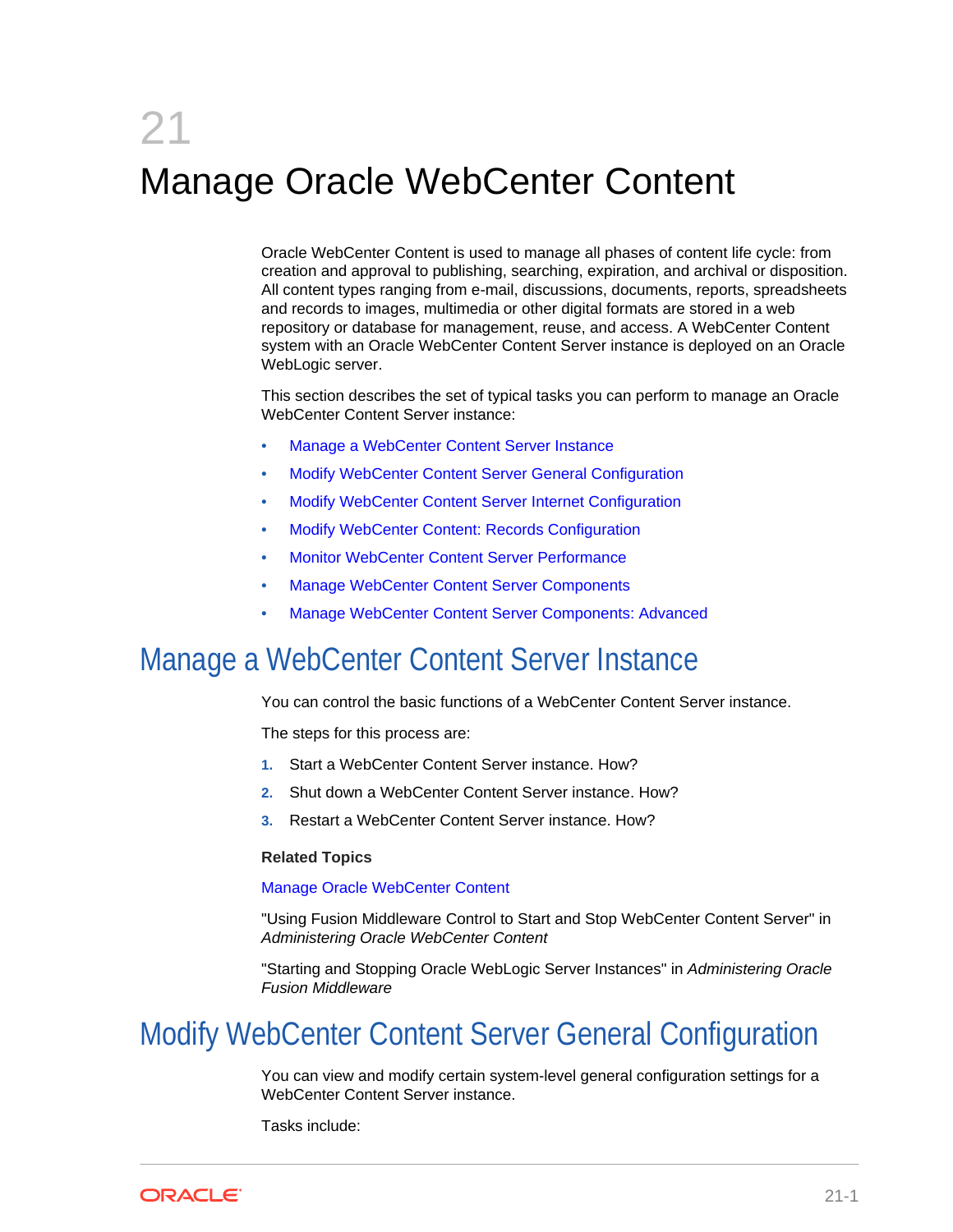- <span id="page-96-0"></span>**1.** Modify the content security configuration settings used to control user access to content items managed by a WebCenter Content Server instance. How?
- **2.** Modify general configuration settings for a WebCenter Content Server instance. How?

### **Related Topics**

### [Manage Oracle WebCenter Content](#page-95-0)

"Using Fusion Middleware Control to Configure System Properties" in *Administering Oracle WebCenter Content*

### Modify WebCenter Content Server Internet Configuration

You can view and modify certain system-level Internet configuration settings for a WebCenter Content Server instance.

Tasks include:

- **1.** Modify Internet server configuration settings for a WebCenter Content Server instance. How?
- **2.** Modify Internet email configuration settings for a WebCenter Content Server instance. How?

### **Related Topics**

### [Manage Oracle WebCenter Content](#page-95-0)

"Using Fusion Middleware Control to Configure System Properties" in *Administering Oracle WebCenter Content*

### Modify WebCenter Content: Records Configuration

You can view and modify configuration settings for Oracle WebCenter Content: Records, if you have installed and enabled this feature.

**1.** Modify the configuration settings used to control Records general options, record definition options, security options, notification options, scheduling options, user interface options, DoD configuration options, and classified topic options. How?

### **Related Topics**

### [Manage Oracle WebCenter Content](#page-95-0)

"Configuring Records Management" in *Managing Oracle WebCenter Content*

### Monitor WebCenter Content Server Performance

You can view information about performance metrics, log information, and MBean information for a WebCenter Content Server instance.

Tasks include:

- **1.** View performance information about a WebCenter Content Server instance. How?
- **2.** View log information about a WebCenter Content Server instance. How?

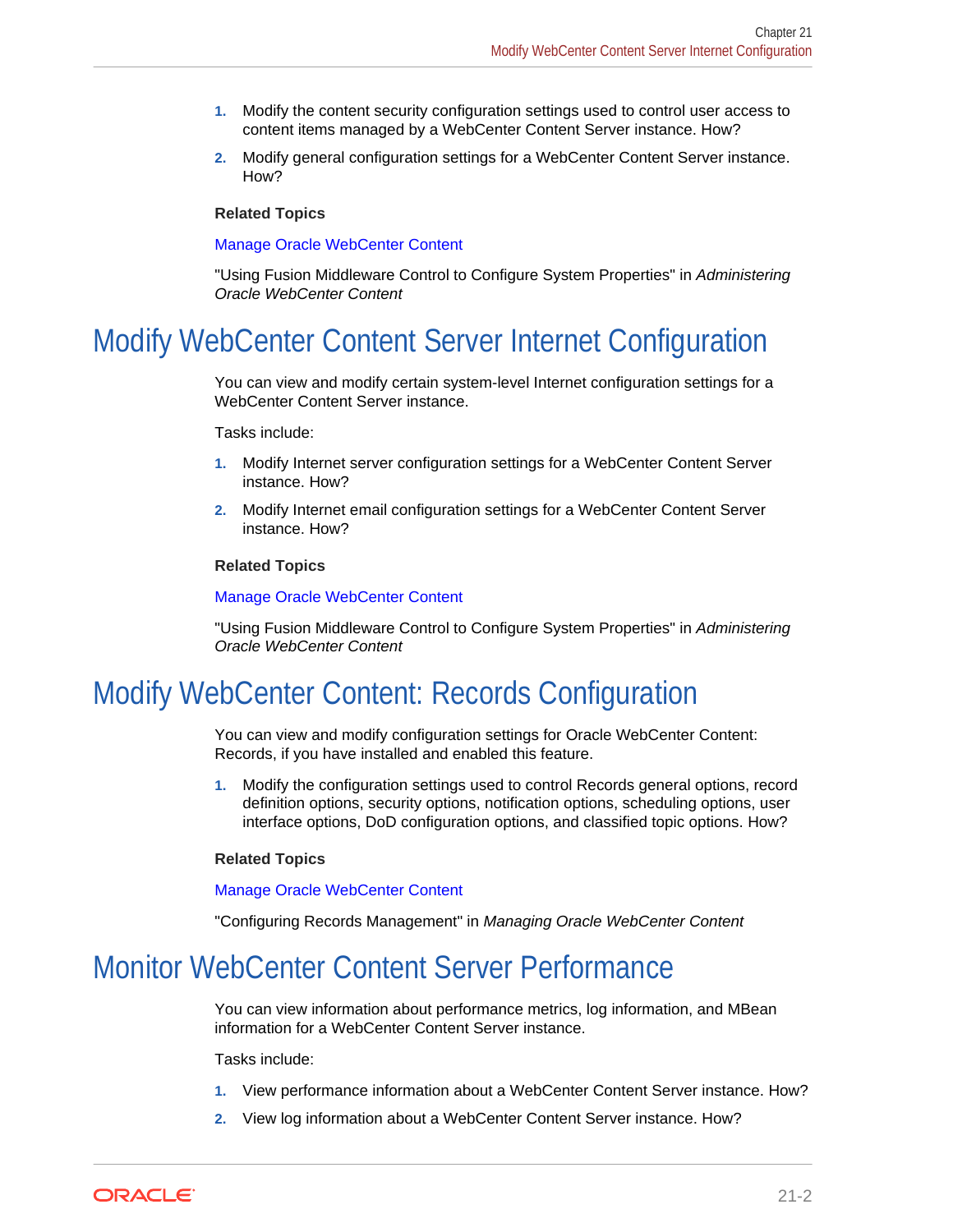<span id="page-97-0"></span>**3.** View MBean information about a WebCenter Content Server instance. How?

### **Related Topics**

[Manage Oracle WebCenter Content](#page-95-0)

"Using Fusion Middleware Control to Monitor WebCenter Content Server " in *Administering Oracle WebCenter Content*

### Manage WebCenter Content Server Components

You can manage system-level components for a WebCenter Content Server instance using a standard list of component. Components provide additional functionality for the WebCenter Content Server system.

Tasks include:

- **1.** View information about components in a WebCenter Content Server instance. How?
- **2.** Enable or disable components in a WebCenter Content Server instance. How?

### **Related Topics**

### [Manage Oracle WebCenter Content](#page-95-0)

"Managing Components Using Fusion Middleware Control" in *Administering Oracle WebCenter Content*

# Manage WebCenter Content Server Components: Advanced

You can manage system-level and additional components for a WebCenter Content Server instance using a more detailed list of components and functions. Components provide additional functionality for the WebCenter Content Server system.

Tasks include:

- **1.** Enable or disable components in a WebCenter Content Server instance. How?
- **2.** Install components in a WebCenter Content Server instance. How?
- **3.** Uninstall components in a WebCenter Content Server instance. How?
- **4.** Download or upload components to a WebCenter Content Server instance. How?
- **5.** Modify component configurations in a WebCenter Content Server instance. How?

### **Related Topics**

[Manage Oracle WebCenter Content](#page-95-0)

"Managing Components Using Fusion Middleware Control" in *Administering Oracle WebCenter Content*

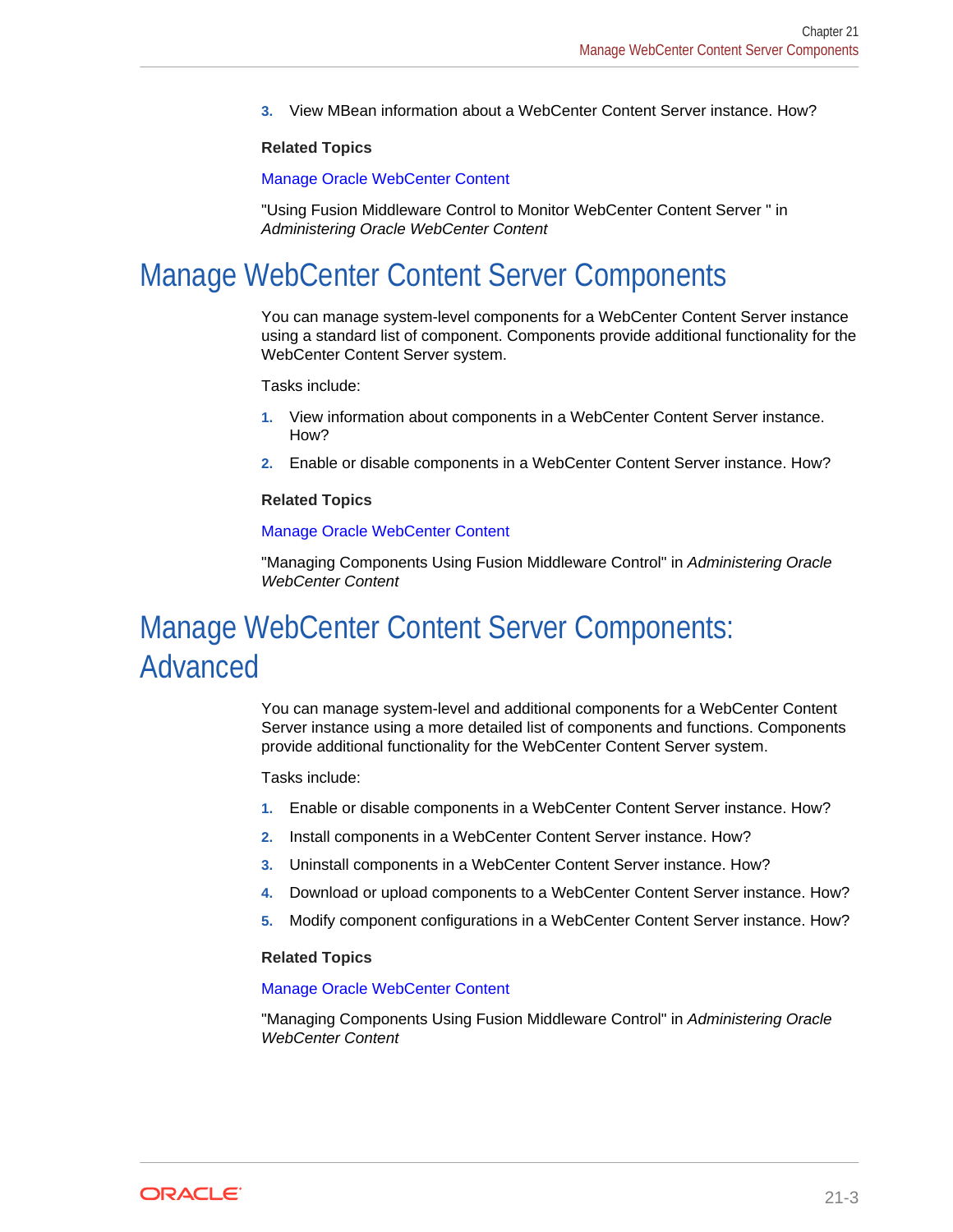# <span id="page-98-0"></span>22 Manage Oracle WebCenter Portal

Oracle WebCenter Portal brings you the very latest technology for portals, social networking, communication, collaboration, and personal productivity. This chapter describes typical configuration and administrative tasks you can perform to manage WebCenter Portal.

This chapter includes the following sections:

- WebCenter Portal Home Page
- [WebCenter Portal Service Configuration Page](#page-99-0)
- [Add New Portlet Producer Page](#page-100-0)
- [Edit Selected Portlet Producer Page](#page-100-0)
- [Application Settings](#page-100-0)
- [Portlet Producer Page](#page-101-0)
- [Analytics Page](#page-101-0)
- **[Discussions Page](#page-101-0)**

# WebCenter Portal Home Page

Use the home page to view general information about WebCenter Portal. This is your starting place for managing WebCenter Portal.

| <b>Home Page</b><br><b>Components</b> | <b>Description</b>                                            |
|---------------------------------------|---------------------------------------------------------------|
| <b>WebCenter Portal</b><br>Menu       | Menu options for WebCenter Portal enable you to:              |
|                                       | Start and stop WebCenter Portal                               |
|                                       | Configure the BPEL server used for WebCenter Portal workflows |
|                                       | Manage back-end content repositories for WebCenter Portal     |
|                                       | Manage back-end services for WebCenter Portal<br>۰            |
|                                       | Configure external applications for WebCenter Portal<br>۰     |
|                                       | Manage portlet producers                                      |
|                                       | Monitor performance                                           |
|                                       | Analyze diagnostic information<br>۰                           |
|                                       | Export and import WebCenter Portal Server (All portals)<br>٠  |
|                                       | Configure security policies and roles                         |

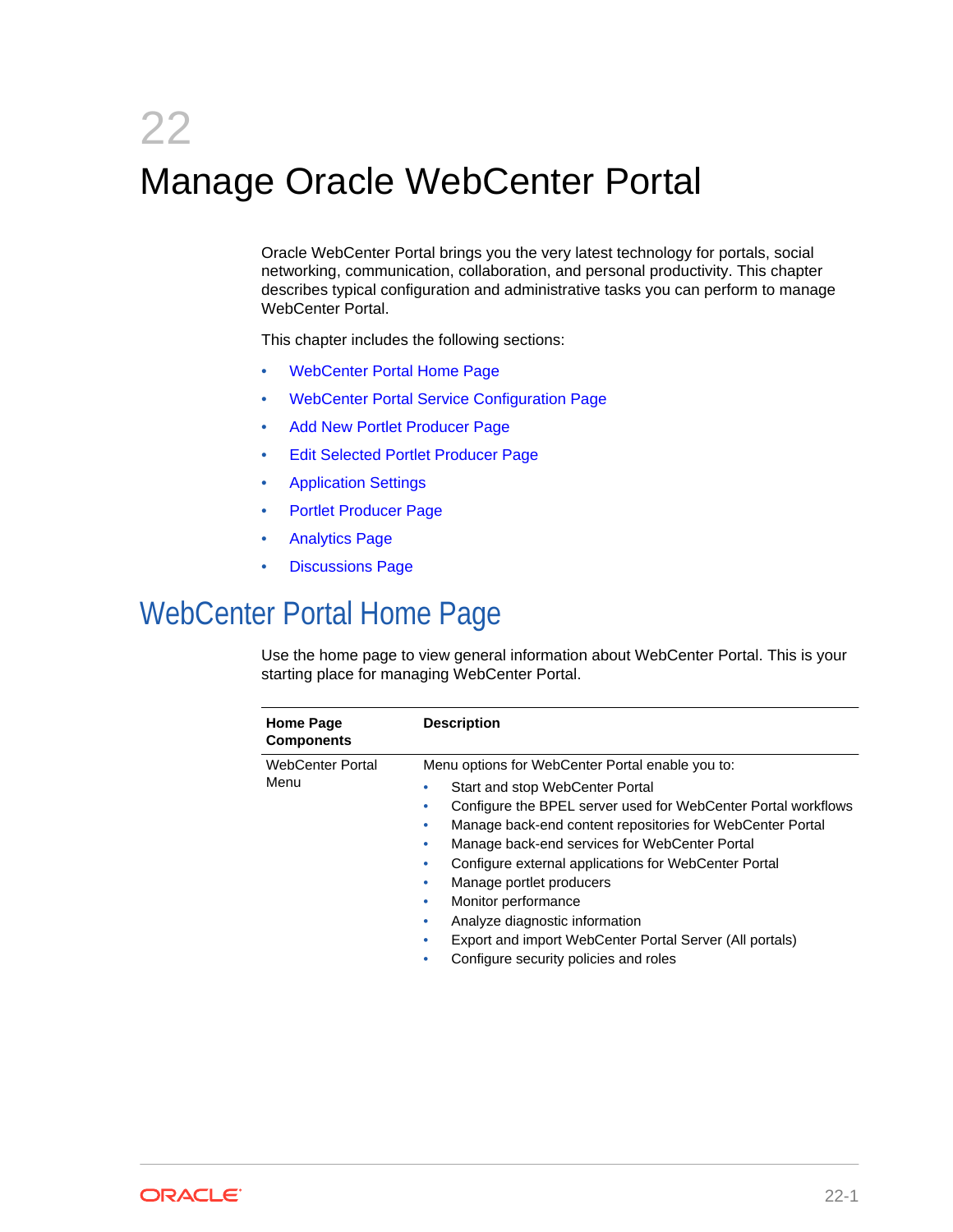<span id="page-99-0"></span>

| <b>Home Page</b><br><b>Components</b> | <b>Description</b>                                                                                                                                                                                                                                                                   |
|---------------------------------------|--------------------------------------------------------------------------------------------------------------------------------------------------------------------------------------------------------------------------------------------------------------------------------------|
| Performance Graphs                    | Key performance metrics for WebCenter Portal shown graphically.<br>See at a glance:                                                                                                                                                                                                  |
|                                       | WebCenter Portal Metrics - Recent performance and<br>$\bullet$<br>availability data.                                                                                                                                                                                                 |
|                                       | Recent CPU and Memory Usage - Recent CPU and heap<br>$\bullet$<br>memory usage by the Java Virtual Machine (JVM).                                                                                                                                                                    |
|                                       | WebLogic Server Metrics - Recent server health.<br>$\bullet$                                                                                                                                                                                                                         |
|                                       | Security Metrics - Recent and historical performance metrics.<br>$\bullet$                                                                                                                                                                                                           |
|                                       | Response and Load - Average page response (in ms) for all<br>$\bullet$<br>portals. The number of invocations per minute is also displayed<br>to help you determine why the average page processing time is<br>increasing or decreasing.                                              |
|                                       | Most Active Portals (last 24 hours) - Five most popular portals,<br>۰<br>that is, portals recording the most invocations.                                                                                                                                                            |
|                                       | Click More Info to see additional information for these portals<br>and for any other portals being used. See also, Portal Metrics.<br>Click Table View to drill down to more detailed metric data.                                                                                   |
| <b>WebCenter Portal</b><br>Services   | Key performance metrics for WebCenter Portal tools and services.                                                                                                                                                                                                                     |
|                                       | Use the table to quickly see which tools and services are up and<br>running, and to review individual and relative performances of those<br>services used by WebCenter Portal. Click the name of a service to<br>drill down to more detailed metric data. See also, Service Metrics. |
| <b>Related Components</b>             | Information and direct links to various components used by<br>WebCenter Portal.                                                                                                                                                                                                      |

### **Related Topics**

Understanding WebCenter Portal Metric Collection

Understanding the Key Performance Metrics

Using Key Performance Metric Data to Analyze and Diagnose System Health

Customizing Key Performance Metric Thresholds and Metric Collection

## WebCenter Portal Service Configuration Page

Use the WebCenter Portal Service Configuration page to configure content repositories, external applications, portlet producers and other back-end services for WebCenter Portal.

**Note:**

All configuration changes are stored in the MDS repository.

This page enables you to perform the following tasks:

- Manage content repositories
- Manage tools and services

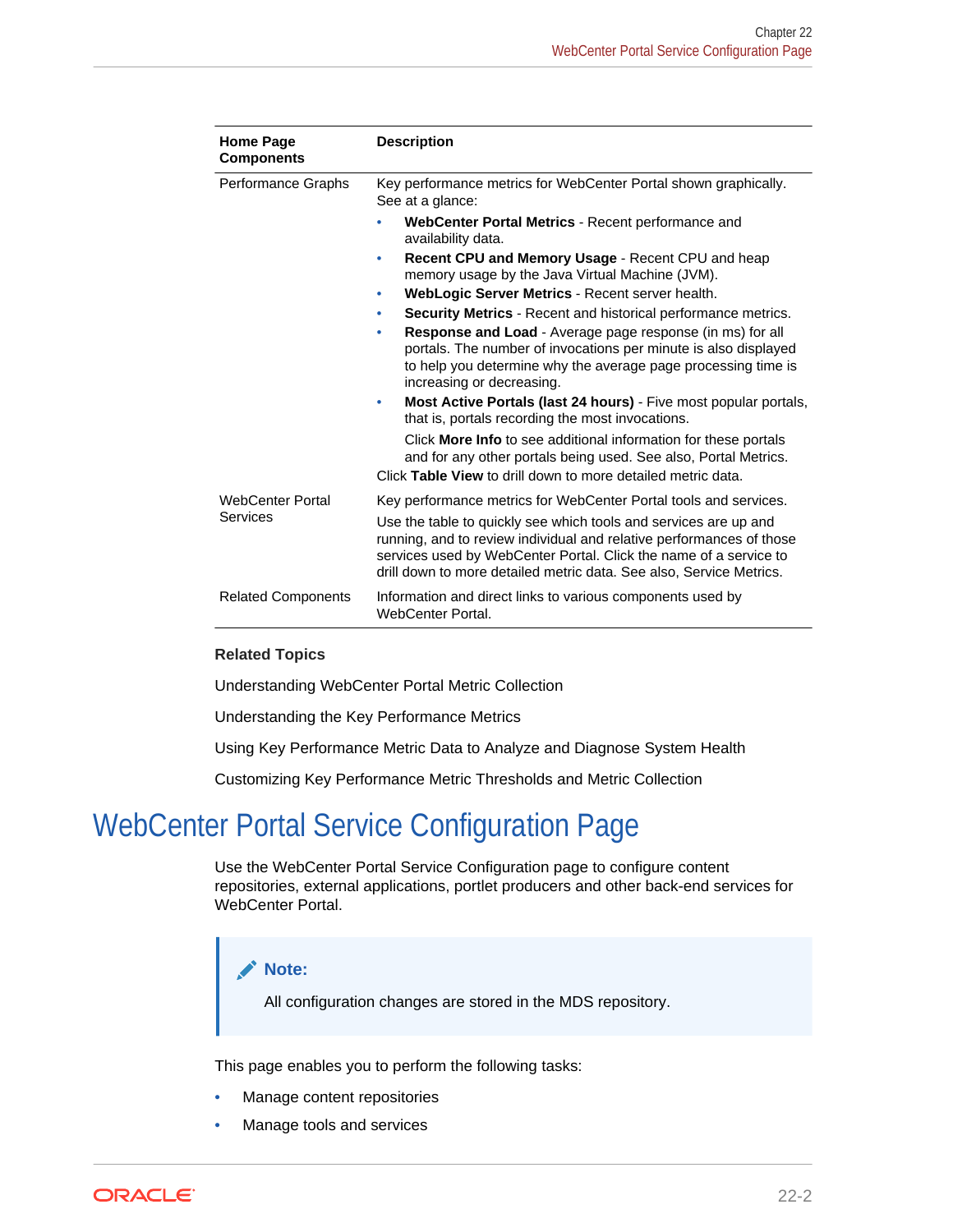- Configure external applications
- Manage portlet producers

# <span id="page-100-0"></span>Add New Portlet Producer Page

Use the Add New Portlet Producer page to register a portlet producer or pagelet producer with WebCenter Portal.

### **Note:**

All configuration changes are stored in the MDS repository.

This page enables you to perform the following tasks:

- Register WSRP Producers
- Register Oracle PDK-Java Producers
- Register Pagelet Producers

## Edit Selected Portlet Producer Page

Use the Edit Selected Portlet Producer page to update details of the selected portlet producer or pagelet producer.

This page enable you to perform the following tasks:

- Edit WSRP Producers
- Edit Oracle PDK-Java Producers
- **Edit Pagelet Producers**

## Application Settings

Use the Application Settings page to configure application-level settings for WebCenter Portal:

- **BPEL Server**  Specify the BPEL server connection details to configure the workflow and notification functionality. More
- **WebCenter Portal Workflows** Choose whether the BPEL server should be used for WebCenter Portal workflows. More
- **Notifications** Configure how to route notifications. More
- **Search Crawlers** Choose whether Oracle SES crawlers return search results in WebCenter Portal. More
- **Search Configuration** Fine-tune search settings. More
- **Proxy Server** Configure a proxy server to enable external RSS news feeds. More

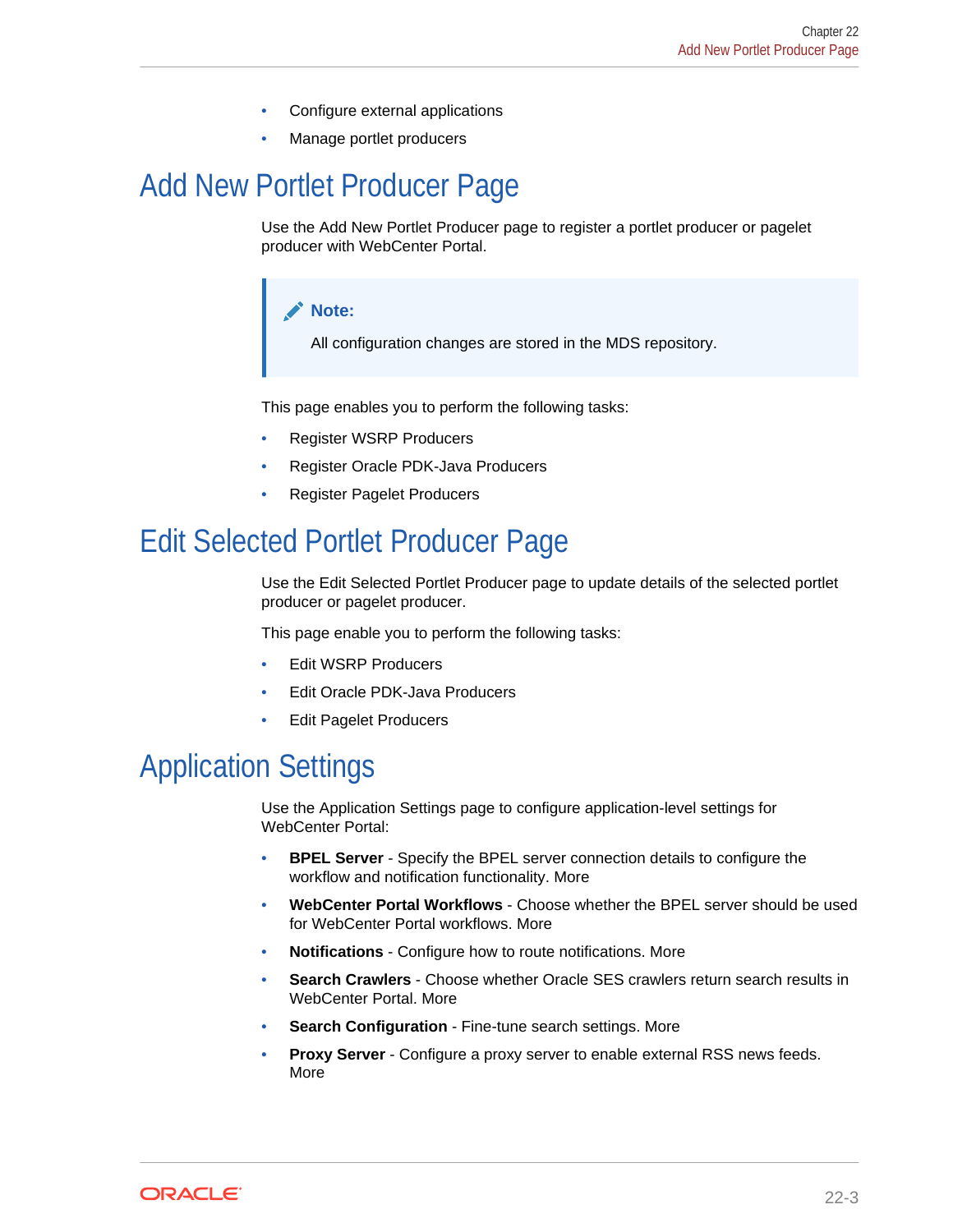Updates to this configuration are stored in the MDS repository. You will need to restart the managed server on which the application is deployed for configuration changes to take effect.

### <span id="page-101-0"></span>Portlet Producer Page

Use the Portlet Producer page to navigate to existing portlet producer and pagelet producer deployments. The table on this page lists all producers deployed on the WC\_Portlets managed server, for example:

- portalTools OmniPortlet
- wsrp-tools WSRP Tools
- pagelet-producer Pagelet Producer

To access detailed deployment information, select a producer target in the table.

For more information, see Managing Portlet Producers.

## Analytics Page

Use the Analytics page to monitor and manage the analytics collector deployed on the WC\_Portal managed server. To access detailed application deployment information, select the analytics-collector target.

See also, Managing Analytics.

## Discussions Page

### **Note:**

Oracle WebCenter Portal has deprecated the support for Jive features (announcements and discussions). If you have upgraded from a prior release to Release 12c (12.2.1.4.0), Jive features remain available in your upgraded instance but Oracle support is not provided for these features. In the next release, Jive features will not be available even in the upgraded instances

Use the Discussions page to monitor and manage the discussions server application deployed on the WC Collaboration managed server.

To access detailed application deployment information, select the owc\_discussions target. To test the deployment or to access the discussion server's Web application, click the URL in the **Web Modules** section. This opens the Web application home page for the discussions server.

To access the Admin Console, navigate to http://host:port/owc\_discussions/ admin.

See also, Managing Announcements and Discussions.

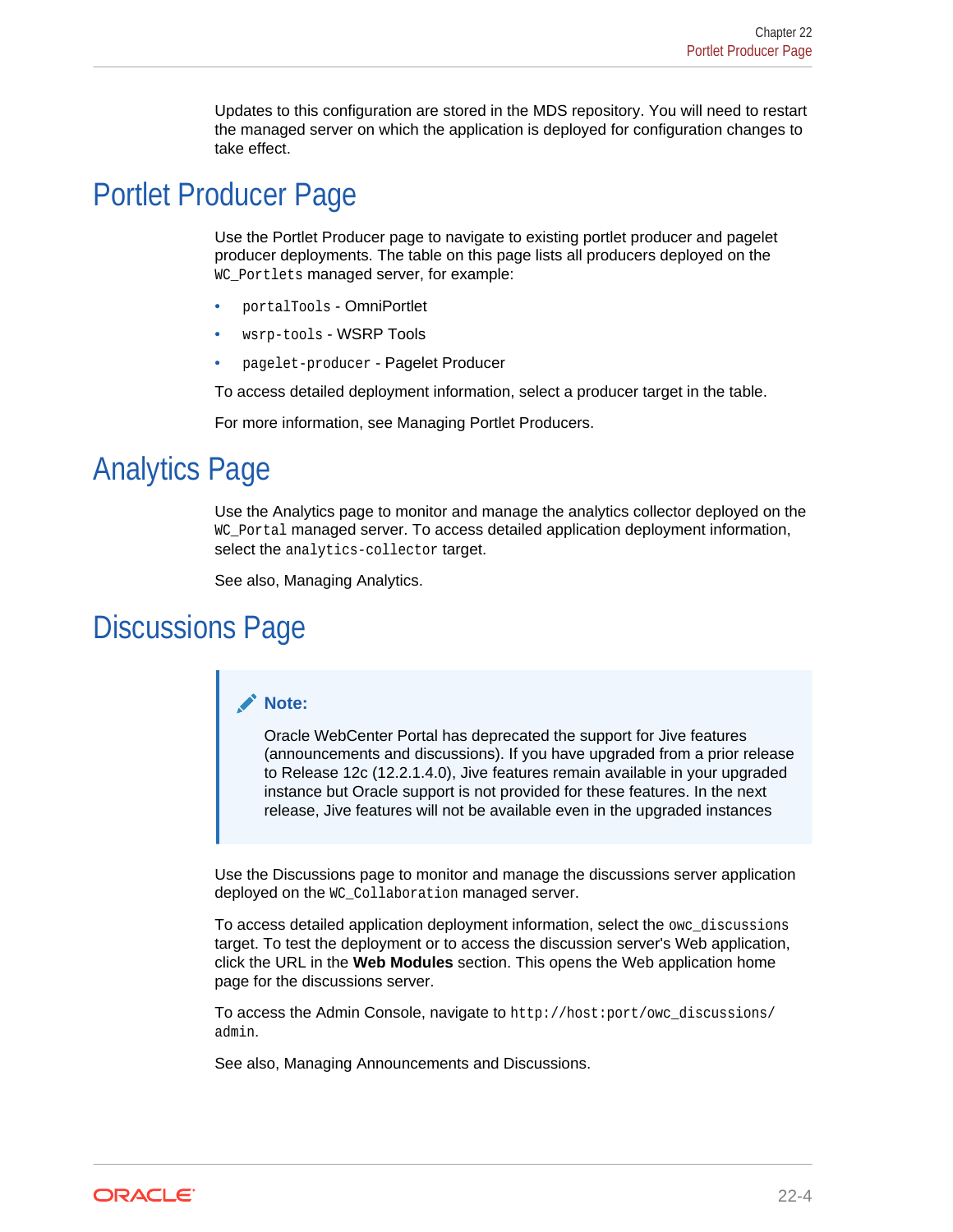# Part VIII Container Topics

This part includes the following appendix:

• [Task-Summary Topics for Selected Fusion Middleware Control Pages](#page-103-0)

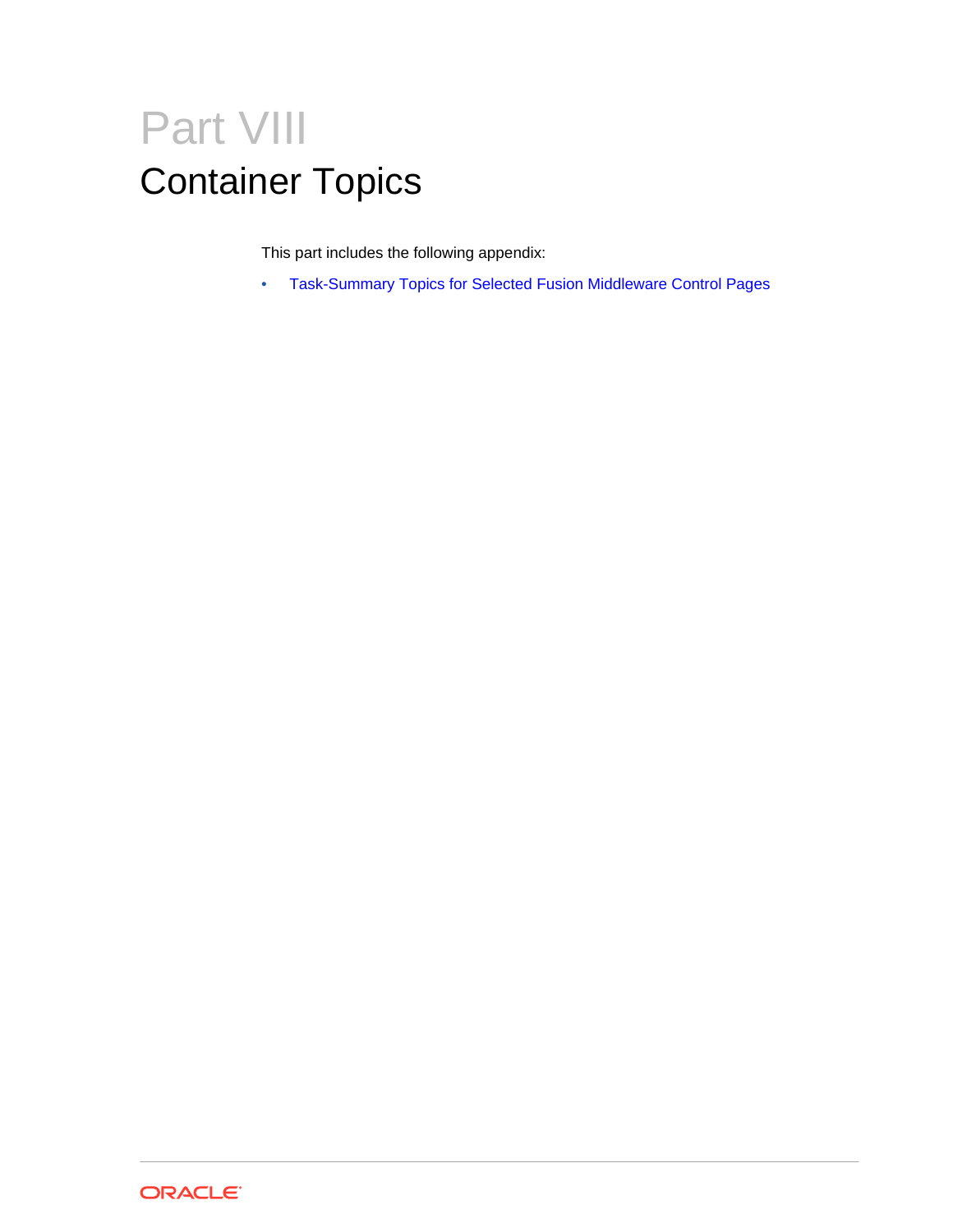# <span id="page-103-0"></span>A

# Task-Summary Topics for Selected Fusion Middleware Control Pages

This appendix provides **container topics** for the Fusion Middleware Control online help system. Container topics (or **task-summary topics**) are online help topics that provide a list of tasks that are associated with a single management page in Fusion Middleware Control. These topics are displayed when you can accomplish multiple tasks from as single Fusion Middleware Control page. This appendix provides the following topics:

- Fusion Middleware Components Page
- [Ports Configuration and SSL Configuration Pages](#page-104-0)
- [Create Port or Edit Port Page](#page-104-0)
- [Oracle WebLogic Server Domain Home Page](#page-104-0)
- [Oracle WebLogic Server Cluster Home Page](#page-104-0)
- **[Server Home Page](#page-105-0)**
- [Java EE Application Home Page](#page-105-0)
- [Cluster Application Home Page](#page-106-0)
- [Deployment Settings Page](#page-106-0)
- [Deployment/Redeployment Wizard](#page-106-0)
- **[Wallets Page](#page-106-0)**
- [Keystores Page](#page-107-0)
- [Manage Certificates \(for Oracle Wallets\) Page](#page-107-0)
- [Manage Certificates \(for JKS Keystores\) Page](#page-107-0)
- [Oracle HTTP Server Home Page](#page-108-0)
- [Oracle SOA Suite](#page-108-0)
- [Oracle Business Process Management Suite](#page-113-0)
- [Oracle Data Integrator Console Home Page](#page-113-0)
- [Oracle Service Bus](#page-114-0)

# Fusion Middleware Components Page

Use this page to create a new Managed Server or cluster in the Oracle WebLogic Server domain.

You can perform the following tasks on this page:

- [Add Managed Servers to the Domain](#page-15-0)
- [Create a Cluster in the Domain](#page-16-0)

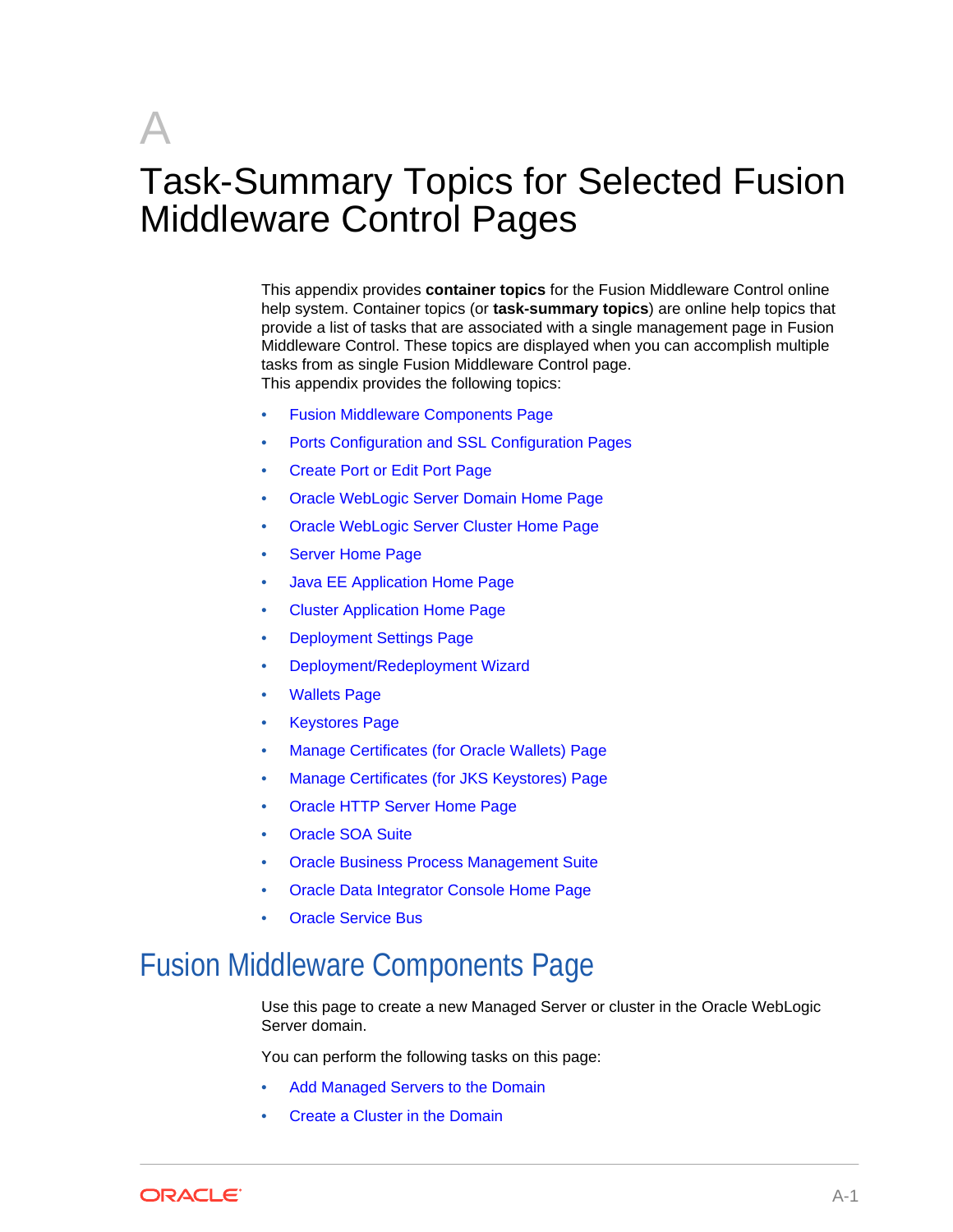# <span id="page-104-0"></span>Ports Configuration and SSL Configuration Pages

Use the Port Configuration page to view, add, or modify ports for the Oracle Fusion Middleware component.

Use the SSL Configuration page to modify ports Oracle Web Cache and specify SSL settings.

These pages enable you to perform the following specific tasks for Oracle Web Cache and Oracle HTTP Server:

• Viewing Port Number Usage by Using Fusion Middleware Control

### Create Port or Edit Port Page

Use the Create Port or Edit Port page to create a new port or edit the characteristics of an existing port.

These pages enable you to perform the following specific tasks for Oracle HTTP Server:

• Configure an Oracle HTTP Server Listening Port

## Oracle WebLogic Server Domain Home Page

Use the Oracle WebLogic Server Domain home page to view general information about the domain associated with this farm.

This page enables you to perform the following tasks:

### **Before You Begin**

- [Manage Oracle WebLogic Server with Fusion Middleware Control](#page-21-0)
- [Manage Oracle WebLogic Server with the Administration Console](#page-22-0)

### **Managing the Farm Domain from Fusion Middleware Control**

- Use the Change Center and set user preferences
- [Deploy Applications Using Fusion Middleware Control](#page-23-0)
- [Manage Oracle Fusion Middleware Web Services](#page-34-0)
- [View Oracle Fusion Middleware Log Files](#page-15-0)

### **Managing Security for the Domain**

- **[Manage Security Credentials](#page-31-0)**
- [Manage Audit Policies with Fusion Middleware Control](#page-29-0)

## Oracle WebLogic Server Cluster Home Page

Use Oracle WebLogic Server Cluster home page to monitor an Oracle WebLogic Server cluster.

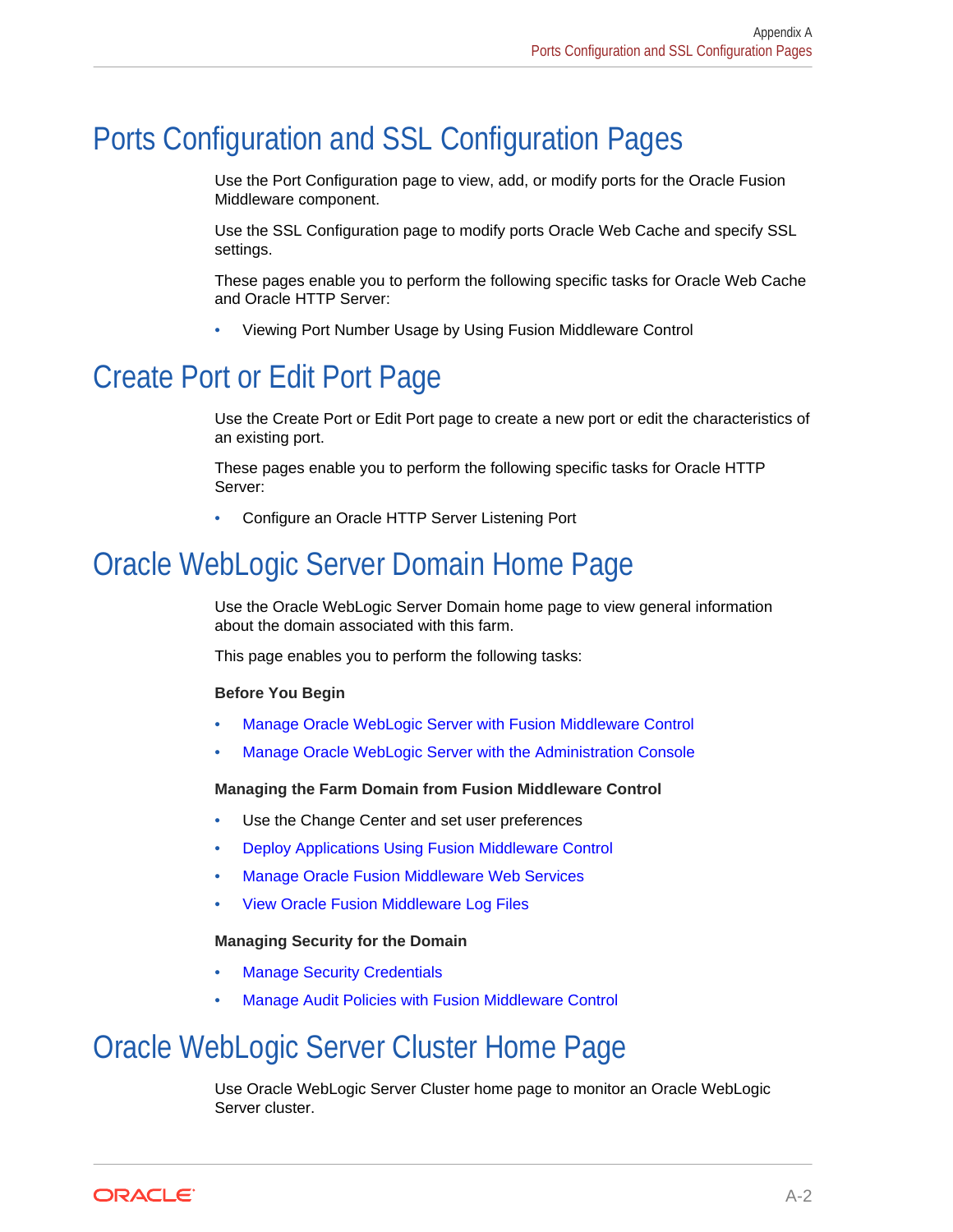<span id="page-105-0"></span>This page enables you to perform the following tasks:

### **Before You Begin**

- [Manage Oracle WebLogic Server with Fusion Middleware Control](#page-21-0)
- [Manage Oracle WebLogic Server with the Administration Console](#page-22-0)

### **Managing the Cluster**

- [Monitor Clusters and the Applications Deployed on Clusters](#page-26-0)
- [Deploy Applications Using Fusion Middleware Control](#page-23-0)

### Server Home Page

Use the Server home page to view information about the Administration Server or Managed Servers in the Oracle WebLogic Server domain.

This page enables you to perform the following tasks:

### **Before You Begin**

- [Manage Oracle WebLogic Server with Fusion Middleware Control](#page-21-0)
- [Manage Oracle WebLogic Server with the Administration Console](#page-22-0)

### **Managing the Server**

- [Monitor Managed Servers and the Applications Deployed on Managed Servers](#page-25-0)
- [View Oracle Fusion Middleware Log Files](#page-15-0)
- [Deploy Applications Using Fusion Middleware Control](#page-23-0)

# Java EE Application Home Page

Use the Java EE application home page to view information about the selected application. You can perform the following tasks from this page.

This page enables you to perform the following tasks:

### **Before You Begin**

- [Manage Oracle WebLogic Server with Fusion Middleware Control](#page-21-0)
- [Manage Oracle WebLogic Server with the Administration Console](#page-22-0)

### **Managing the Application**

- [Monitor Managed Servers and the Applications Deployed on Managed Servers](#page-25-0)
- [Deploy Applications Using Fusion Middleware Control](#page-23-0)
- [Redeploy Applications Using Fusion Middleware Control](#page-24-0)
- [Create and Register an MDS Repository](#page-18-0)

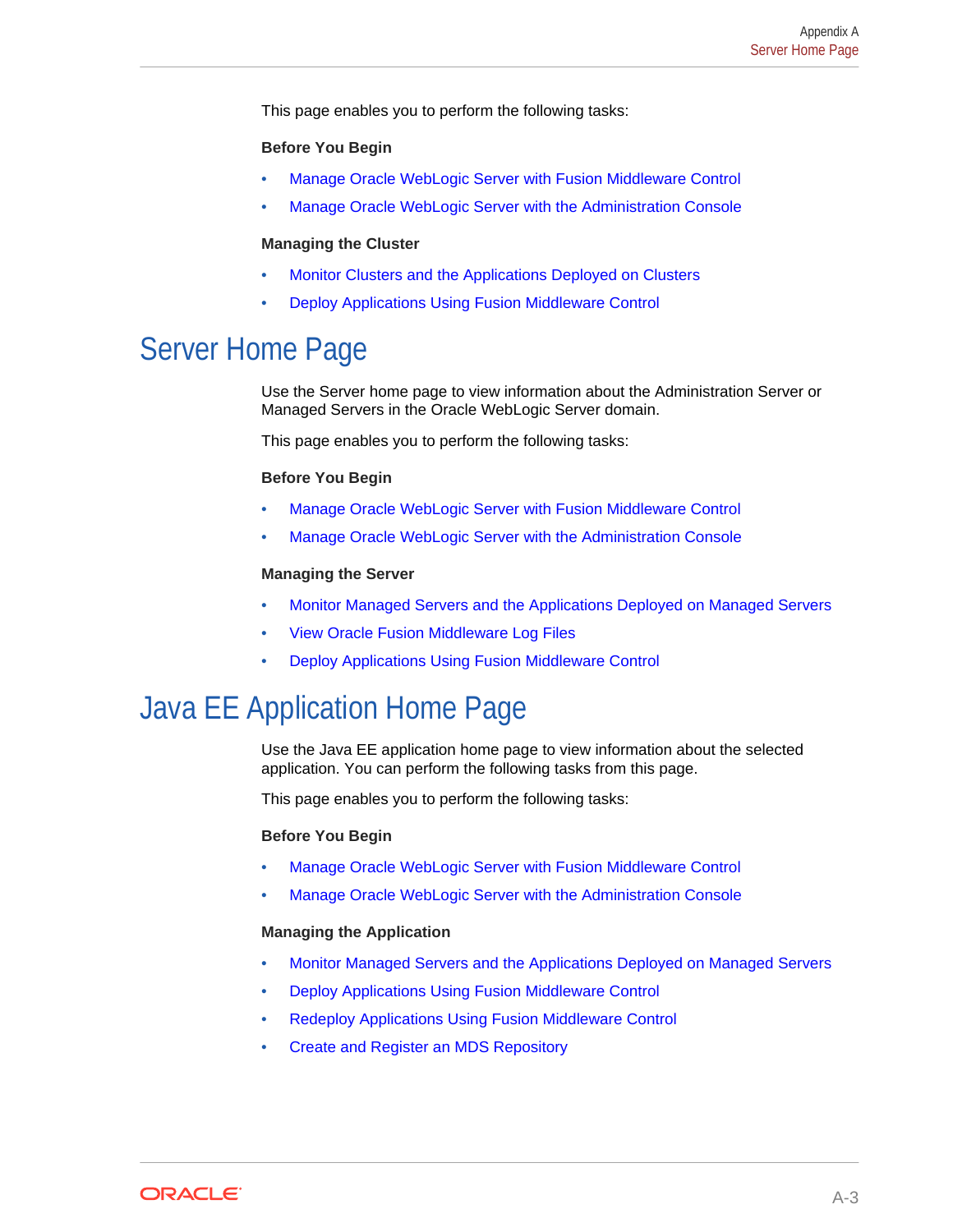## <span id="page-106-0"></span>Cluster Application Home Page

Use this page to view information about the selected application that is deployed on an Oracle WebLogic Server cluster.

This page enables you to perform the following tasks:

### **Before You Begin**

- [Manage Oracle WebLogic Server with Fusion Middleware Control](#page-21-0)
- [Manage Oracle WebLogic Server with the Administration Console](#page-22-0)

### **Managing the Cluster Application**

• [Monitor Clusters and the Applications Deployed on Clusters](#page-26-0)

### Deployment Settings Page

When you deploy an application with Fusion Middleware Control, you can use the Deployment Settings page of the Deployment Wizard and its related deployment task pages modify the deployment plan settings for the application.

From the Deployment Settings page, you can perform the following tasks:

- Use the Deployment Plan section of the Deployment Settings page to view, modify, or save all the deployment plan settings for this specific application deployment. More
- Or, use one or more of the Deployment Tasks to modify typical deployment plan settings, specific to the application you are deploying. More

Only the tasks that apply to the contents of the selected archive are displayed on the Deployment Settings page.

For more information about managing deployment settings, see [Deploy Applications](#page-23-0) [Using Fusion Middleware Control](#page-23-0).

### Deployment/Redeployment Wizard

Depending upon the menu command you selected, you can perform one of the following tasks from the pages of this wizard:

- [Deploy Applications Using Fusion Middleware Control](#page-23-0)
- [Redeploy Applications Using Fusion Middleware Control](#page-24-0)

## Wallets Page

Use the Wallets page to create and manage Oracle wallets.

You can perform the following tasks from this page:

- Create a Wallet
- Create a Self-Signed Wallet

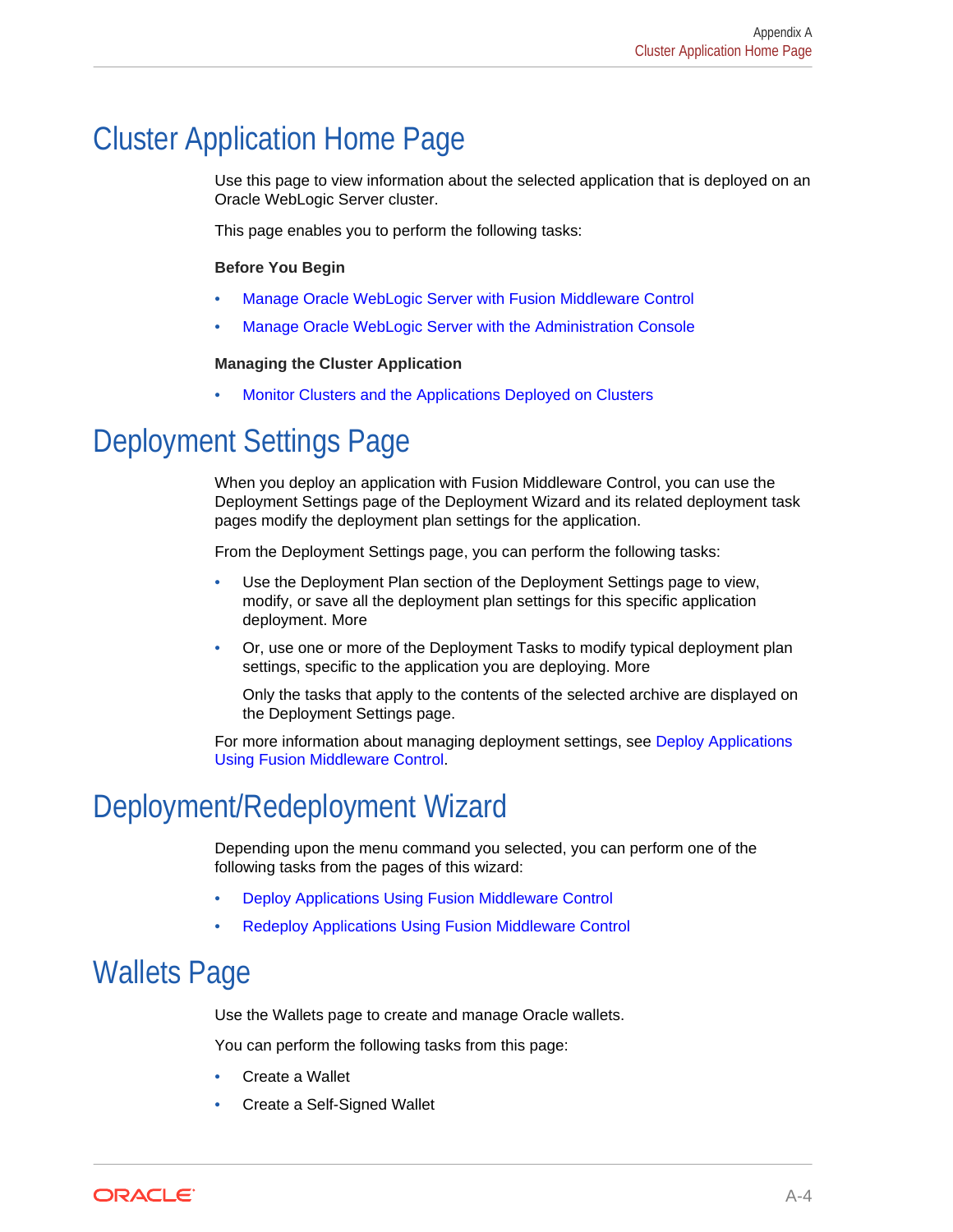- **Export a Wallet**
- Import a Wallet
- Delete a Wallet

# <span id="page-107-0"></span>Keystores Page

Use the Keystores page to create and manage Java (JKS) keystores.

You can perform the following tasks from this page:

- Create a Keystore
- Export a Keystore
- Delete a Keystore
- Import a Keystore
- Change the Keystore Password

For more information about creating a keystore, deleting a keystore, and changing the keystore password using the Fusion Middleware Control, see "Managing Keystores with Fusion Middleware Control" in *Securing Applications with Oracle Platform Security Services*.

For more information about exporting and importing a keystore using command line, see "Managing Keystores with WLST" in *Securing Applications with Oracle Platform Security Services*.

# Manage Certificates (for Oracle Wallets) Page

Use the Manage Certificates page to create and manage certificates for Oracle wallets.

You can perform the following tasks from this page:

- Add a Certificate Request
- Export a Certificate, Certificate Request, or a Trusted Certificate
- Import a Certificate or a Trusted Certificate
- Delete a Certificate Request, a Certificate, or a Trusted Certificate
- Convert a Self-Signed Certificate into a Third-Party Certificate

# Manage Certificates (for JKS Keystores) Page

Use the Manage Certificates page to create and manage certificates for Java (JKS) keystores.

You can perform the following tasks from this page:

- Generate a Certificate Signing Request
- Import a Certificate or Trusted Certificate into a Keystore
- Export a Certificate or Trusted Certificate from the Keystore
- Delete a Certificate or Trusted Certificate from the Keystore

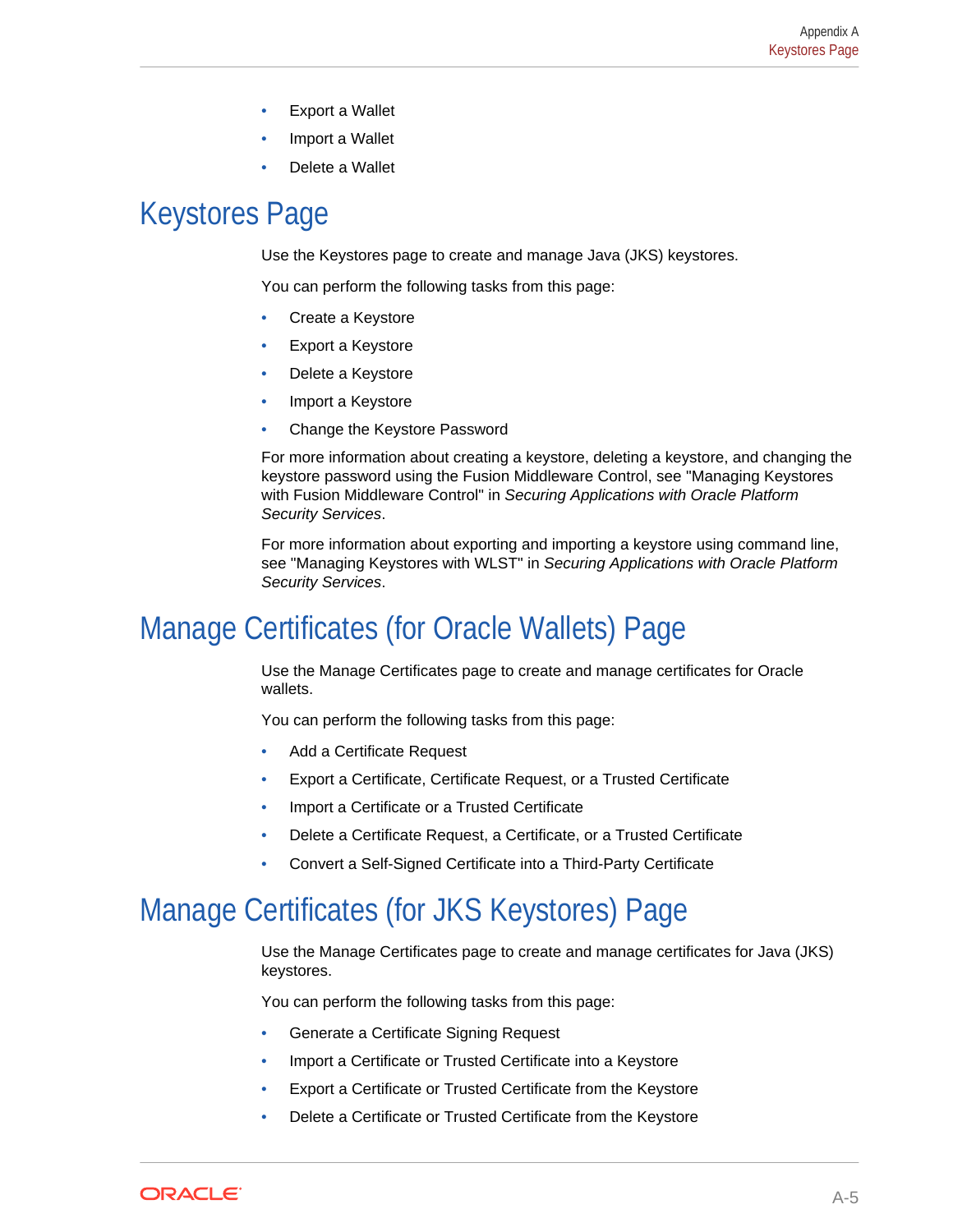• Convert a Self-Signed Certificate to a Third-Party Certificate

# Oracle HTTP Server Home Page

Use theOracle HTTP Server Home page to view general information about Oracle HTTP Server.

From this page, you can perform the following tasks:

#### **Configure Oracle HTTP Server**

- Set the Listening Port
- Configure SSL for a Listening Port
- Specify Server Configuration Properties
- Configure MIME Settings
- Configure Oracle HTTP Server
- Configure mod\_perl
- Configure Error and Access Logs
- Configure a Virtual Host

#### **Manage Oracle HTTP Server**

- Start Oracle HTTP Server
- Stop Oracle HTTP Server
- Restart Oracle HTTP Server
- View Port Numbers
- View Oracle HTTP Server Logs

#### **MonitorOracle HTTP Server Performance**

- Monitoring Server Performance
- **Set Performance Directives**

# Oracle SOA Suite

Use this page to manage Oracle SOA Suite.

- [SOA Infrastructure](#page-109-0)
- **[SOA Partitions](#page-109-0)**
- [SOA Composite Application](#page-109-0)
- [Oracle BPEL Process Manager](#page-110-0)
- **[Decision Service Component](#page-110-0)**
- [Human Workflow](#page-111-0)
- **[Oracle Mediator](#page-111-0)**
- **[Binding Components](#page-112-0)**

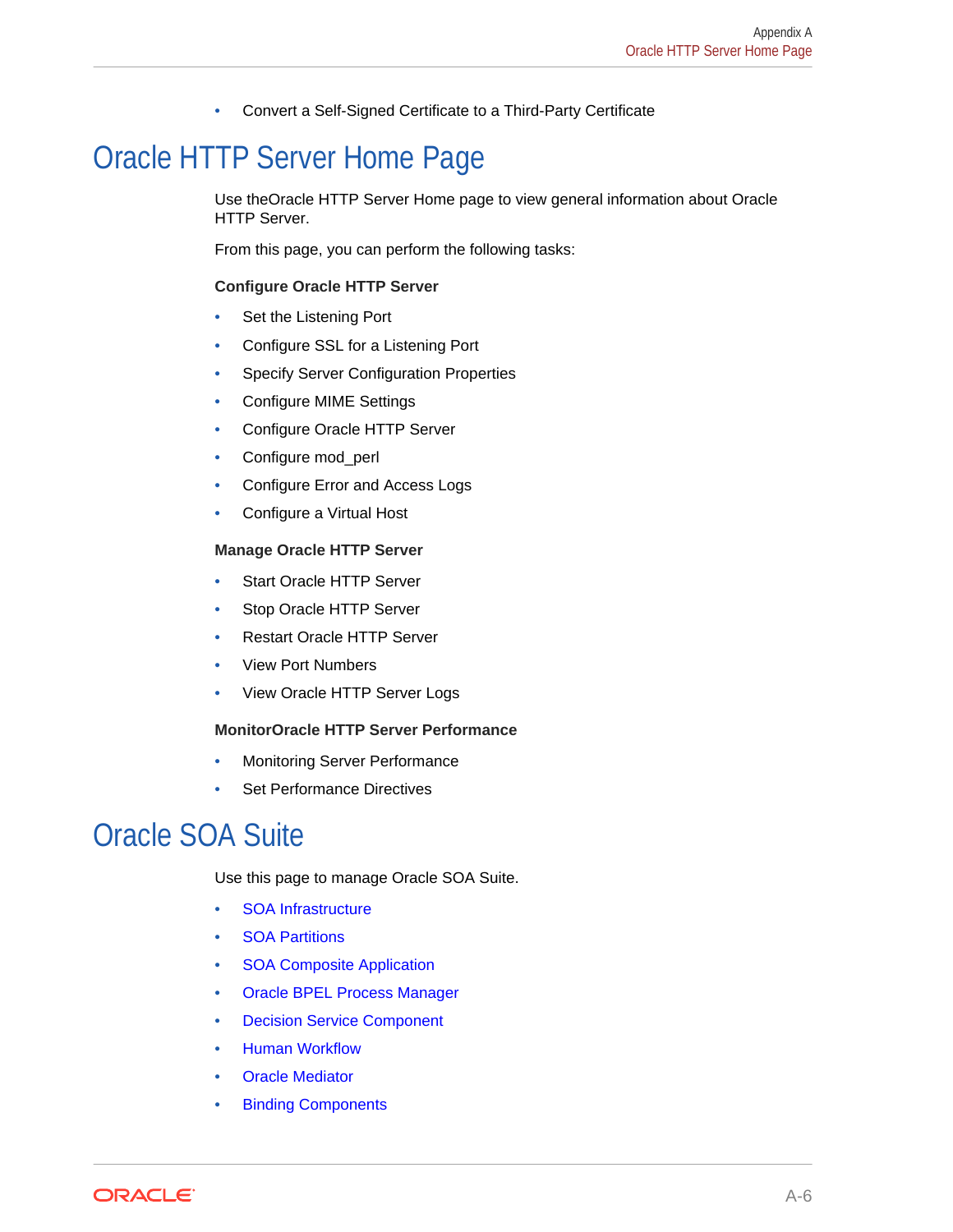- **[Business Events](#page-112-0)**
- **[Oracle BAM](#page-112-0)**

#### <span id="page-109-0"></span>SOA Infrastructure

Use this page to manage the SOA Infrastructure.

• Manage the SOA Infrastructure

### Manage the SOA Infrastructure

Use the SOA Infrastructure page to configure, monitor, and manage deployed SOA composite applications.

This page enables you to perform the following tasks:

- [Monitor Overall Status of the SOA Infrastructure](#page-51-0)
- [Monitor Deployed SOA Composite Applications in the SOA Infrastructure](#page-53-0)
- [Track Business Flow Instances in the SOA Infrastructure](#page-53-0)
- [Manage Faults in the Error Hospital of the SOA Infrastructure](#page-53-0)

#### SOA Partitions

Use the SOA partition to manage and monitor deployed SOA composite application.

This page enables you to perform the following tasks:

- [Fusion Middleware Components Page](#page-103-0)
- [Manage Deployed Composites in the Partition](#page-53-0)
- [Track Business Flow Instances in the Partition](#page-54-0)
- [Manage Faults in the Error Hospital in the Partition](#page-54-0)

## SOA Composite Application

Use this page to manage the SOA composite application.

• Oracle SOA Composite Page

#### Oracle SOA Composite Page

Use the Oracle SOA Composite page to monitor, manage, and run SOA composite applications.

This page enables you to perform the following tasks:

- [Monitor the SOA Composite Application Dashboard](#page-55-0)
- [View the SOA Composite Application Diagram](#page-55-0)
- [Tracking Business Flow Instances of the SOA Composite Application](#page-55-0)
- [Automate SOA Composite Application Tests](#page-56-0)
- [Manage SOA Composite Application Policies](#page-56-0)

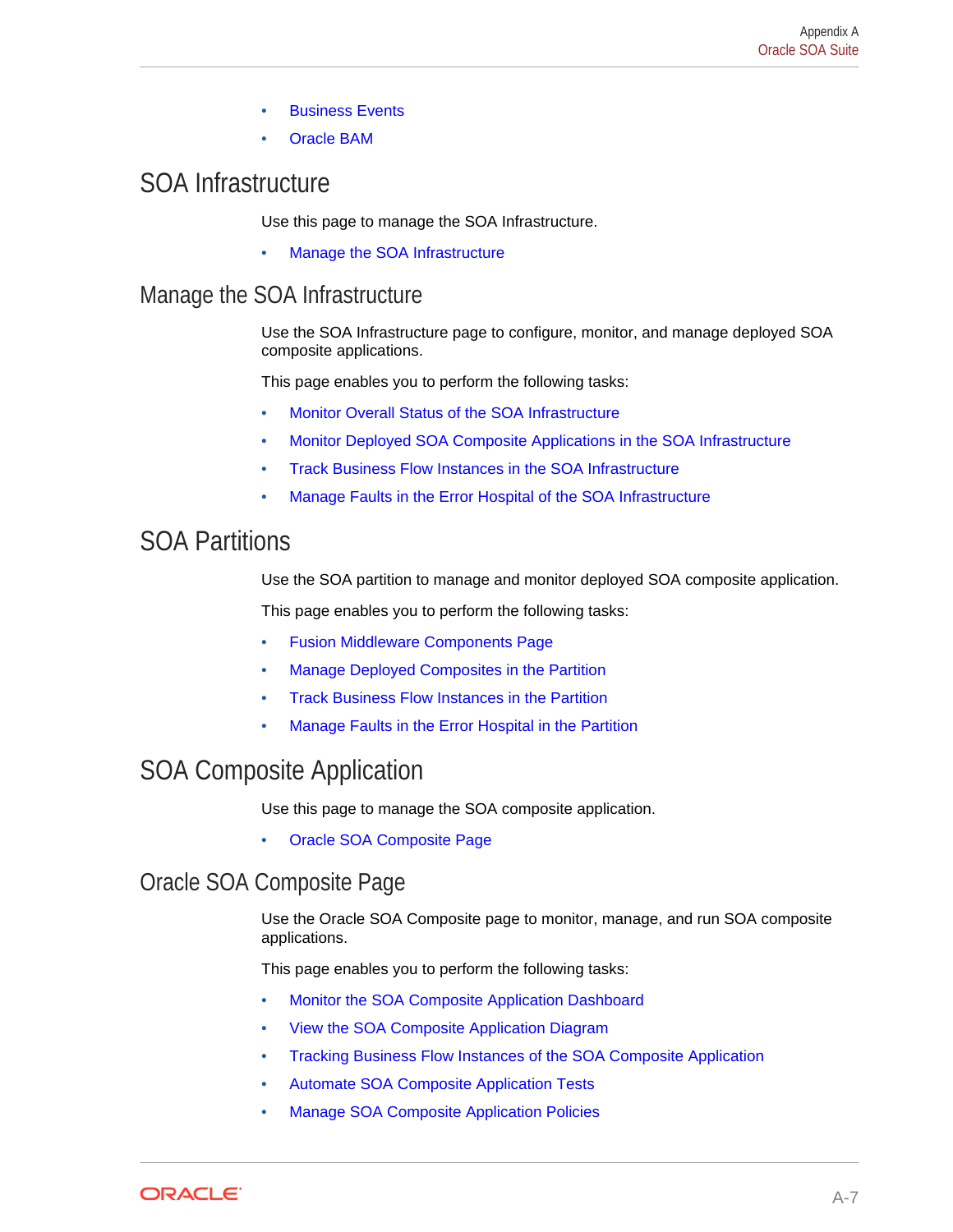## <span id="page-110-0"></span>Oracle BPEL Process Manager

Use this page to manage Oracle BPEL Process Manager.

- BPEL Component Page
- BPEL Engine Page

#### BPEL Component Page

Use the BPEL Component page to monitor and manage BPEL process service components.

This page enables you to perform the following tasks:

- [Monitor BPEL Process Service Component Dashboard](#page-59-0)
- [Manage BPEL Process Service Component Policies](#page-59-0)

#### BPEL Engine Page

Use the BPEL Engine page to monitor and manage BPEL service engines.

This page enables you to perform the following tasks:

- [Monitor Deployments in the BPEL Process Service Engine](#page-58-0)
- [Monitor BPEL Process Service Engine Pending and Active Requests and Thread](#page-59-0) [Performance Statistics](#page-59-0)
- [Recover from BPEL Process Service Engine Message Failure](#page-59-0)

#### Decision Service Component

Use this page to manage the decision service component.

- **Decision Service Component Page**
- Business Rules Engine Page

#### Decision Service Component Page

Use the Decision service component page to monitor and manage Decision Service components.

These pages enable you to perform the following tasks:

**[Manage Decision Service Components](#page-64-0)** 

#### Business Rules Engine Page

Use the Business Rules engine page to monitor and manage Business Rules service engines.

This page enables you to perform the following tasks:

**[Monitor Business Rules Service Engine Statistics](#page-64-0)** 

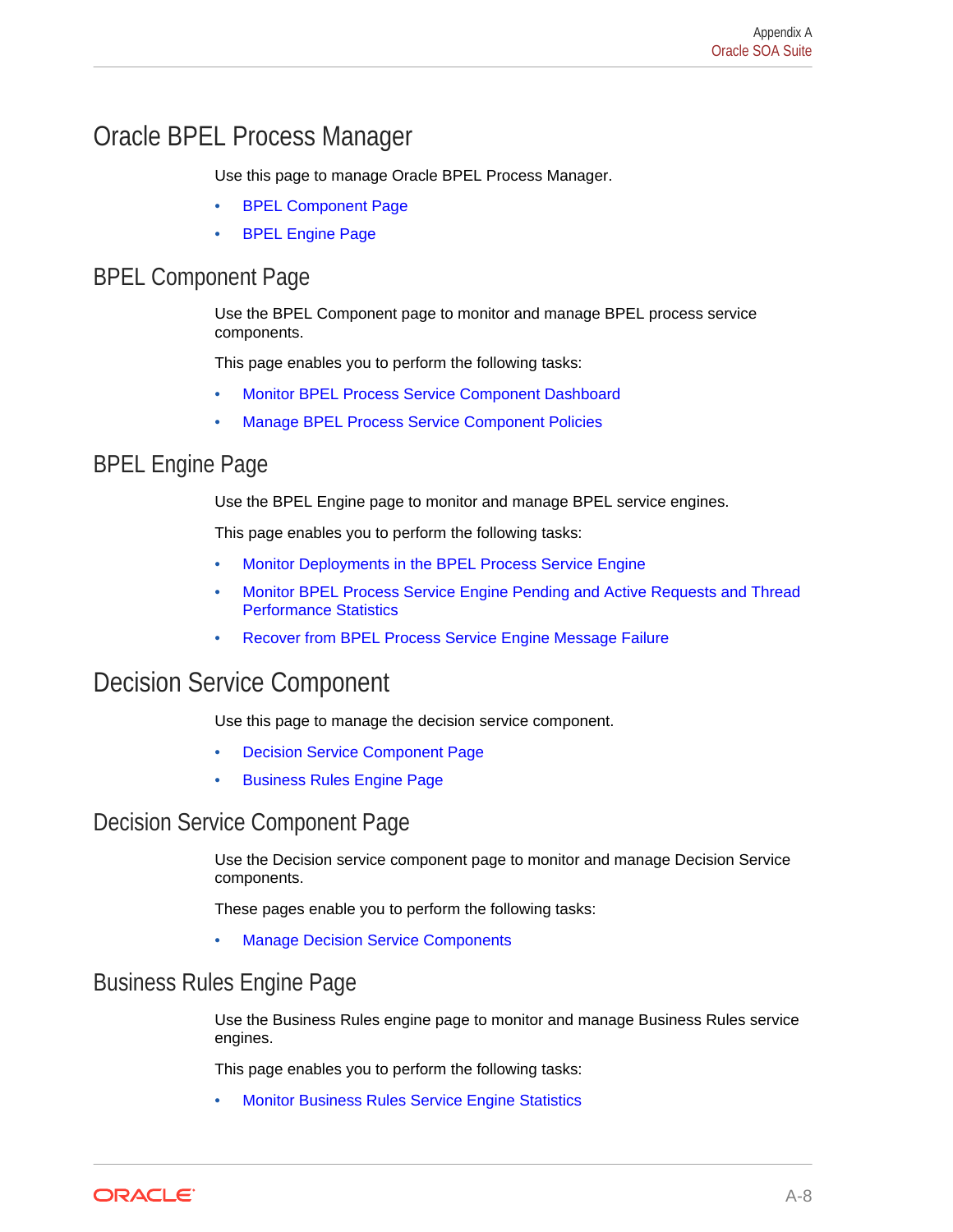• [Monitor Deployed Decision Service Components](#page-64-0)

### <span id="page-111-0"></span>Human Workflow

Use this page to manage human workflow.

- Human Workflow Engine Page
- Human Task Component Page

### Human Workflow Engine Page

Use the Human Workflow Engine page to monitor and manage human workflow service engines.

This page enables you to perform the following tasks:

- [Monitor Human Workflow Service Engine Active Requests and Operation](#page-66-0) **[Statistics](#page-66-0)**
- [Monitor Deployments in the Human Workflow Service Engine](#page-66-0)
- [Manage Human Workflow Service Engine Incoming and Outgoing Notifications](#page-66-0)

#### Human Task Component Page

Use the Human Task Component page to monitor and manage human task service components.

This page enables you to perform the following tasks:

- [Manage Human Task Service Component Policies](#page-67-0)
- [Manage the URI of the Human Task Service Component Task Details Application](#page-67-0)

#### Oracle Mediator

Use to manage Oracle Mediator.

- Oracle MediatorService Component Page
- [Oracle MediatorService Engine Page](#page-112-0)

### Oracle MediatorService Component Page

Use the Oracle Mediator page to monitor and manage Oracle Mediator service components.

- [Monitor Mediator Service Component Recent Instances and Faults](#page-60-0)
- [Monitor Mediator Service Component Instances](#page-61-0)
- [Monitor Mediator Service Component Faults](#page-61-0)
- [Recover From Mediator Service Component Faults](#page-61-0)
- [Manage Mediator Service Component Policies](#page-61-0)

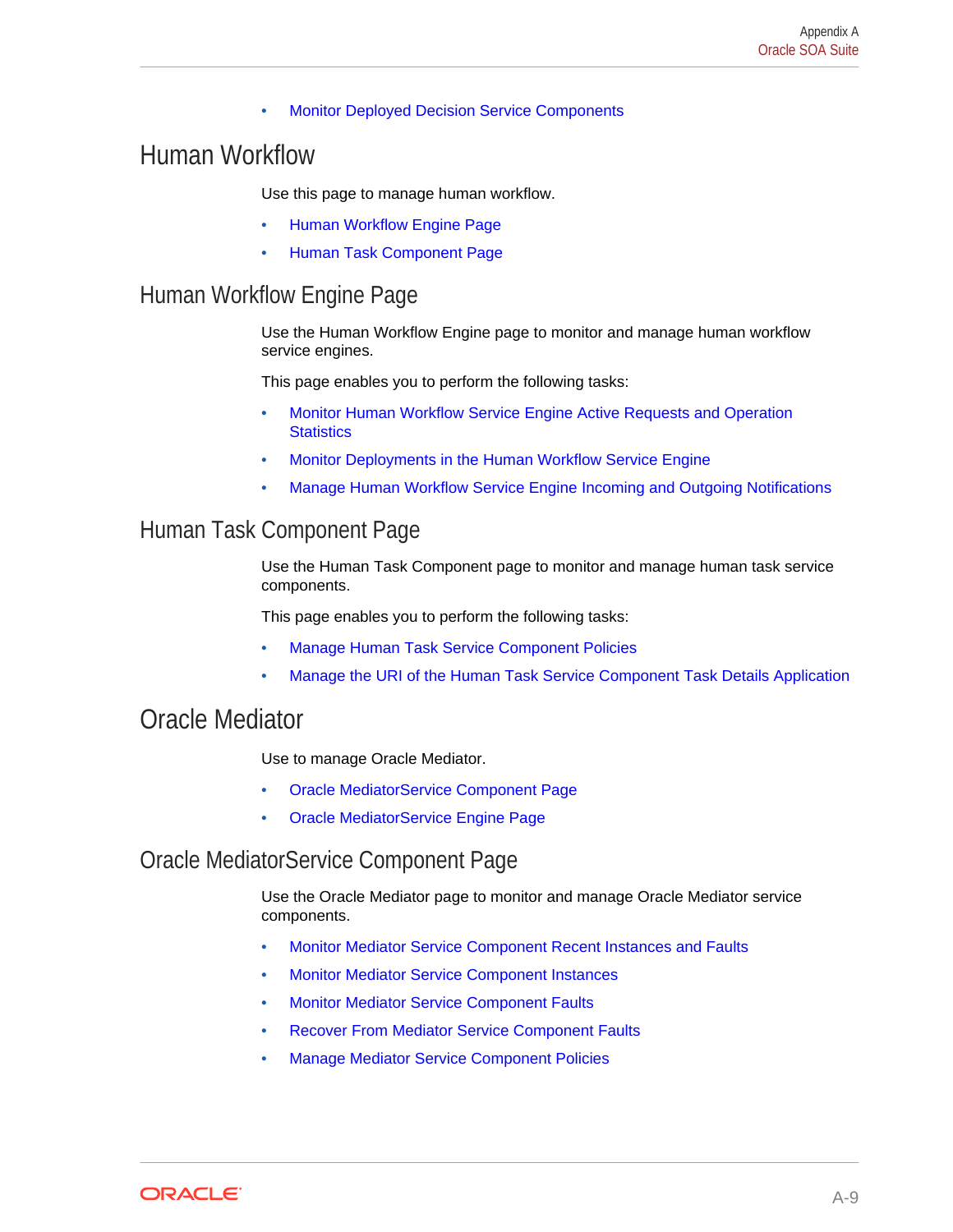#### <span id="page-112-0"></span>Oracle MediatorService Engine Page

Use the Oracle Mediator page to monitor and manage the Oracle Mediator service engine.

- **[Monitor Request Breakdown Statistics](#page-62-0)**
- [Monitor Deployments in the Mediator Service Engine](#page-63-0)
- [Recover from Mediator Service Engine Faults](#page-63-0)
- [Recover from Mediator Service Engine Faults](#page-63-0)

#### Binding Components

Use to manage binding components.

Services and References Binding Components Page

#### Services and References Binding Components Page

Use the Services and References page to configure, monitor, and manage service and reference binding components in SOA composite applications.

This page enables you to perform the following tasks:

- [Monitor Services and References Binding Component Instances and Faults](#page-68-0)
- [Manage Service and Reference Binding Component Policies](#page-68-0)
- [Configure Service and Reference Binding Component Properties](#page-69-0)
- [View Adapter Reports](#page-69-0)

## Business Events

Use the Business Events page to manage business events.

• Business Events Page

#### Business Events Page

Use the Business Events page to manage business events.

This page enables you to perform the following tasks:

- **[Subscribe to Business Events](#page-72-0)**
- [Manage Business Event Subscribers](#page-72-0)

## Oracle BAM

Use this page to manage Oracle Business Activity Monitoring.

- [Oracle BAM Server Page](#page-113-0)
- [Oracle BAM Web Applications Page](#page-113-0)

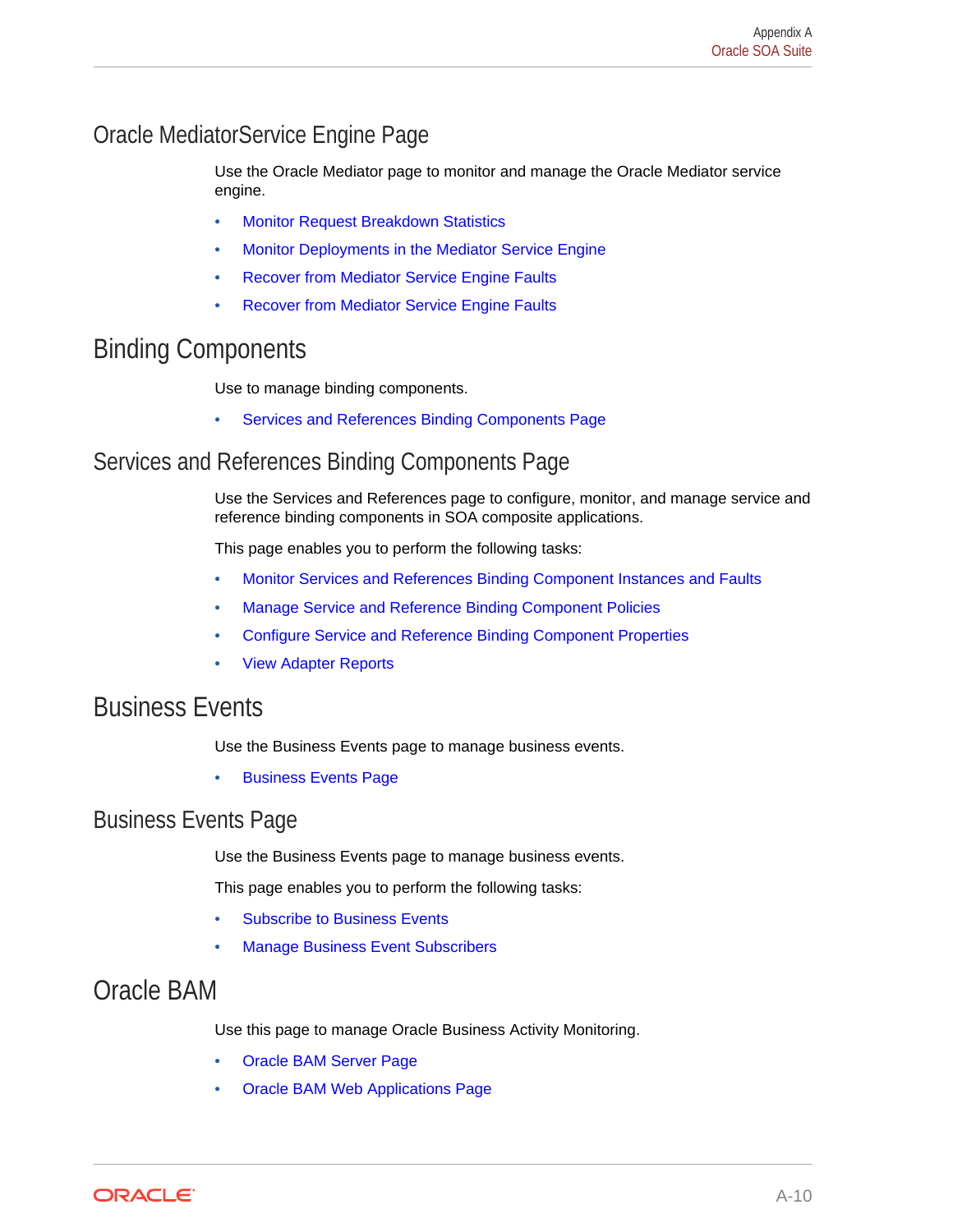#### <span id="page-113-0"></span>Oracle BAM Server Page

Use the Oracle BAM Server page to monitor server performance and configure server properties.

This page enables you to perform the following tasks:

- Monitor Oracle BAM Server Performance
- Configure Oracle BAM Server Properties

#### Oracle BAM Web Applications Page

Use the Oracle BAM Web Applications page to monitor web applications performance and configure web application properties.

This page enables you to perform the following tasks:

- Monitor Oracle BAM Web Applications Performance
- Configure Oracle BAM Web Properties

# Oracle Business Process Management Suite

Use this page to manage Oracle Business Process Management Suite.

- BPMN Component Page
- **BPMN Engine Page**

## BPMN Component Page

Use the BPMN Component page to monitor and manage BPMN process service components.

This page enables you to perform the following tasks:

• [Manage BPMN Process Service Component Policies](#page-80-0)

## BPMN Engine Page

Use the BPMN Engine page to monitor and manage BPMN service engines.

This page enables you to perform the following tasks:

- [Monitor BPMN Process Service Engine Performance Statistics](#page-79-0)
- [Monitor Deployments in the BPMN Process Service Engine](#page-79-0)
- [Recover from BPMN Process Service Engine Message Failure](#page-80-0)

# Oracle Data Integrator Console Home Page

Use this page to configure and manage Oracle Data Integrator. From this page, you can perform the following tasks:

• [Configure Oracle Data Integrator](#page-82-0)

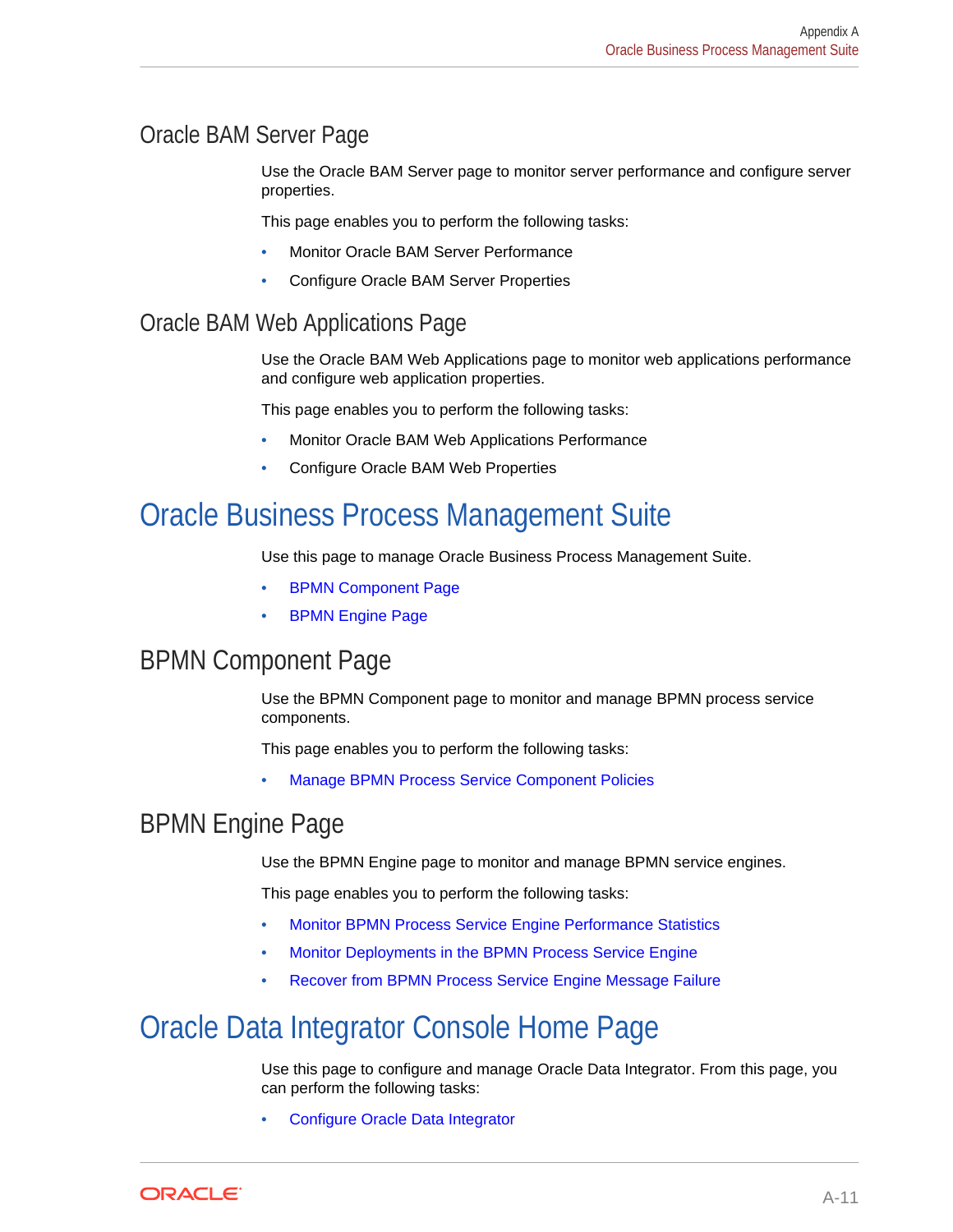- [Manage Oracle Data Integrator](#page-82-0)
- Agent Home Page
- Master Repository Home Page

## Agent Home Page

Use this page to monitor the Oracle Data Integrator run-time agents.

You can perform the following tasks on this page:

- Click **Master Repository** to access the Master Repository Home Page and monitor Master Repository components.
- Search Sessions
- Search Load Plan Executions

#### Master Repository Home Page

Use this page to monitor the master repository components.

You can perform the following tasks on this page:

- Search Sessions
- **Search Load Plan Executions**

## Oracle Service Bus

Use these pages to monitor and manage Oracle Service Bus projects and services.

- Manage an Oracle Service Bus Domain
- [Manage an Oracle Service Bus Project](#page-115-0)
- [Manage an Oracle Service Bus Service Without OWSM Policies](#page-115-0)
- [Manage an Oracle Service Bus Service with OWSM Policies](#page-115-0)

#### Manage an Oracle Service Bus Domain

Use this page to monitor and manage service health, alerts, and errors across a Service Bus domain. You can also update operational and global settings, skip resequenced messages, and recover from resequencing faults.

You can perform the following tasks on this page:

- **[Monitor Service Bus SLA Alerts](#page-73-0)**
- **[Monitor Service Bus Pipeline Alerts](#page-74-0)**
- [Monitor Service Bus Services with Errors](#page-74-0)
- [Monitor Service Health Across a Service Bus Domain](#page-75-0)
- [Monitor Service Bus Resequencing Groups](#page-76-0)
- **[Skip Resequencing Messages or Recover from Faults](#page-76-0)**
- [Configure Operational Settings for Multiple Services Across the Domain](#page-74-0)